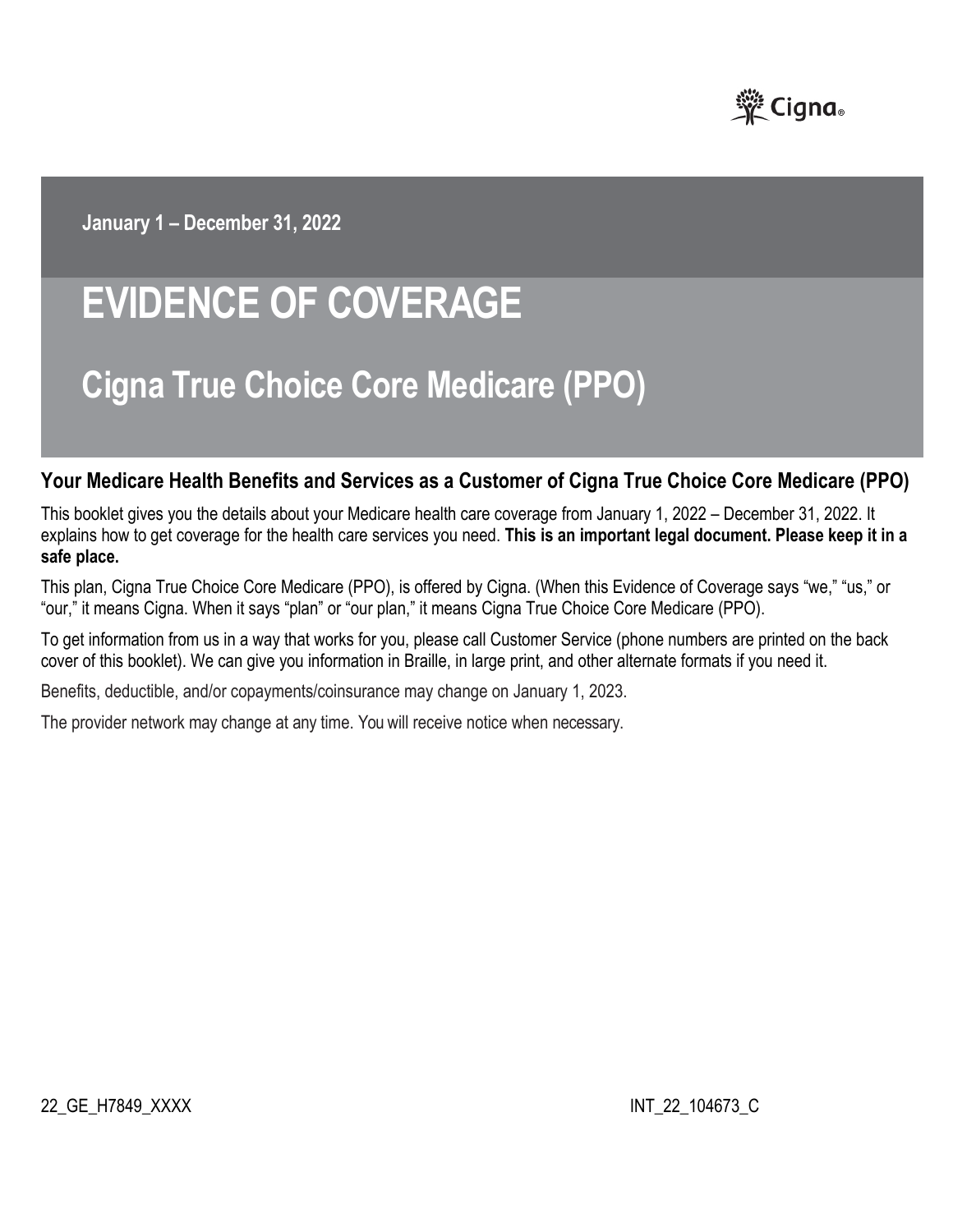# **Table of Contents**

This list of chapters and page numbers is your starting point. For more help in finding information you need, go to the first page of a chapter. **You will find a detailed list of topics at the beginning of each chapter.** 

| Chapter 1.  |                                                                                            |  |
|-------------|--------------------------------------------------------------------------------------------|--|
| Chapter 2.  |                                                                                            |  |
| Chapter 3.  |                                                                                            |  |
| Chapter 4.  |                                                                                            |  |
| Chapter 5.  |                                                                                            |  |
| Chapter 6.  |                                                                                            |  |
| Chapter 7.  | What to do if you have a problem or complaint (coverage decisions, appeals, complaints) 42 |  |
| Chapter 8.  |                                                                                            |  |
| Chapter 9.  |                                                                                            |  |
| Chapter 10. |                                                                                            |  |
|             | Evaloine key terms used in this heaklet                                                    |  |

Explains key terms used in this booklet.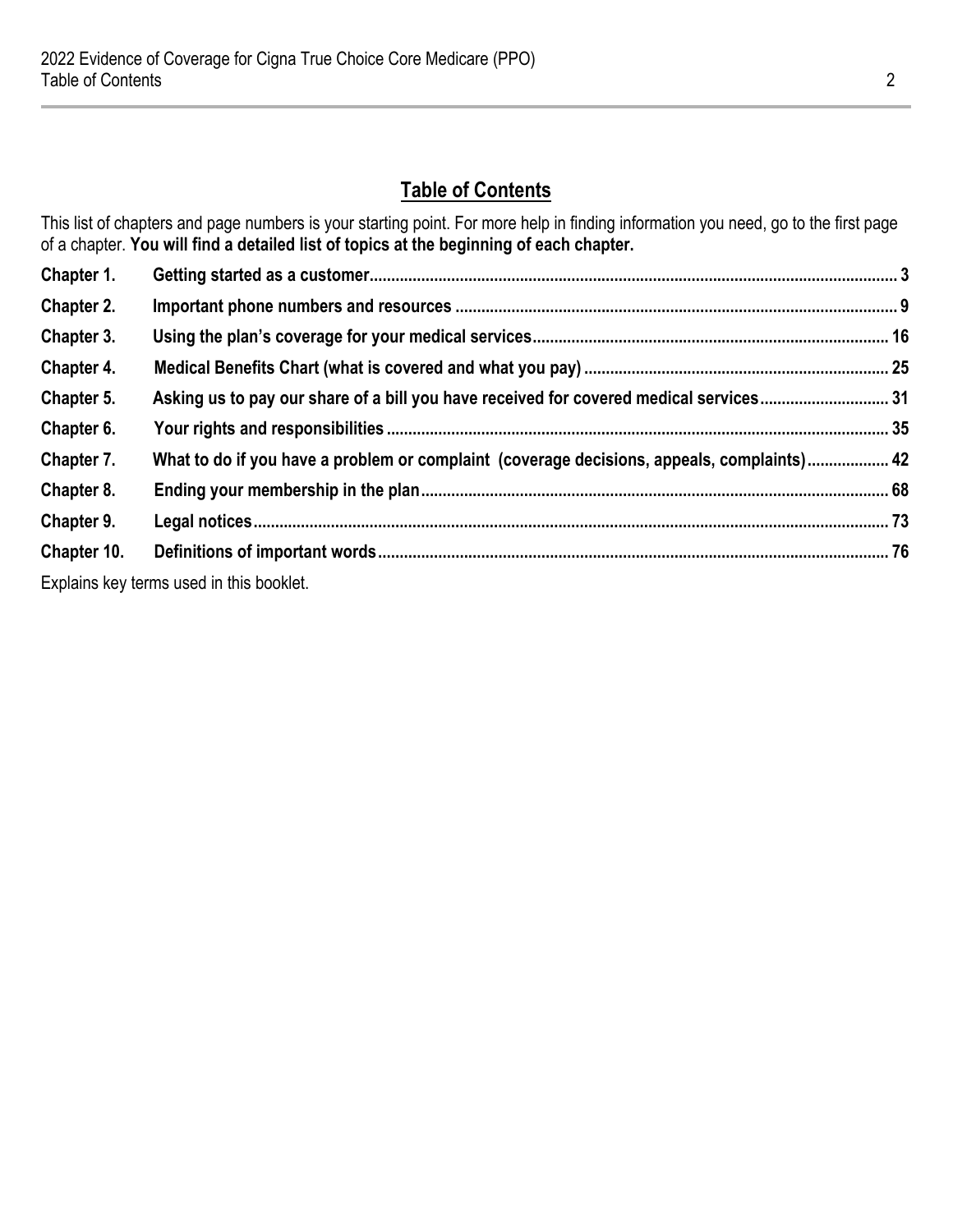| <b>Chapter 1.</b> Getting started as a customer                                                      |                |
|------------------------------------------------------------------------------------------------------|----------------|
| Section 1.                                                                                           |                |
| Section 1.1  You are enrolled in Cigna True Choice Core Medicare (PPO), which is a Medicare PPO Plan | 4              |
| Section 1.2  What is the Evidence of Coverage booklet about?                                         | 4              |
| Section 1.3  Legal information about the Evidence of Coverage                                        | 4              |
| Section 2.                                                                                           |                |
| Section 2.1  Your eligibility requirements                                                           | 4              |
| Section 2.2  What are Medicare Part A and Medicare Part B?                                           | 5              |
| Section 2.3  Here is the plan service area for your plan                                             | 5              |
| Section 2.4  U.S. Citizen or Lawful Presence                                                         | 5              |
|                                                                                                      |                |
| Section 3.1  Your plan membership card - Use it to get all covered care                              | 5              |
| Section 3.2  The Provider Directory: Your guide to all providers in the plan's network               | 6              |
|                                                                                                      |                |
| Section 4.1  How much is your plan premium?                                                          | 6              |
| Section 4.2  More Information about your monthly premium                                             | 6              |
| <b>Section 5</b>                                                                                     |                |
| Section 5.1  How to help make sure that we have accurate information about you                       | $\overline{7}$ |
| Section 6.                                                                                           |                |
| Section 6.1  We make sure that your health information is protected                                  | $\overline{7}$ |
| Section 7.                                                                                           |                |
| Section 7.1  Which plan pays first when you have other insurance?                                    | $\overline{7}$ |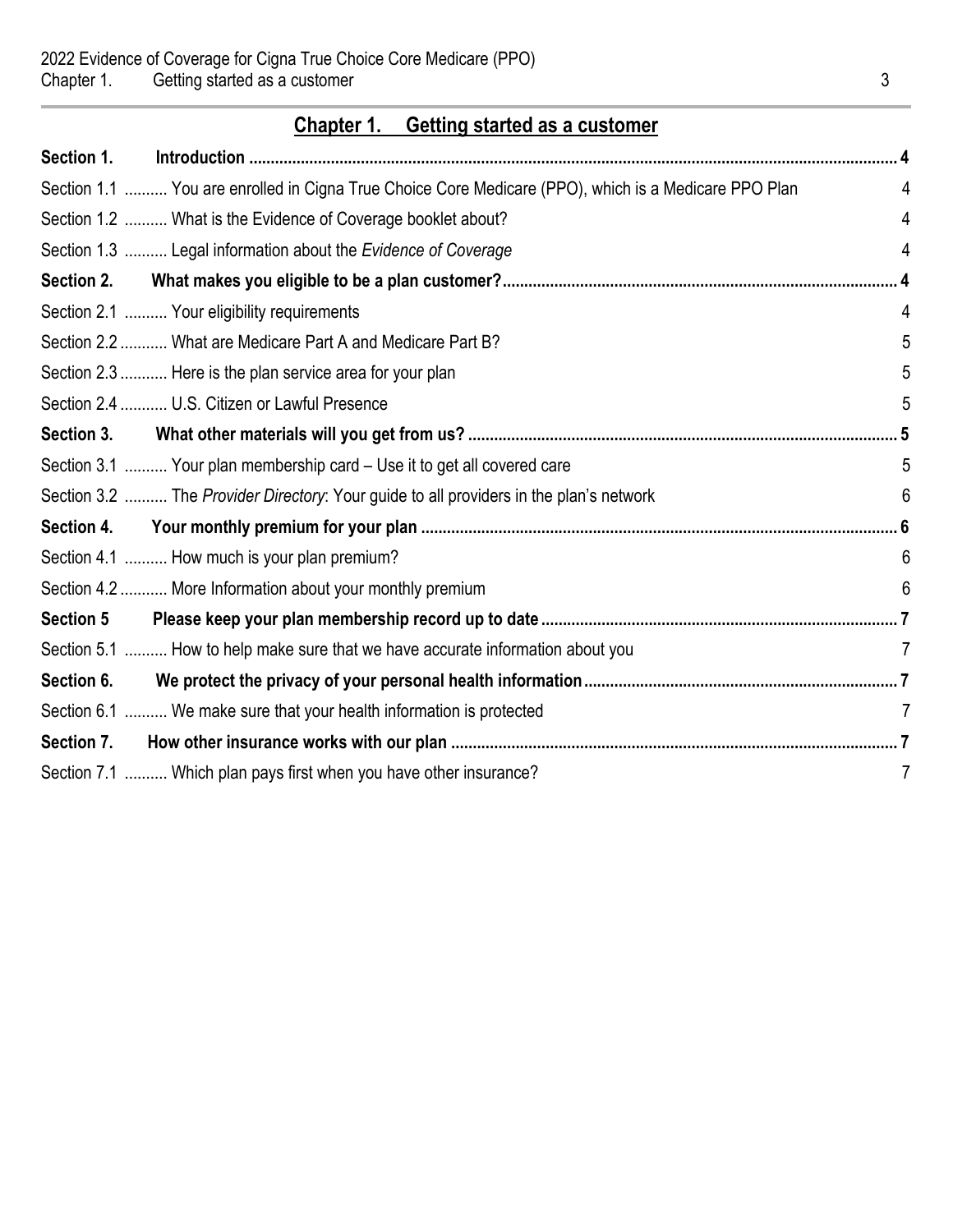# **Section 1. Introduction**

# **Section 1.1 You are enrolled in Cigna True Choice Core Medicare (PPO), which is a Medicare PPO Plan**

You are covered by Medicare, and will get your Medicare health care through our plan, Cigna True Choice Core Medicare (PPO).

There are different types of Medicare health plans. Cigna True Choice Core Medicare (PPO) is a Medicare Advantage PPO Plan (PPO stands for Preferred Provider Organization). Like all Medicare health plans, this Medicare PPO is approved by Medicare and run by a private company.

Coverage under this Plan qualifies as a minimum essential coverage (MEC) and satisfies the Patient Protection and Affordable Care Act's (ACA) individual shared responsibility requirement. Please visit the Internal Revenue Service (IRS) website at: <https://www.irs.gov/affordable-care-act/individuals-and-families> for more information on the individual requirement for MEC.

#### **Section 1.2 What is the Evidence of Coverage booklet about?**

This *Evidence of Coverage* booklet, along with the Evidence of Coverage Snapshot, tells you how to get your Medicare medical care covered through our plan. This booklet explains your rights and responsibilities, what is covered, and what you pay as a customer of the plan.

 The word "coverage" and "covered services" refers to the medical care and services available to you as a customer of the plan.

 It's important for you to learn what the plan's rules are and what services are available to you. We encourage you to set aside some time to look through this *Evidence of Coverage* booklet.

If you are confused or concerned or just have a question, please contact our plan's Customer Service (phone numbers are printed on the back cover of this booklet).

# **Section 1.3 Legal information about the** *Evidence of Coverage*

#### **It's part of our contract with you**

 covers your care. Other parts of this contract include any notices you receive from us about changes to your coverage or This *Evidence of Coverage* along with the Evidence of Coverage Snapshot is part of our contract with you about how our plan conditions that affect your coverage. These notices are sometimes called "riders" or "amendments."

The contract is in effect for months in which you are enrolled in our plan between January 1, 2022 and December 31, 2022.

Each calendar year, Medicare allows us to make changes to the plans that we offer. This means we can change the costs and benefits of our plan after December 31, 2022. We can also choose to stop offering the plan, or to offer it in a different service area, after December 31, 2022.

#### **Medicare must approve our plan each year**

Medicare (the Centers for Medicare & Medicaid Services) must approve our plan each year. You can continue to get Medicare coverage as a customer of our plan as long as we choose to continue to offer the plan and Medicare renews its approval of the plan.

#### **Section 2. What makes you eligible to be a plan customer?**

#### **Section 2.1 Your eligibility requirements**

*You are eligible for membership in our plan as long as:* 

You meet the eligibility requirements of your former employer or union group (plan sponsor)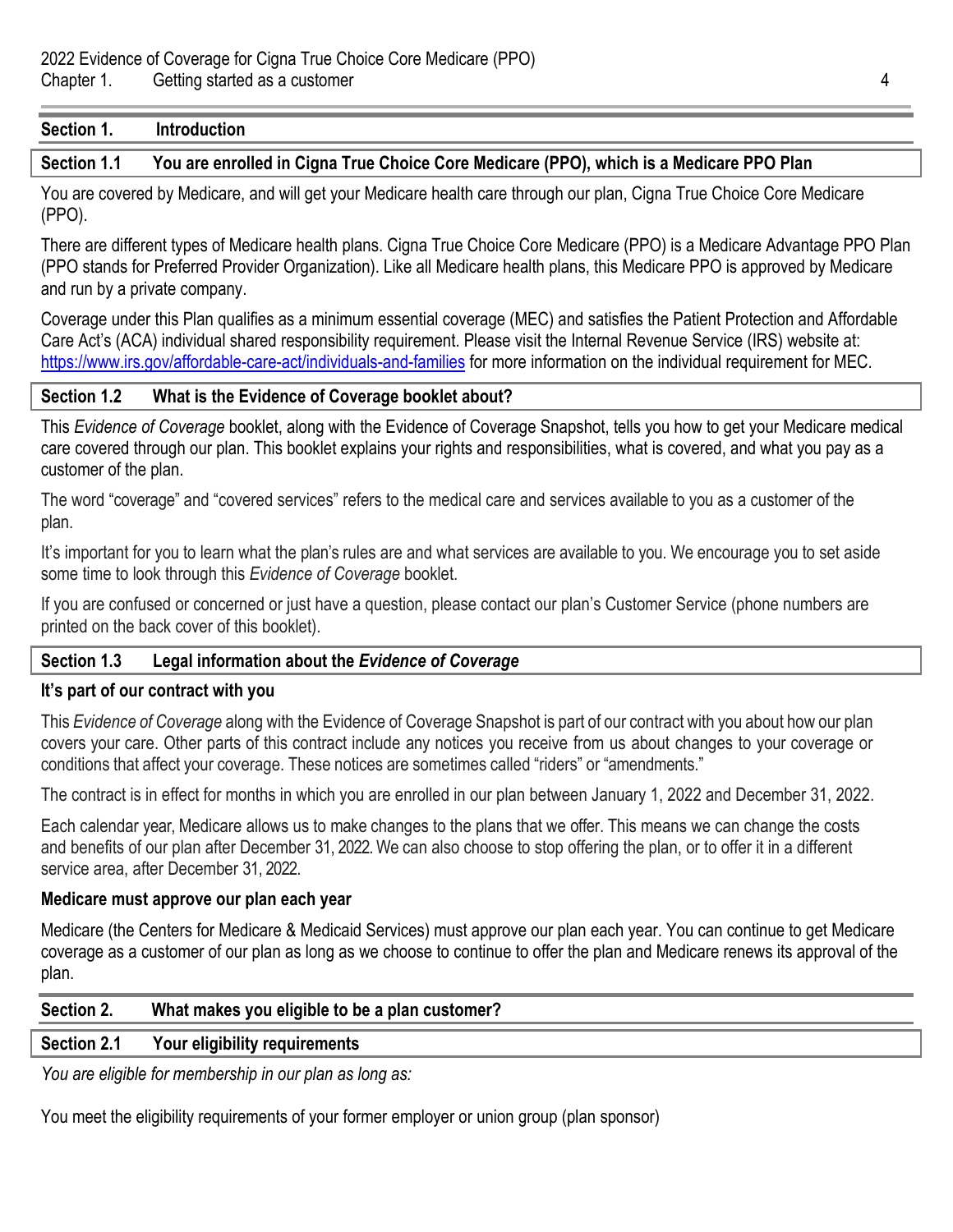You have both Medicare Part A and Medicare Part B (Section 2.2 tells you about Medicare Part A and Medicare Part B) -- and – you live in our geographic service area (Section 2.3 below describes our service area)

*-- and --* you are a United States citizen or are lawfully present in the United States

*-- and --* you do not have End-Stage Renal Disease (ESRD), with limited exceptions, such as if you develop ESRD when you are already a member of a plan that we offer, or you were a member of a different plan that was terminated, or in some cases if you are enrolling in a former employer or union group sponsored plan.

# **Section 2.2 What are Medicare Part A and Medicare Part B?**

When you first signed up for Medicare, you received information about what services are covered under Medicare Part A and Medicare Part B. Remember:

- Medicare Part A generally helps cover services furnished by institutional providers such as hospitals (for inpatient services), skilled nursing facilities, or home health agencies.
- Medicare Part B is for most other medical services (such as physician's services and other outpatient services) and certain items (such as durable medical equipment and supplies).

# **Section 2.3 Here is the plan service area for your plan**

Our plan is available only to individuals who live in our plan service area. To remain a member of our plan, you must continue to reside in the plan service area.

Our service area includes the 50 United States, the District of Columbia and all U.S. territories.

It is also important that you call Social Security if you move or change your mailing address. You can find phone numbers and contact information for Social Security in Chapter 2, Section 5.

# **Section 2.4 U.S. Citizen or Lawful Presence**

A customer of a Medicare health plan must be a U.S. citizen or lawfully present in the United States. Medicare (the Centers for Medicare & Medicaid Services) will notify Cigna if you are not eligible to remain a customer on this basis. Cigna must disenroll you if you do not meet this requirement.

# **Section 3. What other materials will you get from us?**

# **Section 3.1 Your plan membership card – Use it to get all covered care**

While you are a customer of our plan, you must use your membership card for our plan whenever you get any services covered by this plan. You should also show the provider your Medicaid card. Here's a sample membership card to show you what yours will look like:



| This card does not guarantee coverage or payment.                                                                   |
|---------------------------------------------------------------------------------------------------------------------|
| <barcode></barcode>                                                                                                 |
| [Services may require [a referral or] [an] authorization by the Health Plan.]<br>[Medicare limiting charges apply.] |
| [Customer Service <-- Toll Free Number ---> (TTY 711)]                                                              |
| <b>[Provider Services</b><br><phone number="">]</phone>                                                             |
| [Authorization]/Referral] <phone number="">]</phone>                                                                |
| [Provider Medical Claims <address>]</address>                                                                       |
| <b>[Dental Services</b><br><phone number="">1</phone>                                                               |
| <b>[Provider Dental Claims</b><br><address>1</address>                                                              |
| <phone number="">1<br/>[Pharmacy Help Desk</phone>                                                                  |
| [ <url>1</url>                                                                                                      |

As long as you are a customer of our plan **you must not use your red, white, and blue Medicare card** to get covered medical services (with the exception of routine clinical research studies and hospice services). Keep your red, white, and blue Medicare card in a safe place in case you need it later.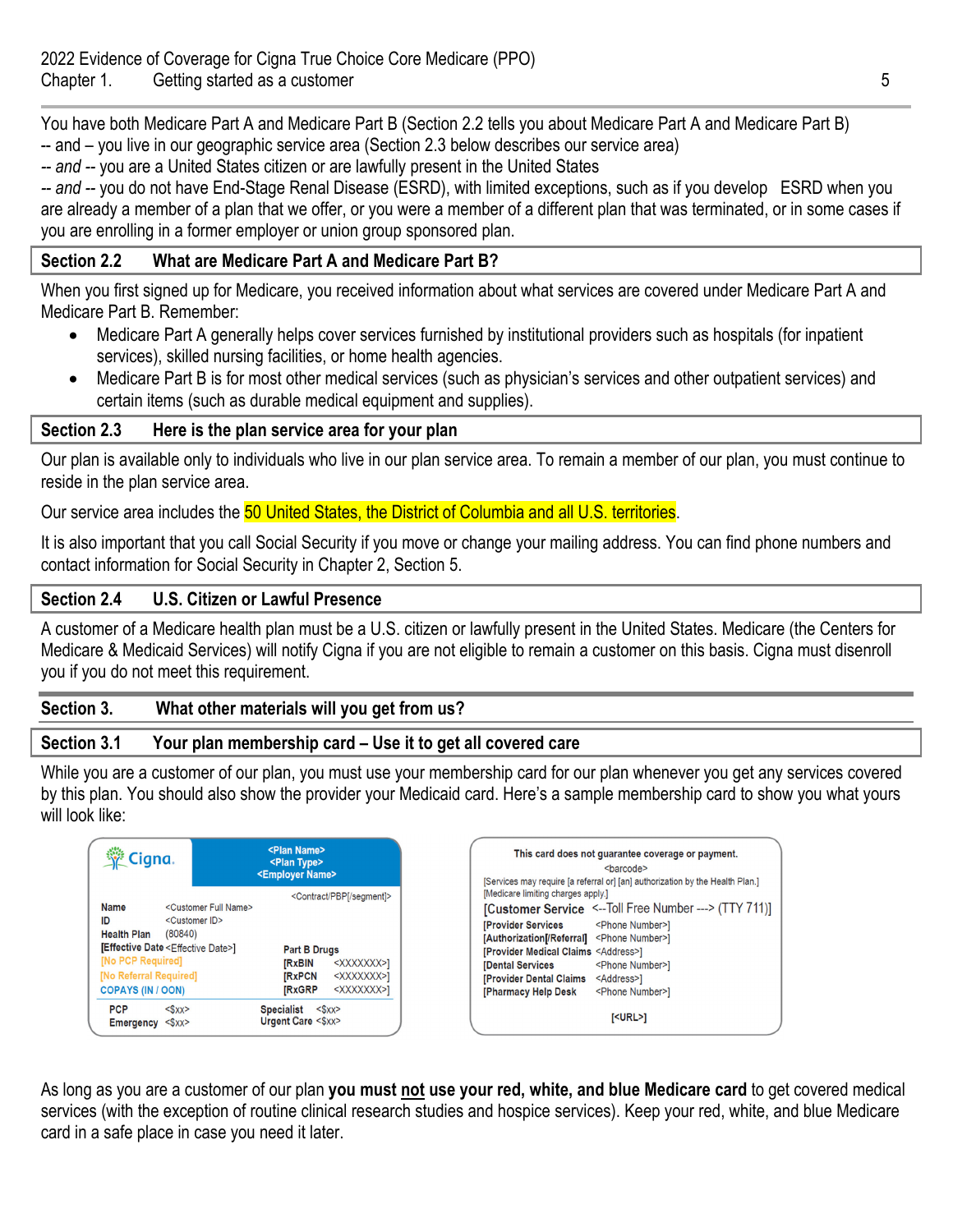**Here's why this is so important:** If you get covered services using your red, white, and blue Medicare card instead of using your Cigna membership card while you are a plan customer, you may have to pay the full cost yourself.

If your plan membership card is damaged, lost, or stolen, call Customer Service right away and we will send you a new card. (Phone numbers for Customer Service are printed on the back cover of this booklet.)

#### **Section 3.2 The** *Provider Directory***: Your guide to all providers in the plan's network**

The *Provider Directory* lists our network providers and durable medical equipment suppliers.

#### **What are "network providers"?**

Network providers are the doctors and other health care professionals, medical groups, durable medical equipment suppliers, hospitals, and other health care facilities that have an agreement with us to accept our payment and any plan cost-sharing as payment in full. We have arranged for these providers to deliver covered services to customers in our plan. The most recent list of suppliers is available on our website at [CignaMedicare.com/group/MAresources.](https://CignaMedicare.com/group/MAresources)

#### **Why do you need to know which providers are part of our network?**

As a member of our plan, you can choose to receive care from out-of-network providers. Our plan will cover services from either in-network or out-of-network providers, as long as the services are covered benefits and medically necessary. See Chapter 3 *(Using the plan's coverage for your medical services)* for more specific information about emergency, out-of-network, and out-ofarea coverage.

If you do not have your copy of the *Provider Directory*, you can request a copy from Customer Service (phone numbers are printed on the back cover of this booklet). You may ask Customer Service for more information about our network providers, including their qualifications. At any time, you can call Customer Service to get up-to-date information about changes in the pharmacy network. You can also view the *Provider Directory* on our website at [CignaMedicare.com/group/MAresources](www.CignaMedicare.com/group/MAresources) or download it from this website. Both Customer Service and the website can give you the most up-to-date information about changes in our network providers.

# **Section 4. Your monthly premium for your plan**

# **Section 4.1 How much is your plan premium?**

Your former employer, union group, or plan sponsor is responsible for paying your monthly plan premium on your behalf. The plan sponsor determines the amount of any retiree contribution toward the monthly premium for our plan. The Plan sponsor will notify you if you must pay any portion of your monthly premium for our plan. In addition, you must continue to pay your Medicare Part B premium (unless your Part B premium is paid for you by Medicaid or another third party).

# **Section 4.2 More Information about your monthly premium**

# **Many members are required to pay other Medicare premiums**

Many members are required to pay other Medicare premiums. As explained in Section 2 above, in order to be eligible for our plan, you must have both Medicare Part A and Medicare Part B. Some plan members (those who aren't eligible for premium-free Part A) pay a premium for Medicare Part A. Most plan members pay a premium for Medicare Part B. **You must continue paying your Medicare premiums to remain a member of the plan**.

Your copy of Medicare & You 2022 gives information about the Medicare premiums in the section called "2022 Medicare Costs." This explains how the Medicare Part B and Part D premiums differ for people with different incomes. Everyone with Medicare receives a copy of Medicare & You each year in the fall. Those new to Medicare receive it within a month after first signing up. You can also download a copy of Medicare & You 2022 from the Medicare website [\(https://www.medicare.gov\)](https://www.medicare.gov). Or, you can order a printed copy by phone at 1-800-MEDICARE (1-800-633-4227), 24 hours a day, 7 days a week. TTY users call 1-877- 486-2018.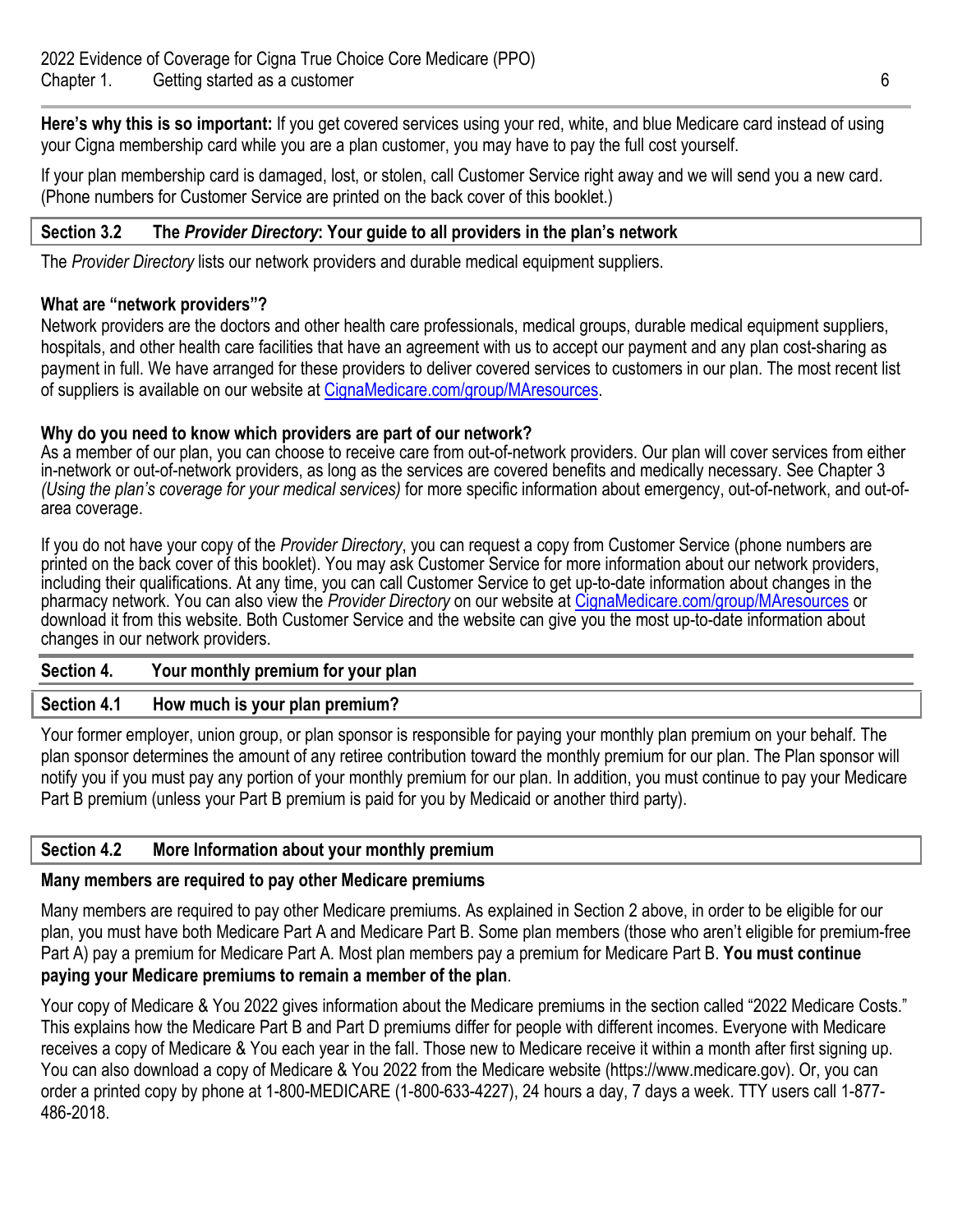#### **Section 5 Please keep your plan membership record up to date**

#### **Section 5.1 How to help make sure that we have accurate information about you**

Your membership record has information provided to us from your plan sponsor, including your address and telephone number. It shows your specific plan coverage.

#### **Let us know about these changes:**

- Changes to your name, your address, or your phone number
- Changes in any other health insurance coverage you have (such as from your employer, your spouse's employer, workers' compensation, or Medicaid)
- If you have any liability claims, such as claims from an automobile accident
- If you have been admitted to a nursing home
- If your designated responsible party (such as a caregiver) changes
- If you are participating in a clinical research study.

If any of this information changes, please let us know by calling Customer Service (phone numbers are printed on the back cover of this booklet).

It is also important to contact Social Security if you move or change your mailing address. You can find phone numbers and contact information for Social Security in Chapter 2, Section 5.

#### **Read over the information we send you about any other insurance coverage you have**

Medicare requires that we collect information from you about any other medical or drug insurance coverage that you have. That's because we must coordinate any other coverage you have with your benefits under our plan. (For more information about how our coverage works when you have other insurance, see Section 7 in this chapter.)

Once each year, and also when Medicare informs us of changes in your other insurance coverage, we will send you a letter along with a questionnaire to confirm the other insurance coverage. Please complete the questionnaire and return it to us or call Customer Service to let us know if you still have the other insurance coverage or if it has ended. If you have other medical insurance coverage or drug insurance coverage that is not listed on the letter, please call Customer Service to let us know about this other coverage (the Customer Service phone number is printed on the back cover of this booklet).

#### **Section 6. We protect the privacy of your personal health information**

#### **Section 6.1 We make sure that your health information is protected**

Federal and state laws protect the privacy of your medical records and personal health information. We protect your personal health information as required by these laws.

For more information about how we protect your personal health information, please go to Chapter 6, Section 1.4 of this booklet.

#### **Section 7. How other insurance works with our plan**

#### **Section 7.1 Which plan pays first when you have other insurance?**

When you have other insurance (like employer group health coverage), there are rules set by Medicare that decide whether our plan or your other insurance pays first. The insurance that pays first is called the "primary payer" and pays up to the limits of its coverage. The one that pays second, called the "secondary payer," only pays if there are costs left uncovered by the primary coverage. The secondary payer may not pay all of the uncovered costs.

These rules apply for employer or union group health plan coverage: If you have retiree coverage, Medicare pays first.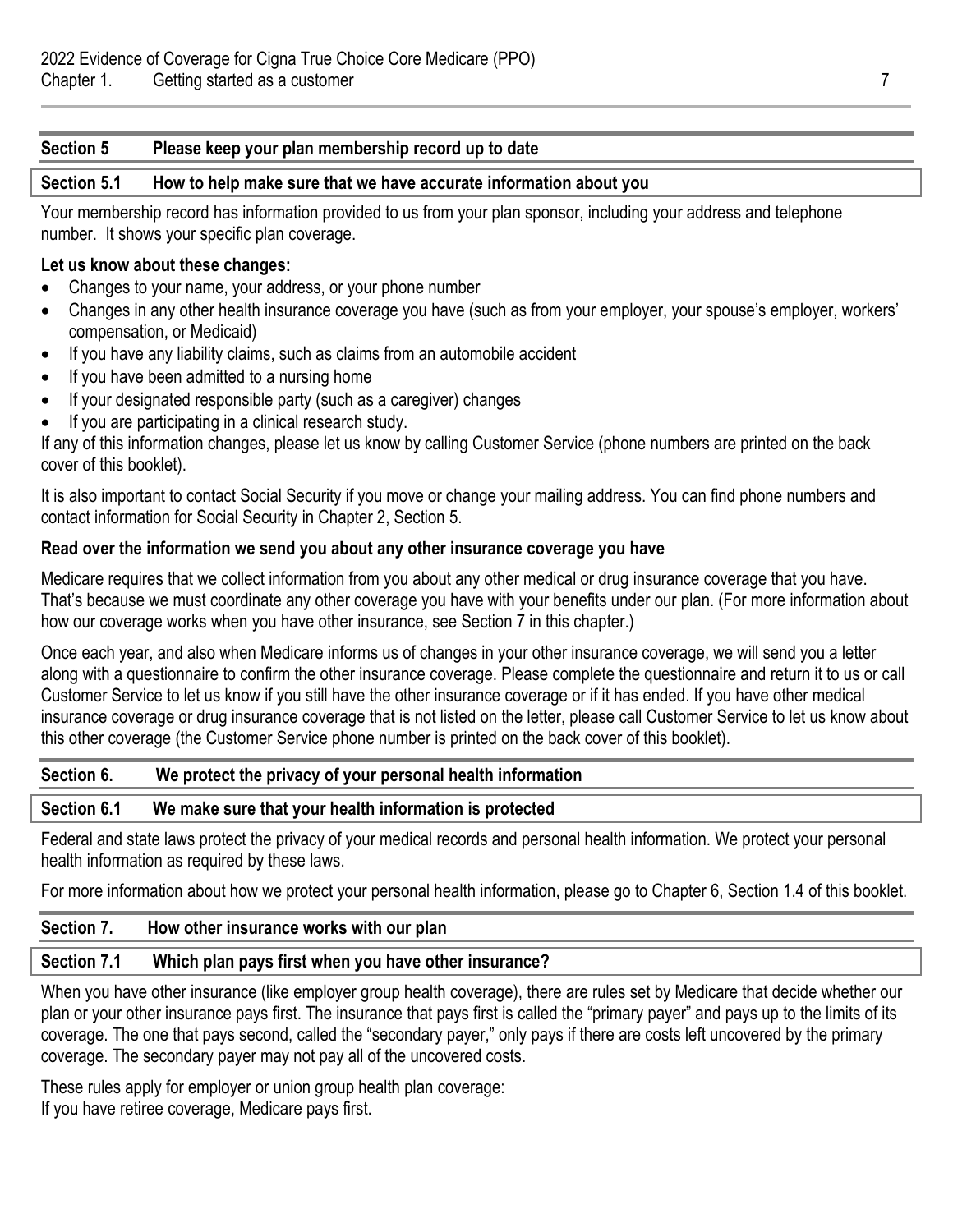If your group health plan coverage is based on your or a family member's current employment, who pays first depends on your age, the size of the employer, and whether you have Medicare based on age, disability, or End-stage Renal Disease (ESRD): If you're under 65 and disabled and you or your family member is still working, your plan pays first if the employer has 100 or more employees or at least one employer in a multiple employer plan has more than 100 employees.

If you're over 65 and you or your spouse is still working, the plan pays first if the employer has 20 or more employees or at least one employer in a multiple employer plan has more than 20 employees.

If you have Medicare because of ESRD, your group health plan will pay first for the first 30 months after you become eligible for Medicare.

These types of coverage usually pay first for services related to each type:

- No-fault insurance (including automobile insurance)
- Liability (including automobile insurance)
- Black lung benefits
- Workers' compensation

Medicaid and TRICARE never pay first for Medicare-covered services. They only pay after Medicare, employer group health plans, and/or Medigap have paid.

If you have other insurance, tell your doctor, hospital, and pharmacy. If you have questions about who pays first, or you need to update your other insurance information, call Customer Service (phone numbers are printed on the back cover of this booklet). You may need to give your plan customer ID number to your other insurers (once you have confirmed their identity) so your bills are paid correctly and on time.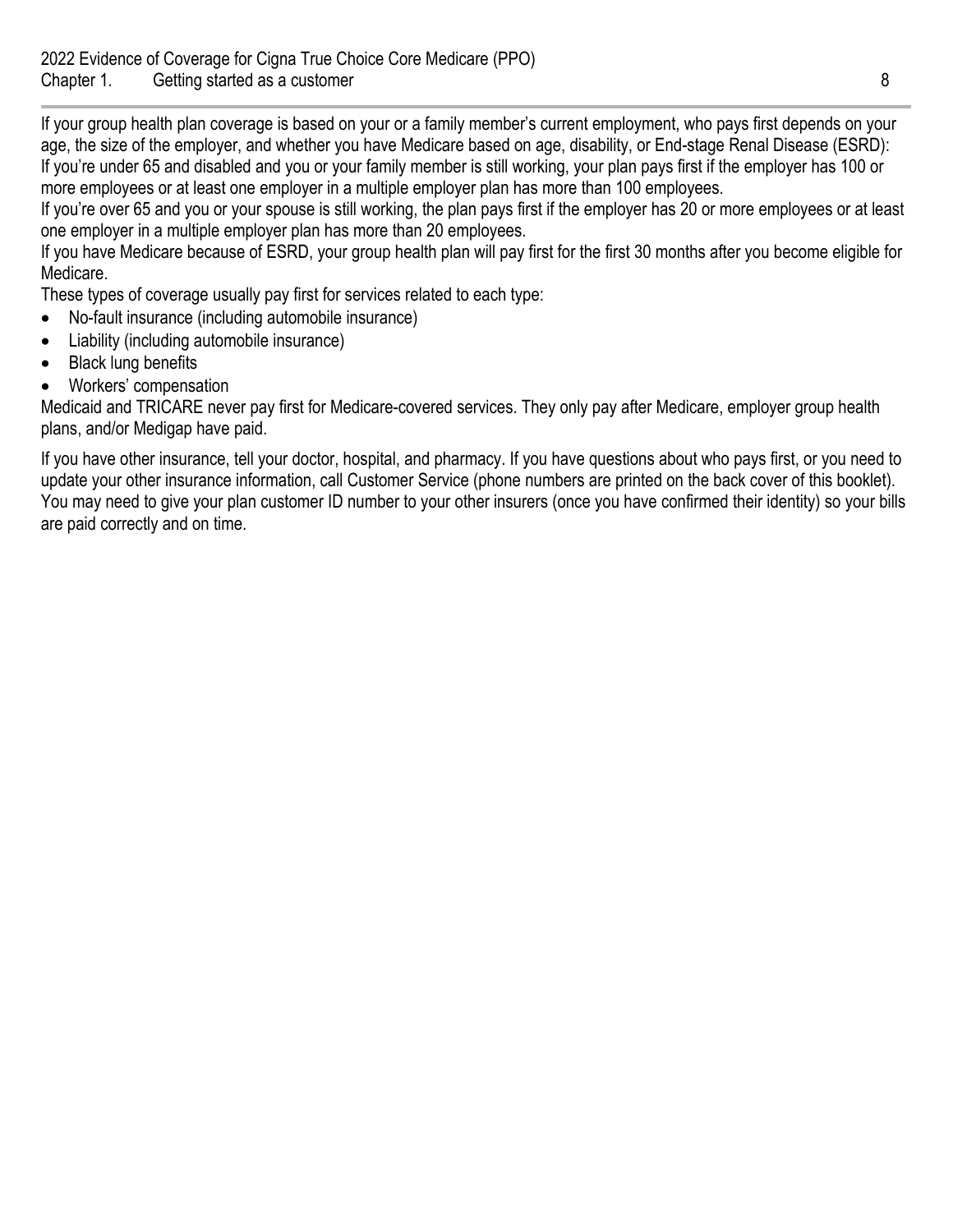# **Chapter 2. Important phone numbers and resources**

| <b>Section</b> | 1. Plan contacts (how to contact us, including how to reach Customer Service at the plan)  10          |
|----------------|--------------------------------------------------------------------------------------------------------|
| Section 2.     |                                                                                                        |
| Section3.      | State Health Insurance Assistance Program (free help, information, and answers to your questions about |
| Section 4.     | Quality Improvement Organization (paid by Medicare to check on the quality of care for people with     |
| Section 5.     |                                                                                                        |
| Section 6.     | Medicaid (a joint Federal and state program that helps with medical costs for some people with limited |
| Section 7.     |                                                                                                        |
| Section 8.     |                                                                                                        |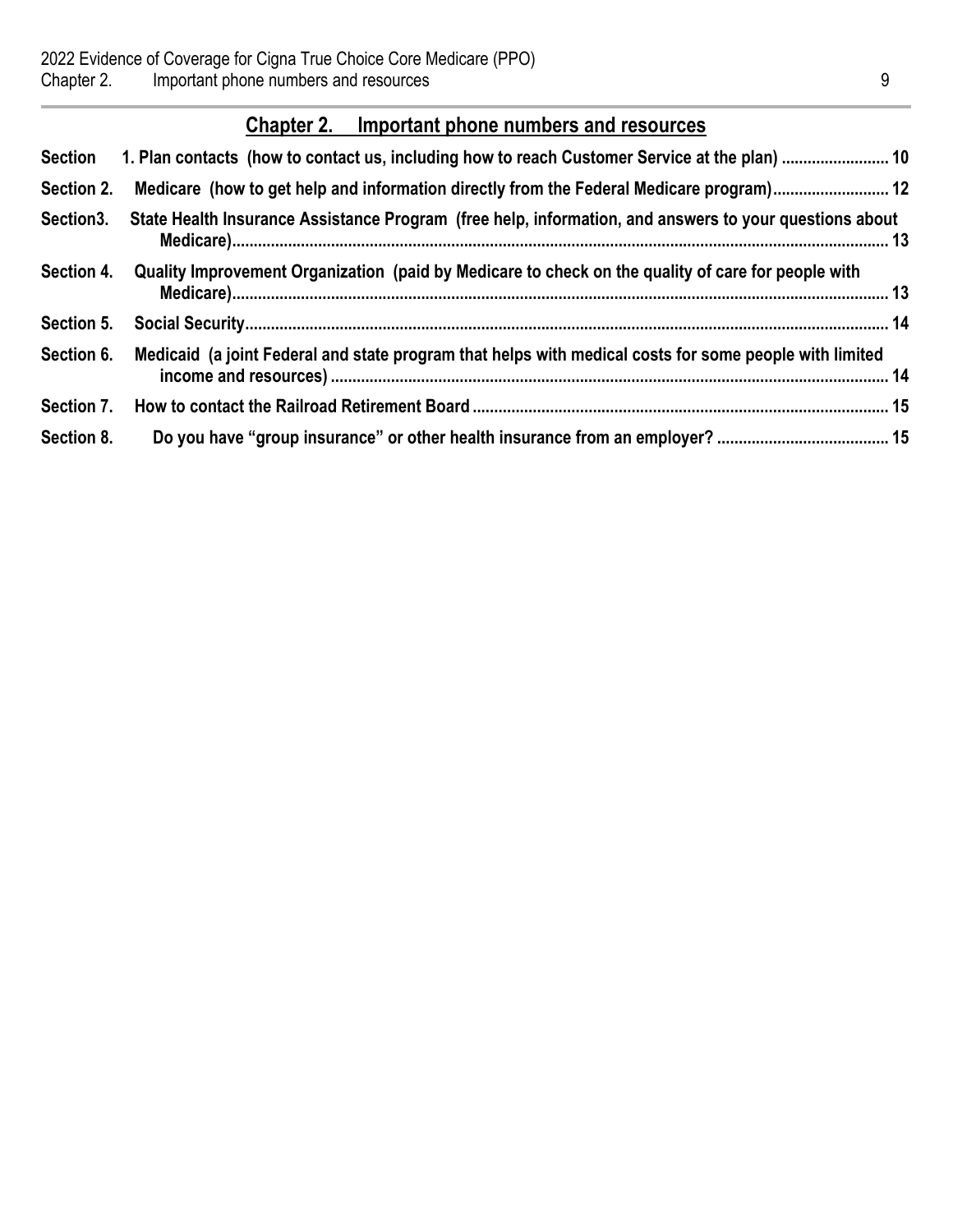#### **How to contact our plan's Customer Service**

For assistance with claims, billing or customer card questions, please call or write to our plan's Customer Service. We will be happy to help you.

| <b>Method</b>  | <b>Customer Service - Contact Information</b>                                                                                                                                                                                                                                                                                                                                                          |
|----------------|--------------------------------------------------------------------------------------------------------------------------------------------------------------------------------------------------------------------------------------------------------------------------------------------------------------------------------------------------------------------------------------------------------|
| <b>CALL</b>    | 1-888-281-7867                                                                                                                                                                                                                                                                                                                                                                                         |
|                | Calls to this number are free. Customer Service is available October 1 – March<br>31, 8:00 a.m. - 8:00 p.m. local time, 7 days a week. From April 1 - September<br>30, Monday – Friday 8:00 a.m. – 8:00 p.m. local time. Messaging service used<br>weekends, after hours, and on federal holidays.<br>Customer Service also has free language interpreter services available for non-English speakers. |
| <b>TTY</b>     | 711                                                                                                                                                                                                                                                                                                                                                                                                    |
|                | This number requires special telephone equipment and is only for people who have difficulties<br>with hearing or speaking.                                                                                                                                                                                                                                                                             |
|                | Calls to this number are free. Customer Service is available October 1 – March<br>31, 8:00 a.m. - 8:00 p.m. local time, 7 days a week. From April 1 - September<br>30, Monday - Friday 8:00 a.m. - 8:00 p.m. local time. Messaging service used<br>weekends, after hours, and on federal holidays.                                                                                                     |
| <b>WRITE</b>   | Cigna, Attn: Customer Service, P.O. Box 20002, Nashville, TN 37202<br>LetUsHelpYou@Cigna.com                                                                                                                                                                                                                                                                                                           |
| <b>WEBSITE</b> | CignaMedicare.com/group/MAresources                                                                                                                                                                                                                                                                                                                                                                    |
| <b>FAX</b>     | 1-888-766-6403                                                                                                                                                                                                                                                                                                                                                                                         |

# **How to contact us when you are asking for a coverage decision about your medical care**

A coverage decision is a decision we make about your benefits and coverage or about the amount we will pay for your medical services. For more information on asking for coverage decisions about your medical care, see Chapter 7 *(What to do if you have a problem or complaint (coverage decisions, appeals, complaints)).* 

You may call us if you have questions about our coverage decision process.

| <b>Method</b> | <b>Coverage Decisions for Medical Care – Contact Information</b>                                                                                                                                                                                                                                   |  |
|---------------|----------------------------------------------------------------------------------------------------------------------------------------------------------------------------------------------------------------------------------------------------------------------------------------------------|--|
| <b>CALL</b>   | 1-888-281-7867                                                                                                                                                                                                                                                                                     |  |
|               | Calls to this number are free. Customer Service is available October 1 – March<br>31, 8:00 a.m. - 8:00 p.m. local time, 7 days a week. From April 1 - September<br>30, Monday - Friday 8:00 a.m. - 8:00 p.m. local time. Messaging service used<br>weekends, after hours, and on federal holidays. |  |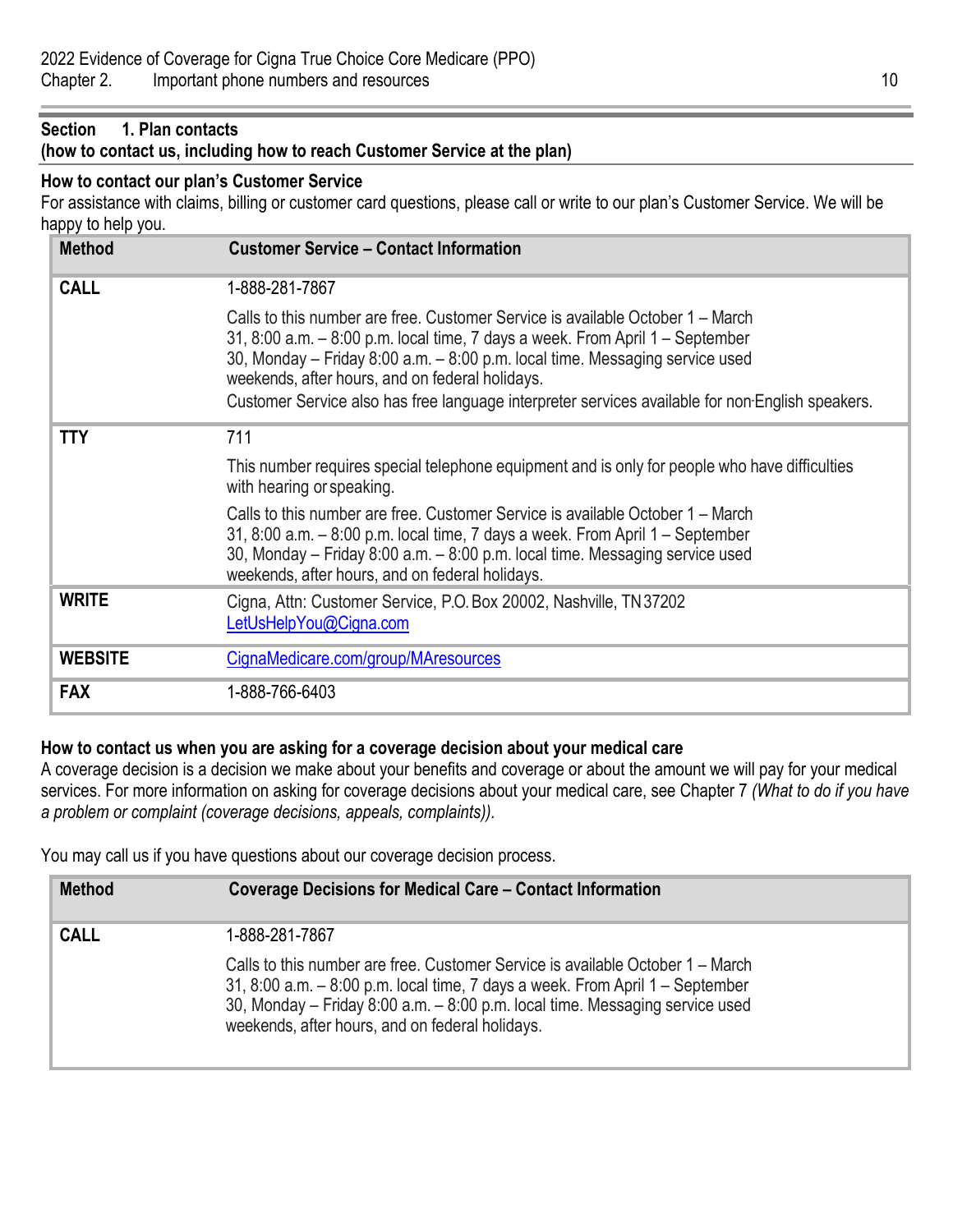| TTY          | 711                                                                                                                                                                                                                                                                                                |
|--------------|----------------------------------------------------------------------------------------------------------------------------------------------------------------------------------------------------------------------------------------------------------------------------------------------------|
|              | This number requires special telephone equipment and is only for people who have difficulties<br>with hearing or speaking.                                                                                                                                                                         |
|              | Calls to this number are free. Customer Service is available October 1 – March<br>31, 8:00 a.m. - 8:00 p.m. local time, 7 days a week. From April 1 - September<br>30, Monday - Friday 8:00 a.m. - 8:00 p.m. local time. Messaging service used<br>weekends, after hours, and on federal holidays. |
| <b>FAX</b>   | 1-888-766-6403                                                                                                                                                                                                                                                                                     |
| <b>WRITE</b> | Cigna, Attn: Precertification Department, P.O. Box 20002, Nashville, TN 37202                                                                                                                                                                                                                      |

# **How to contact us when you are making an appeal about your medical care**

An appeal is a formal way of asking us to review and change a coverage decision we have made. For more information on making an appeal about your medical care, see Chapter 7 *(What to do if you have a problem or complaint (coverage decisions, appeals, complaints)).* 

| <b>Method</b> | Appeals for Medical Care – Contact Information                                                                                                                                                                                                                                                       |
|---------------|------------------------------------------------------------------------------------------------------------------------------------------------------------------------------------------------------------------------------------------------------------------------------------------------------|
| <b>CALL</b>   | 1-888-281-7867                                                                                                                                                                                                                                                                                       |
|               | Calls to this number are free. Customer Service is available October 1 – March<br>31, 8:00 a.m. - 8:00 p.m. local time, 7 days a week. From April 1 - September<br>30, Monday - Friday 8:00 a.m. - 8:00 p.m. local time. Messaging service used<br>weekends, after hours, and on federal holidays.   |
| <b>TTY</b>    | 711                                                                                                                                                                                                                                                                                                  |
|               | This number requires special telephone equipment and is only for people who have difficulties<br>with hearing or speaking.                                                                                                                                                                           |
|               | Calls to this number are free. Customer Service is available October 1 – March<br>31, 8:00 a.m. $-$ 8:00 p.m. local time, 7 days a week. From April 1 – September<br>30, Monday - Friday 8:00 a.m. - 8:00 p.m. local time. Messaging service used<br>weekends, after hours, and on federal holidays. |
| <b>FAX</b>    | 1-800-931-0149                                                                                                                                                                                                                                                                                       |
| <b>WRITE</b>  | Cigna, Attn: Appeals, P.O. Box 24087, Nashville, TN 37202-4087                                                                                                                                                                                                                                       |

# **How to contact us when you are making a complaint about your medical care**

You can make a complaint about us or one of our network providers, including a complaint about the quality of your care. This type of complaint does not involve coverage or payment disputes. (If your problem is about the plan's coverage or payment, you should look at the section above about making an appeal.) For more information on making a complaint about your medical care, see Chapter 7 *(What to do if you have a problem or complaint (coverage decisions, appeals, complaints)).*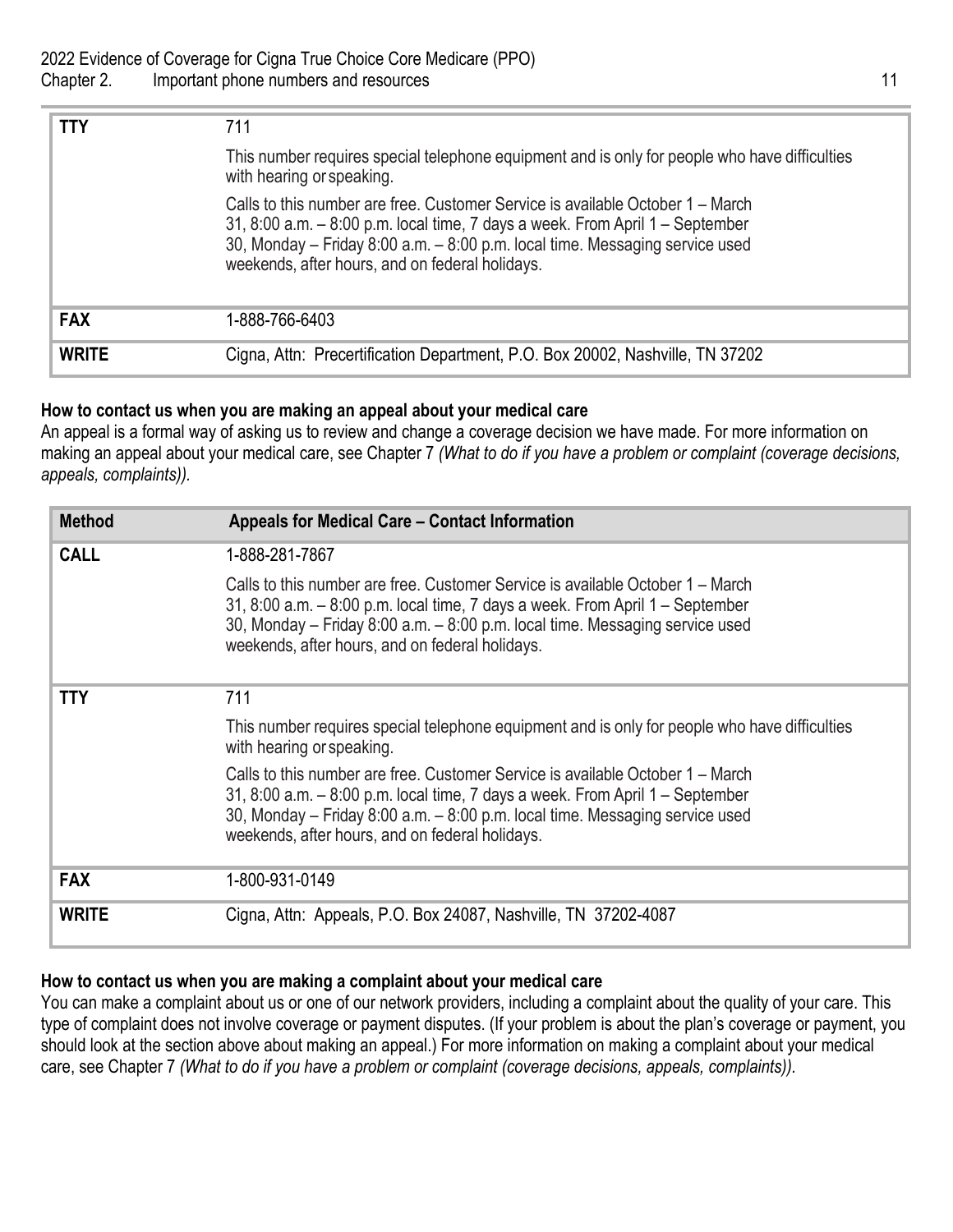| <b>Method</b>                     | <b>Complaints about Medical Care – Contact Information</b>                                                                                                                                                                                                                                         |
|-----------------------------------|----------------------------------------------------------------------------------------------------------------------------------------------------------------------------------------------------------------------------------------------------------------------------------------------------|
| <b>CALL</b>                       | 1-888-281-7867                                                                                                                                                                                                                                                                                     |
|                                   | Calls to this number are free. Customer Service is available October 1 – March<br>31, 8:00 a.m. - 8:00 p.m. local time, 7 days a week. From April 1 - September<br>30, Monday - Friday 8:00 a.m. - 8:00 p.m. local time. Messaging service used<br>weekends, after hours, and on federal holidays. |
| <b>TTY</b>                        | 711                                                                                                                                                                                                                                                                                                |
|                                   | This number requires special telephone equipment and is only for people who<br>have difficulties with hearing or speaking.                                                                                                                                                                         |
|                                   | Calls to this number are free. Customer Service is available October 1 – March<br>31, 8:00 a.m. - 8:00 p.m. local time, 7 days a week. From April 1 - September<br>30, Monday - Friday 8:00 a.m. - 8:00 p.m. local time. Messaging service used<br>weekends, after hours, and on federal holidays. |
| <b>WRITE</b>                      | Cigna, Attn: Customer Grievances, P. O. Box 2888, Houston, TX 77252                                                                                                                                                                                                                                |
| <b>MEDICARE</b><br><b>WEBSITE</b> | You can submit a complaint about our plan directly to Medicare. To submit an online complaint to<br>Medicare, go to ww.medicare.gov/MedicareComplaintForm/home.aspx.                                                                                                                               |

# **Where to send a request asking us to pay for our share of the cost for medical care you have received**

For more information on situations in which you may need to ask us for reimbursement or to pay a bill you have received from a provider, see Chapter 7 *(Asking us to pay our share of a bill you have received for covered medical services).*  **Please note:** If you send us a payment request and we deny any part of your request, you can appeal our decision. See

Chapter 9 *(What to do if you have a problem or complaint (coverage decisions, appeals, complaints))* for more information.

| <b>Method</b>  | <b>Payment Requests - Contact Information</b>                                                                                    |
|----------------|----------------------------------------------------------------------------------------------------------------------------------|
| <b>WRITE</b>   | <b>Part C (Medical Services):</b><br>Cigna, Attn: Direct Member Reimbursement, Medical Claims, PO Box 20002, Nashville, TN 37202 |
| <b>WEBSITE</b> | CignaMedicare.com/group/MAresources                                                                                              |

# **Section 2. Medicare (how to get help and information directly from the Federal Medicare program)**

Medicare is the Federal health insurance program for people 65 years of age or older, some people under age 65 with disabilities, and people with End-Stage Renal Disease (permanent kidney failure requiring dialysis or a kidney transplant).

The Federal agency in charge of Medicare is the Centers for Medicare & Medicaid Services (sometimes called "CMS"). This agency contracts with Medicare Advantage organizations including us.

| <b>Method</b> | <b>Medicare – Contact Information</b>                                                                 |
|---------------|-------------------------------------------------------------------------------------------------------|
| <b>CALL</b>   | 1-800-MEDICARE, or 1-800-633-4227<br>Calls to this number are free.<br>24 hours a day, 7 days a week. |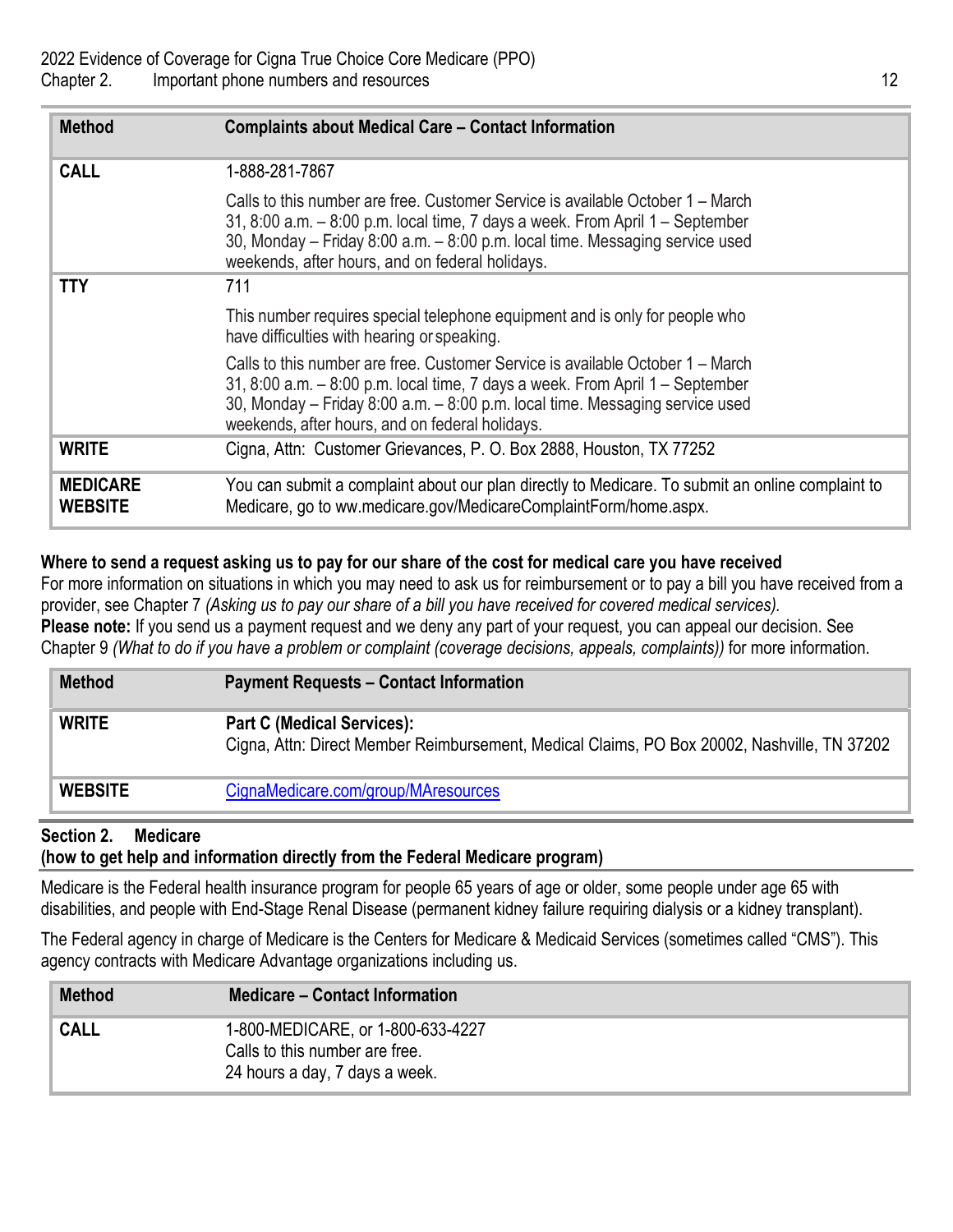| <b>TTY</b>     | 1-877-486-2048<br>This number requires special telephone equipment and is only for people who have difficulties with<br>hearing or speaking. Calls to this number are free.                                                                                                                                                                                                                                                                   |
|----------------|-----------------------------------------------------------------------------------------------------------------------------------------------------------------------------------------------------------------------------------------------------------------------------------------------------------------------------------------------------------------------------------------------------------------------------------------------|
| <b>WEBSITE</b> | http://www.medicare.gov                                                                                                                                                                                                                                                                                                                                                                                                                       |
|                | This is the official government website for Medicare. It gives you up-to-date information about<br>Medicare and current Medicare issues. It also has information about hospitals, nursing homes,<br>physicians, home health agencies, and dialysis facilities. It includes booklets you can print directly<br>from your computer. You can also find Medicare contacts in your state.                                                          |
|                | The Medicare website also has detailed information about your Medicare eligibility and enrollment<br>options with the following tools:                                                                                                                                                                                                                                                                                                        |
|                | Medicare Eligibility Tool: Provides Medicare eligibility status information.                                                                                                                                                                                                                                                                                                                                                                  |
|                | Medicare Plan Finder: Provides personalized information about available Medicare prescription<br>drug plans, Medicare health plans, and Medigap (Medicare Supplement Insurance) policies in your<br>area. These tools provide an estimate of what your out-of-pocket costs might be in different<br>Medicare plans.                                                                                                                           |
|                | You can also use the website to tell Medicare about any complaints you have about Cigna True<br>Choice Core Medicare (PPO):                                                                                                                                                                                                                                                                                                                   |
|                | Tell Medicare about your complaint: You can submit a complaint about Cigna True Choice Core<br>Medicare (PPO) directly to Medicare. To submit a complaint to Medicare, go to<br>www.medicare.gov/MedicareComplaintForm/home.aspx. Medicare takes your complaints seriously<br>and will use this information to help improve the quality of the Medicare program.                                                                              |
|                | If you do not have a computer, your local library or senior center may be able to help you visit this<br>website using its computer. Or, you can call Medicare and tell them what information you are<br>looking for. They will find the information on the website, print it out, and send it to you. (You can<br>call Medicare at 1-800-MEDICARE (1-800-633-4227), 24 hours a day, 7 days a week. TTY users<br>should call 1-877-486-2048.) |

#### **Section3. State Health Insurance Assistance Program (free help, information, and answers to your questions about Medicare)**

The State Health Insurance Assistance Program (SHIP) is a government program with trained counselors in every state. A list of SHIPs in all states and their contact information can be found at the end of this *Evidence of Coverage* (Exhibit A).

The **(SHIP)** is independent (not connected with any insurance company or health plan). It is a state program that gets money from the Federal Government to give free local health insurance counseling to people with Medicare.

The SHIP counselors can help you with your Medicare questions or problems. They can help you understand your Medicare rights, help you make complaints about your medical care or treatment, and help you straighten out problems with your Medicare bills. The SHIP counselors can also help you understand your Medicare plan choices and answer questions about switching plans.

#### **Section 4. Quality Improvement Organization (paid by Medicare to check on the quality of care for people with Medicare)**

There is a designated Quality Improvement Organization for servicing Medicare beneficiaries in each state. A list of Quality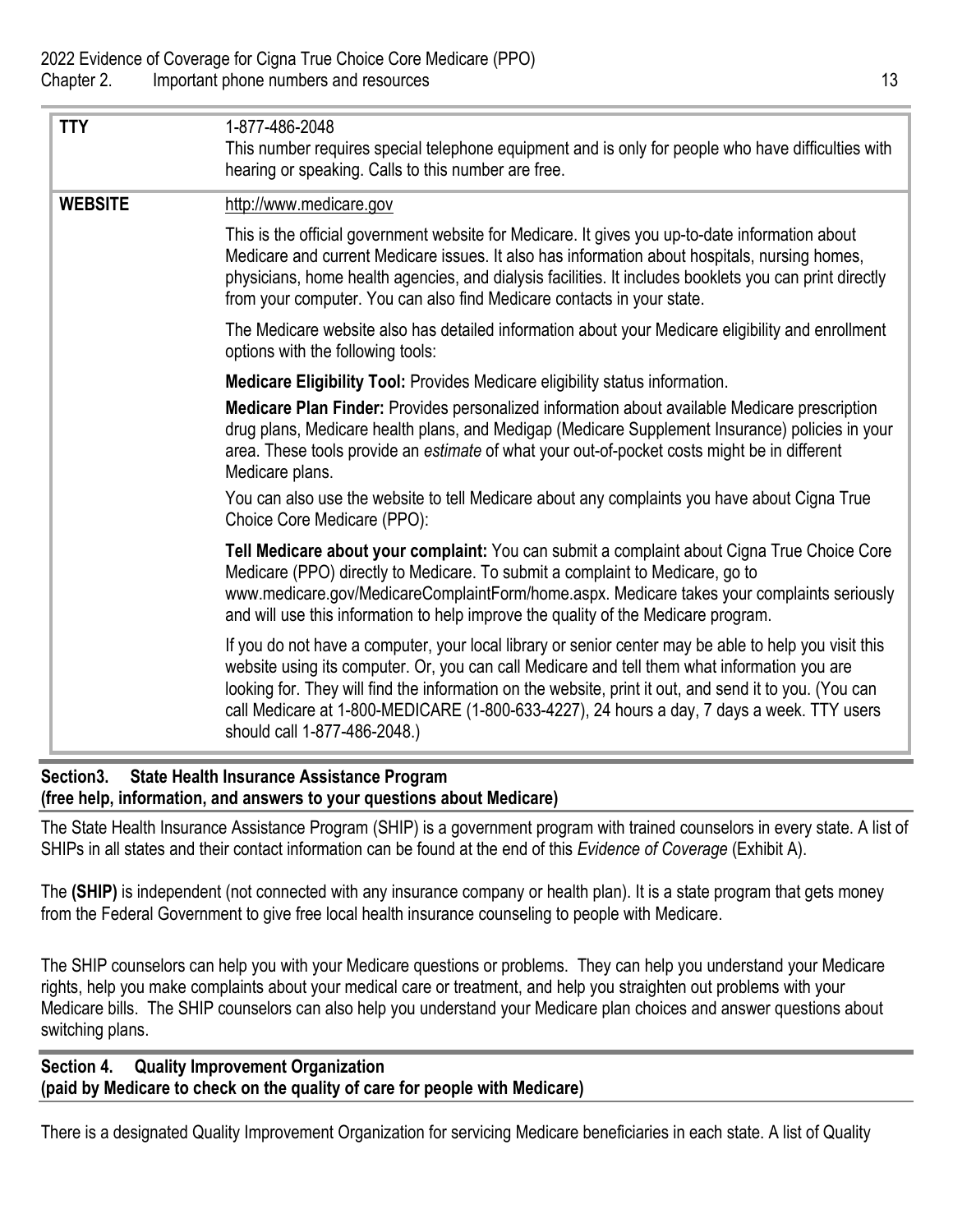Improvement Organizations (QIOs) in all states and their contact information can be found at the end of this *Evidence of Coverage* (Exhibit B).

Your state's QIO has a group of doctors and other health care professionals who are paid by the Federal government. This organization is paid by Medicare to check on and help improve the quality of care for people with Medicare. The state's QIO is an independent organization. It is not connected with our plan.

You should contact your state's QIO in any of these situations:

- You have a complaint about the quality of care you have received.
- You think coverage for your hospital stay is ending too soon.

• You think coverage for your home health care, skilled nursing facility care, or Comprehensive Outpatient Rehabilitation Facility (CORF) services are ending too soon.

# **Section 5. Social Security**

Social Security is responsible for determining eligibility and handling enrollment for Medicare. U.S. citizens who are 65 or older, or who have a disability or End-Stage Renal Disease and meet certain conditions, are eligible for Medicare. If you are already getting Social Security checks, enrollment into Medicare is automatic. If you are not getting Social Security checks, you have to enroll in Medicare. Social Security handles the enrollment process for Medicare. To apply for Medicare, you can call Social Security or visit your local Social Security office.

Social Security is also responsible for determining who has to pay an extra amount for their Part D drug coverage because they have a higher income. If you got a letter from Social Security telling you that you have to pay the extra amount and have questions about the amount or if your income went down because of a life-changing event, you can call Social Security to ask for reconsideration.

If you move or change your mailing address, it is important that you contact Social Security to let them know.

| <b>Method</b>  | <b>Social Security - Contact Information</b>                                                                                                                                                                                                        |
|----------------|-----------------------------------------------------------------------------------------------------------------------------------------------------------------------------------------------------------------------------------------------------|
| <b>CALL</b>    | 1-800-772-1213<br>Calls to this number are free.<br>Available 7:00 a.m. to 7:00 p.m., Monday through Friday.<br>You can use Social Security's automated telephone services to get recorded information and<br>conduct some business 24 hours a day. |
| TTY            | 1-800-325-0778<br>This number requires special telephone equipment and is only for people who have difficulties with<br>hearing or speaking.<br>Calls to this number are free.<br>Available 7:00 a.m. to 7:00 p.m., Monday through Friday.          |
| <b>WEBSITE</b> | http://www.ssa.gov                                                                                                                                                                                                                                  |

#### **Section 6. Medicaid (a joint Federal and state program that helps with medical costs for some people with limited income and resources)**

Medicaid is a joint Federal and state government program that helps with medical costs for certain people with limited incomes and resources. Some people with Medicare are also eligible for Medicaid.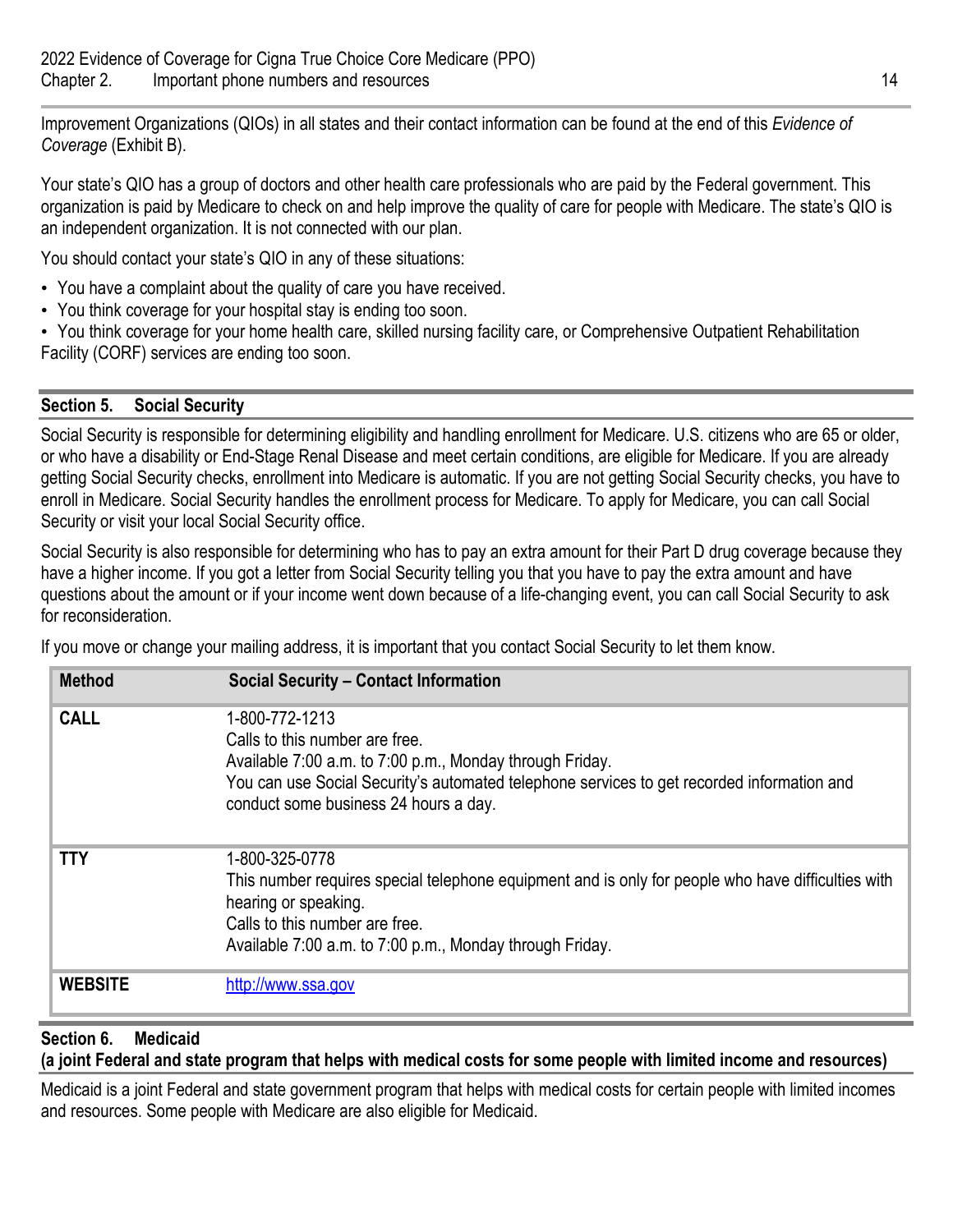In addition, there are programs offered through Medicaid that help people with Medicare pay their Medicare costs, such as their Medicare premiums. These "Medicare Savings Programs" help people with limited income and resources save money each year:

**Qualified Medicare Beneficiary (QMB):** Helps pay Medicare Part A and Part B premiums, and other cost- sharing (like deductibles, coinsurance, and copays). (Some people with QMB are also eligible for full Medicaid benefits (QMB+).) **Specified Low-Income Medicare Beneficiary (SLMB):** Helps pay Part B premiums. (Some people with SLMB are also eligible for full Medicaid benefits (SLMB+).)

**Qualified Individual (QI):** Helps pay Part B premiums.

**Qualified Disabled & Working Individuals (QDWI):** Helps pay Part A premiums.

A list of Medicaid offices in all states and their contact information can be found at the end of this *Evidence of Coverage* (Exhibit C).

# **Section 7. How to contact the Railroad Retirement Board**

The Railroad Retirement Board is an independent federal agency that administers comprehensive benefit programs for the nation's railroad workers and their families. If you have questions regarding your benefits from the Railroad Retirement Board, contact the agency.

If you receive your Medicare through the Railroad Retirement Board, it is important that you let them know if you move or change your mailing address.

| <b>Method</b>  | Railroad Retirement Board - Contact Information                                                                                                                                                                                                |
|----------------|------------------------------------------------------------------------------------------------------------------------------------------------------------------------------------------------------------------------------------------------|
| <b>CALL</b>    | 1-877-772-5772                                                                                                                                                                                                                                 |
|                | Calls to this number are free.<br>Available 9:00 a.m. to 3:30 p.m., Monday through Friday<br>If you have a touch-tone telephone, recorded information and automated services are<br>available 24 hours a day, including weekends and holidays. |
| <b>TTY</b>     | 1-312-751-4701                                                                                                                                                                                                                                 |
|                | This number requires special telephone equipment and is only for people who have<br>difficulties with hearing or speaking.<br>Calls to this number are not free.                                                                               |
| <b>WEBSITE</b> | https://secure.rrb.gov/                                                                                                                                                                                                                        |

# **Section 8. Do you have "group insurance" or other health insurance from an employer?**

If you (or your spouse) get benefits from your (or your spouse's) employer or retiree group, call the employer/union benefits administrator or Customer Service if you have any questions. You can ask about your (or your spouse's) employer or retiree health benefits, premiums, or the enrollment period. (Phone numbers for Customer Service are printed on the back cover of this booklet.).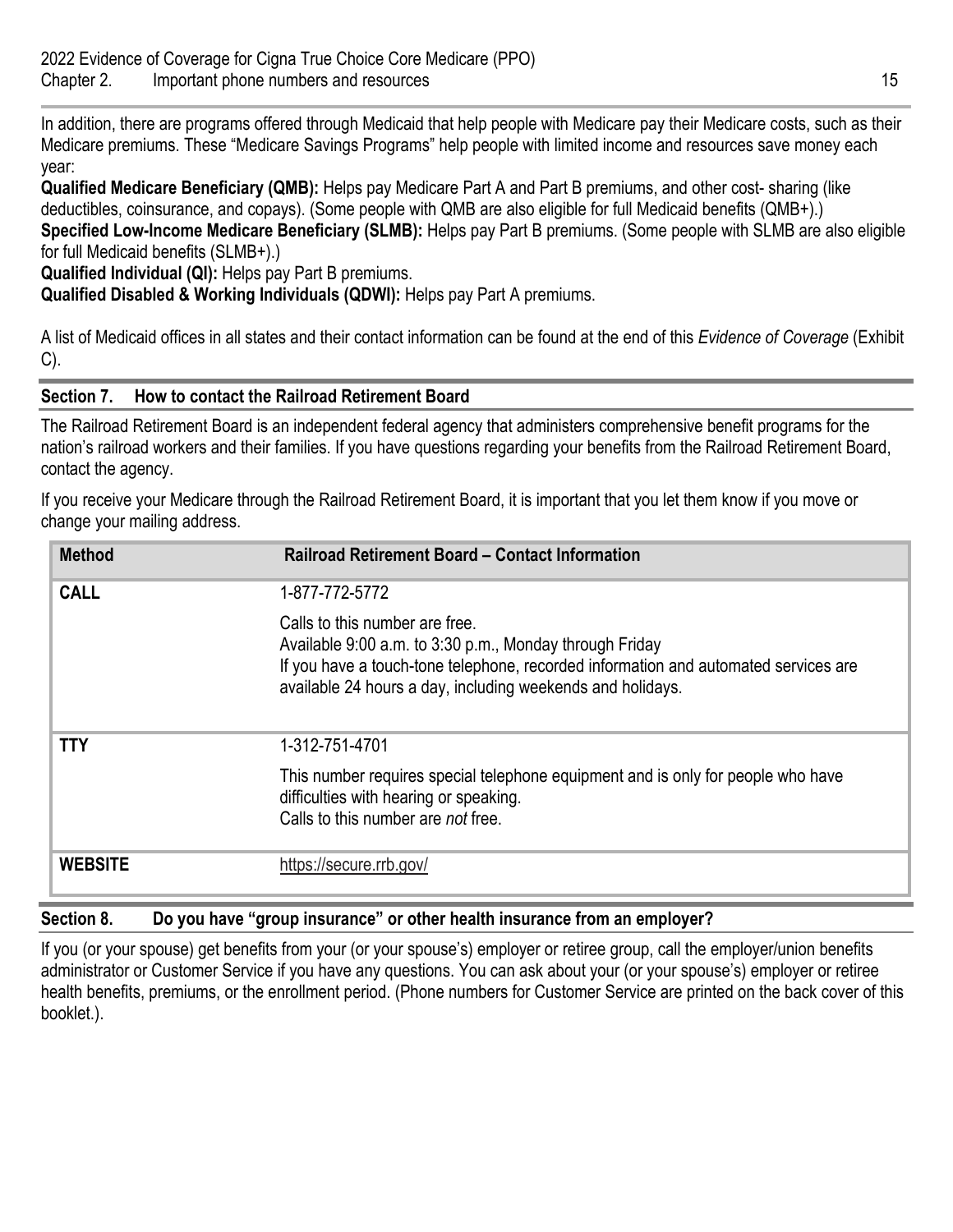|                   | <u>Chapter 3. Using the plan's coverage for your medical services</u>                                                |    |
|-------------------|----------------------------------------------------------------------------------------------------------------------|----|
| Section 1.        | Things to know about getting your medical care covered as a customer of our plan  17                                 |    |
|                   | Section 1.1  What are "network providers" and "covered services"?                                                    | 17 |
|                   | Section 1.2  Basic rules for getting your medical care covered by the plan                                           | 17 |
| Section 2.        |                                                                                                                      |    |
|                   | Section 2.1  You may choose a Primary Care Provider (PCP) to provide and oversee your medical care                   | 18 |
|                   | Section 2.2  What kinds of medical care can you get without getting approval in advance from your PCP?               | 18 |
|                   | Section 2.3  How to get care from specialists and other network providers                                            | 19 |
|                   | Section 2.4  How to get care from out-of-network providers                                                           | 20 |
| <b>Section 3.</b> | How to get covered services when you have an emergency or urgent need for care during a disaster. 20                 |    |
|                   | Section 3.1  Getting care if you have a medical emergency                                                            | 20 |
|                   | Section 3.2  Getting care when you have an urgent need for services                                                  | 21 |
| Section 4.        |                                                                                                                      |    |
|                   | Section 4.1  You can ask us to pay our share of the cost of covered services                                         | 21 |
|                   | Section 4.2  If services are not covered by our plan, you must pay the full cost                                     | 21 |
| <b>Section 5.</b> | How are your medical services covered when you are in a "clinical research study"?  22                               |    |
|                   | Section 5.1  What is a "clinical research study"?                                                                    | 22 |
|                   | Section 5.2  When you participate in a clinical research study, who pays for what?                                   | 22 |
| Section 6.        |                                                                                                                      |    |
|                   | Section 6.1  What is a religious non-medical health care institution?                                                | 23 |
|                   | Section 6.2  What care from a religious non-medical health care institution is covered by our plan?                  | 23 |
| <b>Section 7.</b> |                                                                                                                      |    |
|                   | Section 7.1  Will you own the durable medical equipment after making a certain number of payments under our plan? 24 |    |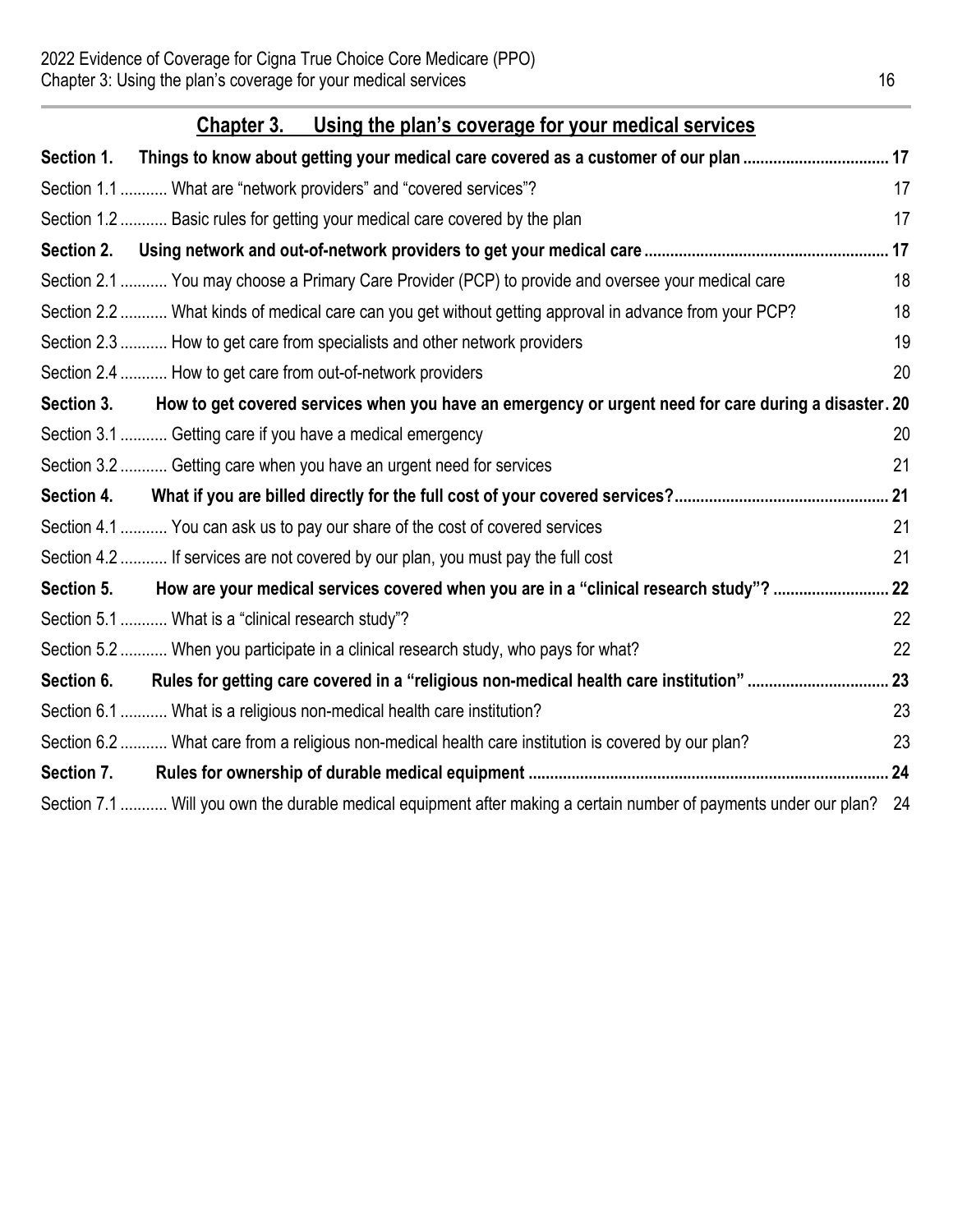# **Section 1. Things to know about getting your medical care covered as a customer of our plan**

This chapter explains what you need to know about using the plan to get your medical care covered. It gives definitions of terms and explains the rules you will need to follow to get the medical treatments, services, and other medical care that are covered by the plan.

Because you are a member of the Cigna True Choice Core Medicare (PPO) plan, **you can see any provider (network or outof-network) at the same cost share, as long as they accept the plan and have not opted out of Medicare**.

For the details on what medical care is covered by our plan and how much you pay when you get this care, use the benefits chart on the *Evidence of Coverage Snapshot.* 

# **Section 1.1 What are "network providers" and "covered services"?**

Here are some definitions that can help you understand how you get the care and services that are covered for you as a customer of our plan:

- **"Providers"** are doctors and other health care professionals licensed by the state to provide medical services and care. The term "providers" also includes hospitals and other health care facilities.
- **"Network providers"** are the doctors and other health care professionals, medical groups, hospitals, and other health care facilities that have an agreement with us to accept our payment and your cost-sharing amount as payment in full. We have arranged for these providers to deliver covered services to customers in our plan. The providers in our network generally bill us directly for care they give you. When you see a network provider, you usually pay only your share of the cost for their services.
- **"Covered services"** include all the medical care, health care services, supplies, and equipment that are covered by our plan. Your covered services for medical care are listed on the *Evidence of Coverage Snapshot*.

# **Section 1.2 Basic rules for getting your medical care covered by the plan**

As a Medicare health plan, our plan must cover all services covered by Original Medicare and must follow Original Medicare's coverage rules.

Our plan will generally cover your medical care as long as:

**The care you receive is included in the plan's Medical Benefits Chart** (this chart is located on the Evidence of Coverage Snapshot).

**The care you receive is considered medically necessary.** "Medically necessary" means that the services or supplies are needed for the prevention, diagnosis, or treatment of your medical condition and meet accepted standards of medical practice. **You receive your care from a provider who is eligible to provide services under Original Medicare.** As a customer of our plan, you can receive your care from either a network provider or an out-of-network provider (for more about this, see Section 2 in this chapter).

- The providers in our network are listed in the **Provider Directory.**
- Please note: While you can get your care from an out-of-network provider, the provider must be eligible to participate in Medicare. Except for emergency care, we cannot pay a provider who is not eligible to participate in Medicare. If you go to a provider who is not eligible to participate in Medicare, you will be responsible for the full cost of the services you receive. Check with your provider before receiving services to confirm that they are eligible participate in Medicare.

# **Section 2. Using network and out-of-network providers to get your medical care**

As a member of the Cigna True Choice Core Medicare (PPO) plan, you may see doctors and other health care professionals, medical groups, hospitals, and other health care facilities that are not contracted with Cigna, but participate in Medicare, as long as the services are covered benefits and are medically necessary. **Unlike most PPO plans, with this plan you pay the same cost share in-network and out-of-network.**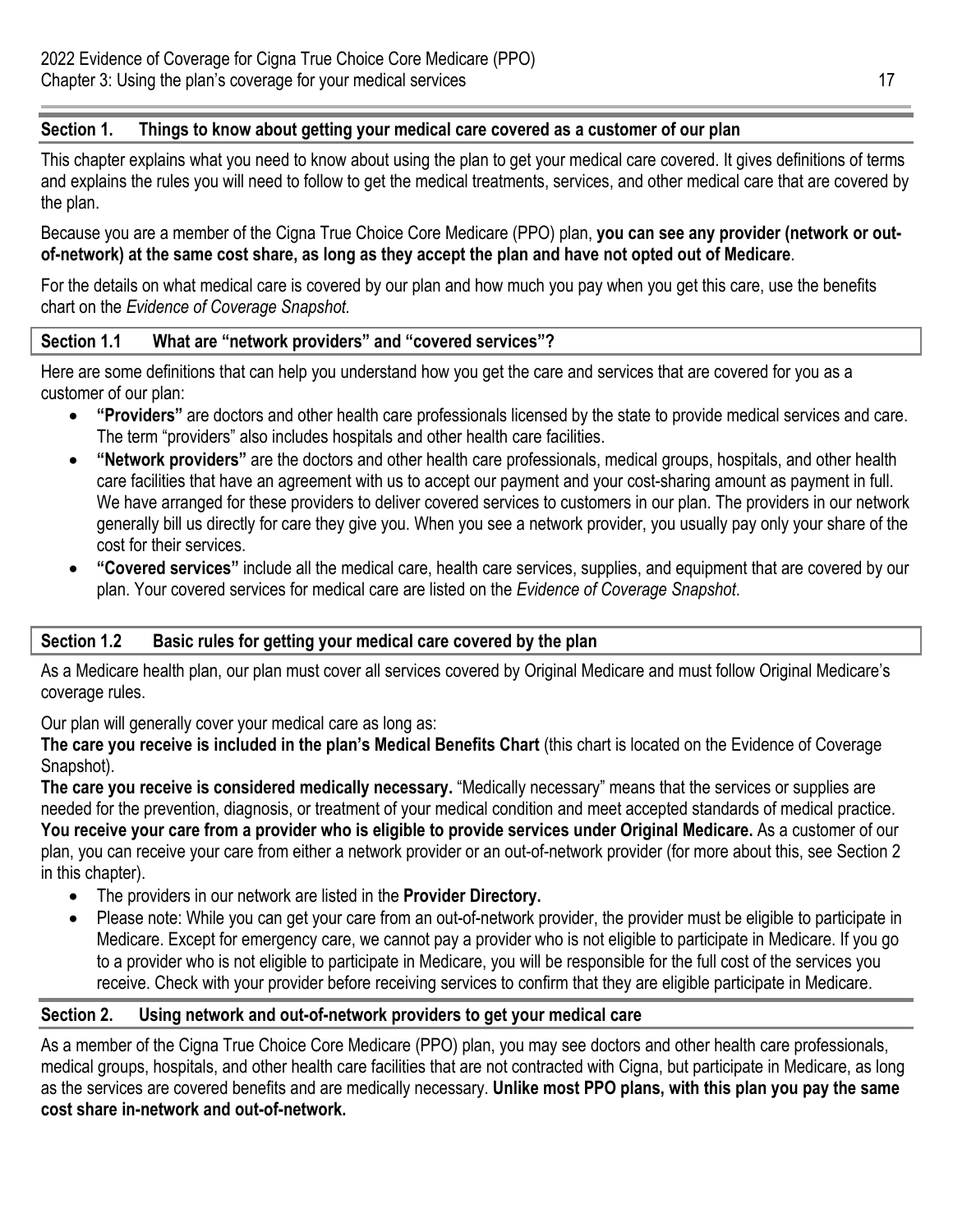# **Section 2.1 You may choose a Primary Care Provider (PCP) to provide and oversee your medical care**

# **What is a "PCP" and what does the PCP do for you?**

As a member of our plan, you do not have to choose a network Primary Care Physician (PCP); however, we strongly encourage you to choose a PCP and let us know who you choose. Your PCP can help you stay healthy, treat illnesses and coordinate your care with other health care providers. Depending on where you live, the following types of providers may act as your PCP:

- General Practitioner
- Family medicine
- Internal medicine
- **•** Geriatrics

Your PCP will provide most of your care, and they will coordinate your care with other providers when you need more specialized services. They will help you find a specialist and help arrange the covered services you get as a member of our plan. Some of the services that the PCP will coordinate include:

- X-rays
- Laboratory tests
- Therapies
- Care from doctors who are specialists
- Hospital admissions

"Coordinating" your services includes consulting with other plan providers about your care and how it's progressing. Since your PCP will provide and coordinate most of your medical care, we recommend that you have your past medical records sent to your PCP's office.

In some cases, your PCP or other provider may need to get approval in advance from our plan's Medical Management Department for certain types of services or tests (this is called getting "prior authorization"). Services and items requiring prior authorization are listed in the Medical Benefits Chart on the Evidence of Coverage Snapshot. You or your doctor may ask for a pre-visit coverage decision to confirm that the services you are getting are covered and are medically necessary by calling Customer Service (phone numbers are on the back cover of this booklet).

# **How do you choose your PCP?**

You can select your Primary Care Physician (PCP) by choosing from those listed in our plan's Provider and Pharmacy Directory; the most updated list can be found on our website at [Cignamedicare.com/group/MAresources](www.CignaMedicare.com/group/MAresources). If you need help, you can call Customer Service for assistance (phone numbers are printed on the back cover of this booklet). You can also change your PCP (as explained later in this section) by contacting Customer Service.

# **Changing your PCP**

You may change your PCP for any reason at any time. Also, it's possible that your PCP might leave our plan's network of providers and you would have to find a new PCP in our plan or you may pay more for covered services.

To change your PCP, call Customer Service at the number printed on the back of this booklet before you set up an appointment with a new PCP. When you call, be sure to tell Customer Service if you are seeing specialists or currently getting other covered services that were coordinated by your PCP (such as home health services and durable medical equipment). They will check to see if the PCP you want to switch to is accepting new patients. Customer Service will change your membership record to show the name of your new PCP, let you know the effective date of your change request, and answer your questions about the change.

# **Section 2.2 What kinds of medical care can you get without getting approval in advance from your PCP?**

You can get the services listed below without getting approval in advance from your PCP.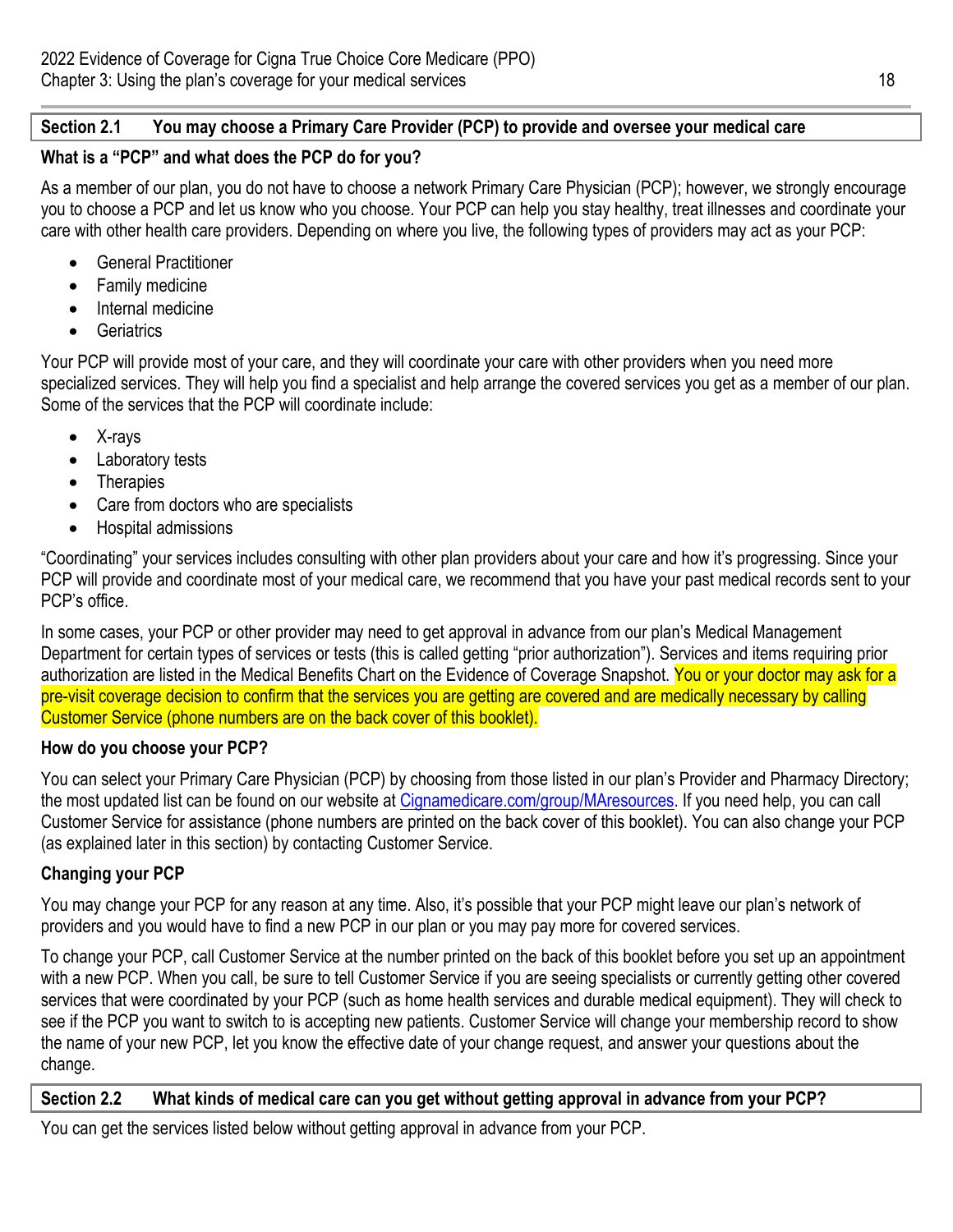- Routine women's health care, which includes breast exams, screening mammograms (X-rays of the breast), pap tests and pelvic exams.
- Flu shots, Hepatitis B vaccinations, and pneumonia vaccinations.
- Emergency services from network providers or from out-of-network providers.
- Urgently needed services from network providers or from out-of-network providers.
- Kidney dialysis services that you get at a Medicare-certified dialysis facility when you are temporarily outside the plan's service are. (If possible, please call Customer Service before you leave the service area so we can help arrange for you to have maintenance dialysis while you are away. Phone numbers for Customer Service are printed on the back cover of this booklet.)

# **Section 2.3 How to get care from specialists and other network providers**

A specialist is a doctor who provides health care services for a specific disease or part of the body. There are many kinds of specialists. Here are a few examples:

- Oncologists care for patients with cancer.
- Cardiologists care for patients with heart conditions.
- Orthopedists care for patients with certain bone, joint, or muscle conditions.

If you choose to select a PCP, your PCP will provide most of your care and will help arrange or coordinate the rest of the covered services you get as a plan member. Your PCP may refer you to a specialist, but you can go to any specialists without a referral as long as they accept Medicare. Selection of a PCP does not limit you to specific specialists or hospitals to which that PCP refers. Please refer to our website at [CignaMedicare.com/group/MAresources](https://CignaMedicare.com/group/MAresources) for a complete listing of PCPs and other participating providers in your area. You can also contact Customer Service at the phone number listed on the back cover of this booklet.

In some cases, your PCP or other provider may need to get approval in advance from our Medical Management Department for certain types of services or tests that you receive in-network (this is called getting "prior authorization"). Obtaining prior authorization is the responsibility of the PCP or treating provider. Services and item requiring prior authorization are listed in the Medical Benefits Chat located in the Evidence of Coverage Snapshot. Prior authorization is not required for covered services received out-of-network; however, if we later determine that the services you received were not covered or were not medically necessary, we may deny coverage and you will be responsible for the enter cost. You or your doctor may ask for a pre-visit coverage decision to confirm that the services you are getting are covered and are medically necessary by calling Customer Service (phone numbers are on the back cover of this booklet).

# **What if a specialist or another network provider leaves our plan?**

We may make changes to the hospitals, doctors, and specialists (providers) that are part of your plan during the year. There are a number of reasons why your provider might leave your plan but if your doctor or specialist does leave your plan you have certain rights and protections that are summarized below:

- Even though our network of providers may change during the year, Medicare requires that we furnish you with uninterrupted access to qualified doctors and specialists.
- We will make a good faith effort to provide you with at least 30 days' notice that your provider is leaving our plan so that you have time to select a new provider, if necessary.
- We will assist you in selecting a new qualified provider to continue managing your health care needs.
- If you are undergoing medical treatment you have the right to request, and we will work with you to ensure, that the medically necessary treatment you are receiving is not interrupted.
- If you believe we have not furnished you with a qualified provider to replace your previous provider or that your care is not being appropriately managed, you have the right to file an appeal of our decision.
- If you find out your doctor or specialist is leaving your plan, please contact us so we can assist you in finding a new provider and managing your care.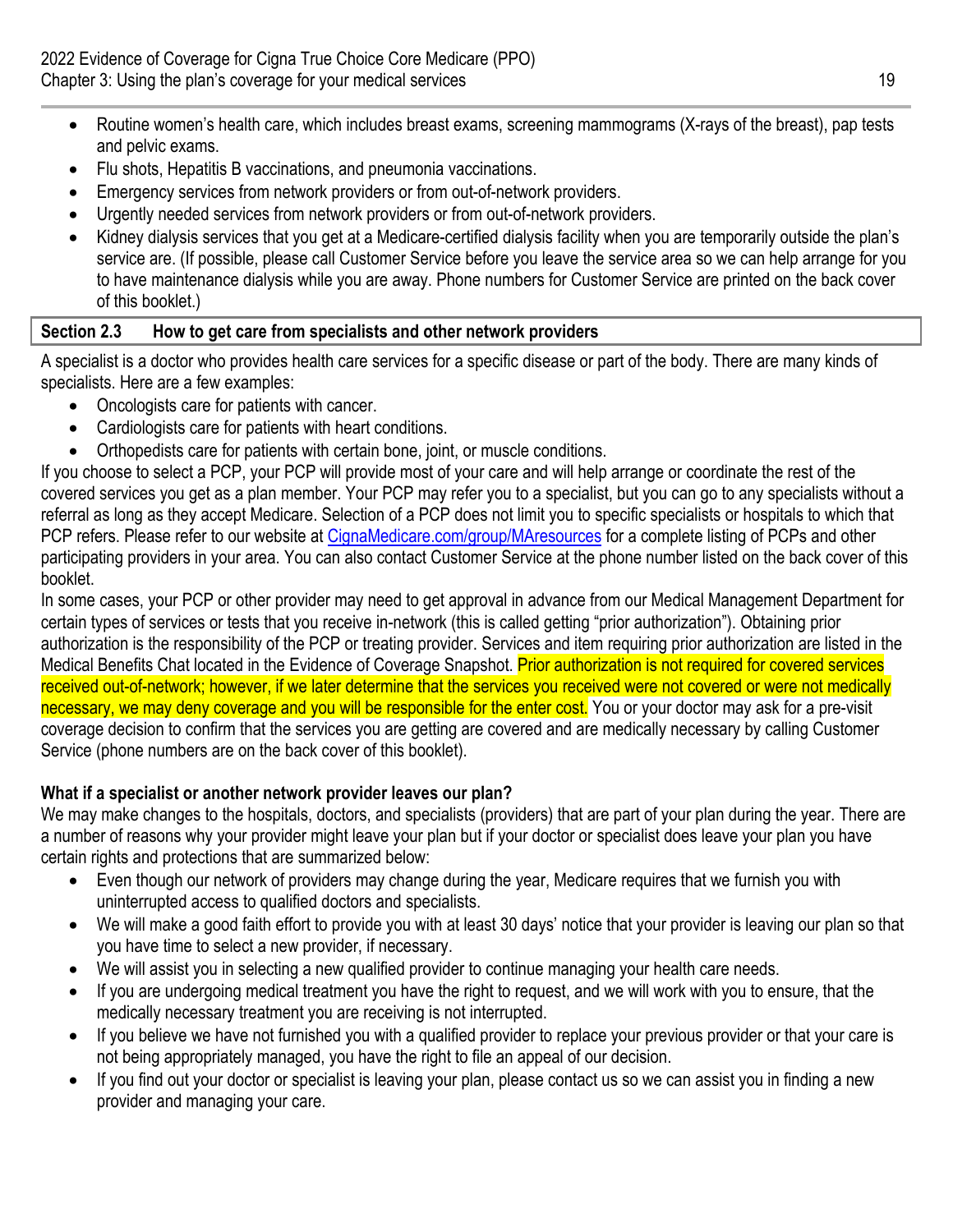For assistance, please call Customer Service (phone numbers are printed on the back cover of this booklet), and they will be able to help you choose a new provider in your area.

# **Section 2.4 How to get care from out-of-network providers**

As a member of our plan, you can choose to receive care from out-of-network providers. However, providers that do not contract with Medicare are under no obligation to treat you, except in emergency situations. Our plan will cover services from either network or out-of-network providers, as long as the services are covered benefits and are medically necessary. Because you are a member of Cigna True Choice Core Medicare (PPO) plan, **you can see any provider (network or out-of-network) at the same cost share, as long as they have not opted out of Medicare**. Here are other important things to know about using outof-network providers:

- You can get your care from an out-of-network provider; however, that provider must be eligible to participate in Medicare. Except for emergency care, we cannot pay a provider who does not participate in Medicare. If you receive care from a provider who does not participate in Medicare, you will be responsible for the full cost of the services you receive. Check with your provider before receiving services to confirm that they participate in Medicare.
- You don't need to get a referral or prior authorization when you get care from out-of-network providers. However, before getting services from out-of-network providers, you may want to ask for a pre-visit coverage decision to confirm that the services you are getting are covered and are medically necessary. (See Chapter 7, Section 4 for information about asking for coverage decisions.) This is important because:
	- $\circ$  Without a pre-visit coverage decision, if we later determine that the services are not covered or were not medically necessary, we may deny coverage and you will be responsible for the entire cost. If we say we will not cover your services, you have the right to appeal our decision not to cover your care. See *Chapter 7 (What to do if you have a problem or complaint (coverage decisions, appeals, complaints))* to learn how to make an appeal.
- It is best to ask an out-of-network provider to bill the plan first. But, if you have already paid for the covered services, we will reimburse you for our share of the cost for covered services. Or if an out-of-network provider sends you a bill that you think we should pay, you can send it to us for payment. See *Chapter 5 (Asking us to pay our share of bill you have received for covered medical services)* for information about what to do if you received a bill or if you need to ask for reimbursement.
- If you are using an out-of-network provider for emergency care, urgently needed services, or out-of-area dialysis, you will not have to pay a higher cost-sharing amount. See Section 3 for more information about these situations.

# **Section 3. How to get covered services when you have an emergency or urgent need for care during a disaster**

# **Section 3.1 Getting care if you have a medical emergency**

# **What is a "medical emergency" and what should you do if you have one?**

A **"medical emergency"** is when you, or any other prudent layperson with an average knowledge of health and medicine, believe that you have medical symptoms that require immediate medical attention to prevent loss of life, loss of a limb, or loss of function of a limb. The medical symptoms may be an illness, injury, severe pain, or a medical condition that is quickly getting worse.

# If you have a medical emergency:

**Get help as quickly as possible.** Call 911 for help or go to the nearest emergency room or hospital. Call for an ambulance if you need it. You do *not* need to get approval or a referral first from your PCP.

**As soon as possible, make sure that our plan has been told about your emergency.** We need to follow up on your emergency care. You or someone else should call to tell us about your emergency care, usually within 48 hours. Please call Customer Service at the toll-free Customer Service phone number on the back of your membership card, seven days a week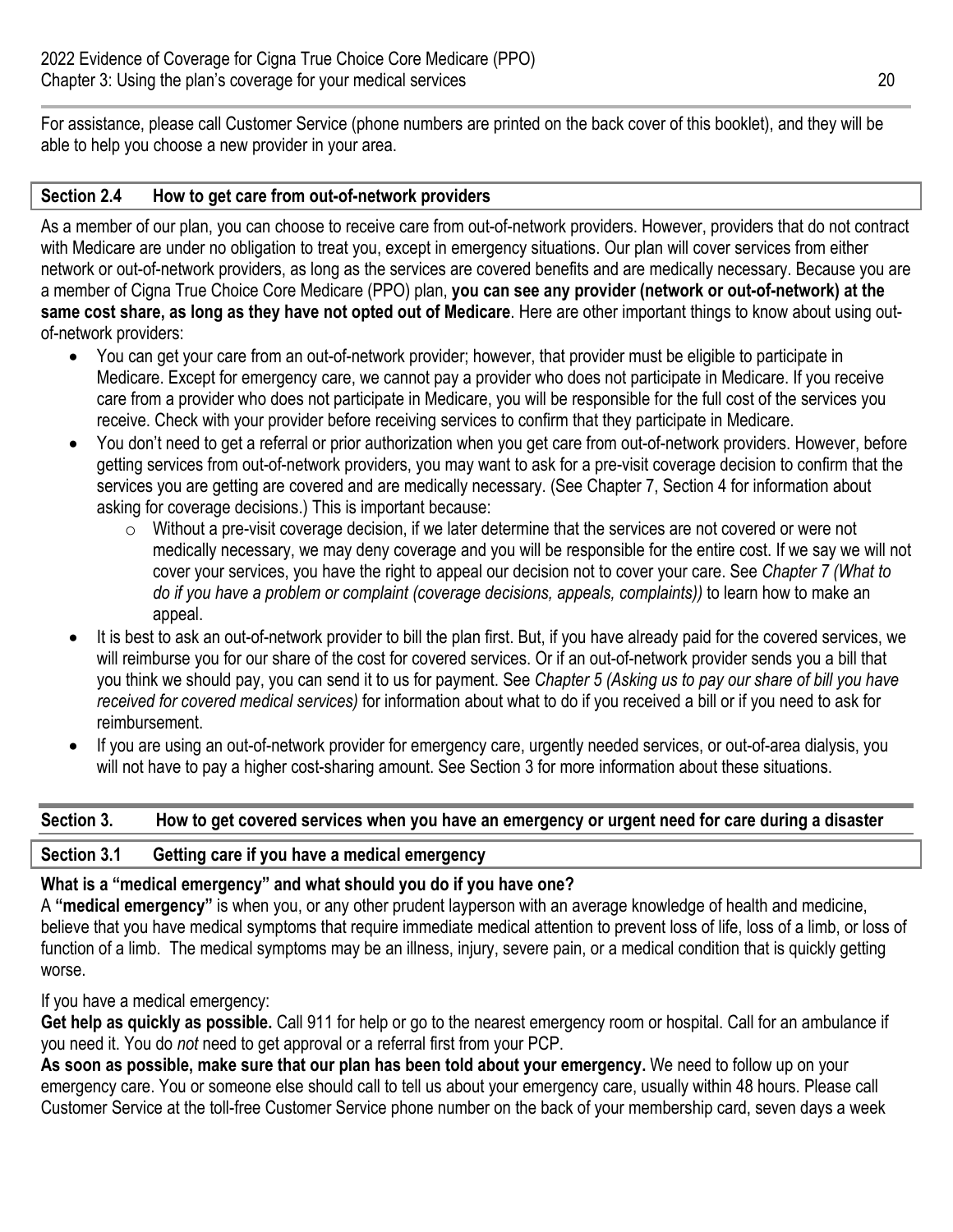from 8 a.m. to 8 p.m. TTY users should call 711. Additionally, you should call your PCP. Your PCP's phone number is listed on the front of your membership card.

# **What is covered if you have a medical emergency?**

You may get covered emergency medical care whenever you need it, anywhere in the United States or its territories. Our plan covers ambulance services in situations where getting to the emergency room in any other way could endanger your health. For more information, see the Medical Benefits Chart in Chapter 4 of this booklet.

If you have an emergency, we will talk with the doctors who are giving you emergency care to help manage and follow up on your care. The doctors who are giving you emergency care will decide when your condition is stable and the medical emergency is over. Your plan may cover emergencies outside of the country. For more information, see the Evidence of Coverage Snapshot.

After the emergency is over, you are entitled to follow-up care to be sure your condition continues to be stable. Your follow-up care will be covered by our plan.

# **What if it wasn't a medical emergency?**

Sometimes it can be hard to know if you have a medical emergency. For example, you might go in for emergency care – thinking that your health is in serious danger – and the doctor may say that it wasn't a medical emergency after all. If it turns out that it was not an emergency, as long as you reasonably thought your health was in serious danger, we will cover your care.

# **Section 3.2 Getting care when you have an urgent need for services**

# **What are "urgently needed services"?**

"Urgently needed services" are non-emergency, unforeseen medical illness, injury, or condition, that requires immediate medical care. Urgently needed services may be furnished by in-network providers or by out-of-network providers. The unforeseen condition could, for example, be an unforeseen flare-up of a known condition that you have.

# **Section 3.3 Getting care during a disaster**

If the governor of your state, the U.S. Secretary of Health and Human Services, or the President of the United States declares a state of disaster or emergency in your geographic area, you are still entitled to care from your plan.

Please visit the following website:<www.cigna.com/medicare/disaster-policy>for information on how to obtain needed care during a disaster.

# **Section 4. What if you are billed directly for the full cost of your covered services?**

# **Section 4.1 You can ask us to pay our share of the cost of covered services**

If you have paid more than your share for covered services, or if you have received a bill for the full cost of covered medical services, go to Chapter 5 *(Asking us to pay our share of a bill you have received for covered medical services)* for information about what to do.

# **Section 4.2 If services are not covered by our plan, you must pay the full cost**

Our plan covers all medical services that are medically necessary, are listed on the Evidence of Coverage Snapshot, and are obtained consistent with plan rules. You are responsible for paying the full cost of services that aren't covered by our plan, either because they are not plan covered services, or plan rules were not followed.

If you have any questions about whether we will pay for any medical service or care that you are considering, you have the right to ask us whether we will cover it before you get it. If we say we will not cover your services, you have the right to appeal our decision not to cover your care.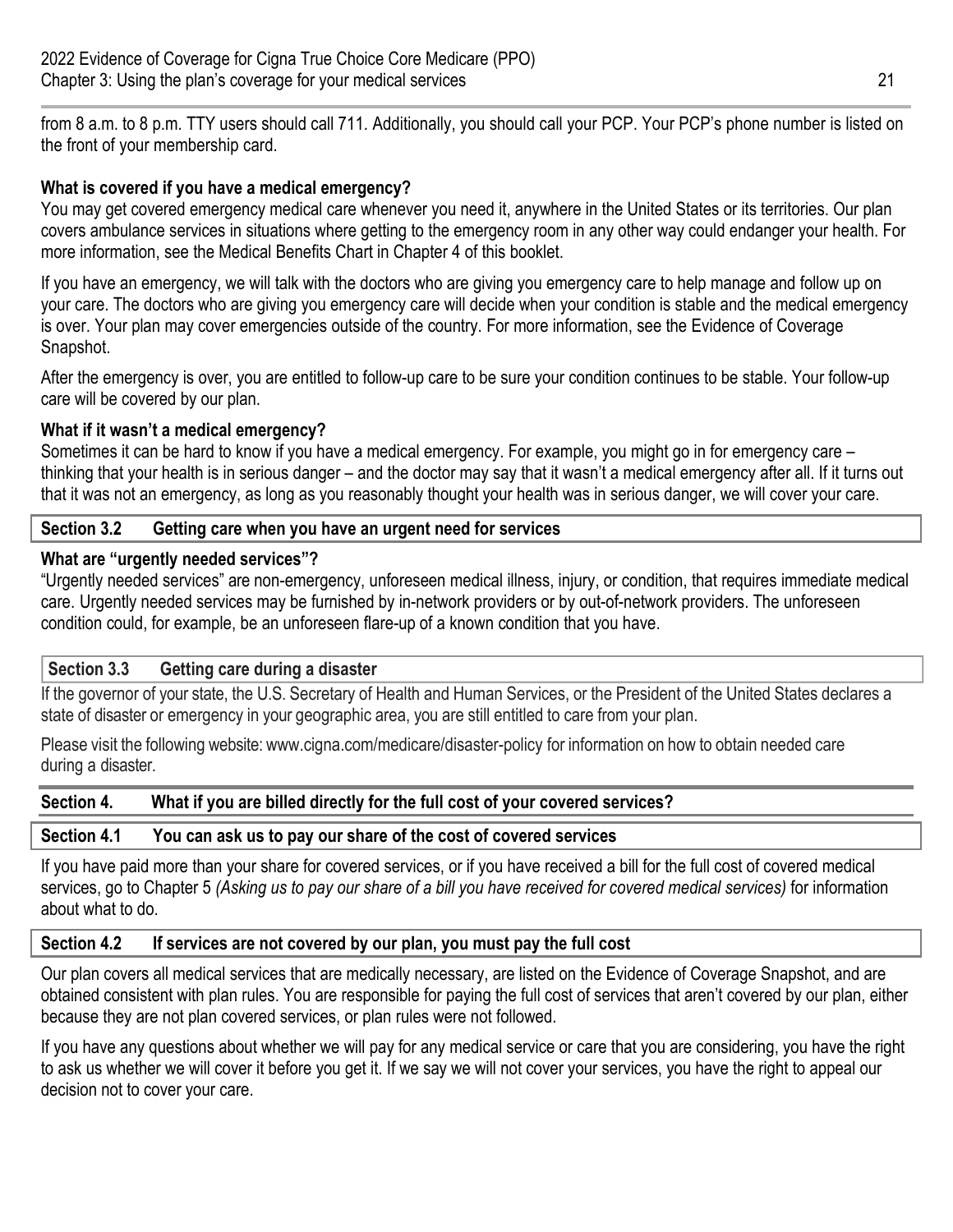Chapter 7 *(What to do if you have a problem or complaint (coverage decisions, appeals, complaints))* has more information about what to do if you want a coverage decision from us or want to appeal a decision we have already made. You may also call Customer Service to get more information about how to do this (phone numbers are printed on the back cover of this booklet).

 benefit for that type of covered service. For example, you may have to pay the full cost of any skilled nursing facility care you get For covered services that have a benefit limitation, you pay the full cost of any services you get after you have used up your after our Plan's payment reach the benefit limit. Once you have used up your benefit limit, additional payments you make for the service do not count toward your annual out of pocket maximum. You can call Customer Service when you want to know how much of your benefit limit you have already used.

# **Section 5. How are your medical services covered when you are in a "clinical research study"?**

# **Section 5.1 What is a "clinical research study"?**

A clinical research study (also called a "clinical trial") is a way that doctors and scientists test new types of medical care, like how well a new cancer drug works. They test new medical care procedures or drugs by asking for volunteers to help with the study. This kind of study is one of the final stages of a research process that helps doctors and scientists see if a new approach works and if it is safe.

Not all clinical research studies are open to customers of our plan. Medicare first needs to approve the research study. If you participate in a study that Medicare has *not* approved, *you will be responsible for paying all costs for your participation in the study.* 

Once Medicare approves the study, someone who works on the study will contact you to explain more about the study and see if you meet the requirements set by the scientists who are running the study. You can participate in the study as long as you meet the requirements for the study *and* you have a full understanding and acceptance of what is involved if you participate in the study.

If you participate in a Medicare-approved study, Original Medicare pays most of the costs for the covered services you receive as part of the study. When you are in a clinical research study, you may stay enrolled in our plan and continue to get the rest of your care (the care that is not related to the study) through our plan.

If you want to participate in a Medicare-approved clinical research study, you do not need to get approval from us. The providers that deliver your care as part of the clinical research study do not need to be part of our plan's network of providers.

Although you do not need to get our plan's permission to be in a clinical research study, **you do need to tell us before you start participating in a clinical research study.** Here is why you need to tell us:

We can let you know whether the clinical research study is Medicare-approved.

We can tell you what services you will get from clinical research study providers instead of from our plan.

If you plan on participating in a clinical research study, contact Customer Service (phone numbers are printed on the back cover of this booklet)*.* 

# **Section 5.2 When you participate in a clinical research study, who pays for what?**

Once you join a Medicare-approved clinical research study, you are covered for routine items and services you receive as part of the study, including:

- Room and board for a hospital stay that Medicare would pay for even if you weren't in a study.
- An operation or other medical procedure if it is part of the research study.
- Treatment of side effects and complications of the new care.

Original Medicare pays most of the cost of the covered services you receive as part of the study. After Medicare has paid its share of the cost for these services, our plan will also pay for part of the costs. We will pay the difference between the cost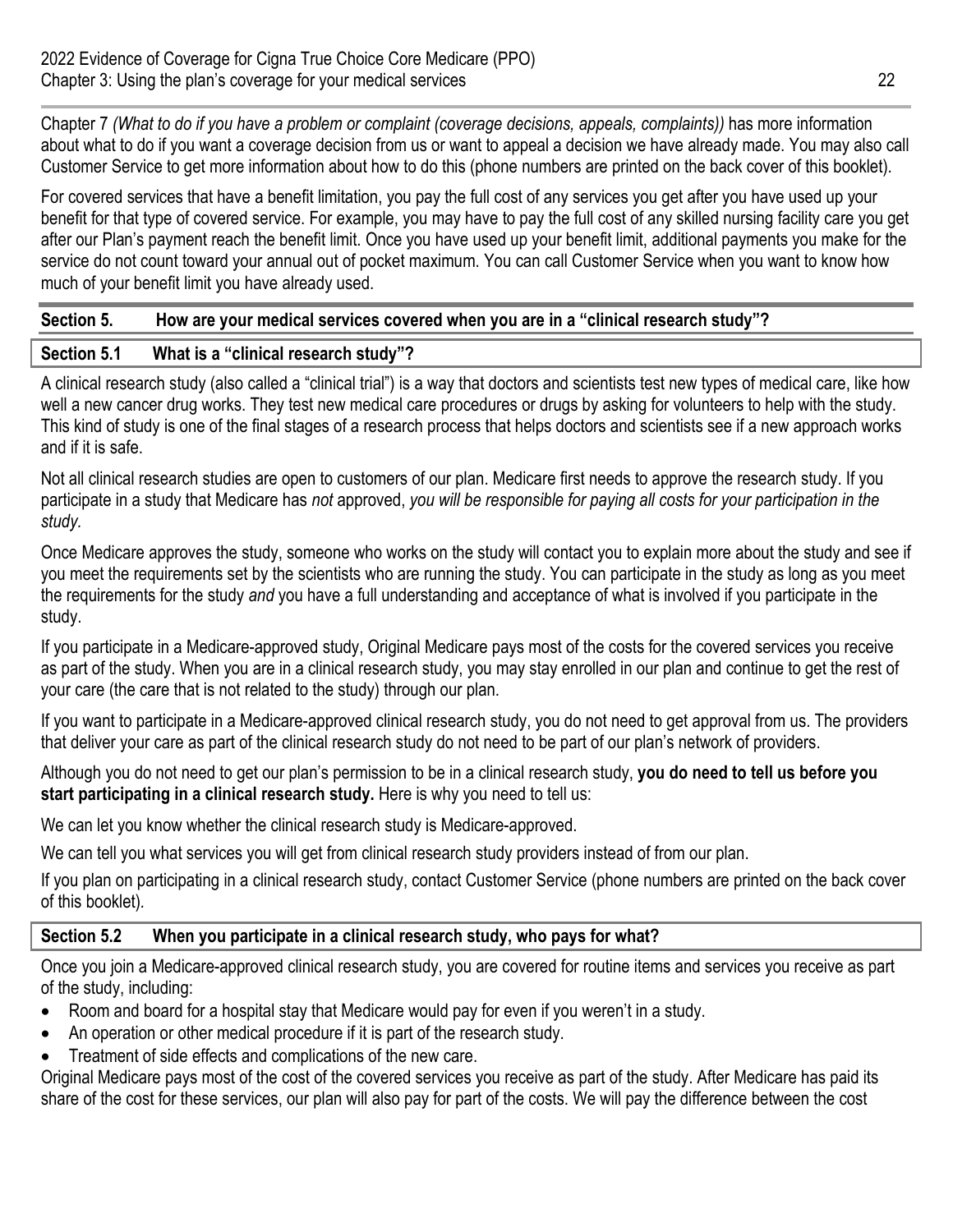sharing in Original Medicare and your cost sharing as a customer of our plan. This means you will pay the same amount for the services you receive as part of the study as you would if you received these services from our plan.

*Here's an example of how the cost-sharing works*: Let's say that you have a lab test that costs \$100 as part of the research study. Let's also say that your share of the costs for this test is \$20 under Original Medicare, but the test would be \$10 under our plan's benefits. In this case, Original Medicare would pay \$80 for the test and we would pay another \$10. This means that you would pay \$10, which is the same amount you would pay under our plan's benefits.

In order for us to pay for our share of the costs, you will need to submit a request for payment. With your request, you will need to send us a copy of your Medicare Summary Notices or other documentation that shows what services you received as part of the study and how much you owe. Please see Chapter 5 for more information about submitting requests for payment.

When you are part of a clinical research study, **neither Medicare nor our plan will pay for any of the following:** 

- Generally, Medicare will *not* pay for the new item or service that the study is testing unless Medicare would cover the item or service even if you were not in a study.
- Items and services the study gives you or any participant for free.
- Items or services provided only to collect data, and not used in your direct health care. For example, Medicare would not pay for monthly CT scans done as part of the study if your medical condition would normally require only one CT scan.

# **Do you want to know more?**

You can get more information about joining a clinical research study by reading the publication "Medicare and Clinical Research Studies" on the Medicare website (<http://www.medicare.gov>). You can also call 1-800-MEDICARE (1-800-633-4227), 24 hours a day, 7 days a week. TTY users should call 1-877-486-2048.

# **Section 6. Rules for getting care covered in a "religious non-medical health care institution"**

# **Section 6.1 What is a religious non-medical health care institution?**

A religious non-medical health care institution is a facility that provides care for a condition that would ordinarily be treated in a hospital or skilled nursing facility. If getting care in a hospital or a skilled nursing facility is against a customer's religious beliefs, we will instead provide coverage for care in a religious non-medical health care institution. You may choose to pursue medical care at any time for any reason. This benefit is provided only for Part A inpatient services (non-medical health care services). Medicare will only pay for non-medical health care services provided by religious non-medical health care institutions.

# **Section 6.2 What care from a religious non-medical health care institution is covered by our plan?**

To get care from a religious non-medical health care institution, you must sign a legal document that says you are conscientiously opposed to getting medical treatment that is "non-excepted."

- "Non-excepted" medical care or treatment is any medical care or treatment that is *voluntary* and *not required* by any federal, state, or local law.
- "Excepted" medical treatment is medical care or treatment that you get that is *not voluntary* or *is required* under federal, state, or local law.

To be covered by our plan, the care you get from a religious non-medical health care institution must meet the following conditions:

- The facility providing the care must be certified by Medicare.
- Our plan's coverage of services you receive is limited to *non-religious* aspects of care.
- If you get services from this institution that are provided to you in your home, our plan will cover these services only if your condition would ordinarily meet the conditions for coverage of services given by home health agencies that are not religious non-medical health care institutions.
- If you get services from this institution that are provided to you in a facility, the following conditions apply:
	- o You must have a medical condition that would allow you to receive covered services for inpatient hospital care or skilled nursing facility care.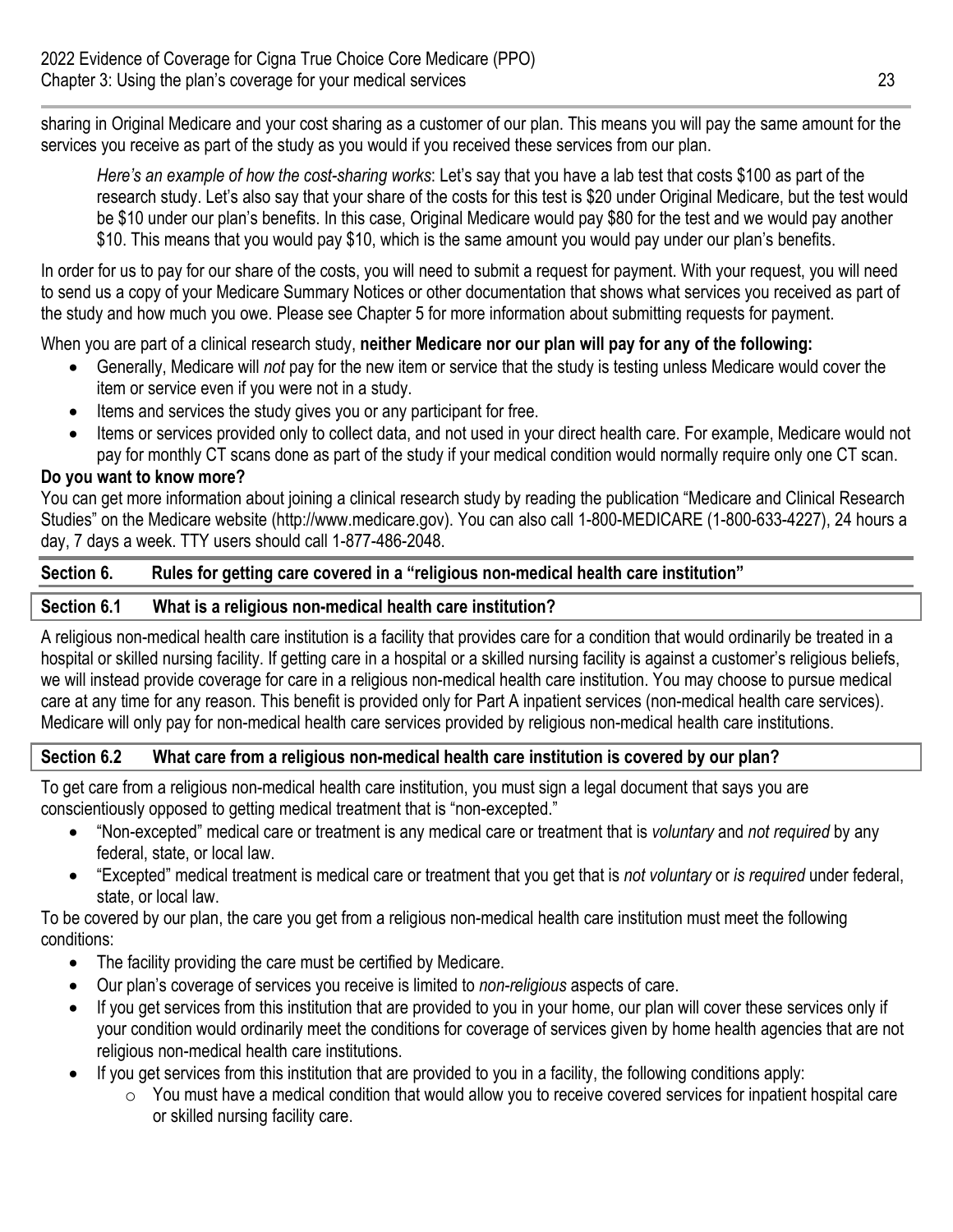o *and –* you must get approval in advance from our plan before you are admitted to the facility or your stay will not be covered.

Medicare Inpatient Hospital coverage limits apply (please refer to the Evidence of Coverage Snapshot.)

# **Section 7. Rules for ownership of durable medical equipment**

**Section 7.1 Will you own the durable medical equipment after making a certain number of payments under our plan?** 

Durable medical equipment includes items such as oxygen equipment and supplies, wheelchairs, walkers, and hospital beds ordered by a provider for use in the home. Certain items, such as prosthetics, are always owned by the enrollee. In this section, we discuss other types of durable medical equipment that must be rented.

In Original Medicare, people who rent certain types of durable medical equipment own the equipment after paying co-payments for the item for 13 months. As a customer of our plan, however, you usually will not acquire ownership of rented durable medical equipment items no matter how many copayments you make for the item while a customer of our plan. Under certain limited circumstances, we will transfer ownership of the durable medical equipment item. Call Customer Service (phone numbers are printed on the back cover of this booklet) to find out about the requirements you must meet and the documentation you need to provide.

**What happens to payments you have made for durable medical equipment if you switch to Original Medicare?**  If you switch to Original Medicare after being a customer of our plan: If you did not acquire ownership of the durable medical equipment item while in our plan, you will have to make 13 new consecutive payments for the item while in Original Medicare in order to acquire ownership of the item. Your previous payments while in our plan do not count toward these 13 consecutive payments.

If you made payments for the durable medical equipment item under Original Medicare *before* you joined our plan, these previous Original Medicare payments also do not count toward the 13 consecutive payments. You will have to make 13 consecutive payments for the item under Original Medicare in order to acquire ownership. There are no exceptions to this case when you return to Original Medicare.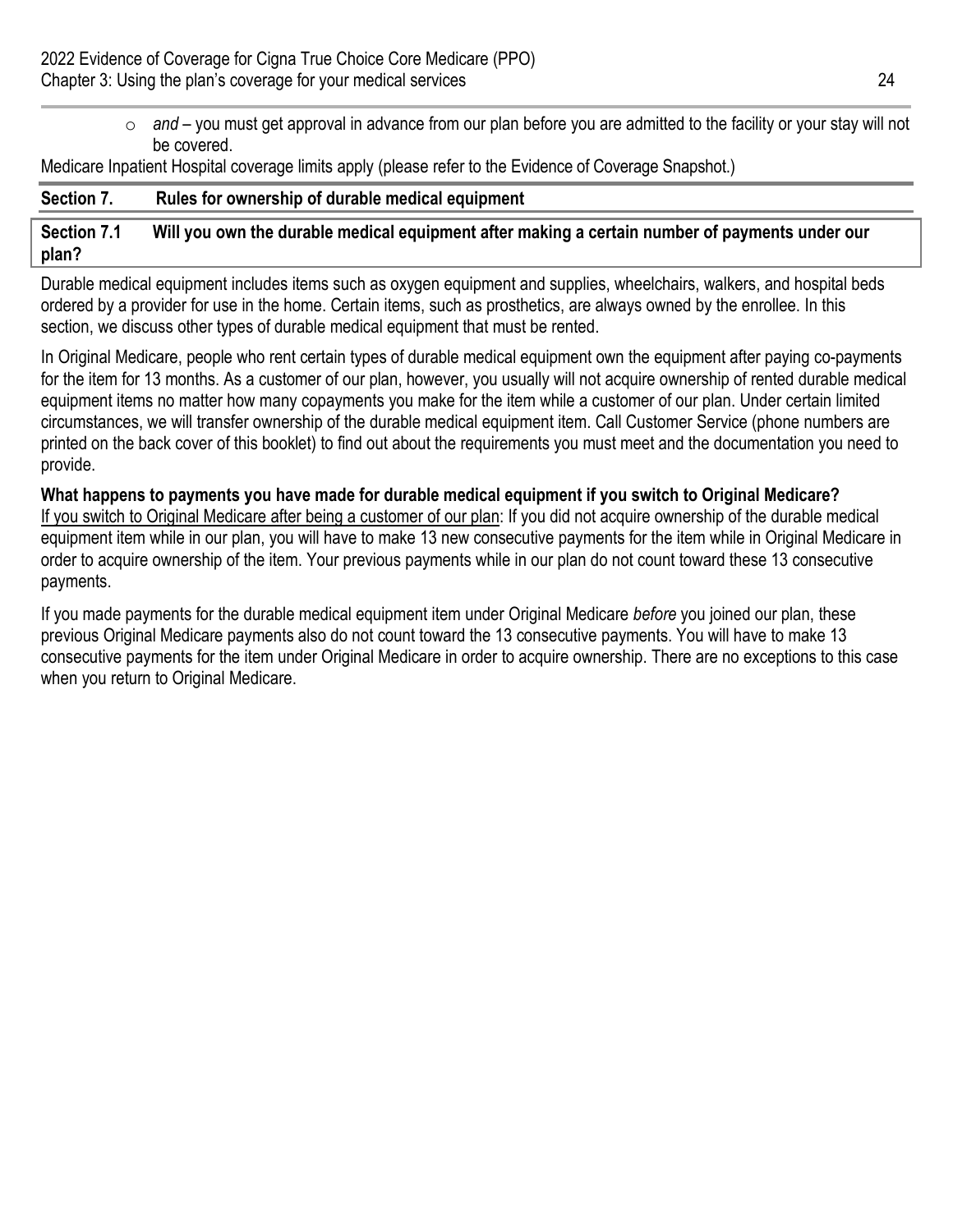# **Chapter 4. Medical Benefits Chart (what is covered and what you pay)**

| Section 1.  | Understanding your out-of-pocket costs for covered services                                        | 26 |
|-------------|----------------------------------------------------------------------------------------------------|----|
| Section 1.1 |                                                                                                    |    |
| Section 1.2 | Refer to your Evidence of Coverage Snapshot to learn the most you will pay for Medicare Part A and |    |
| Section 1.3 |                                                                                                    |    |
| Section 2.  | Use the Medical Benefits Chart to find out what is covered for you and how much you will pay       | 26 |
| Section 2.1 |                                                                                                    |    |
| Section 3.  | What benefits are not covered by the plan?                                                         | 27 |
| Section 3.1 |                                                                                                    |    |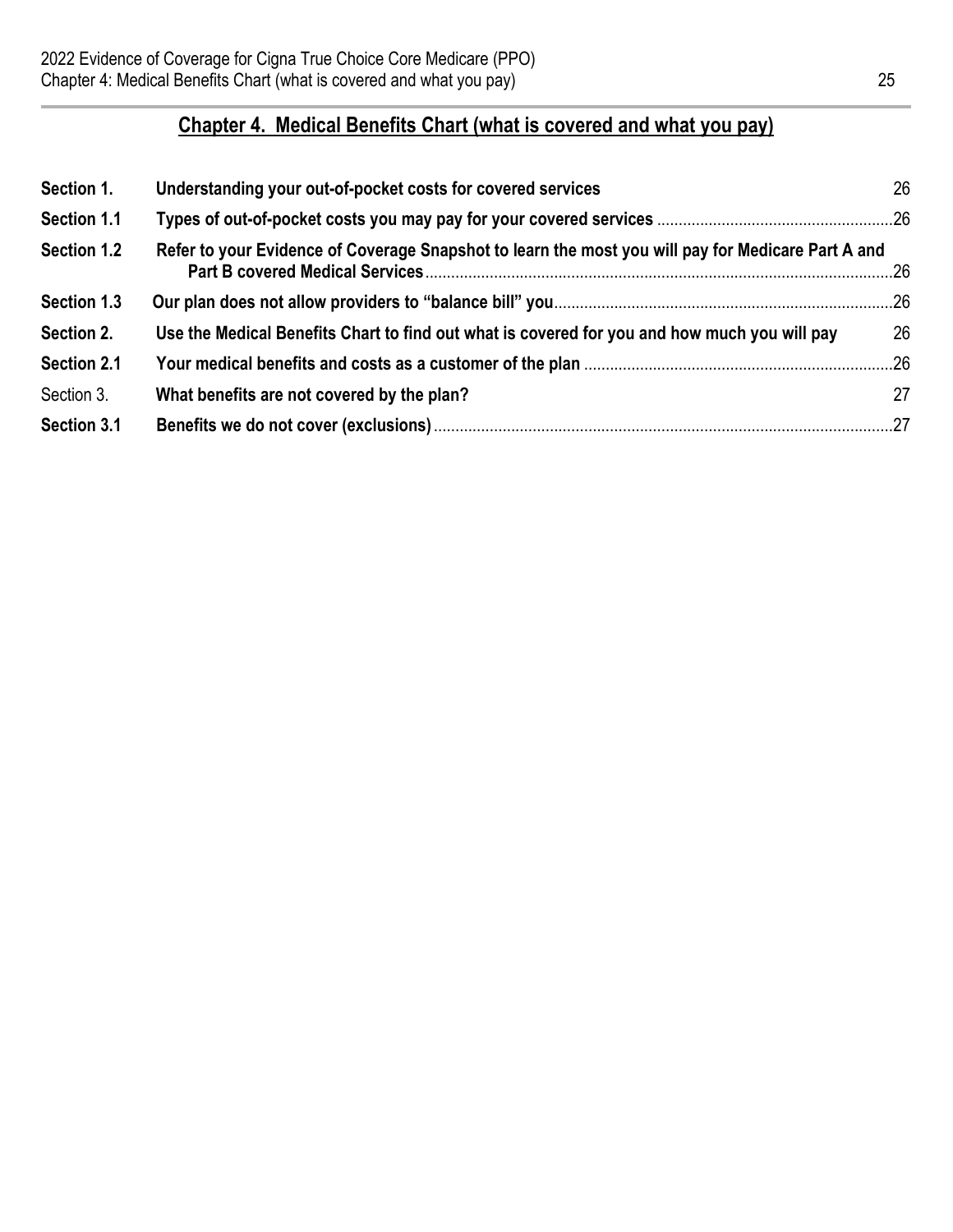# **Section 1. Understanding your out-of-pocket costs for covered services**

This chapter focuses on your covered services and what you pay for your medical benefits. To see a Medical Benefits Chart that lists your covered services and shows how much you will pay for each covered service as a customer of our plan, refer to the *Evidence of Coverage Snapshot*. Later in this chapter, you can find information about medical services that are not covered. It also explains limits on certain services.

# **Section 1.1 Types of out-of-pocket costs you may pay for your covered services**

To understand the payment information we give you in this chapter, you need to know about the types of out-of-pocket costs you may pay for your covered services.

- A **"copayment"** is the fixed amount you pay each time you receive certain medical services. You pay a copayment at the time you get the medical service. (The Medical Benefits Chart on the *Evidence of Coverage Snapshot* tells you more about your copays.)
- **"Coinsurance"** is the percentage you pay of the total cost of certain medical services. You pay a coinsurance at the time you get the medical service. (The Medical Benefits Chart on the *Evidence of Coverage Snapshot* tells you more about your coinsurance.)

Most people who qualify for Medicaid or the Qualified Medicare Beneficiary (QMB) program should never pay deductibles, copayments or coinsurance. Be sure to show your proof of Medicaid or QMB eligibility to your provider, if applicable. If you think that you are being asked to pay improperly, contact customer service.

# **Section 1.2 Refer to your Evidence of Coverage Snapshot to learn the most you will pay for Medicare Part A and Part B covered Medical Services**

# **Section 1.3 Our plan does not allow providers to "balance bill" you**

As a customer of our plan, an important protection for you is that you only have to pay your cost-sharing amount when you get services covered by our plan. We do not allow providers to add additional separate charges, called "balance billing." This protection (that you never pay more than your cost-sharing amount) applies even if we pay the provider less than the provider charges for a service and even if there is a dispute and we do not pay certain provider charges.

Here is how this protection works.

- If your cost-sharing is a copay (a set amount of dollars, for example, \$15.00), then you pay only that amount for any covered services from a network provider.
- If your cost-sharing is a coinsurance (a percentage of the total charges), then you never pay more than that percentage. However, your cost depends on which type of provider you see:
	- o If you receive the covered services from a network provider, you pay the coinsurance percentage multiplied by the plan's reimbursement rate (as determined in the contract between the provider and the plan).
	- $\circ$  If you receive the covered services from an out-of-network provider who participates with Medicare, you pay the coinsurance percentage multiplied by the Medicare payment rate for participating providers.
	- $\circ$  If you receive the covered services from an out-of-network provider who does not participate with Medicare, you pay the coinsurance amount multiplied by the Medicare payment rate for non-participating providers.
- If you believe a provider has "balance billed" you, call Customer Service (phone number are printed on the back cover of this booklet).

| Section 2.  | Use the Medical Benefits Chart to find out what is covered for you and how much you will pay |  |
|-------------|----------------------------------------------------------------------------------------------|--|
|             |                                                                                              |  |
| Section 2.1 | Your medical benefits and costs as a customer of the plan                                    |  |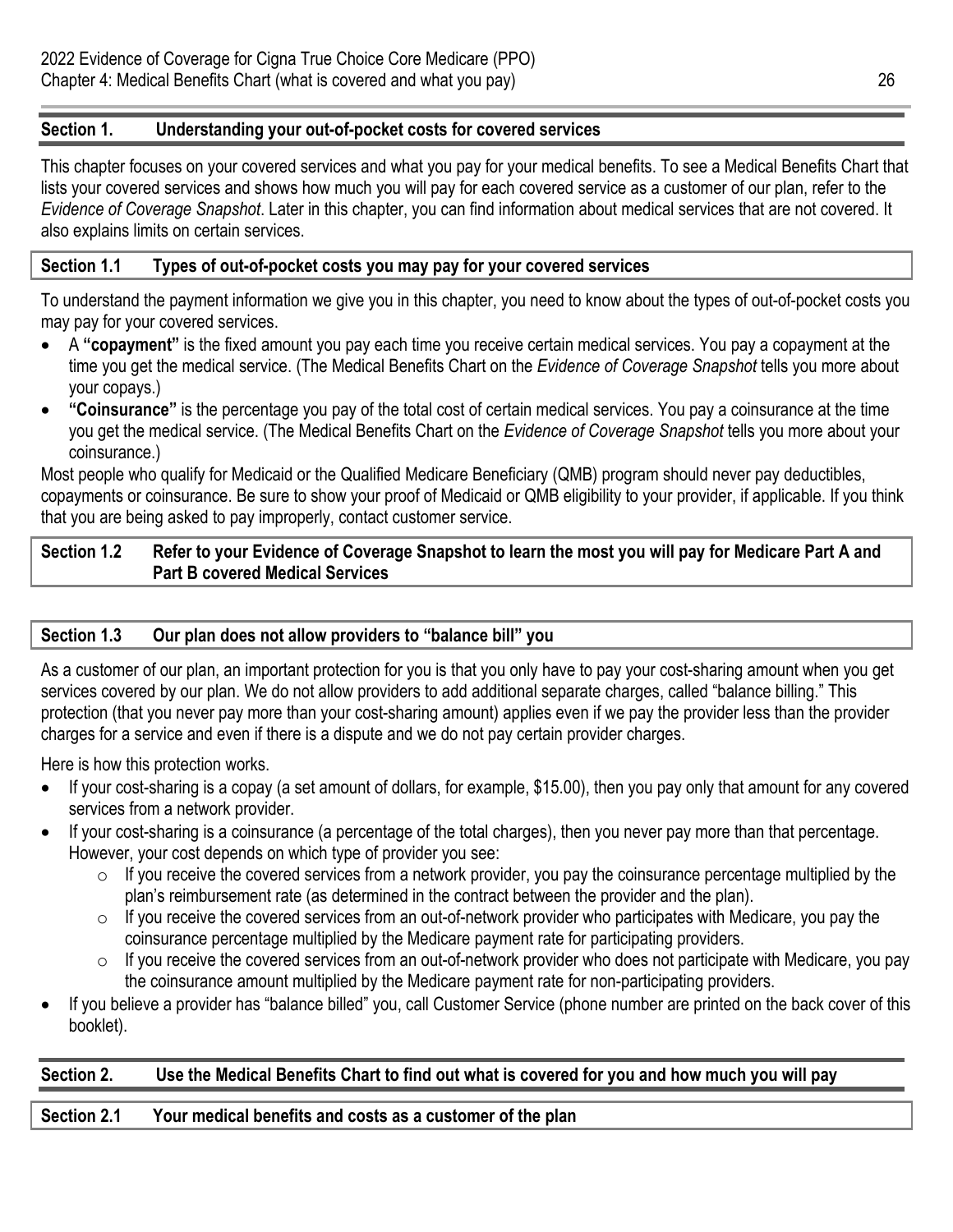The Medical Benefits Chart on the *Evidence of Coverage Snapshot* lists the services our plan covers and what you pay out-ofpocket for each service. The services listed in the Medical Benefits Chart are covered only when the following coverage requirements are met:

- Your Medicare-covered services must be provided according to the coverage guidelines established by Medicare.
- Your services (including medical care, services, supplies, and equipment) must be medically necessary. "Medically necessary" means that the services or supplies are needed for the prevention, diagnosis, or treatment of your medical condition and meet accepted standards of medical practice.
- You may need approval in advance for out-of-network services from out-of-network providers.
- While you may not need approval in advance for out-of-network services, you or your doctor can ask us to make a coverage decision in advance.

Other important things to know about our coverage:

- For benefits where your cost-sharing is a coinsurance percentage, the amount you pay depends on what type of provider you receive the services from:
	- $\circ$  If you receive the covered services from a network provider, you pay the coinsurance percentage multiplied by the plan's reimbursement rate (as determined in the contract between the provider and the plan).
	- $\circ$  If you receive the covered services from an out-of-network provider who does not accept Medicare assignment, then you pay the coinsurance percentage multiplied by the Medicare payment rate for providers who don't accept Medicare assignment.
	- $\circ$  If you receive the covered services from an out-of-network provider who does not participate in Medicare, you will be responsible for a full cost of the services you receive.
- Like all Medicare health plans, we cover everything that Original Medicare covers. For some of these benefits, you pay *more* in our plan than you would in Original Medicare. For others, you pay *less*. (If you want to know more about the coverage and costs of Original Medicare, look in your *Medicare & You 2022* Handbook. View it online at <http://www.medicare.gov> or ask for a copy by calling 1-800-MEDICARE (1-800-633-4227), 24 hours a day, 7 days a week. TTY users should call 1-877-486-2048.)
- For all preventive services that are covered at no cost under Original Medicare, we also cover the service at no cost to you. However, if you also are treated or monitored for an existing medical condition during the visit when you receive the preventive service, a copay will apply for the care received for the existing medical condition.
- Sometimes, Medicare adds coverage under Original Medicare for new services during the year. If Medicare adds coverage for any services during 2022, either Medicare or our plan will cover those services.

# **Please refer to the Evidence of Coverage Snapshot to learn about the covered medical benefits and cost of your plan.**

# **Section 3. What benefits are not covered by the plan?**

# **Section 3.1 Benefits we do not cover (exclusions)**

This section tells you what services are "excluded" from Medicare coverage and therefore, are not covered by this plan. If a service is "excluded," it means that this plan does not cover the service.

The chart below lists services and items that either are not covered under any condition or are covered only under specific conditions.

If you get services that are excluded (not covered), you must pay for them yourself. We won't pay for the excluded medical services listed in the chart below except under the specific conditions listed. The only exception: we will pay if a service in the chart below is found upon appeal to be a medical service that we should have paid for or covered because of your specific situation. (For information about appealing a decision we have made to not cover a medical service, go to Chapter 7, Section 5.3 in this booklet.)

All exclusions or limitations on services are described in the Benefits Chart or in the chart below.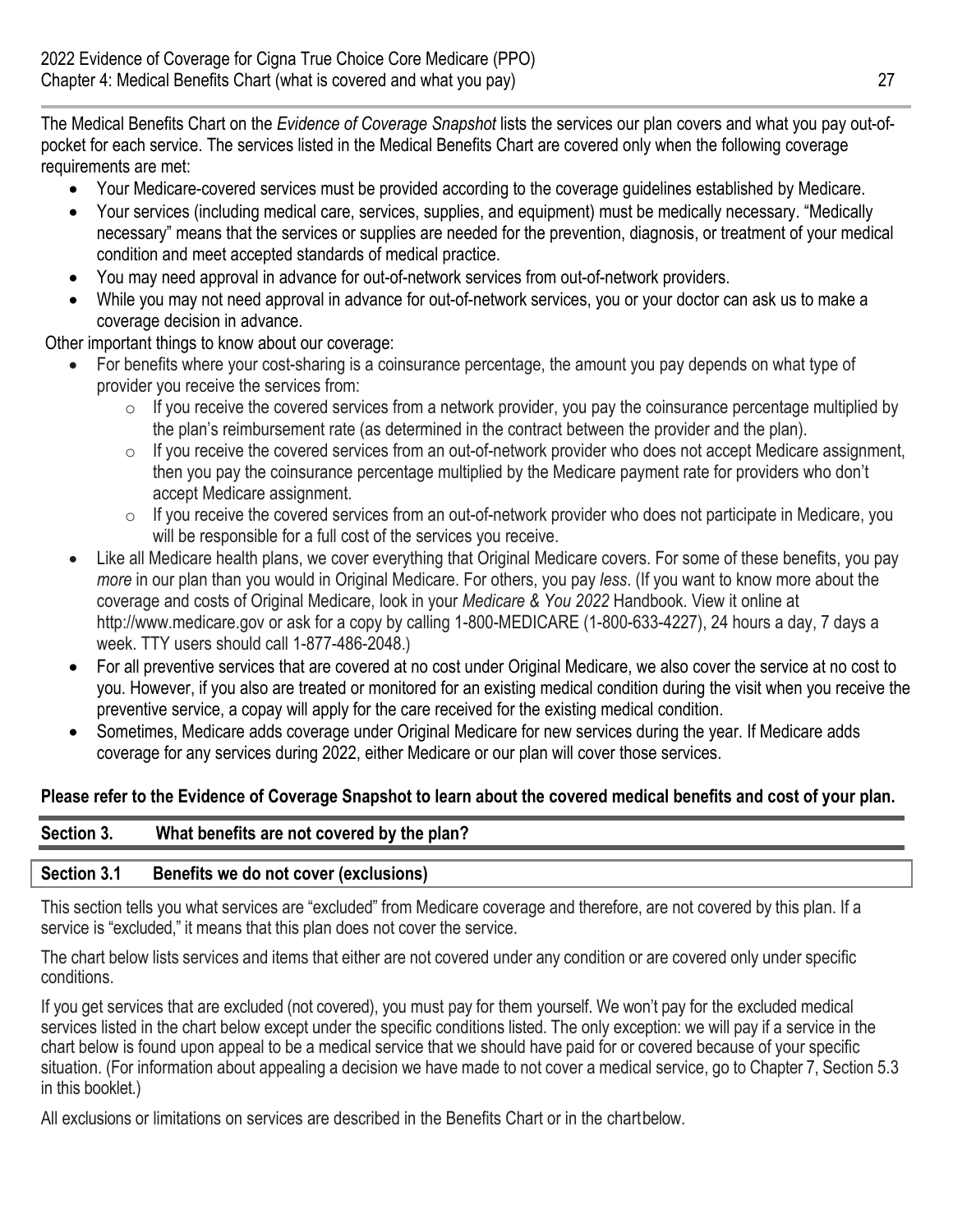Even if you receive the excluded services at an emergency facility, the excluded services are still not covered and our plan will not pay for them.

| <b>Services not covered by Medicare</b>                                                                                                                                                                                                                         | Not covered under any<br>condition | <b>Covered only under specific</b><br>conditions                                                                                                                                                |
|-----------------------------------------------------------------------------------------------------------------------------------------------------------------------------------------------------------------------------------------------------------------|------------------------------------|-------------------------------------------------------------------------------------------------------------------------------------------------------------------------------------------------|
| Services considered not reasonable and<br>necessary, according to the standards of<br>Original Medicare.                                                                                                                                                        | V                                  |                                                                                                                                                                                                 |
| Experimental medical and surgical<br>procedures, equipment and medications.<br>Experimental procedures and items are<br>those items and procedures determined<br>by our plan and Original Medicare to not<br>be generally accepted by the medical<br>community. |                                    | May be covered by Original Medicare<br>under a Medicare-approved clinical<br>research study or by our plan.<br>(See Chapter 3, Section 5 for more<br>information on clinical research studies.) |
| Private room in a hospital.                                                                                                                                                                                                                                     |                                    | Covered only when medically necessary.                                                                                                                                                          |
| Personal items in your room at a hospital<br>or a skilled nursing facility, such as a<br>telephone or a television.                                                                                                                                             | $\blacktriangleright$              |                                                                                                                                                                                                 |
| Full-time nursing care in your home.                                                                                                                                                                                                                            |                                    |                                                                                                                                                                                                 |
| *Custodial care is care provided in a<br>nursing home, hospice or other facility<br>setting when you do not require skilled                                                                                                                                     | V                                  |                                                                                                                                                                                                 |
| Homemaker<br>services<br>include<br>basic<br>household assistance, including light<br>housekeeping or light meal preparation.                                                                                                                                   |                                    |                                                                                                                                                                                                 |
| Fees charged for care by your immediate<br>relatives or customers of your household.                                                                                                                                                                            |                                    |                                                                                                                                                                                                 |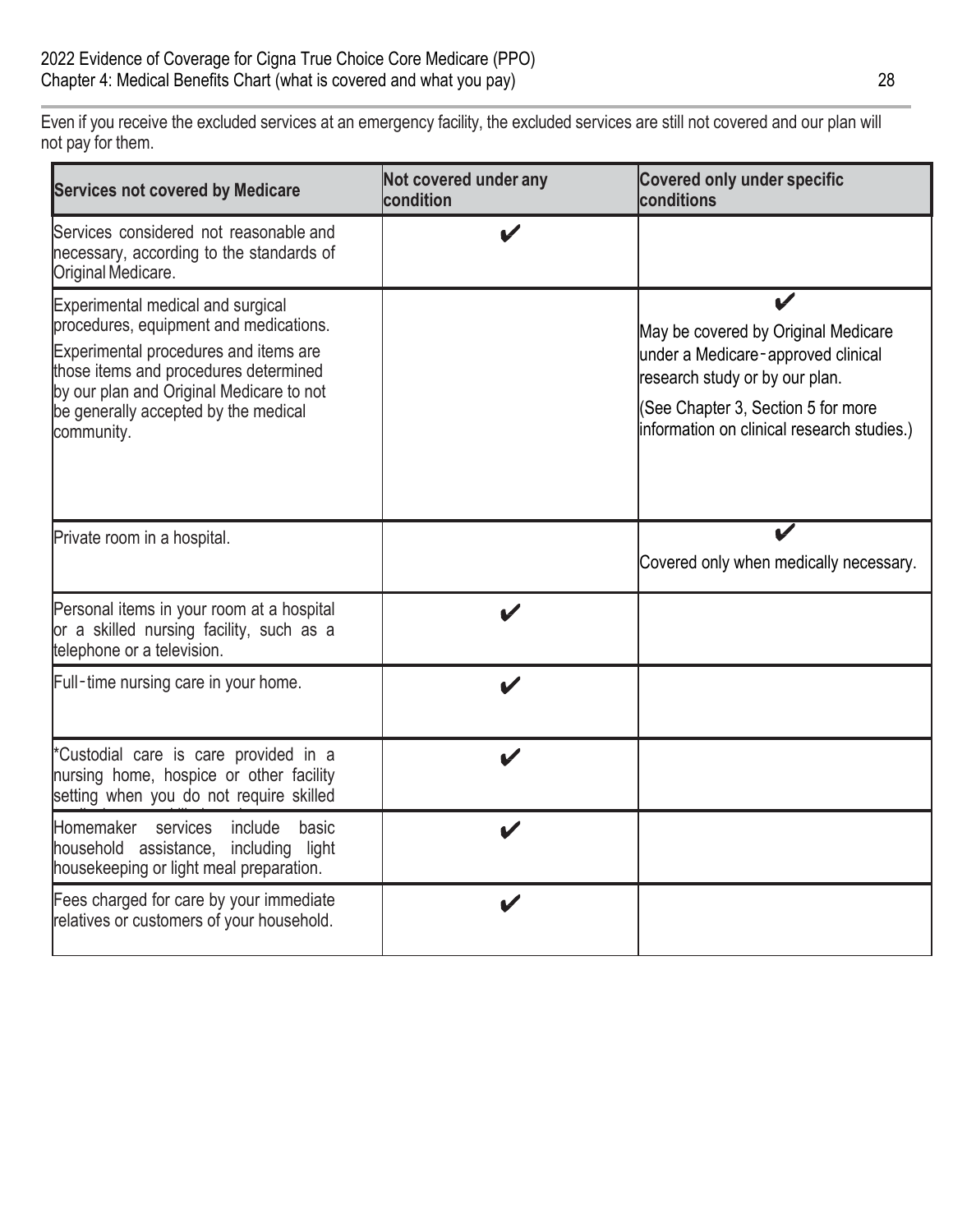| Not covered under any<br>condition | <b>Covered only under specific</b><br>conditions                                                                                                                 |
|------------------------------------|------------------------------------------------------------------------------------------------------------------------------------------------------------------|
|                                    | $\blacktriangleright$                                                                                                                                            |
|                                    | Covered in cases of an accidental<br>injury or for improvement of the<br>functioning of a malformed body<br>lpart.                                               |
|                                    | Covered for all stages of<br>lreconstruction for a breast after a<br>mastectomy, as well as for the<br>unaffected breast to produce a<br>symmetrical appearance. |
|                                    |                                                                                                                                                                  |
|                                    | Manual manipulation of the spine to<br>lcorrect a subluxation is covered.                                                                                        |
|                                    | Some limited coverage provided according<br>to Medicare guidelines, e.g., if you have<br>ldiabetes.                                                              |
|                                    |                                                                                                                                                                  |
|                                    | Please refer to Post-hospital Meals in<br>the Medical Benefits Chart for more<br>information.                                                                    |
|                                    |                                                                                                                                                                  |
|                                    | If shoes are part of a leg brace and are<br>included in the cost of the brace, or the<br>shoes are for a person with diabetic foot<br>disease.                   |
|                                    |                                                                                                                                                                  |
|                                    | Orthopedic or therapeutic shoes for<br>people with diabetic foot disease.                                                                                        |
|                                    | Eye exam and one pair of eyeglasses (or<br>contact lenses) are covered for people<br>after cataract surgery.                                                     |
|                                    |                                                                                                                                                                  |
|                                    |                                                                                                                                                                  |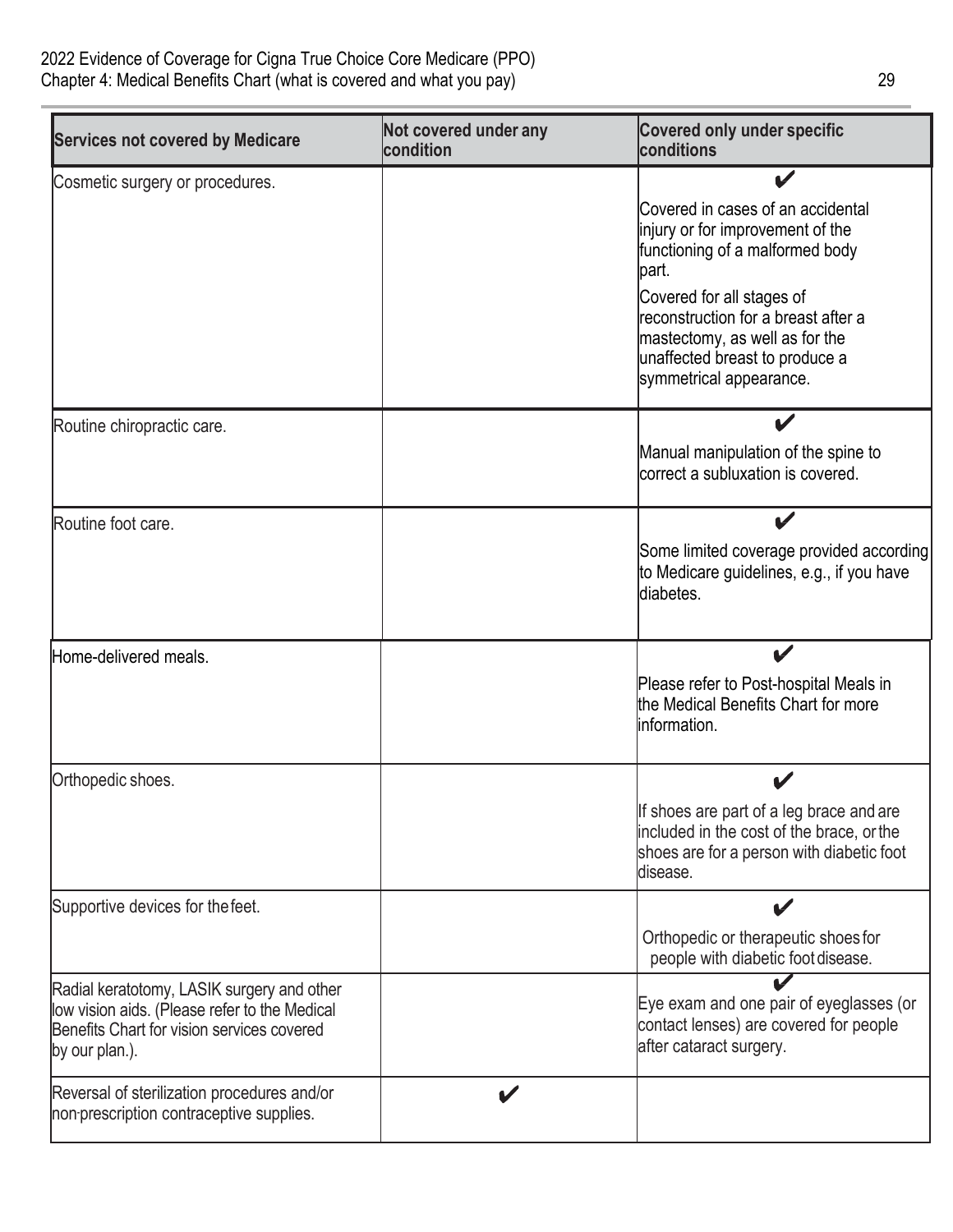| <b>Services not covered by Medicare</b>                          | Not covered under any<br>condition | Covered only under specific<br>conditions                                                                                   |
|------------------------------------------------------------------|------------------------------------|-----------------------------------------------------------------------------------------------------------------------------|
| Acupuncture.                                                     |                                    |                                                                                                                             |
|                                                                  |                                    | Please refer to Acupuncture in the<br>Medical Benefits Chart for more<br>linformation.<br>Covered for chronic low back pain |
| Naturopath services (uses natural or<br>alternative treatments). |                                    |                                                                                                                             |

\*Custodial care is personal care that does not require the continuing attention of trained medical or paramedical personnel, such as care that helps you with activities of daily living, such as bathing or dressing.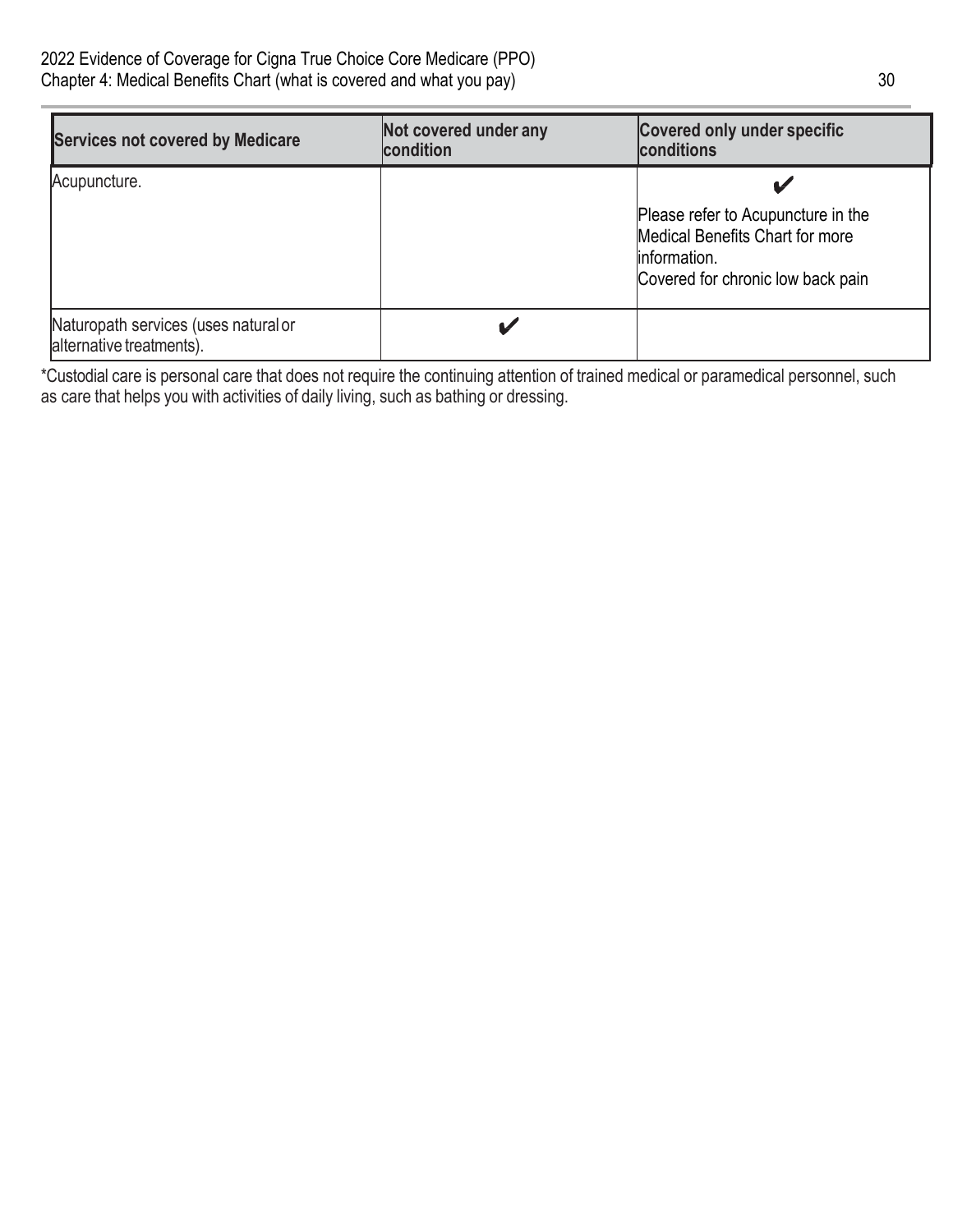# **Chapter 5. Asking us to pay our share of a bill you have received for covered medical services**

| Section 1. | Situations in which you should ask us to pay our share of the cost of your covered services 32                                        |                 |
|------------|---------------------------------------------------------------------------------------------------------------------------------------|-----------------|
|            | Section 1.1  If you pay our plan's share of the cost of your covered services or if you receive a bill, you can ask us for<br>payment | 32 <sup>2</sup> |
| Section 2. |                                                                                                                                       |                 |
|            | Section 2.1  How and where to send us your request for payment                                                                        | 33              |
| Section 3. |                                                                                                                                       |                 |
|            | Section 3.1  We check to see whether we should cover the service or drug and how much we owe                                          | 33              |
|            | Section 3.2  If we tell you that we will not pay for all or part of the medical care, you can make an appeal                          | 34              |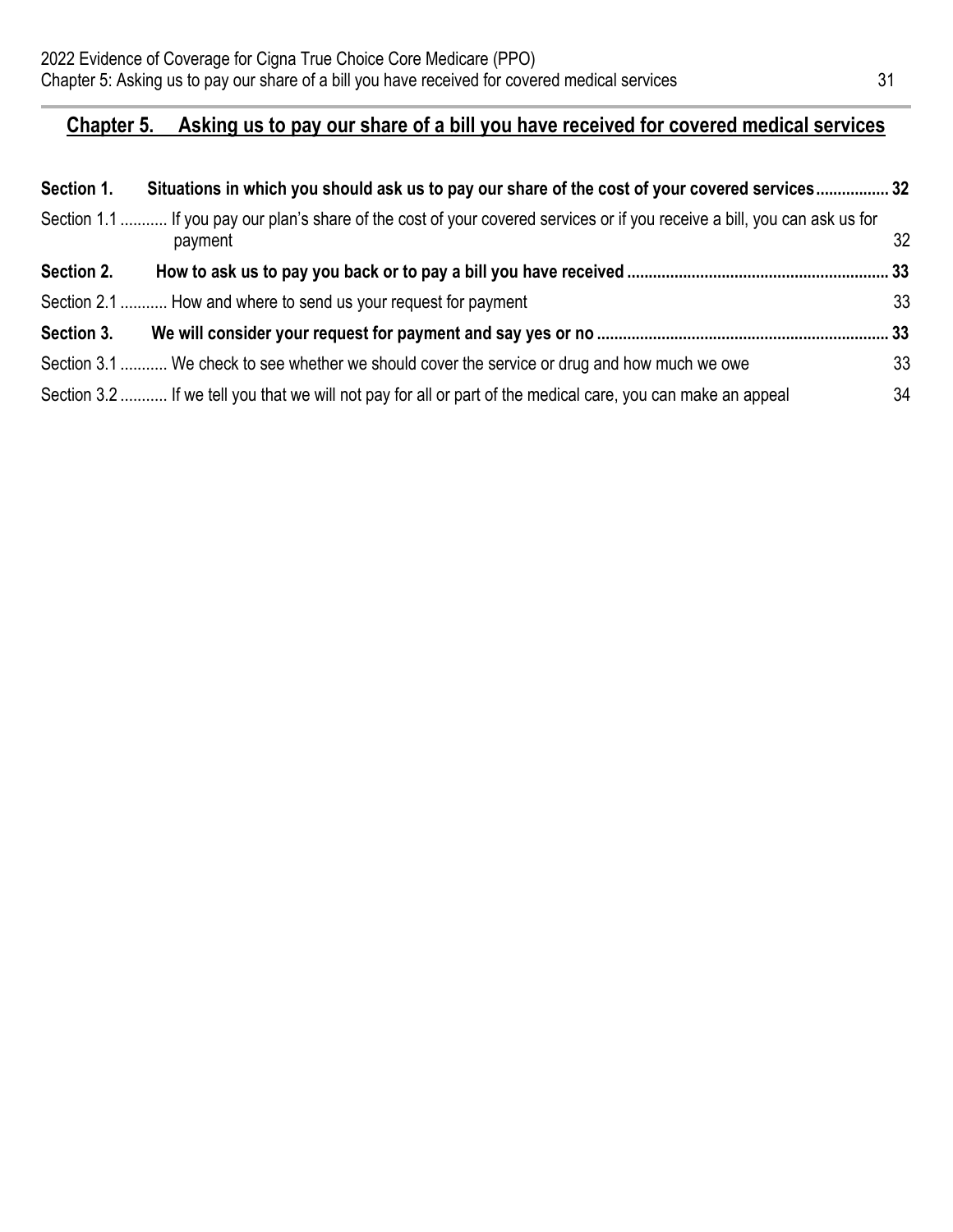# **Section 1. Situations in which you should ask us to pay our share of the cost of your covered services**

# Section 1.1 If you pay our plan's share of the cost of your covered services or if you receive a bill, you can ask us **for payment**

Sometimes when you get medical care, you may need to pay the full cost right away. Other times, you may find that you have paid more than you expected under the coverage rules of the plan. In either case, you can ask our plan to pay you back (paying you back is often called "reimbursing" you). It is your right to be paid back by our plan whenever you've paid more than your share of the cost for medical services that are covered by our plan.

There may also be times when you get a bill from a provider for the full cost of medical care you have received. In many cases, you should send this bill to us instead of paying it. We will look at the bill and decide whether the services should be covered. If we decide they should be covered, we will pay the provider directly.

Here are examples of situations in which you may need to ask our plan to pay you back or to pay a bill you have received.

# **When you've received medical care from a provider who is not in our plan's network**

When you received services from a provider who is not part of our network, you are only responsible for paying your share of the cost, not for the entire cost. You should ask the provider to bill the plan for our share of the cost.

If you pay the entire amount yourself at the time you receive the care, you need to ask us to pay you back for our share of the cost. Send us the bill, along with documentation of any payments you have made.

At times you may get a bill from the provider asking for payment that you think you do not owe. Send us this bill, along with documentation of any payments you have already made.

If the provider is owed anything, we will pay the provider directly.

If you have already paid more than your share of the cost of the service, we will determine how much you owed and pay you back for our share of the cost.

**Please note**: While you can get your care from an out-of-network provider, the provider must be eligible to participate in Medicare. Except for emergency care, we cannot pay a provider who is not eligible to participate in Medicare. If the provider is not eligible to participate in Medicare, you will be responsible for the full cost of the services you receive.

**You can also receive emergency or urgently needed services from a provider outside the United States**. If you receive emergency or urgently needed services outside of the United States, the provider may require that you pay for the cost of the services in full. Ask for a written, detailed bill or receipt showing the specific services provided to you. Send a copy of the itemized bill or an itemized receipt to us to pay you back. You should be prepared to assist us in obtaining all of the information necessary to properly process your request for reimbursement, including medical records.

# **When a network provider sends you a bill you think you should not pay**

Network providers should always bill the plan directly, and ask you only for your share of the cost. But sometimes they make mistakes, and ask you to pay more than your share.

You only have to pay your cost-sharing amount when you get services covered by our plan. We do not allow providers to add additional separate charges, called "balance billing." This protection (that you never pay more than your cost-sharing amount) applies even if we pay the provider less than the provider charges for a service and even if there is a dispute and we do not pay certain provider charges. For more information about "balance billing," go to Chapter 4, Section 1.3.

Whenever you get a bill from a network provider that you think is more than you should pay, send us the bill. We will contact the provider directly and resolve the billing problem.

If you have already paid a bill to a network provider, but you feel that you paid too much, send us the bill along with documentation of any payment you have made and ask us to pay you back the difference between the amount you paid and the amount you owed under the plan.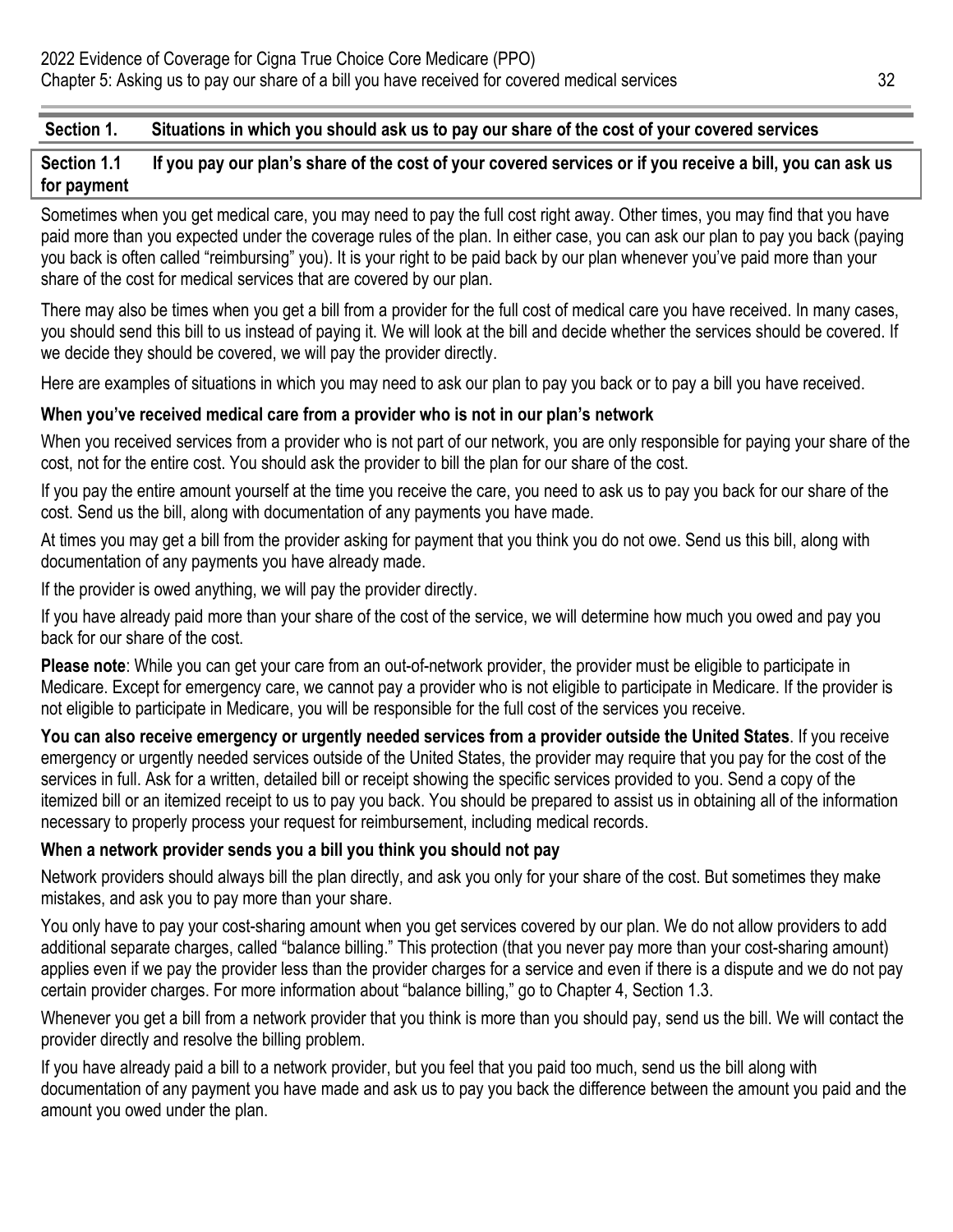# **If you are retroactively enrolled in our plan.**

Sometimes a person's enrollment in the plan is retroactive. (Retroactive means that the first day of their enrollment has already passed. The enrollment date may even have occurred last year.)

If you were retroactively enrolled in our plan and you paid out-of-pocket for any of your covered services after your enrollment date, you can ask us to pay you back for our share of the costs. You will need to submit paperwork for us to handle the reimbursement.

Please call Customer Service for additional information about how to ask us to pay you back and deadlines for making your request. (Phone numbers for Customer Service are printed on the back cover of this booklet.)

All of the examples above are types of coverage decisions. This means that if we deny your request for payment, you can appeal our decision. Chapter 7 of this booklet *(What to do if you have a problem or complaint (coverage decisions, appeals, complaints))* has information about how to make an appeal.

| Section 2. | How to ask us to pay you back or to pay a bill you have received |
|------------|------------------------------------------------------------------|
|            | Section 2.1 How and where to send us your request for payment    |

Send us your request for payment, along with your bill and documentation of any payment you have made. It's a good idea to make a copy of your bill and receipts for your records.

To make sure you are giving us all the information we need to make a decision, you can fill out our claim form to make your request for payment.

You do not have to use the form, but it will help us process the information faster.

Either download a copy of the form from our website ([CignaMedicare.com/group/MAresources\)](https://CignaMedicare.com/group/MAresources) or call Customer Service and ask for the form. (Phone numbers for Customer Service are printed on the back cover of this booklet.)

Mail your request for payment together with any bills or receipts to us at this address:

| <b>For Part C (Medical Services) Claims</b>       |
|---------------------------------------------------|
| Cigna                                             |
| Attn: Direct Member Reimbursement, Medical Claims |
| PO Box 20002                                      |
| Nashville, TN 37202                               |
|                                                   |

# **You must submit your claim to us within 12 months for medical services or items** of the date you received the service or item.

Contact Customer Service if you have any questions (phone numbers are printed on the back cover of this booklet). If you do not know what you should have paid, or you receive bills and you do not know what to do about those bills, we can help. You can also call if you want to give us more information about a request for payment you have already sent to us.

# **Section 3. We will consider your request for payment and say yes or no**

# **Section 3.1 We check to see whether we should cover the service or drug and how much we owe**

When we receive your request for payment, we will let you know if we need any additional information from you. Otherwise, we will consider your request and make a coverage decision.

If we decide that the medical care is covered and you followed all the rules for getting the care, we will pay for our share of the cost. If you have already paid for the service, we will mail your reimbursement of our share of the cost to you. If you have not paid for the service yet, we will mail the payment directly to the provider. (Chapter 3 explains the rules you need to follow for getting your medical services covered.)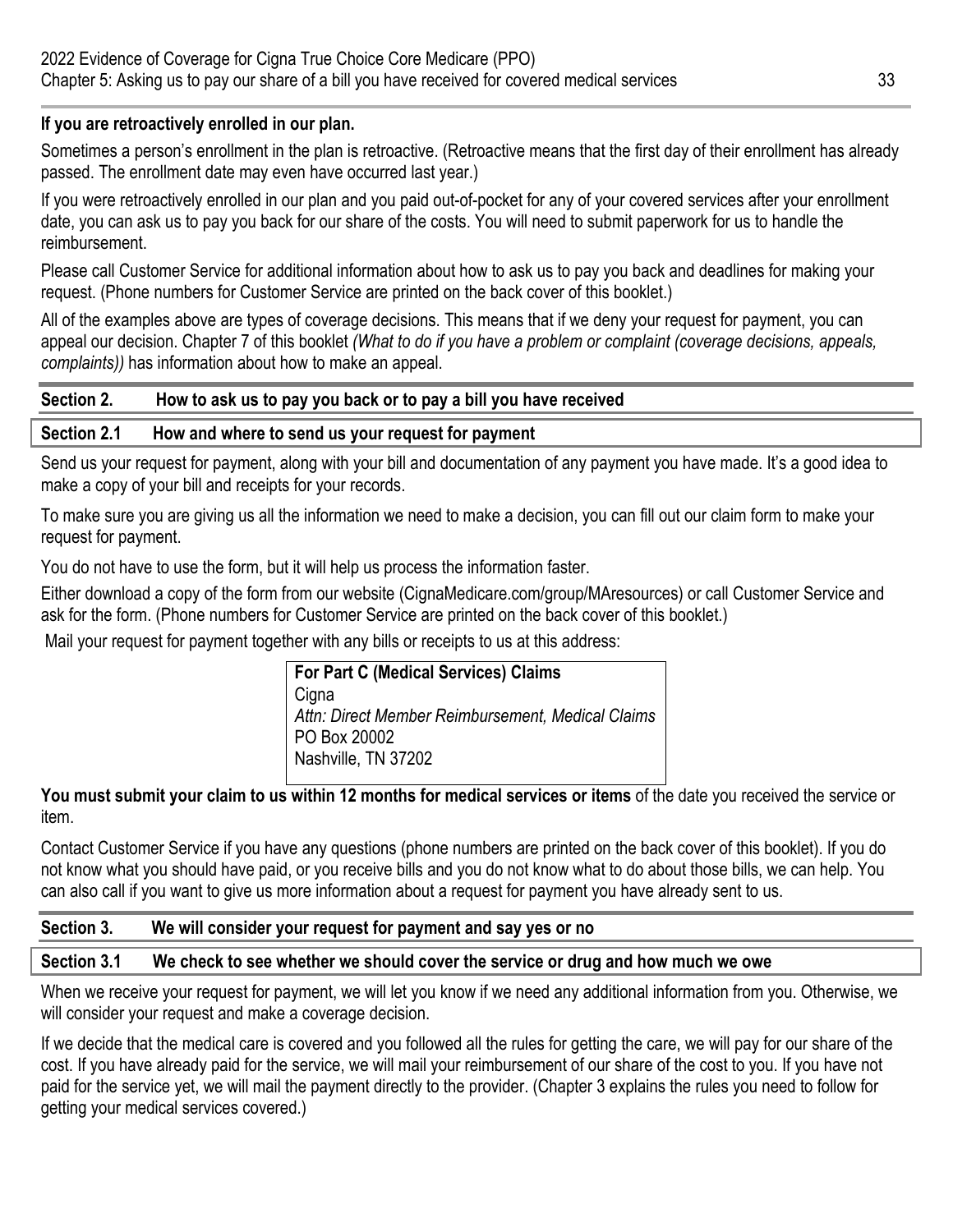If we decide that the medical care is not covered, or you did not follow all the rules, we will not pay for our share of the cost. Instead, we will send you a letter that explains the reasons why we are not sending the payment you have requested and your rights to appeal that decision.

#### **Section 3.2 If we tell you that we will not pay for all or part of the medical care, you can make an appeal**

If you think we have made a mistake in turning down your request for payment or you do not agree with the amount we are paying, you can make an appeal. If you make an appeal, it means you are asking us to change the decision we made when we turned down your request for payment.

For the details on how to make this appeal, go to Chapter 7 of this booklet *(What to do if you have a problem or complaint (coverage decisions, appeals, complaints))*. The appeals process is a formal process with detailed procedures and important deadlines. If making an appeal is new to you, you will find it helpful to start by reading Section 4 of Chapter 7. Section 4 is an introductory section that explains the process for coverage decisions and appeals and gives definitions of terms such as "appeal." Then after you have read Section 4, you can go to the section in Chapter 7 that tells what to do for your situation:

If you want to make an appeal about getting paid back for a medical service, go to Section 5.3 in Chapter 7.

If you want to make an appeal about getting paid back for a drug, go to Section 6.5 of Chapter 7.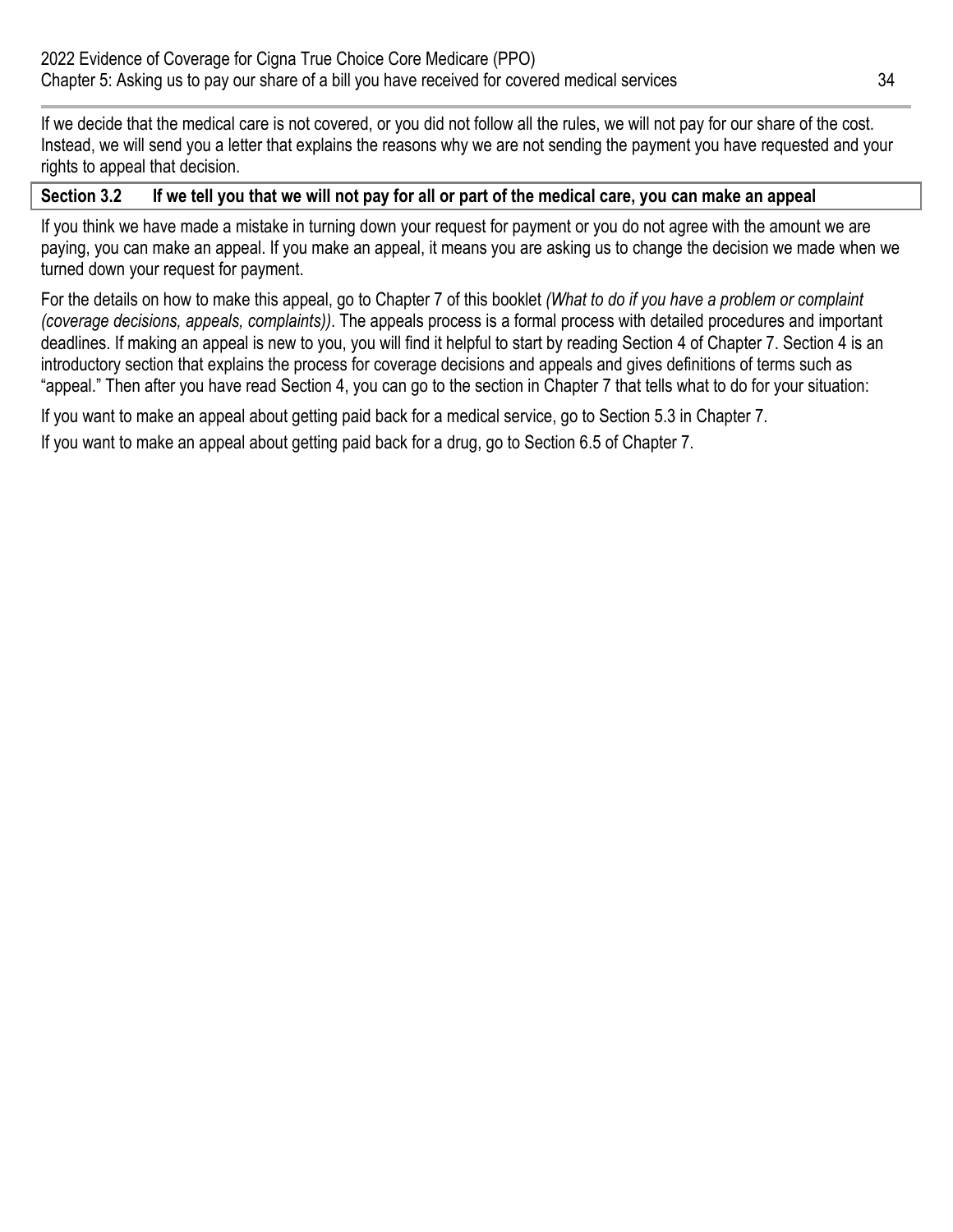# **Chapter 6. Your rights and responsibilities**

| Section 1. |                                                                                                                                                                         |    |
|------------|-------------------------------------------------------------------------------------------------------------------------------------------------------------------------|----|
|            | Section 1.1  We must provide information in a way that works for you (in languages other than English, in Braille, in large<br>print, or other alternate formats, etc.) | 36 |
|            | Section 1.2  We must ensure that you get timely access to your covered services                                                                                         | 36 |
|            | Section 1.4  We must protect the privacy of your personal health information                                                                                            | 36 |
|            | Section 1.5  We must give you information about the plan, its network of providers, and your covered services                                                           | 37 |
|            | Section 1.6  We must support your right to make decisions about your care                                                                                               | 38 |
|            | Section 1.7  You have the right to make complaints and to ask us to reconsider decisions we have made                                                                   | 39 |
|            | Section 1.8  What can you do if you believe you are being treated unfairly or your rights are not being respected?                                                      | 39 |
|            | Section 1.9  How to get more information about your rights                                                                                                              | 39 |
| Section 2. |                                                                                                                                                                         |    |
|            | Section 2.1  What are your responsibilities?                                                                                                                            | 40 |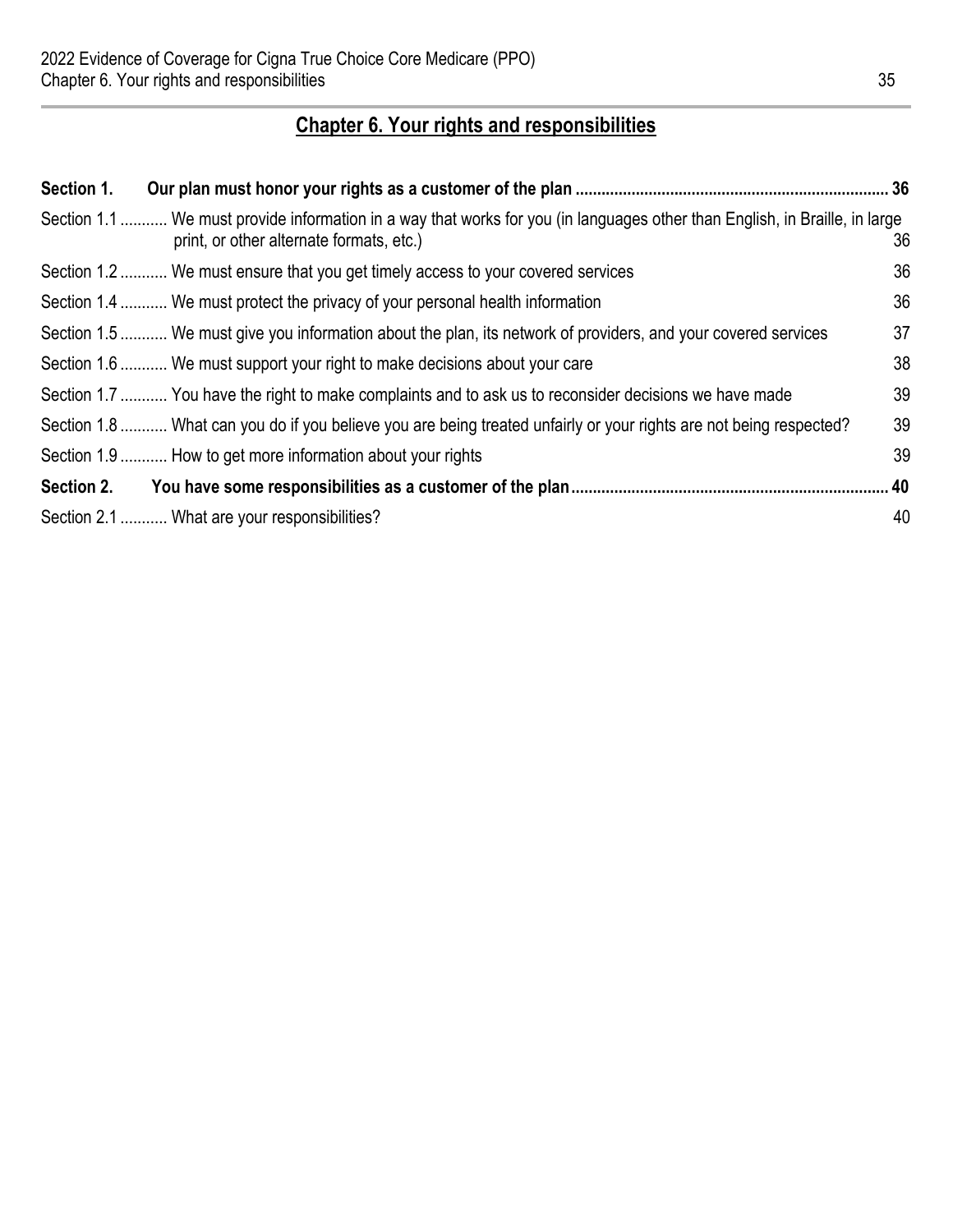# **Section 1. Our plan must honor your rights as a customer of the plan**

**Section 1.1 We must provide information in a way that works for you (in languages other than English, in Braille, in large print, or other alternate formats, etc.)** 

To get information from us in a way that works for you, please call Customer Service (phone numbers are printed on the back cover of this booklet).

Our plan has people and free language interpreter services available to answer questions from non-English speaking customers. We can also give you information in braille, in large print, or other alternate formats if you need it. If you are eligible for Medicare because of a disability, we are required to give you information about the plan's benefits that is accessible and appropriate for you.

If you have any trouble getting information from our plan because of problems related to language or a disability, please call Medicare at 1-800-MEDICARE (1-800-633-4227), 24 hours a day, 7 days a week, and tell them that you want to file a complaint. TTY users call 1-877-486-2048.

# **Section 1.2 We must ensure that you get timely access to your covered services**

As a customer of our plan, you have the right to choose a primary care provider (PCP) in the plan's network to provide and arrange for your covered services (Chapter 3 explains more about this). Call Customer Service to learn which doctors are accepting new patients (phone numbers are printed on the back cover of this booklet). You also have the right to go to a women's health specialist (such as a gynecologist) without a referral.

As a plan customer, you have the right to get appointments and covered services from the plan's network of providers *within a reasonable amount of time*. This includes the right to get timely services from specialists when you need that care.

If you think that you are not getting your medical care within a reasonable amount of time, Chapter 7, Section 10 of this booklet tells what you can do. (If we have denied coverage for your medical care and you do not agree with our decision, Chapter 7, Section 4 tells what you can do.)

# **Cigna's evaluation of new technologies**

We take pride in giving our customers the best medical benefits available. Our Pharmacy & Therapeutics Committee and our Clinical Guidelines Committee carefully review new medications, medical and behavioral procedures, and devices as potential benefit additions for our customers. The Pharmacy & Therapeutics Committee is made of practicing physicians, pharmacists and our Medical Directors. Together, these professionals review new medications while evaluating available clinical guidelines, evidence-based medicine and pharmacoeconomic studies. The Clinical Guidelines Committee is made up of our Medical Directors, pharmacists and behavioral health specialists. This committee evaluates medical and behavioral technologies by reviewing pertinent data including evidence-based guidelines, safety data, appropriate CMS and other regulatory information, and expert specialist input. Based on these reviews, the committees then vote on which medications, medical and behavioral procedures, and devices to offer that are deemed efficacious and efficient and will provide the greatest benefit for our customers.

# **Section 1.4 We must protect the privacy of your personal health information**

Federal and state laws protect the privacy of your medical records and personal health information. We protect your personal health information as required by these laws.

Your "personal health information" includes the personal information you gave us when you enrolled in this plan as well as your medical records and other medical and health information.

The laws that protect your privacy give you rights related to getting information and controlling how your health information is used. We give you a written notice, called a "Notice of Privacy Practice," that tells about these rights and explains how we protect the privacy of your health information.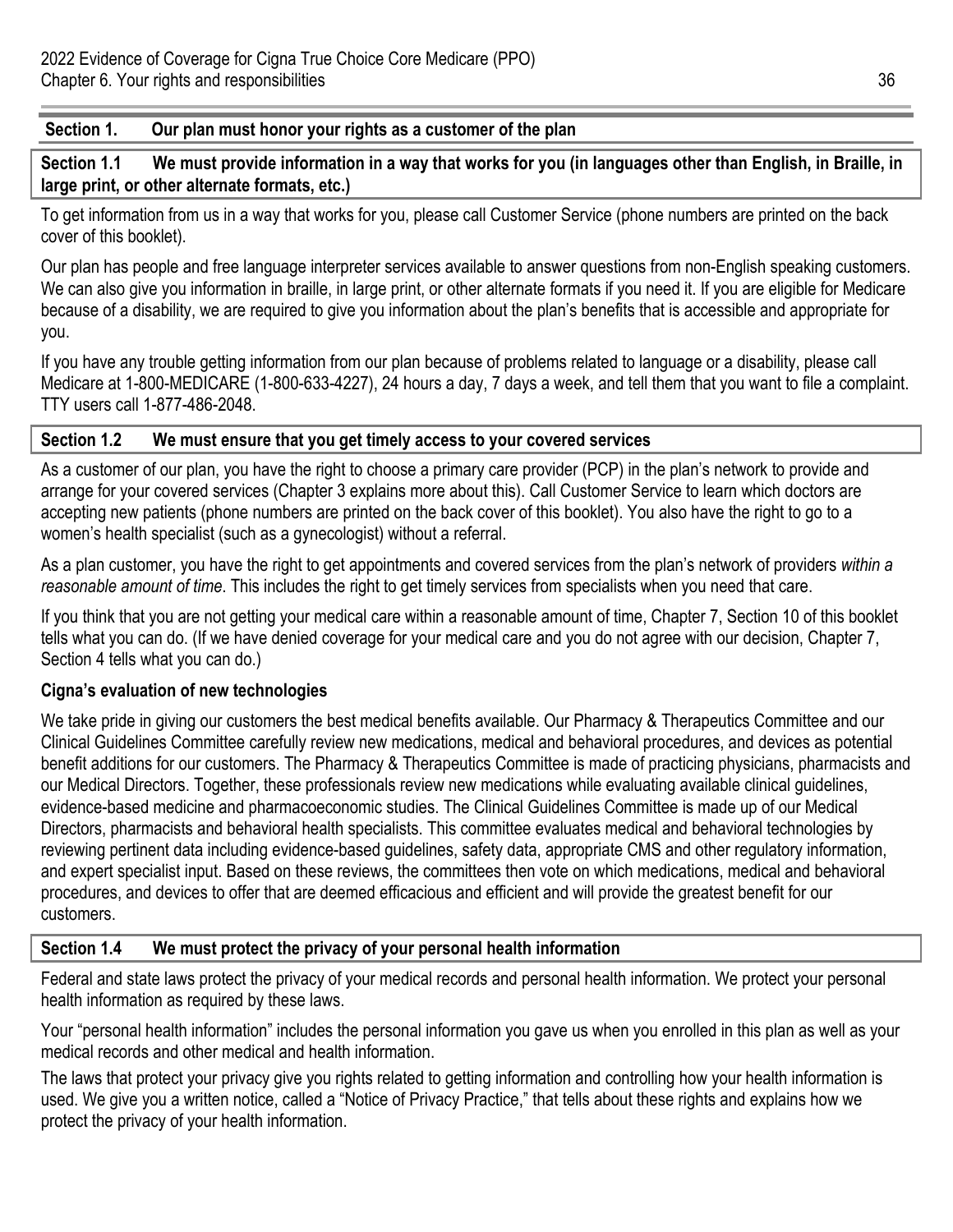#### **How do we protect the privacy of your health information?**

We make sure that unauthorized people do not see or change your records.

In most situations, if we give your health information to anyone who isn't providing your care or paying for your care, *we are required to get written permission from you first*. Written permission can be given by you or by someone you have given legal power to make decisions for you.

There are certain exceptions that do not require us to get your written permission first. These exceptions are allowed or required by law.

For example, we are required to release health information to government agencies that are checking on quality of care.

Because you are a customer of our plan through Medicare, we are required to give Medicare your health information. If Medicare releases your information for research or other uses, this will be done according to Federal statutes and regulations.

## **You can see the information in your records and know how it has been shared with others**

You have the right to look at your medical records held at the plan, and to get a copy of your records. We are allowed to charge you a fee for making copies. You also have the right to ask us to make additions or corrections to your medical records. If you ask us to do this, we will work with your healthcare provider to decide whether the changes should be made.

You have the right to know how your health information has been shared with others for any purposes that are not routine.

If you have questions or concerns about the privacy of your personal health information, please call Customer Service (phone numbers are printed on the back cover of this booklet).

## **Section 1.5 We must give you information about the plan, its network of providers, and your covered services**

As a customer of our plan, you have the right to get several kinds of information from us. (As explained above in Section 1.1, you have the right to get information from us in a way that works for you. This includes getting the information in languages other than English and in large print or other alternate formats.)

If you want any of the following kinds of information, please call Customer Service (phone numbers are printed on the back cover of this booklet):

**Information about our plan.** This includes, for example, information about the plan's financial condition. It also includes information about the number of appeals made by customers and the plan's performance ratings, including how it has been rated by plan customers and how it compares to other Medicare health plans.

## **Information about our network providers including our network pharmacies.**

For example, you have the right to get information from us about the qualifications of the providers in our network and how we pay the providers in our network.

For a list of the providers in the plan's network, see the *Provider Directory*.

For more detailed information about our providers, you can call Customer Service (phone numbers are printed on the back cover of this booklet) or visit our website at [CignaMedicare.com/group/MAresources](https://CignaMedicare.com/group/MAresources).

## **Information about your coverage and rules you must follow in using your coverage.**

In Chapters 3 and 4 of this booklet, we explain what medical services are covered for you, any restrictions to your coverage, and what rules you must follow to get your covered medical services.

If you have questions about the rules or restrictions, please call Customer Service (phone numbers are printed on the back cover of this booklet).

## **Information about why something is not covered and what you can do about it.**

If a medical service is not covered for you, or if your coverage is restricted in some way, you can ask us for a written explanation. You have the right to this explanation even if you received the medical service or drug from an out-of-network provider.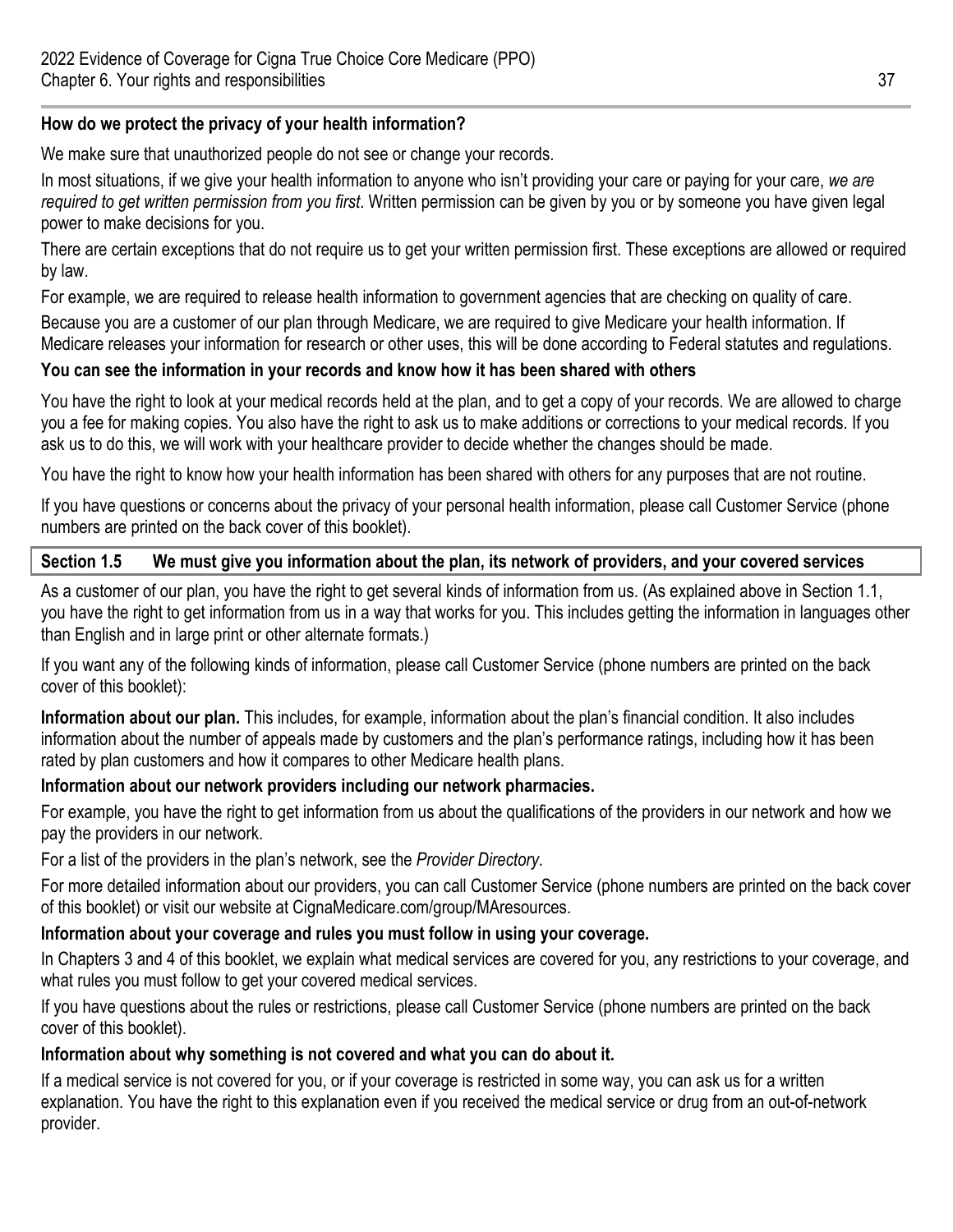If you are not happy or if you disagree with a decision we make about what medical care is covered for you, you have the right to ask us to change the decision. You can ask us to change the decision by making an appeal. For details on what to do if something is not covered for you in the way you think it should be covered, see Chapter 7 of this booklet. It gives you the details about how to make an appeal if you want us to change our decision. (Chapter 7 also tells about how to make a complaint about quality of care, waiting times, and other concerns.)

If you want to ask our plan to pay our share of a bill you have received for medical care, see Chapter 5 of this booklet.

#### **Section 1.6 We must support your right to make decisions about your care**

#### **You have the right to know your treatment options and participate in decisions about your health care**

You have the right to get full information from your doctors and other health care providers when you go for medical care. Your providers must explain your medical condition and your treatment choices *in a way that you can understand*.

You also have the right to participate fully in decisions about your health care. To help you make decisions with your doctors about what treatment is best for you; your rights include the following:

**To know about all of your choices.** This means that you have the right to be told about all of the treatment options that are recommended for your condition, no matter what they cost or whether they are covered by our plan.

**To know about the risks.** You have the right to be told about any risks involved in your care. You must be told in advance if any proposed medical care or treatment is part of a research experiment. You always have the choice to refuse any experimental treatments.

**The right to say "no."** You have the right to refuse any recommended treatment. This includes the right to leave a hospital or other medical facility, even if your doctor advises you not to leave. You also have the right to stop taking your medication. Of course, if you refuse treatment or stop taking medication, you accept full responsibility for what happens to your body as a result.

**To receive an explanation if you are denied coverage for care.** You have the right to receive an explanation from us if a provider has denied care that you believe you should receive. To receive this explanation, you will need to ask us for a coverage decision. Chapter 7 of this booklet tells how to ask the plan for a coverage decision.

#### **You have the right to give instructions about what is to be done if you are not able to make medical decisions for yourself**

Sometimes people become unable to make health care decisions for themselves due to accidents or serious illness. You have the right to say what you want to happen if you are in this situation. This means that, *if you want to*, you can:

Fill out a written form to give **someone the legal authority to make medical decisions for you** if you ever become unable to make decisions for yourself.

**Give your doctors written instructions** about how you want them to handle your medical care if you become unable to make decisions for yourself.

The legal documents that you can use to give your directions in advance in these situations are called **"advance directives."**  There are different types of advance directives and different names for them. Documents called **"living will"** and **"power of attorney for health care"** are examples of advance directives.

If you want to use an "advance directive" to give your instructions, here is what to do:

**Get the form.** If you want to have an advance directive, you can get a form from your lawyer, from a social worker, or from some office supply stores. You can sometimes get advance directive forms from organizations that give people information about Medicare. You can also contact Customer Service to ask for the forms (phone numbers are printed on the back cover of this booklet).

**Fill it out and sign it.** Regardless of where you get this form, keep in mind that it is a legal document. You should consider having a lawyer help you prepare it.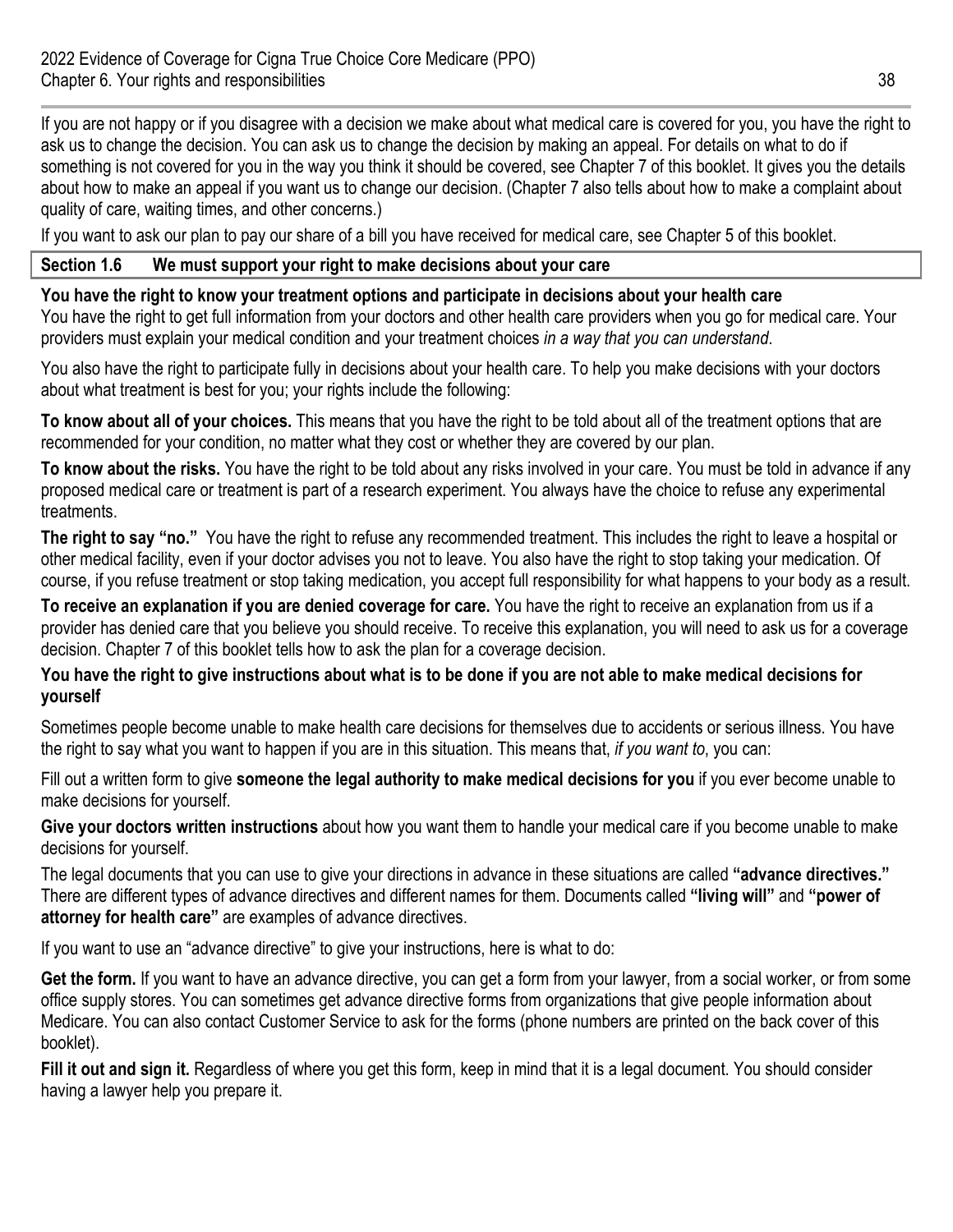**Give copies to appropriate people.** You should give a copy of the form to your doctor and to the person you name on the form as the one to make decisions for you if you can't. You may want to give copies to close friends or family customers as well. Be sure to keep a copy at home.

If you know ahead of time that you are going to be hospitalized, and you have signed an advance directive, **take a copy with you to the hospital.** 

If you are admitted to the hospital, they will ask you whether you have signed an advance directive form and whether you have it with you.

If you have not signed an advance directive form, the hospital has forms available and will ask if you want to sign one.

**Remember, it is your choice whether you want to fill out an advance directive** (including whether you want to sign one if you are in the hospital). According to law, no one can deny you care or discriminate against you based on whether or not you have signed an advance directive.

## **What if your instructions are not followed?**

If you have signed an advance directive, and you believe that a doctor or hospital did not follow the instructions in it, you may file a complaint with the State Health Insurance Program. Refer to **Exhibit A** at the back of this booklet for contact information.

#### **Section 1.7 You have the right to make complaints and to ask us to reconsider decisions we have made**

If you have any problems or concerns about your covered services or care, Chapter 7 of this booklet tells what you can do. It gives the details about how to deal with all types of problems and complaints.

As explained in Chapter 7, what you need to do to follow upon a problem or concern depends on the situation. You might need to ask our plan to make a coverage decision for you, make an appeal to us to change a coverage decision, or make a complaint. Whatever you do – ask for a coverage decision, make an appeal, or make a complaint – we are required to treat you fairly.

You have the right to get a summary of information about the appeals and complaints that other customers have filed against our plan in the past. To get this information, please call Customer Service (phone numbers are printed on the back cover of this booklet).

# **Section 1.8 What can you do if you believe you are being treated unfairly or your rights are not being respected?**

## **If it is about discrimination, call the Office for Civil Rights**

If you believe you have been treated unfairly or your rights have not been respected due to your race, disability, religion, sex, health, ethnicity, creed (beliefs), age, or national origin, you should call the Department of Health and Human Services' **Office for Civil Rights** at 1-800-368-1019 or TTY 1-800-537-7697, or call your local Office for Civil Rights.

## **Is it about something else?**

If you believe you have been treated unfairly or your rights have not been respected, and it's not about discrimination, you can get help dealing with the problem you are having:

You can **call Customer Service** (phone numbers are printed on the back cover of this booklet).

You can **call the State Health Insurance Assistance Program**. For details about this organization and how to contact it, go to Chapter 2, Section 3.

Or, **you can call Medicare** at 1-800-MEDICARE (1-800-633-4227), 24 hours a day, 7 days a week. TTY users should call 1- 877-486-2048.

#### **Section 1.9 How to get more information about your rights**

There are several places where you can get more information about your rights:

You can **call Customer Service** (phone numbers are printed on the back cover of this booklet).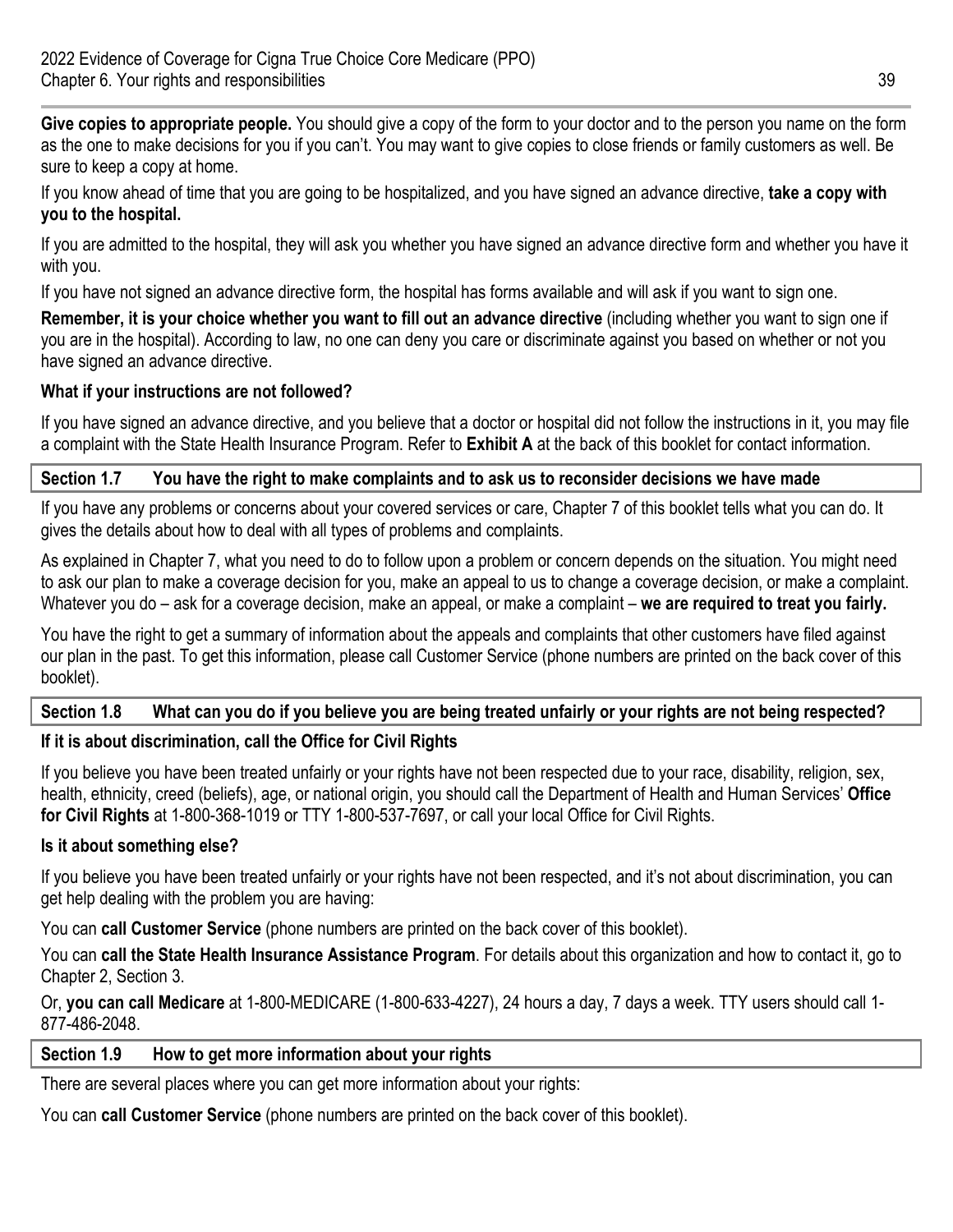You can **call the State Health Insurance Assistance Program**. For details about this organization and how to contact it, go to Chapter 2, Section 3.

## You can contact **Medicare**.

You can visit the Medicare website to read or download the publication "Your Medicare Rights & Protections." (The publication is available at: <http://www.medicare.gov/Publications/Pubs/pdf/10112.pdf>.)

Or, you can call 1-800-MEDICARE (1-800-633-4227), 24 hours a day, 7 days a week. TTY users should call 1-877-486-2048.

# **Section 2. You have some responsibilities as a customer of the plan**

# **Section 2.1 What are your responsibilities?**

Things you need to do as a customer of the plan are listed below. If you have any questions, please call Customer Service (phone numbers are printed on the back cover of this booklet). We're here to help.

*Get familiar with your covered services and the rules you must follow to get these covered services. Use this* Evidence of Coverage *booklet to learn what is covered for you and the rules you need to follow to get your covered services*.

Chapters 3 and 4 give the details about your medical services, including what is covered, what is not covered, rules to follow, and what you pay.

*If you have any other health insurance coverage in addition to our plan, you are required to tell us. Please call Customer Service to let us know (phone numbers are printed on the back cover of this booklet).* 

We are required to follow rules set by Medicare to make sure that you are using all of your coverage in combination when you get your covered services from our plan. This is called **"coordination of benefits"** because it involves coordinating the health and drug benefits you get from our plan with any other health and drug benefits available to you. We'll help you with it. (For more information about coordination of benefits, go to Chapter 1, Section 7.)

*Tell your doctor and other health care providers that you are enrolled in our plan. Show your plan membership card whenever you get your medical care.* 

## *Help your doctors and other providers help you by giving them information, asking questions, and following through on your care.*

To help your doctors and other health providers give you the best care, learn as much as you are able to about your health problems and give them the information they need about you and your health. Follow the treatment plans and instructions that you and your doctors agree upon.

Make sure your doctors know all of the drugs you are taking, including over-the-counter drugs, vitamins, and supplements.

If you have any questions, be sure to ask. Your doctors and other health care providers are supposed to explain things in a way you can understand. If you ask a question and you do not understand the answer you are given, ask again.

*Be considerate. We expect all our customers to respect the rights of other patients. We also expect you to act in a way that helps the smooth running of your doctor's office, hospitals, and other offices.* 

*Pay what you owe. As a plan customer, you are responsible for these payments:* 

*You must pay your plan premiums to continue being a customer of our plan.* 

In order to be eligible for our plan, you must have Medicare Part A and Medicare Part B. For that reason, some plan customers must pay a premium for Medicare Part A and most plan customers must pay a premium for Medicare Part B to remain a customer of the plan.

For most of your medical services covered by the plan, you must pay your share of the cost when you get the service. This will be a copay (a fixed amount) or coinsurance (a percentage of the total cost). Chapter 4 tells what you must pay for your medical services.

If you get any medical services that are not covered by our plan or by other insurance you may have, you must pay the full cost.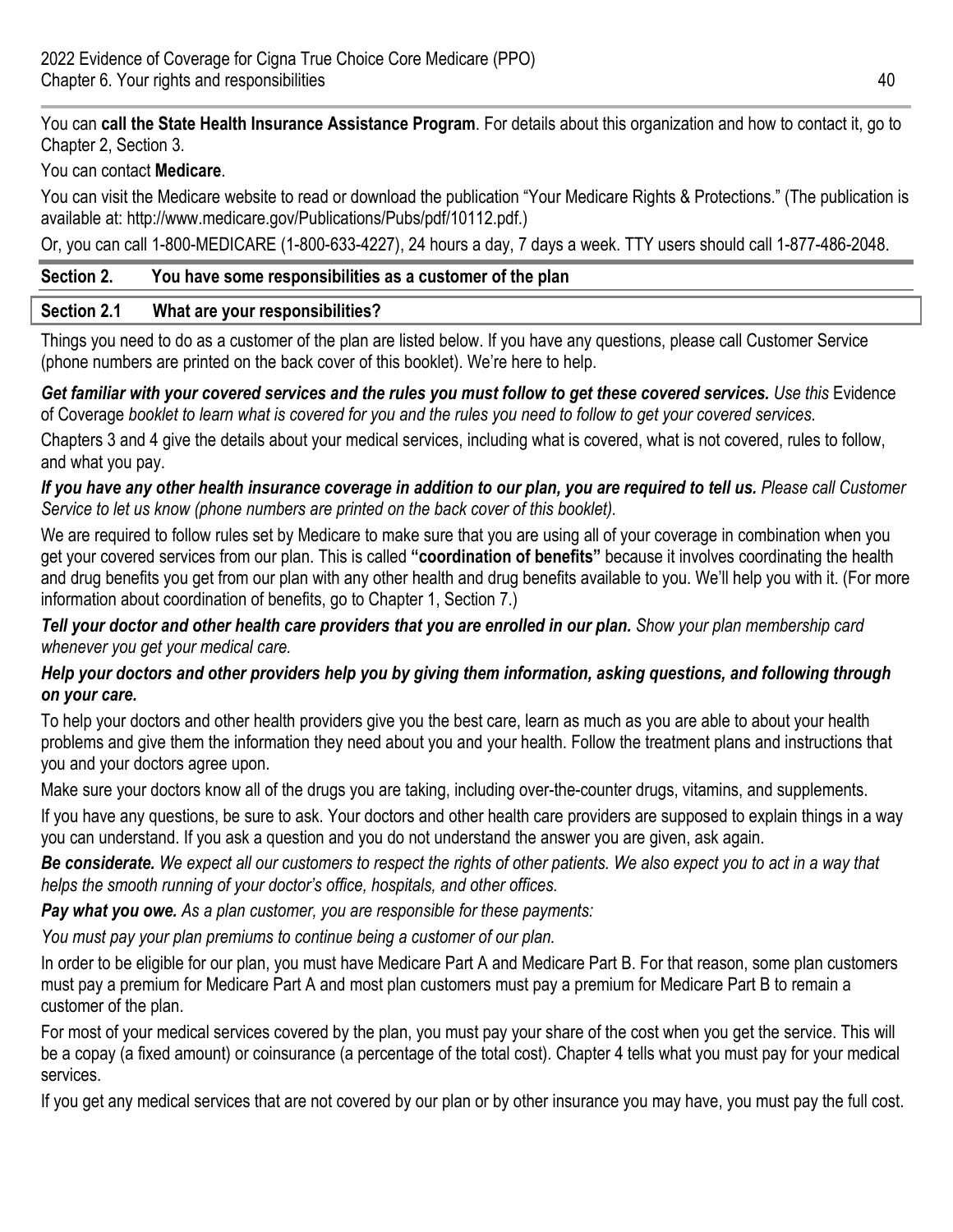If you disagree with our decision to deny coverage for a service, you can make an appeal. Please see Chapter 7 of this booklet for information about how to make an appeal.

*Tell us if you move. If you are going to move, it's important to tell your plan sponsor right away.* 

**If you move** *outside* **of our plan service area, you cannot remain a customer of our plan**. (Chapter 1 tells about our service area.) We can help you figure out whether you are moving outside our service area. If you are leaving our service area, you will have a Special Enrollment Period when you can join any Medicare plan available in your new area. We can let you know if we have a plan in your new area.

Your plan sponsor can help you with other plan options that may be available to you.

**If you move** *within* **our service area, we still need to know** so we can keep your membership record up to date and know how to contact you.

#### *Call Customer Service for help if you have questions or concerns. We also welcome any suggestions you may have for improving our plan.*

Phone numbers and calling hours for Customer Service are printed on the back cover of this booklet.

For more information on how to reach us, including our mailing address, please see Chapter 2.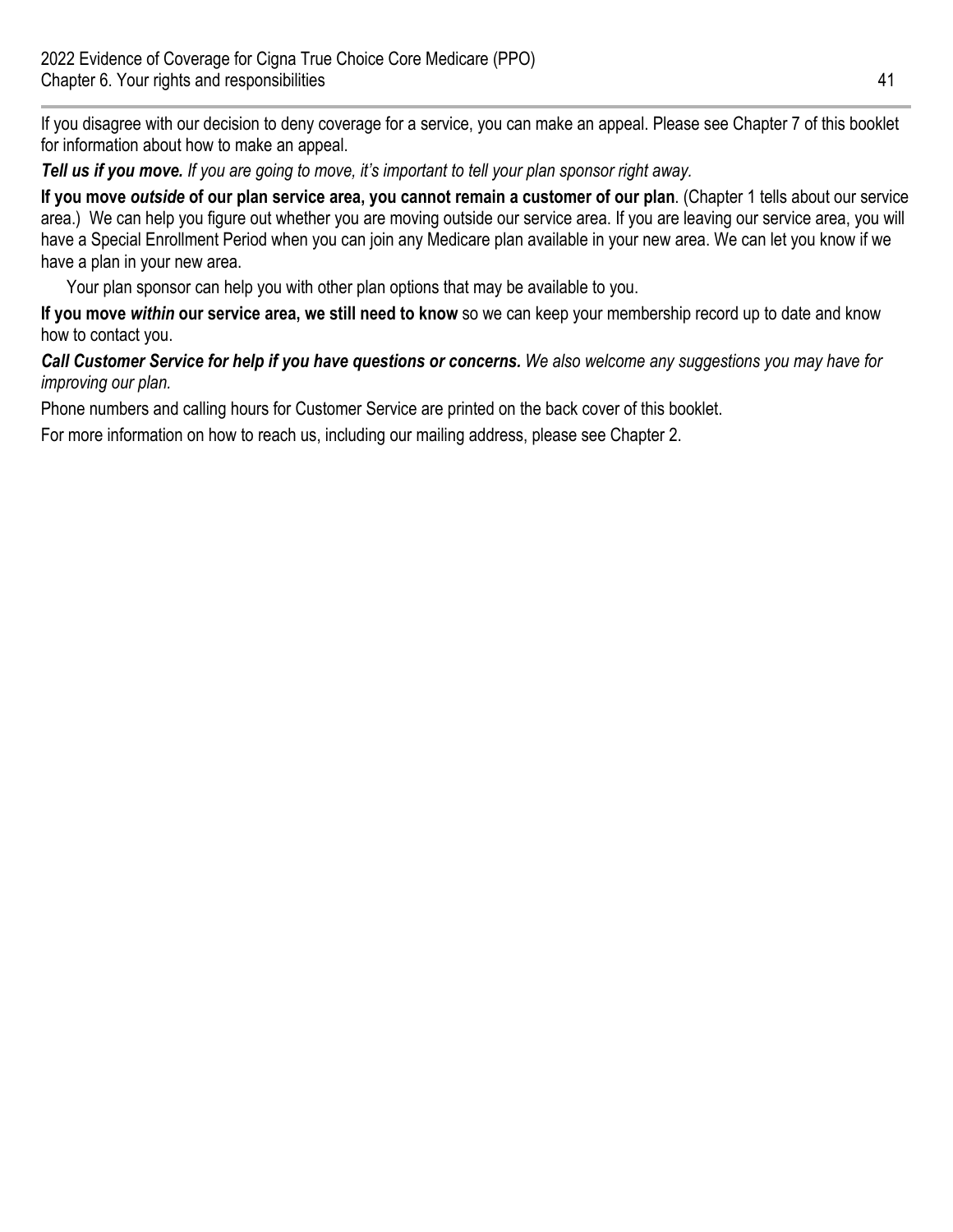# **Chapter 7. What to do if you have a problem or complaint (coverage decisions, appeals, complaints)**

| <b>BACKGROUND</b> |                                                                                                                                                                                         |      |
|-------------------|-----------------------------------------------------------------------------------------------------------------------------------------------------------------------------------------|------|
| Section 1.        |                                                                                                                                                                                         | . 44 |
|                   | Section 1.1  What to do if you have a problem or concern                                                                                                                                | 44   |
|                   | Section 1.2  What about the legal terms?                                                                                                                                                | 44   |
| Section 2.        | You can get help from government organizations that are not connected with us                                                                                                           | 44   |
|                   | Section 2.1  Where to get more information and personalized assistance                                                                                                                  | 44   |
| Section 3.        |                                                                                                                                                                                         |      |
|                   | Section 3.1  Should you use the process for coverage decisions and appeals? Or should you use the process for making<br>complaints?                                                     | 45   |
| Section 4.        |                                                                                                                                                                                         | 45   |
|                   | Section 4.1  Asking for coverage decisions and making appeals: the big picture                                                                                                          | 45   |
|                   | Section 4.2  How to get help when you are asking for a coverage decision or making an appeal                                                                                            | 46   |
|                   | Section 4.3  Which section of this chapter gives the details for your situation?                                                                                                        | 46   |
| Section 5.        |                                                                                                                                                                                         |      |
|                   | Section 5.1  This section tells what to do if you have problems getting coverage for medical care or if you want us to pay<br>you back for our share of the cost of your care           | 47   |
|                   | Section 5.2  Step-by-step: How to ask for a coverage decision (how to ask our plan to authorize or provide the medical<br>care coverage you want)                                       | 48   |
|                   | Section 5.3  Step-by-step: How to make a Level 1 Appeal (how to ask for a review of a medical care coverage decision<br>made by our plan)                                               | 50   |
|                   | Section 5.4  Step-by-step: How to make a Level 2 Appeal                                                                                                                                 | 52   |
|                   | Section 5.5  What if you are asking us to pay you for our share of a bill you have received for medical care?                                                                           | 53   |
| Section 6.        | How to ask us to cover a longer inpatient hospital stay if you think the doctor is discharging you too<br>soon                                                                          | . 53 |
|                   | Section 6.1  During your inpatient hospital stay, you will get a written notice from Medicare that tells about your rights 54                                                           |      |
|                   | Section 6.2  Step-by-step: How to make a Level 1 Appeal to change your hospital discharge date                                                                                          | 54   |
|                   | Section 6.3  Step-by-step: How to make a Level 2 Appeal to change your hospital discharge date                                                                                          | 56   |
|                   | Section 6.4  What if you miss the deadline for making your Level 1 Appeal?                                                                                                              | 57   |
| Section 7.        | How to ask us to keep covering certain medical services if you think your coverage is ending too soon                                                                                   |      |
|                   |                                                                                                                                                                                         |      |
|                   | Section 7.1  This section is about three services only: Home health care, skilled nursing facility care, and Comprehensive<br><b>Outpatient Rehabilitation Facility (CORF) services</b> | 58   |
|                   | Section 7.2  We will tell you in advance when your coverage will be ending                                                                                                              | 59   |
|                   | Section 7.3  Step-by-step: How to make a Level 1 Appeal to have our plan cover your care for a longer time                                                                              | 59   |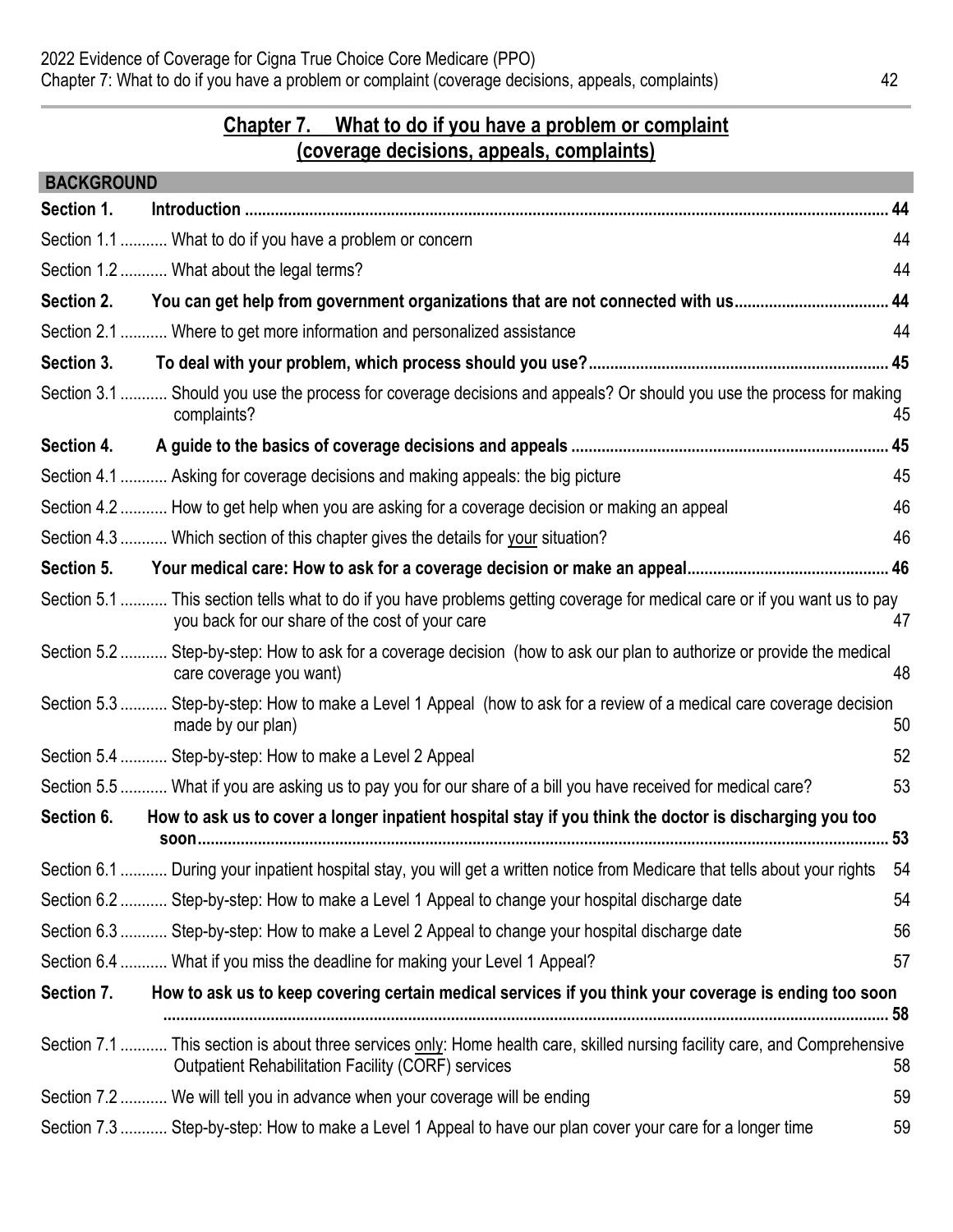| 2022 Evidence of Coverage for Cigna True Choice Core Medicare (PPO)<br>Chapter 7: What to do if you have a problem or complaint (coverage decisions, appeals, complaints)<br>43 |      |  |  |
|---------------------------------------------------------------------------------------------------------------------------------------------------------------------------------|------|--|--|
| Section 7.4  Step-by-step: How to make a Level 2 Appeal to have our plan cover your care for a longer time                                                                      | 61   |  |  |
| Section 7.5  What if you miss the deadline for making your Level 1 Appeal?                                                                                                      | 61   |  |  |
| Section 8.                                                                                                                                                                      | . 63 |  |  |
| Section 8.1  Levels of Appeal 3, 4, and 5 for Medical Service Appeals                                                                                                           | 63   |  |  |
| How to make a complaint about quality of care, waiting times, customer service, or other concerns  64<br>Section 9.                                                             |      |  |  |
| Section 9.1  What kinds of problems are handled by the complaint process?                                                                                                       | 64   |  |  |
| Section 9.2  The formal name for "making a complaint" is "filing a grievance"                                                                                                   | 66   |  |  |
| Section 9.3  Step-by-step: Making a complaint                                                                                                                                   | 66   |  |  |
| Section 9.4  You can also make complaints about quality of care to the Quality Improvement Organization                                                                         | 67   |  |  |
| Section 9.5  You can also tell Medicare about your complaint                                                                                                                    | 67   |  |  |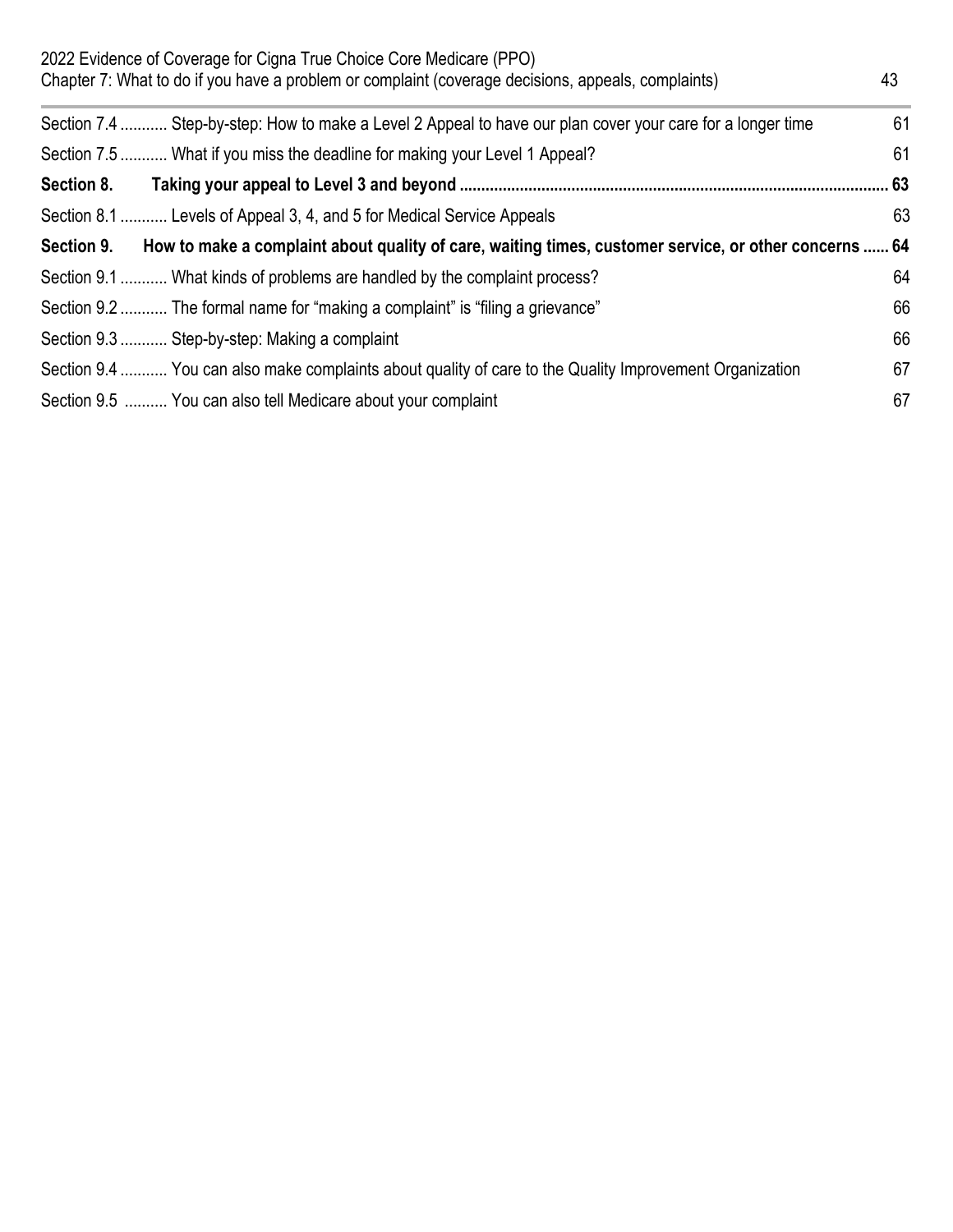#### **BACKGROUND**

#### **Section 1. Introduction**

#### **Section 1.1 What to do if you have a problem or concern**

This chapter explains two types of processes for handling problems and concerns:

For some types of problems, you need to use the **process for coverage decisions and making appeals**.

For other types of problems, you need to use the **process for making complaints**.

Both of these processes have been approved by Medicare. To ensure fairness and prompt handling of your problems, each process has a set of rules, procedures, and deadlines that must be followed by us and by you.

Which one do you use? That depends on the type of problem you are having. The guide in Section 3 will help you identify the right process to use.

#### **Section 1.2 What about the legal terms?**

There are technical legal terms for some of the rules, procedures, and types of deadlines explained in this chapter. Many of these terms are unfamiliar to most people and can be hard to understand.

To keep things simple, this chapter explains the legal rules and procedures using simpler words in place of certain legal terms. For example, this chapter generally says "making a complaint" rather than "filing a grievance," "coverage decision" rather than "organization determination" or "coverage determination," and "Independent Review Organization" instead of "Independent Review Entity." It also uses abbreviations as little as possible.

However, it can be helpful – and sometimes quite important – for you to know the correct legal terms for the situation you are in. Knowing which terms to use will help you communicate more clearly and accurately when you are dealing with your problem and get the right help or information for your situation. To help you know which terms to use, we include legal terms when we give the details for handling specific types of situations.

#### **Section 2. You can get help from government organizations that are not connected with us**

#### **Section 2.1 Where to get more information and personalized assistance**

Sometimes it can be confusing to start or follow through the process for dealing with a problem. This can be especially true if you do not feel well or have limited energy. Other times, you may not have the knowledge you need to take the next step.

#### **Get help from an independent government organization**

We are always available to help you. But in some situations you may also want help or guidance from someone who is not connected with us. You can always contact your **State Health Insurance Assistance Program (SHIP).** This government program has trained counselors in every state. The program is not connected with us or with any insurance company or health plan. The counselors at this program can help you understand which process you should use to handle a problem you are having. They can also answer your questions, give you more information, and offer guidance on what to do.

The services of SHIP counselors are free. You will find phone numbers in **Exhibit A** of this booklet.

#### **You can also get help and information from Medicare**

For more information and help in handling a problem, you can also contact Medicare. Here are two ways to get information directly from Medicare:

You can call 1-800-MEDICARE (1-800-633-4227), 24 hours a day, 7 days a week. TTY users should call 1-877-486-2048. You can visit the Medicare website ([http://www.medicare.gov\)](http://www.medicare.gov).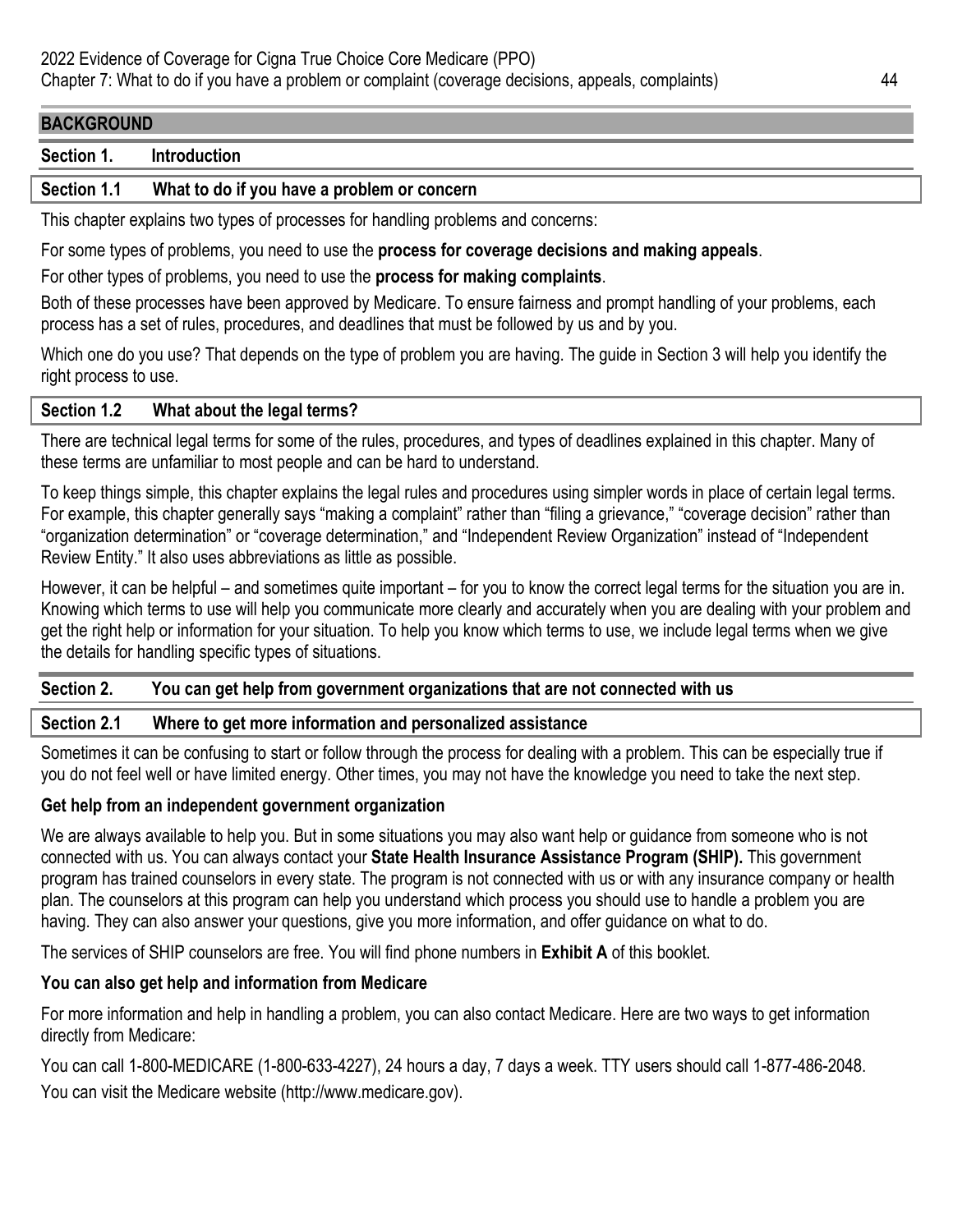#### **Section 3. To deal with your problem, which process should you use?**

**Section 3.1 Should you use the process for coverage decisions and appeals? Or should you use the process for making complaints?** 

If you have a problem or concern, you only need to read the parts of this chapter that apply to your situation. The guide that follows will help.

To figure out which part of this chapter will help with your specific problem or concern, **START HERE** 

#### **Is your problem or concern about your benefits or coverage?**

(This includes problems about whether particular medical care are covered or not, the way in which they are covered, and problems related to payment for medical care.)

| Yes. My problem is about benefits or coverage.                                                                                | No. My problem is not about benefits or coverage.                                                                                                              |
|-------------------------------------------------------------------------------------------------------------------------------|----------------------------------------------------------------------------------------------------------------------------------------------------------------|
| Go on to the next section of this chapter, Section 4, "A<br>guide to the basics of coverage decisions and making<br>appeals." | Skip ahead to Section 10 at the end of this chapter: "How to<br>make a complaint about quality of care, waiting times,<br>customer service or other concerns." |

#### **COVERAGE DECISIONS AND APPEALS**

#### **Section 4. A guide to the basics of coverage decisions and appeals**

#### **Section 4.1 Asking for coverage decisions and making appeals: the big picture**

The process for coverage decisions and making appeals deals with problems related to your benefits and coverage for medical services, including problems related to payment. This is the process you use for issues such as whether something is covered or not and the way in which something is covered.

#### **Asking for coverage decisions**

A coverage decision is a decision we make about your benefits and coverage or about the amount we will pay for your medical services. For example, your plan network doctor makes a (favorable) coverage decision for you whenever you receive medical care from him or her or if your network doctor refers you to a medical specialist. You or your doctor can also contact us and ask for a coverage decision if your doctor is unsure whether we will cover a particular medical service or refuses to provide medical care you think that you need. In other words, if you want to know if we will cover a medical service before you receive it, you can ask us to make a coverage decision for you.

We are making a coverage decision for you whenever we decide what is covered for you and how much we pay. In some cases we might decide a service is not covered or is no longer covered by Medicare for you. If you disagree with this coverage decision, you can make an appeal.

#### **Making an appeal**

If we make a coverage decision and you are not satisfied with this decision, you can "appeal" the decision. An appeal is a formal way of asking us to review and change a coverage decision we have made.

When you make an appeal, we review the coverage decision we have made to check to see if we were following all of the rules properly. Your appeal is handled by different reviewers than those who made the original unfavorable decision. When we have completed the review we give you our decision.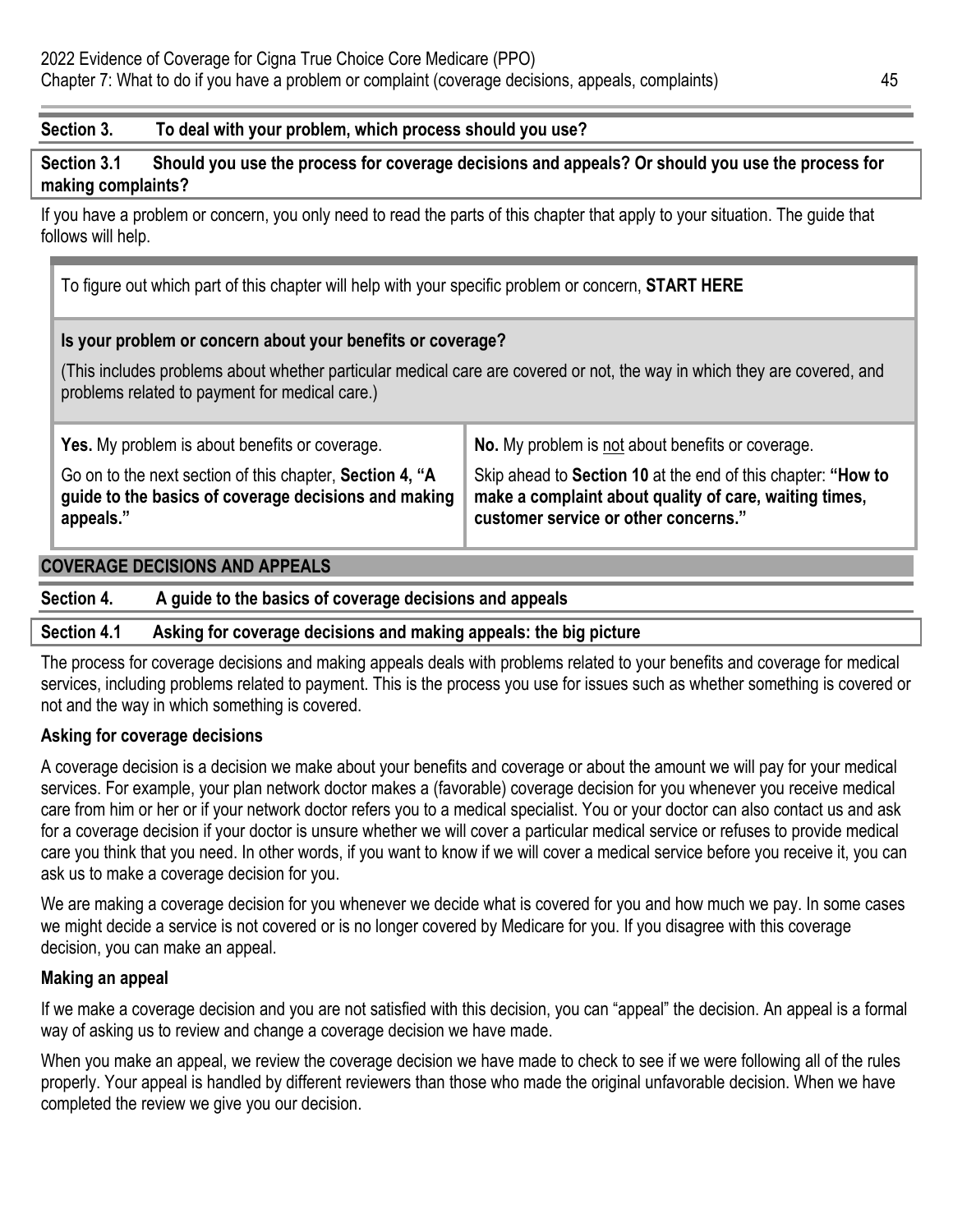If we say no to all or part of your Level 1 Appeal, you can go on to a Level 2 Appeal. The Level 2 Appeal is conducted by an independent organization that is not connected to us. (In some situations, your case will be automatically sent to the independent organization for a Level 2 Appeal. If this happens, we will let you know. In other situations, you will need to ask for a Level 2 Appeal.) If you are not satisfied with the decision at the Level 2 Appeal, you may be able to continue through several more levels of appeal.

## **Section 4.2 How to get help when you are asking for a coverage decision or making an appeal**

Would you like some help? Here are resources you may wish to use if you decide to ask for any kind of coverage decision or appeal a decision:

You **can call us at Customer Service** (phone numbers are printed on the back cover of this booklet).

To **get free help from an independent organization** that is not connected with our plan, contact your State Health Insurance Assistance Program (see Section 2 of this chapter).

**For medical care, a doctor can make a request for you.** Your doctor can request a coverage decision or a Level 1 appeal on your behalf. If your appeal is denied at Level 1, it will be automatically forwarded to Level 2. To request any appeal after Level 2, your doctor must be appointed as your representative.

**You can ask someone to act on your behalf.** If you want to, you can name another person to act for you as your "representative" to ask for a coverage decision or make an appeal.

There may be someone who is already legally authorized to act as your representative under State law.

If you want a friend, relative, your doctor or other provider, or other person to be your representative, call Customer Service (phone numbers are printed on the back cover of this booklet) and ask for the "Appointment of Representative" form. (The form is also available on Medicare's website at [http://www.cms.hhs.gov/cmsforms/downloads/cms1696.pdf.](http://www.cms.hhs.gov/cmsforms/downloads/cms1696.pdf)) The form gives that person permission to act on your behalf. It must be signed by you and by the person who you would like to act on your behalf. You must give us a copy of the signed form.

**You also have the right to hire a lawyer to act for you.** You may contact your own lawyer, or get the name of a lawyer from your local bar association or other referral service. There are also groups that will give you free legal services if you qualify. However, **you are not required to hire a lawyer** to ask for any kind of coverage decision or appeal a decision.

## **Section 4.3 Which section of this chapter gives the details for your situation?**

There are four different types of situations that involve coverage decisions and appeals. Since each situation has different rules and deadlines, we give the details for each one in a separate section:

**Section 5** of this chapter: "Your medical care: How to ask for a coverage decision or make an appeal"

**Section 6** of this chapter: "How to ask us to cover a longer inpatient hospital stay if you think the doctor is discharging you too soon"

**Section 7** of this chapter: "How to ask us to keep covering certain medical services if you think your coverage is ending too soon" (*Applies to these services only:* home health care, skilled nursing facility care, and Comprehensive Outpatient Rehabilitation Facility (CORF) services)

If you're not sure which section you should be using, please call Customer Service (phone numbers are printed on the back cover of this booklet). You can also get help or information from government organizations such as your State Health Insurance Assistance Program (Chapter 2, Section 3, of this booklet has the phone numbers for this program).

# **Section 5. Your medical care: How to ask for a coverage decision or make an appeal**

Have you read Section 4 of this chapter *(A guide to "the basics" of coverage decisions and appeals)*? Trave you read Section 4 of this chapter (A guide to the based of the based of the based of the based of the based of the based of the based of the based of the based of the based of the based of the based of the based of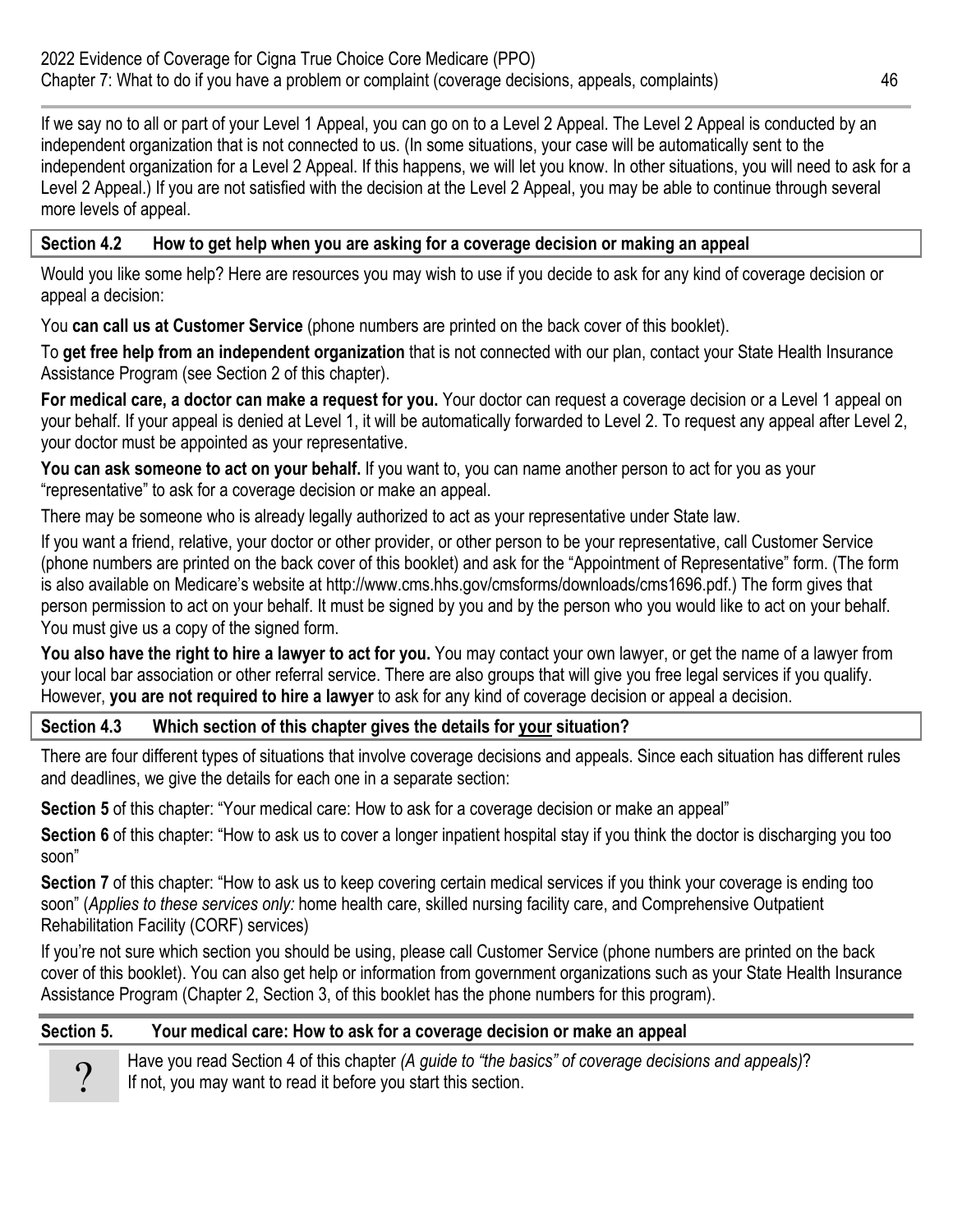**Section 5.1 This section tells what to do if you have problems getting coverage for medical care or if you want us to pay you back for our share of the cost of your care** 

This section is about your benefits for medical care and services. These benefits are described in Chapter 4 of this booklet: *Medical Benefits Chart (what is covered and what you pay).* To keep things simple, we generally refer to "medical care coverage" or "medical care" in the rest of this section, instead of repeating "medical care or treatment or services" every time.

This section tells what you can do if you are in any of the five following situations:

You are not getting certain medical care you want, and you believe that this care is covered by our plan.

Our plan will not approve the medical care your doctor or other medical provider wants to give you, and you believe that this care is covered by the plan.

You have received medical care or services that you believe should be covered by the plan, but we have said we will not pay for this care.

You have received and paid for medical care or services that you believe should be covered by the plan, and you want to ask our plan to reimburse you for this care.

You are being told that coverage for certain medical care you have been getting that we previously approved will be reduced or stopped, and you believe that reducing or stopping this care could harm your health.

NOTE: **If the coverage that will be stopped is for hospital care, home health care, skilled nursing facility care, or Comprehensive Outpatient Rehabilitation Facility (CORF) services,** you need to read a separate section of this chapter because special rules apply to these types of care. Here's what to read in those situations:

Chapter 7, Section 7: *How to ask us to cover a longer inpatient hospital stay if you think the doctor is discharging you too soon.* 

Chapter 7, Section 8: *How to ask us to keep covering certain medical services if you think your coverage is ending too soon.*  This section is about three services only: home health care, skilled nursing facility care, and Comprehensive Outpatient Rehabilitation Facility (CORF) services.

For *all other* situations that involve being told that medical care you have been getting will be stopped, use this section (Section 5) as your guide for what to do.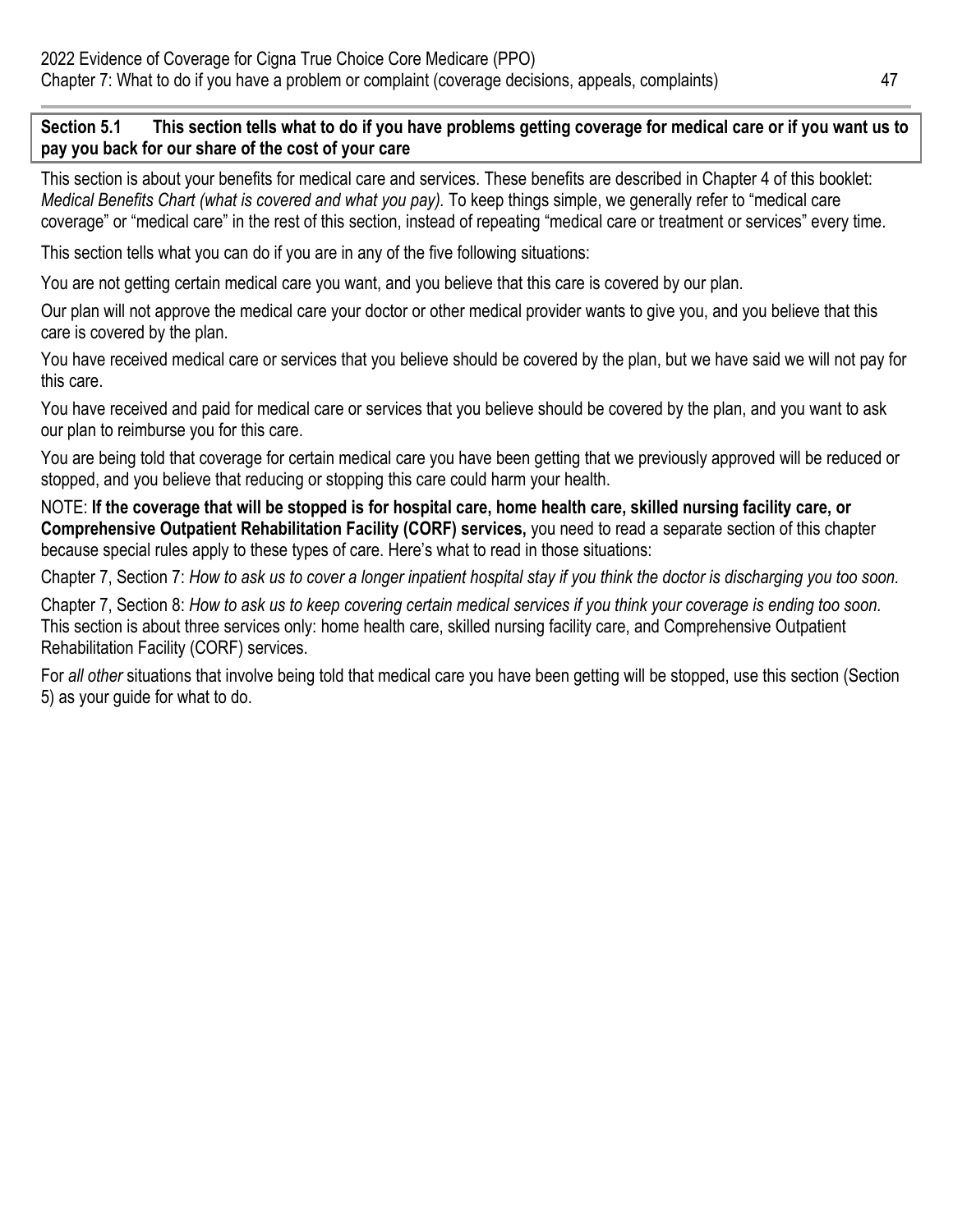| Which of these situations are you in?                                                                                                     |                                                                                                                               |  |  |  |
|-------------------------------------------------------------------------------------------------------------------------------------------|-------------------------------------------------------------------------------------------------------------------------------|--|--|--|
| If you are in this situation:                                                                                                             | This is what you can do:                                                                                                      |  |  |  |
| Do you want to find out whether we will cover<br>the medical care or services you want?                                                   | You can ask us to make a coverage decision for you.<br>Go to the next section of this chapter, Section 5.2.                   |  |  |  |
| Have we already told you that we will not<br>cover or pay for a medical service in the way<br>that you want it to be covered or paid for? | You can make an appeal. (This means you are asking us to<br>reconsider.)<br>Skip ahead to <b>Section 5.3</b> of this chapter. |  |  |  |
| Do you want to ask us to pay you back for<br>medical care or services you have already<br>received and paid for?                          | You can send us the bill.<br>Skip ahead to <b>Section 5.5</b> of this chapter.                                                |  |  |  |

**Section 5.2 Step-by-step: How to ask for a coverage decision (how to ask our plan to authorize or provide the medical care coverage you want)** 

When a coverage decision involves your medical care, it is called an "organization determination."

**Step 1: You ask our plan to make a coverage decision on the medical care you are requesting.** If your health requires a quick response, you should ask us to make a **"fast coverage decision."** 

**Legal Terms** A "fast coverage decision" is called an **"expedited determination."** 

*How to request coverage for the medical care you want* 

Start by calling, writing, or faxing our plan to make your request for us to provide coverage for the medical care you want. You, your doctor, or your representative can do this.

For the details on how to contact us, go to Chapter 2, Section 1 and look for the section called, *How to contact us when you are asking for a coverage decision about your medical care.* 

*Generally we use the standard deadlines for giving you our decision* 

When we give you our decision, we will use the "standard" deadlines unless we have agreed to use the "fast" deadlines. **A standard coverage decision means we will give you an answer within 14 days** after we receive your request.

**However, we can take up to 14 more calendar days** if you ask for more time, or if we need information (such as medical records from out-of-network providers) that may benefit you. If we decide to take extra days to make the decision, we will tell you in writing.

If you believe we should *not* take extra days, you can file a "fast complaint" about our decision to take extra days. When you file a fast complaint, we will give you an answer to your complaint within 24 hours. (The process for making a complaint is different from the process for coverage decisions and appeals. For more information about the process for making complaints, including fast complaints, see Section 9 of this chapter.)

*If your health requires it, ask us to give you a "fast coverage decision"* 

**A fast coverage decision means we will answer within 72 hours.**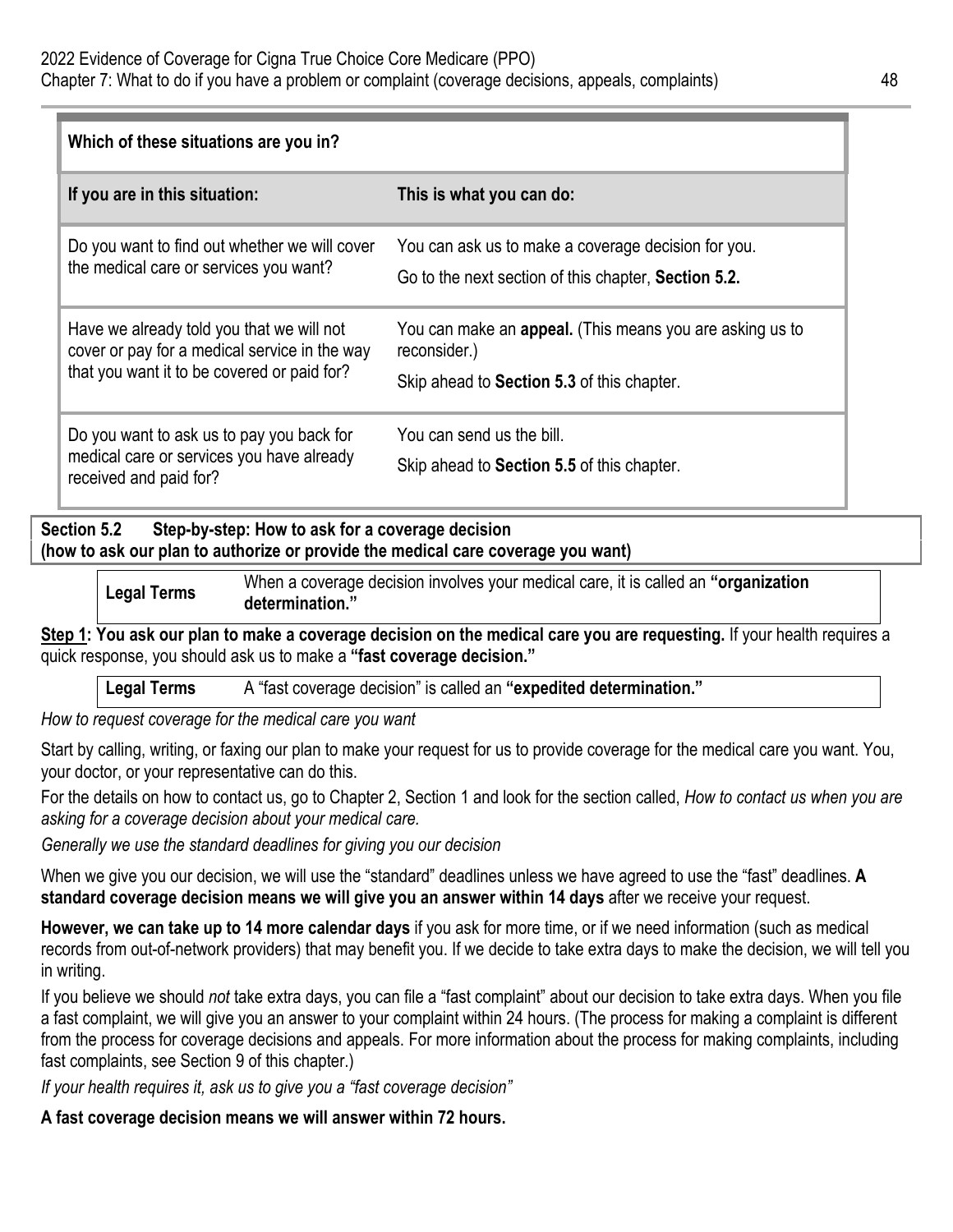**However, we can take up to 14 more calendar days** if we find that some information that may benefit you is missing (such as medical records from out-of-network providers), or if you need time to get information to us for the review. If we decide to take extra days, we will tell you in writing.

If you believe we should *not* take extra days, you can file a "fast complaint" about our decision to take extra days. (For more information about the process for making complaints, including fast complaints, see Section 9 of this chapter.) We will call you as soon as we make the decision.

# **To get a fast coverage decision, you must meet two requirements:**

You can get a fast coverage decision *only* if you are asking for coverage for medical care *you have not yet received*. (You cannot get a fast coverage decision if your request is about payment for medical care you have already received.)

You can get a fast coverage decision *only* if using the standard deadlines could *cause serious harm to your health or hurt your ability to function.* 

## **If your doctor tells us that your health requires a "fast coverage decision," we will automatically agree to give you a fast coverage decision.**

If you ask for a fast coverage decision on your own, without your doctor's support, we will decide whether your health requires that we give you a fast coverage decision.

If we decide that your medical condition does not meet the requirements for a fast coverage decision, we will send you a letter that says so (and we will use the standard deadlines instead).

This letter will tell you that if your doctor asks for the fast coverage decision, we will automatically give a fast coverage decision.

The letter will also tell how you can file a "fast complaint" about our decision to give you a standard coverage decision instead of the fast coverage decision you requested. (For more information about the process for making complaints, including fast complaints, see Section 10 of this chapter.)

# **Step 2: We consider your request for medical care coverage and give you our answer.**

## *Deadlines for a "fast" coverage decision*

Generally, for a fast coverage decision, we will give you our answer **within 72 hours**.

make the coverage decision, we will tell you in writing. As explained above, we can take up to 14 more calendar days under certain circumstances. If we decide to take extra days to

If you believe we should *not* take extra days, you can file a "fast complaint" about our decision to take extra days. When you file a fast complaint, we will give you an answer to your complaint within 24 hours. (For more information about the process for making complaints, including fast complaints, see Section 9 of this chapter.)

If we do not give you our answer within 72 hours (or if there is an extended time period, by the end of that period), you have the right to appeal. Section 5.3 below tells how to make an appeal.

**If our answer is yes to part or all of what you requested,** we must authorize or provide the medical care coverage we have agreed to provide within 72 hours after we received your request. If we extended the time needed to make our coverage decision, we will provide the coverage by the end of that extended period.

**If our answer is no to part or all of what you requested,** we will send you a detailed written explanation as to why we said no. *Deadlines for a "standard" coverage decision* 

Generally, for a standard coverage decision, we will give you our answer **within 14 days of receiving your request**.

We can take up to 14 more calendar days ("an extended time period") under certain circumstances. If we decide to take extra days to make the coverage decision, we will tell you in writing.

If you believe we should *not* take extra days, you can file a "fast complaint" about our decision to take extra days. When you file a fast complaint, we will give you an answer to your complaint within 24 hours. (For more information about the process for making complaints, including fast complaints, see Section 9 of this chapter.)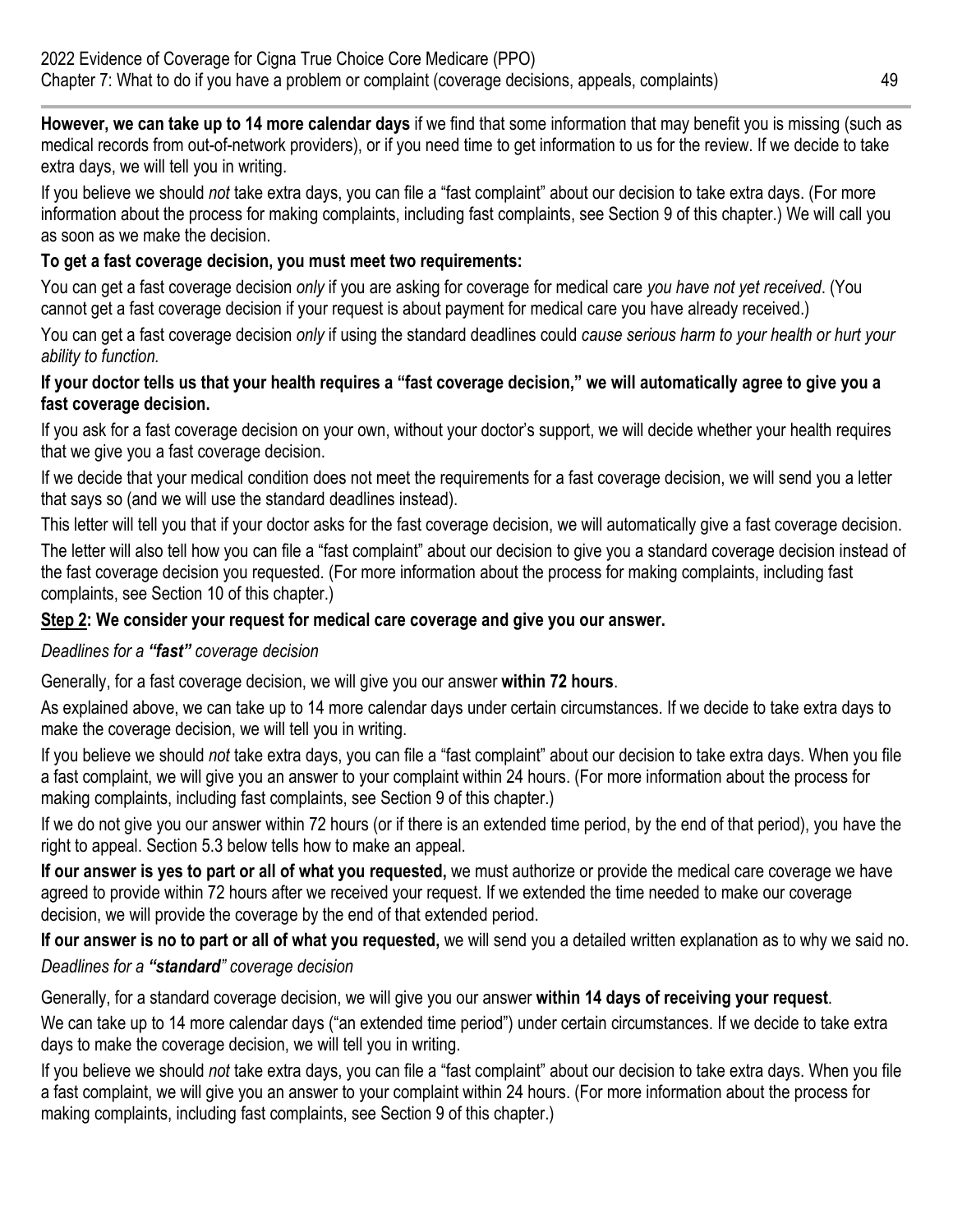If we do not give you our answer within 14 days (or if there is an extended time period, by the end of that period), you have the right to appeal. Section 5.3 below tells how to make an appeal.

**If our answer is yes to part or all of what you requested,** we must authorize or provide the coverage we have agreed to provide within 14 days after we received your request. If we extended the time needed to make our coverage decision, we will provide the coverage by the end of that extended period.

**If our answer is no to part or all of what you requested,** we will send you a written statement that explains why we said no.

**Step 3: If we say no to your request for coverage for medical care, you decide if you want to make an appeal.** 

If we say no, you have the right to ask us to reconsider – and perhaps change – this decision by making an appeal. Making an appeal means making another try to get the medical care coverage you want.

If you decide to make an appeal, it means you are going on to Level 1 of the appeals process (see Section 5.3 below).

# **Section 5.3 Step-by-step: How to make a Level 1 Appeal (how to ask for a review of a medical care coverage decision made by our plan)**

**Legal Terms** An appeal to the plan about a medical care coverage decision is called a plan **"reconsideration."** 

**Step 1: You contact us and make your appeal.** If your health requires a quick response, you must ask for a **"fast appeal."** 

# *What to do*

**To start an appeal you, your doctor, or your representative, must contact us.** For details on how to reach us for any purpose related to your appeal, go to Chapter 2, Section 1 look for section called, *How to contact us when you are making an appeal about your medical care.* 

# **If you are asking for a standard appeal, make your standard appeal in writing by submitting a signed request.**

If you have someone appealing our decision for you other than your doctor, your appeal must include an Appointment of Representative form authorizing this person to represent you. (To get the form, call Customer Service (phone numbers are printed on the back cover of this booklet) and ask for the "Appointment of Representative" form. It is also available on Medicare's website at<http://www.cms.hhs.gov/cmsforms/downloads/cms1696.pdf>.) While we can accept an appeal request without the form, we cannot complete our review until we receive it. If we do not receive the form within 44 days after receiving your appeal request (our deadline for making a decision on your appeal), your appeal request will be sent to the Independent Review Organization for dismissal.

**If you are asking for a fast appeal, make your appeal in writing or call us** at the phone number shown in Chapter 2, Section 1 *(How to contact us when you are making an appeal about your medical care).* 

**You must make your appeal request within 60 calendar days** from the date on the written notice we sent to tell you our answer to your request for a coverage decision. If you miss this deadline and have a good reason for missing it, we may give you more time to make your appeal. Examples of good cause for missing the deadline may include if you had a serious illness that prevented you from contacting us or if we provided you with incorrect or incomplete information about the deadline for requesting an appeal.

## **You can ask for a copy of the information regarding your medical decision and add more information to support your appeal.**

You have the right to ask us for a copy of the information regarding your appeal. We are allowed to charge a fee for copying and sending this information to you.

If you wish, you and your doctor may give us additional information to support your appeal.

*If your health requires it, ask for a "fast appeal" (you can make a request by calling us)* 

**Legal Terms** A "fast appeal" is also called an **"expedited reconsideration."**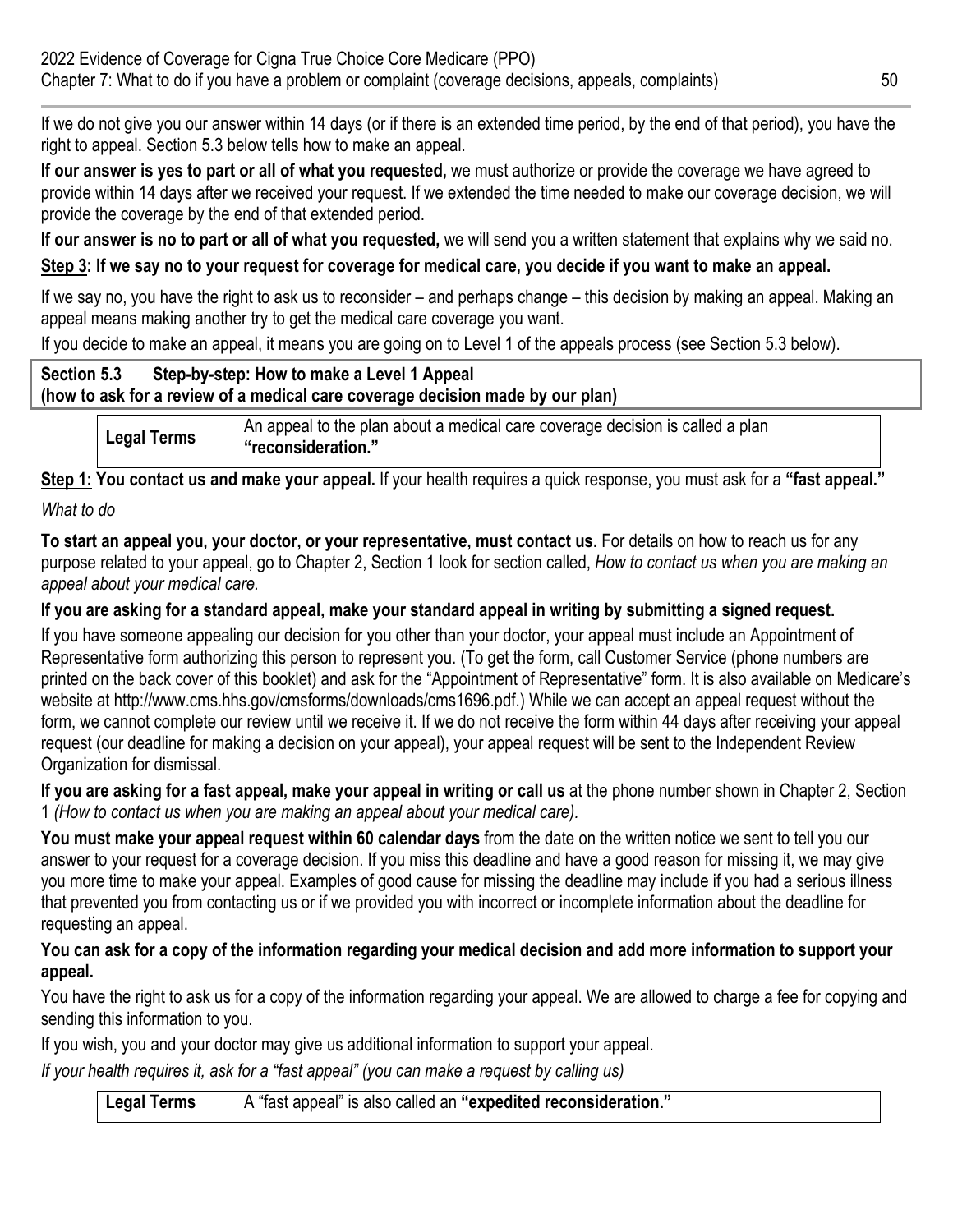If you are appealing a decision we made about coverage for care you have not yet received, you and/or your doctor will need to decide if you need a "fast appeal."

The requirements and procedures for getting a "fast appeal" are the same as those for getting a "fast coverage decision." To ask for a fast appeal, follow the instructions for asking for a fast coverage decision. (These instructions are given earlier in this section.)

If your doctor tells us that your health requires a "fast appeal," we will give you a fast appeal.

# **Step 2: We consider your appeal and we give you our answer.**

When our plan is reviewing your appeal, we take another careful look at all of the information about your request for coverage of medical care. We check to see if we were following all the rules when we said no to your request.

We will gather more information if we need it. We may contact you or your doctor to get more information.

# *Deadlines for a "fast" appeal*

When we are using the fast deadlines, we must give you our answer **within 72 hours after we receive your appeal**. We will give you our answer sooner if your health requires us to do so.

However, if you ask for more time, or if we need to gather more information that may benefit you, we **can take up to 14 more calendar days.** If we decide to take extra days to make the decision, we will tell you in writing.

If we do not give you an answer within 72 hours (or by the end of the extended time period if we took extra days), we are required to automatically send your request on to Level 2 of the appeals process, where it will be reviewed by an independent organization. Later in this section, we tell you about this organization and explain what happens at Level 2 of the appeals process.

**If our answer is yes to part or all of what you requested,** we must authorize or provide the coverage we have agreed to provide within 72 hours after we receive your appeal.

**If our answer is no to part or all of what you requested,** we will send you a written denial notice informing you that we have automatically sent your appeal to the Independent Review Organization for a Level 2 Appeal.

## *Deadlines for a "standard" appeal*

If we are using the standard deadlines, we must give you our answer **within 30 calendar days** after we receive your appeal if your appeal is about coverage for services you have not yet received. We will give you our decision sooner if your health condition requires us to.

However, if you ask for more time, or if we need to gather more information that may benefit you, **we can take up to 14 more calendar days.** 

If you believe we should *not* take extra days, you can file a "fast complaint" about our decision to take extra days. When you file a fast complaint, we will give you an answer to your complaint within 24 hours. (For more information about the process for making complaints, including fast complaints, see Section 10 of this chapter.)

If we do not give you an answer by the deadline above (or by the end of the extended time period if we took extra days), we are required to send your request on to Level 2 of the appeals process, where it will be reviewed by an independent outside organization. Later in this section, we tell about this review organization and explain what happens at Level 2 of the appeals process.

**If our answer is yes to part or all of what you requested,** we must authorize or provide the coverage we have agreed to provide within 30 days after we receive your appeal.

**If our answer is no to part or all of what you requested,** we will send you a written denial notice informing you that we have automatically sent your appeal to the Independent Review Organization for a Level 2 Appeal.

**Step 3: If our plan says no to part or all of your appeal, your case will** *automatically* **be sent on to the next level of the appeals process.**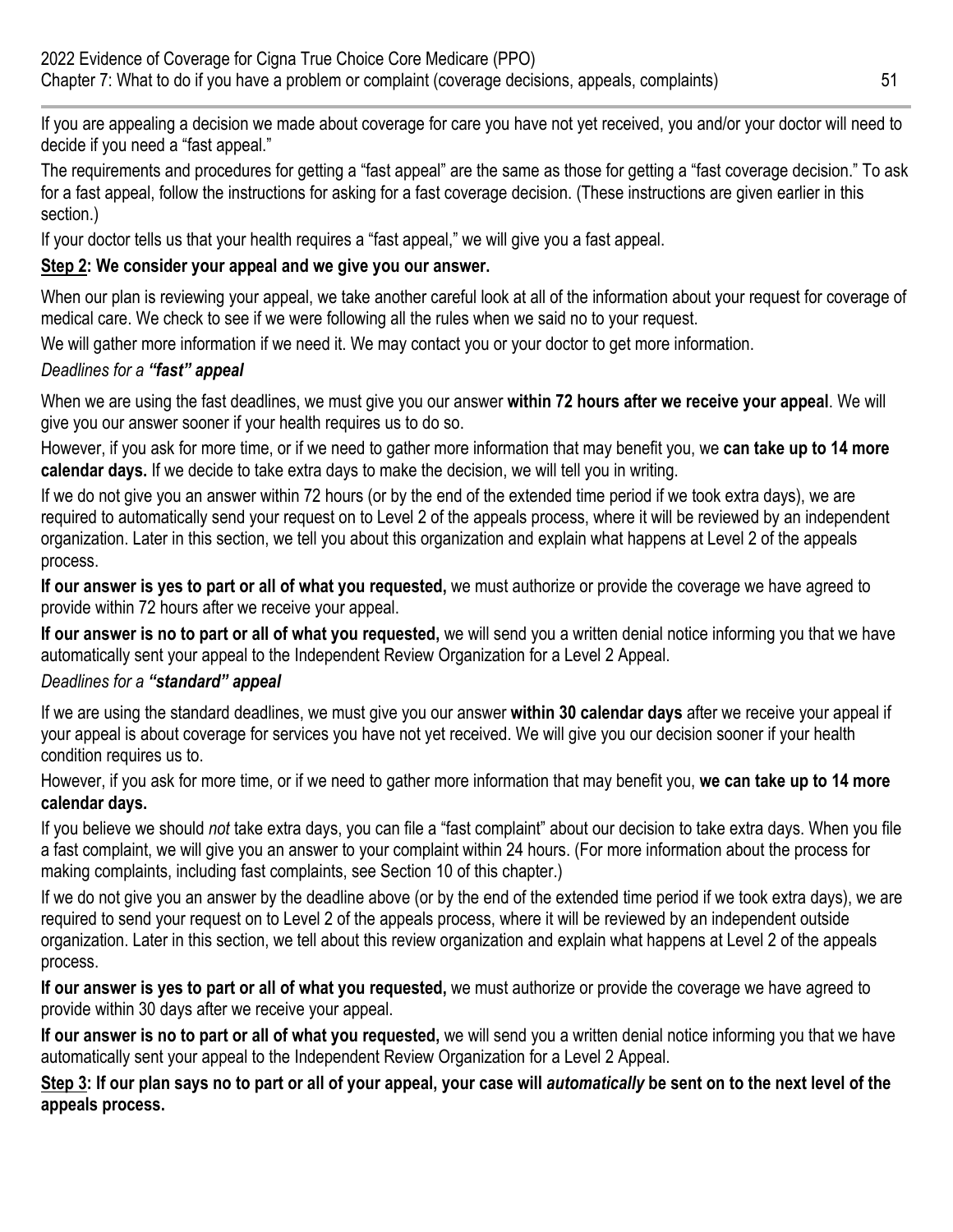To make sure we were following all the rules when we said no to your appeal, **we are required to send your appeal to the "Independent Review Organization."** When we do this, it means that your appeal is going on to the next level of the appeals process, which is Level 2.

## **Section 5.4 Step-by-step: How to make a Level 2 Appeal**

If we say no to your Level 1 Appeal, your case will *automatically* be sent on to the next level of the appeals process. During the Level 2 Appeal, the **Independent Review Organization** reviews the decision we made when we said no to your first appeal. This organization decides whether the decision we made should be changed.

The formal name for the **"Independent Review Organization"** is the "Independent Review **Legal Terms** Entity." It is sometimes called the **"IRE."** 

# **Step 1: The Independent Review Organization reviews your appeal.**

**The Independent Review Organization is an independent organization that is hired by Medicare.** This organization is not connected with us and it is not a government agency. This organization is a company chosen by Medicare to handle the job of being the Independent Review Organization. Medicare oversees its work.

We will send the information about your appeal to this organization. This information is called your "case file." **You have the right to ask us for a copy of your case file.** We are allowed to charge you a fee for copying and sending this information to you.

You have a right to give the Independent Review Organization additional information to support your appeal.

Reviewers at the Independent Review Organization will take a careful look at all of the information related to your appeal.

## *If you had a "fast" appeal at Level 1, you will also have a "fast" appeal at Level 2*

If you had a fast appeal to our plan at Level 1, you will automatically receive a fast appeal at Level 2. The review organization must give you an answer to your Level 2 Appeal **within 72 hours** of when it receives your appeal.

However, if the Independent Review Organization needs to gather more information that may benefit you, **it can take up to 14 more calendar days.** 

*If you had a "standard" appeal at Level 1, you will also have a "standard" appeal at Level 2* 

If you had a standard appeal to our plan at Level 1, you will automatically receive a standard appeal at Level 2. The review organization must give you an answer to your Level 2 Appeal **within 30 calendar days** of when it receives your appeal.

However, if the Independent Review Organization needs to gather more information that may benefit you, **it can take up to 14 more calendar days.** 

# **Step 2: The Independent Review Organization gives you their answer.**

The Independent Review Organization will tell you its decision in writing and explain the reasons for it.

**If the review organization says yes to part or all of what you requested,** we must authorize the medical care coverage within 72 hours or provide the service within 14 calendar days after we receive the decision from the review organization.

**If this organization says no to part or all of your appeal,** it means they agree with us that your request (or part of your request) for coverage for medical care should not be approved. (This is called "upholding the decision." It is also called "turning down your appeal.")

The written notice you get from the Independent Review Organization will tell you the dollar value that must be in dispute to continue with the appeals process. For example, to continue and make another appeal at Level 3, the dollar value of the medical care coverage you are requesting must meet a certain minimum. If the dollar value of the coverage you are requesting is too low, you cannot make another appeal, which means that the decision at Level 2 is final.

# **Step 3: If your case meets the requirements, you choose whether you want to take your appeal further.**

There are three additional levels in the appeals process after Level 2 (for a total of five levels of appeal).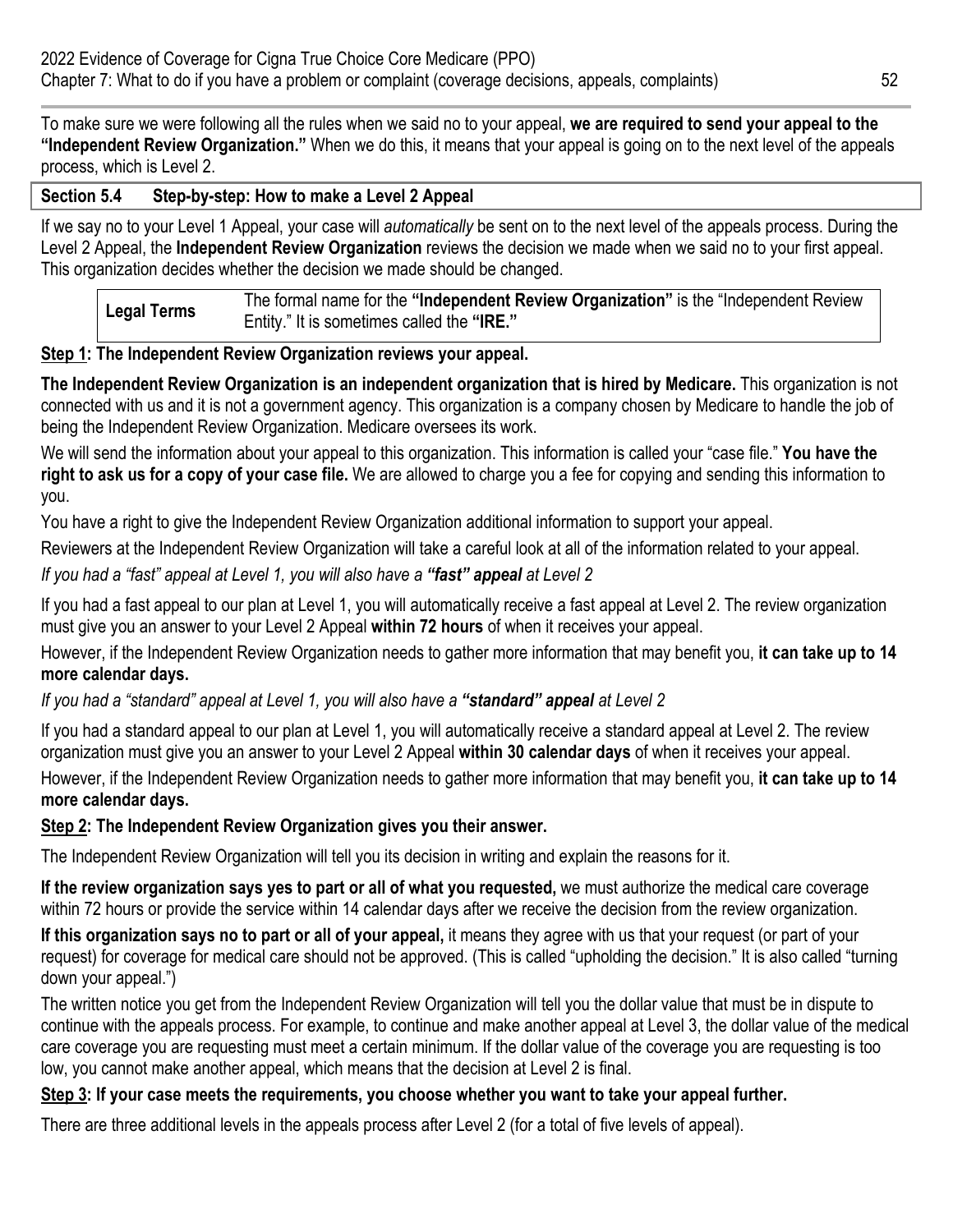If your Level 2 Appeal is turned down and you meet the requirements to continue with the appeals process, you must decide whether you want to go on to Level 3 and make a third appeal. The details on how to do this are in the written notice you got after your Level 2 Appeal.

The Level 3 Appeal is handled by an administrative law judge. Section 9 in this chapter tells more about Levels 3, 4, and 5 of the appeals process.

## **Section 5.5 What if you are asking us to pay you for our share of a bill you have received for medical care?**

If you want to ask us for payment for medical care, start by reading Chapter 5 of this booklet: *Asking us to pay our share of a bill you have received for covered medical services*. Chapter 5 describes the situations in which you may need to ask for reimbursement or to pay a bill you have received from a provider. It also tells how to send us the paperwork that asks us for payment.

## **Asking for reimbursement is asking for a coverage decision from us**

If you send us the paperwork that asks for reimbursement, you are asking us to make a coverage decision (for more information about coverage decisions, see Section 4.1 of this chapter). To make this coverage decision, we will check to see if the medical care you paid for is a covered service (see Chapter 4: *Medical Benefits Chart (what is covered and what you pay)*). We will also check to see if you followed all the rules for using your coverage for medical care (these rules are given in Chapter 3 of this booklet: *Using the plan's coverage for your medical services*).

#### **We will say yes or no to your request**

If the medical care you paid for is covered and you followed all the rules, we will send you the payment for our share of the cost of your medical care within 60 calendar days after we receive your request. Or, if you haven't paid for the services, we will send the payment directly to the provider. When we send the payment, it's the same as saying yes to your request for a coverage decision.)

If the medical care is *not* covered, or you did *not* follow all the rules, we will not send payment. Instead, we will send you a letter that says we will not pay for the services and the reasons why in detail. (When we turn down your request for payment, it's the same as saying no to your request for a coverage decision.)

## **What if you ask for payment and we say that we will not pay?**

If you do not agree with our decision to turn you down, **you can make an appeal**. If you make an appeal, it means you are asking us to change the coverage decision we made when we turned down your request for payment.

**To make this appeal, follow the process for appeals that we describe in part 5.3 of this section.** Go to this part for stepby-step instructions. When you are following these instructions, please note:

If you make an appeal for reimbursement, we must give you our answer within 60 calendar days after we receive your appeal. (If you are asking us to pay you back for medical care you have already received and paid for yourself, you are not allowed to ask for a fast appeal.)

If the Independent Review Organization reverses our decision to deny payment, we must send the payment you have requested to you or to the provider within 30 calendar days. If the answer to your appeal is yes at any stage of the appeals process after Level 2, we must send the payment you requested to you or to the provider within 60 calendar days.

#### **Section 6. How to ask us to cover a longer inpatient hospital stay if you think the doctor is discharging you too soon**

When you are admitted to a hospital, you have the right to get all of your covered hospital services that are necessary to diagnose and treat your illness or injury. For more information about our coverage for your hospital care, including any limitations on this coverage, see Chapter 4 of this booklet: *Medical Benefits Chart (what is covered and what you pay).* 

During your hospital stay, your doctor and the hospital staff will be working with you to prepare for the day when you will leave the hospital. They will also help arrange for care you may need after you leave.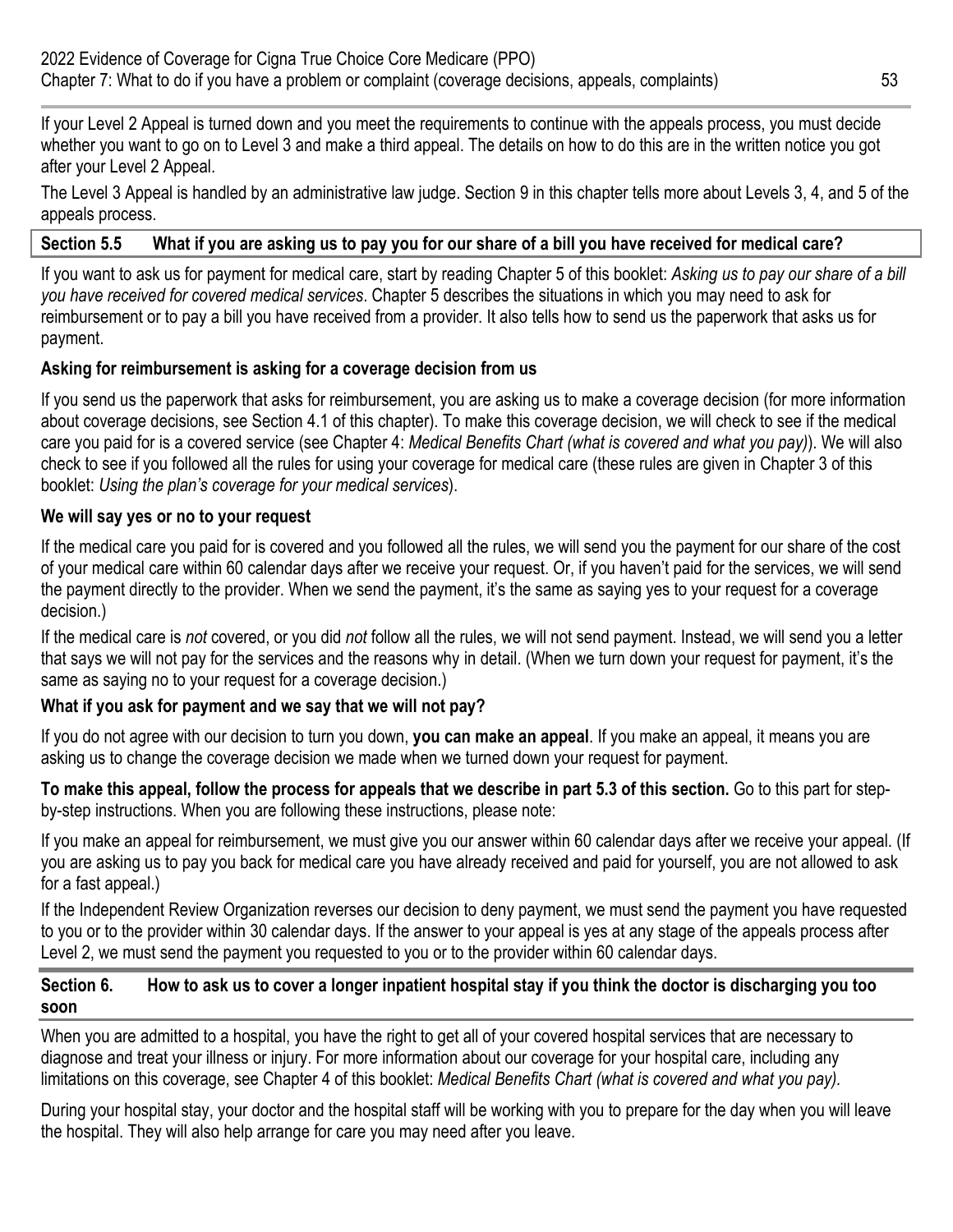The day you leave the hospital is called your **"discharge date."** Our plan's coverage of your hospital stay ends on this date. When your discharge date has been decided, your doctor or the hospital staff will let you know.

If you think you are being asked to leave the hospital too soon, you can ask for a longer hospital stay and your request will be considered. This section tells you how to ask.

## **Section 6.1 During your inpatient hospital stay, you will get a written notice from Medicare that tells about your rights**

During your hospital stay, you will be given a written notice called *An Important Message from Medicare about Your Rights.*  Everyone with Medicare gets a copy of this notice whenever they are admitted to a hospital. Someone at the hospital (for example, a caseworker or nurse) must give it to you within two days after you are admitted. If you do not get the notice, ask any hospital employee for it. If you need help, please call Customer Service (phone numbers are printed on the back cover of this booklet). You can also call 1-800-MEDICARE (1-800-633-4227), 24 hours a day, 7 days a week. TTY users should call 1-877- 486-2048.

**Read this notice carefully and ask questions if you do not understand it.** It tells you about your rights as a hospital patient, including:

Your right to receive Medicare-covered services during and after your hospital stay, as ordered by your doctor. This includes the right to know what these services are, who will pay for them, and where you can get them.

Your right to be involved in any decisions about your hospital stay, and know who will pay for it.

Where to report any concerns you have about quality of your hospital care.

Your right to appeal your discharge decision if you think you are being discharged from the hospital too soon.

The written notice from Medicare tells you how you can **"request an immediate review."**  Requesting an immediate review is a formal, legal way to ask for a delay in your discharge **Legal Terms** date so that we will cover your hospital care for a longer time. (Section 7.2 below tells you how you can request an immediate review.)

# **You must sign the written notice to show that you received it and understand your rights.**

You or someone who is acting on your behalf must sign the notice. (Section 4 of this chapter tells how you can give written permission to someone else to act as your representative.)

Signing the notice shows *only* that you have received the information about your rights. The notice does not give your discharge date (your doctor or hospital staff will tell you your discharge date). Signing the notice **does** *not* **mean** you are agreeing on a discharge date.

**Keep your copy** of the signed notice so you will have the information about making an appeal (or reporting a concern about quality of care) handy if you need it.

If you sign the notice more than 2 days before the day you leave the hospital, you will get another copy before you are scheduled to be discharged.

To look at a copy of this notice in advance, you can call Customer Service (phone numbers are printed on the back cover of this booklet) or 1-800 MEDICARE (1-800-633-4227), 24 hours a day, 7 days a week. TTY users should call 1-877-486-2048. You can also see it online at [http://www.cms.gov/BNI/12\\_HospitalDischargeAppealNotices.asp](http://www.cms.gov/BNI/12_HospitalDischargeAppealNotices.asp).

# **Section 6.2 Step-by-step: How to make a Level 1 Appeal to change your hospital discharge date**

If you want to ask for your inpatient hospital services to be covered by us for a longer time, you will need to use the appeals process to make this request. Before you start, understand what you need to do and what the deadlines are.

**Follow the process.** Each step in the first two levels of the appeals process is explained below.

**Meet the deadlines.** The deadlines are important. Be sure that you understand and follow the deadlines that apply to things you must do.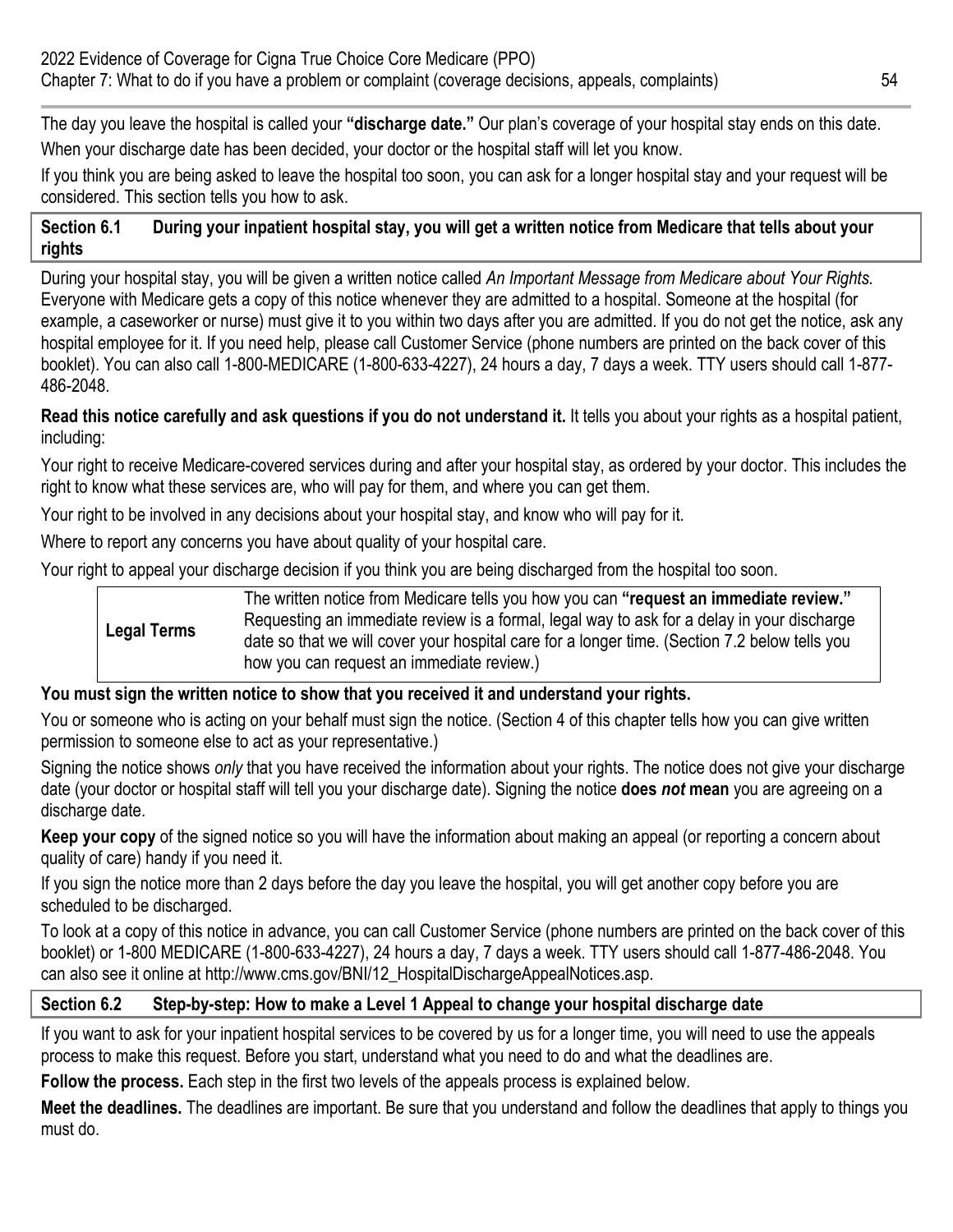**Ask for help if you need it.** If you have questions or need help at any time, please call Customer Service (phone numbers are printed on the back cover of this booklet). Or call your State Health Insurance Assistance Program, a government organization that provides personalized assistance (see Section 2 of this chapter).

**During a Level 1 Appeal, the Quality Improvement Organization reviews your appeal.** It checks to see if your planned discharge date is medically appropriate for you.

## **Step 1: Contact the Quality Improvement Organization in your state and ask for a "fast review" of your hospital discharge. You must act quickly.**

**Legal Terms** A "fast review" is also called an **"immediate review."** 

# *What is the Quality Improvement Organization?*

This organization is a group of doctors and other health care professionals who are paid by the Federal Government. These experts are not part of our plan. This organization is paid by Medicare to check on and help improve the quality of care for people with Medicare. This includes reviewing hospital discharge dates for people with Medicare.

# *How can you contact this organization?*

The written notice you received (*An Important Message from Medicare About Your Rights)* tells you how to reach this organization. (Or find the name, address, and phone number of the Quality Improvement Organization for your state in Chapter 2, Section 4, of this booklet.)

*Act quickly:* 

To make your appeal, you must contact the Quality Improvement Organization before you leave the hospital and **no later than your planned discharge date.** (Your "planned discharge date" is the date that has been set for you to leave the hospital.)

If you meet this deadline, you are allowed to stay in the hospital *after* your discharge date *without paying for it* while you wait to get the decision on your appeal from the Quality Improvement Organization.

If you do *not* meet this deadline, and you decide to stay in the hospital after your planned discharge date, *you may have to pay all of the costs* for hospital care you receive after your planned discharge date.

If you miss the deadline for contacting the Quality Improvement Organization about your appeal, you can make your appeal directly to our plan instead. For details about this other way to make your appeal, see Section 7.4.

*Ask for a "fast review":* 

You must ask the Quality Improvement Organization for a **"fast review"** of your discharge. Asking for a "fast review" means you are asking for the organization to use the "fast" deadlines for an appeal instead of using the standard deadlines.

| <b>Legal Terms</b> |  | A "fast review" is also called an "immediate review" or an "expedited review." |  |
|--------------------|--|--------------------------------------------------------------------------------|--|
|                    |  |                                                                                |  |

# **Step 2: The Quality Improvement Organization conducts an independent review of your case.**

# *What happens during this review?*

Health professionals at the Quality Improvement Organization (we will call them "the reviewers" for short) will ask you (or your representative) why you believe coverage for the services should continue. You do not have to prepare anything in writing, but you may do so if you wish.

The reviewers will also look at your medical information, talk with your doctor, and review information that the hospital and we have given to them.

By noon of the day after the reviewers informed our plan of your appeal, you will also get a written notice that gives your planned discharge date and explains in detail the reasons why your doctor, the hospital, and we think it is right (medically appropriate) for you to be discharged on that date.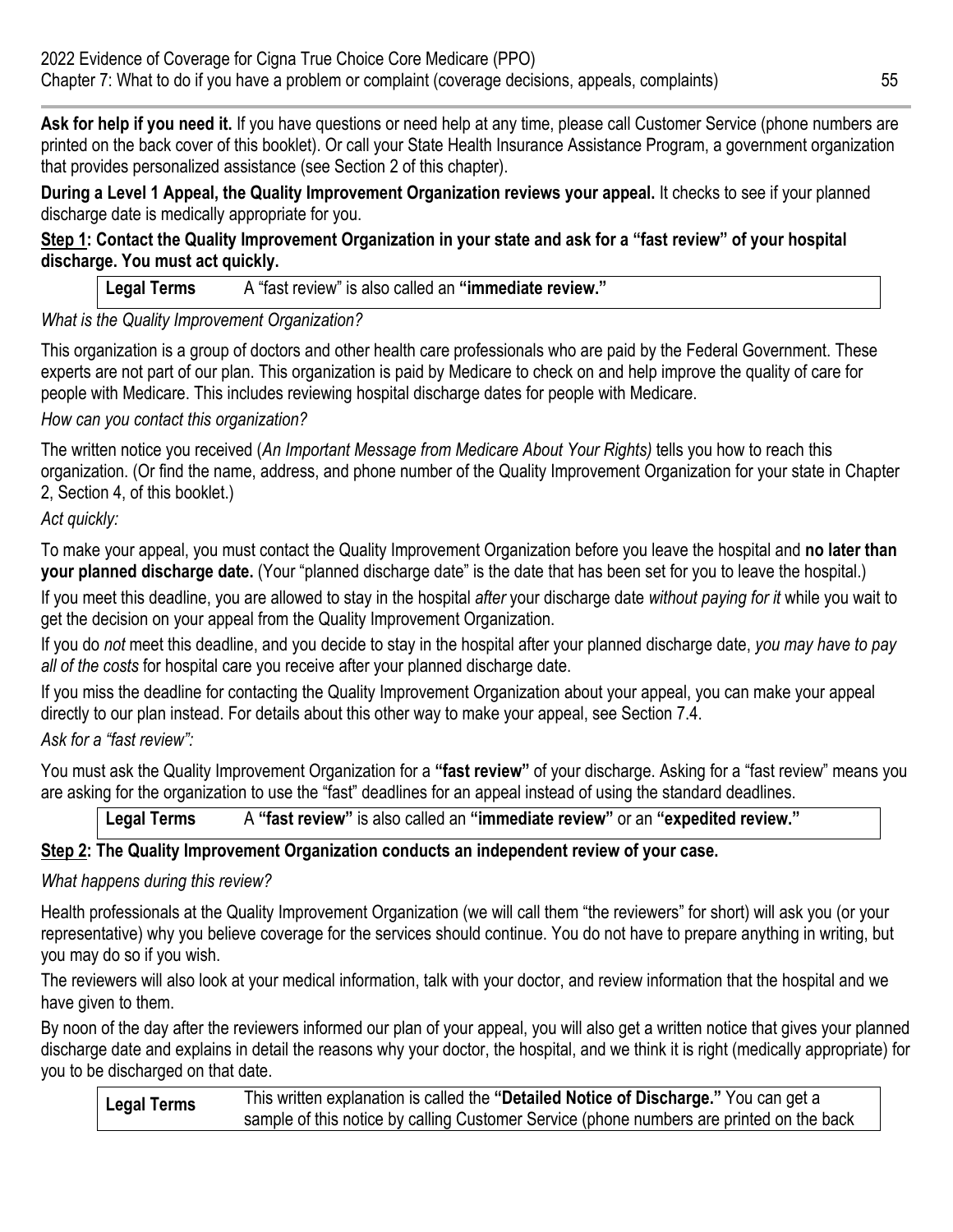cover of this booklet) or 1-800-MEDICARE (1-800-633-4227), 24 hours a day, 7 days a week. (TTY users should call 1-877-486-2048.) Or you can see a sample notice online at [http://www.cms.hhs.gov/BNI/](http://www.cms.hhs.gov/BNI) 

#### **Step 3: Within one full day after it has all the needed information, the Quality Improvement Organization will give you its answer to your appeal.**

## *What happens if the answer is yes?*

#### If the review organization says yes to your appeal, **we must keep providing your covered inpatient hospital services for as long as these services are medically necessary.**

You will have to keep paying your share of the costs (such as deductibles or copays, if these apply). In addition, there may be limitations on your covered hospital services. (See Chapter 4 of this booklet).

#### *What happens if the answer is no?*

If the review organization says *no* to your appeal, they are saying that your planned discharge date is medically appropriate. If this happens, **our coverage for your inpatient hospital services will end** at noon on the day *after* the Quality Improvement Organization gives you its answer to your appeal.

If the review organization says *no* to your appeal and you decide to stay in the hospital, then **you may have to pay the full cost**  of hospital care you receive after noon on the day after the Quality Improvement Organization gives you its answer to your appeal.

## **Step 4: If the answer to your Level 1 Appeal is no, you decide if you want to make another appeal.**

If the Quality Improvement Organization has turned down your appeal, and you stay in the hospital after your planned discharge date, then you can make another appeal. Making another appeal means you are going on to "Level 2" of the appeals process.

#### **Section 6.3 Step-by-step: How to make a Level 2 Appeal to change your hospital discharge date**

If the Quality Improvement Organization has turned down your appeal, *and* you stay in the hospital after your planned discharge date, then you can make a Level 2 Appeal. During a Level 2 Appeal, you ask the Quality Improvement Organization to take another look at the decision they made on your first appeal. If we turn down your Level 2 Appeal, you may have to pay the full cost for your stay after your planned discharge date.

Here are the steps for Level 2 of the appeal process:

## **Step 1: You contact the Quality Improvement Organization again and ask for another review.**

You must ask for this review **within 60 calendar days** after the day when the Quality Improvement Organization said *no* to your Level 1 Appeal. You can ask for this review only if you stayed in the hospital after the date that your coverage for the care ended.

## **Step 2: The Quality Improvement Organization does a second review of your situation.**

Reviewers at the Quality Improvement Organization will take another careful look at all of the information related to your appeal.

## **Step 3: Within 14 calendar days, the Quality Improvement Organization reviewers will decide on your appeal and tell you their decision.**

*If the review organization says yes:* 

**We must reimburse you** for our share of the costs of hospital care you have received since noon on the day after the date your first appeal was turned down by the Quality Improvement Organization. **We must continue providing coverage for your inpatient hospital care for as long as it is medically necessary.** 

You must continue to pay your share of the costs and coverage limitations may apply.

*If the review organization says no:*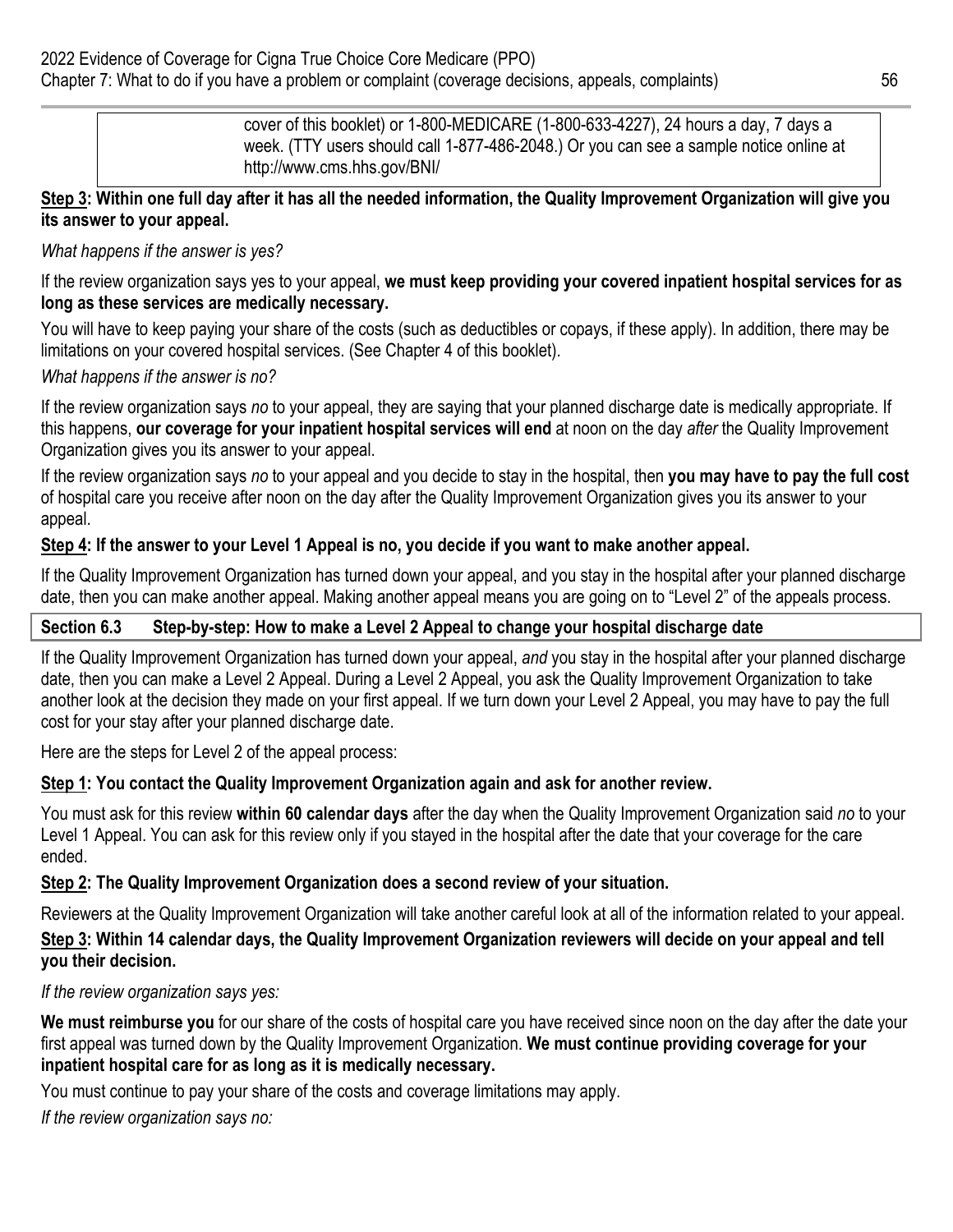It means they agree with the decision they made on your Level 1 Appeal and will not change it. This is called "upholding the decision."

The notice you get will tell you in writing what you can do if you wish to continue with the review process. It will give you the details about how to go on to the next level of appeal, which is handled by a judge.

# **Step 4: If the answer is no, you will need to decide whether you want to take your appeal further by going on to Level 3.**

There are three additional levels in the appeals process after Level 2 (for a total of five levels of appeal). If the review organization turns down your Level 2 Appeal, you can choose whether to accept that decision or whether to go on to Level 3 and make another appeal. At Level 3, your appeal is reviewed by a judge.

Section 9 in this chapter tells more about Levels 3, 4, and 5 of the appeals process.

## **Section 6.4 What if you miss the deadline for making your Level 1 Appeal?**

## **You can appeal to us instead**

As explained above in Section 7.2, you must act quickly to contact the Quality Improvement Organization to start your first appeal of your hospital discharge. ("Quickly" means before you leave the hospital and no later than your planned discharge date). If you miss the deadline for contacting this organization, there is another way to make your appeal.

If you use this other way of making your appeal, *the first two levels of appeal are different.* 

# **Step-by-Step: How to make a Level 1** *Alternate* **Appeal**

If you miss the deadline for contacting the Quality Improvement Organization, you can make an appeal to us, asking for a "fast review." A fast review is an appeal that uses the fast deadlines instead of the standard deadlines.

**Legal Terms** A "fast" review (or "fast appeal") is also called an **"expedited appeal".** 

# **Step 1: Contact us and ask for a "fast review."**

For details on how to contact our plan, go to Chapter 2, Section 1 and look for the section called, *How to contact our plan when you are making an appeal about your medical care.* 

**Be sure to ask for a "fast review."** This means you are asking us to give you an answer using the "fast" deadlines rather than the "standard" deadlines.

# **Step 2: We do a "fast" review of your planned discharge date, checking to see if it was medically appropriate.**

During this review, we take a look at all of the information about your hospital stay. We check to see if your planned discharge date was medically appropriate. We will check to see if the decision about when you should leave the hospital was fair and followed all the rules.

In this situation, we will use the "fast" deadlines rather than the standard deadlines for giving you the answer to this review.

# **Step 3: We give you our decision within 72 hours after you ask for a "fast review" ("fast appeal").**

**If we say yes to your fast appeal,** it means we have agreed with you that you still need to be in the hospital after the discharge date, and will keep providing your covered inpatient hospital services for as long as it is medically necessary. It also means that we have agreed to reimburse you for our share of the costs of care you have received since the date when we said your coverage would end. (You must pay your share of the costs and there may be coverage limitations that apply.)

**If we say no to your fast appeal,** we are saying that your planned discharge date was medically appropriate. Our coverage for your inpatient hospital services ends as of the day we said coverage would end.

If you stayed in the hospital *after* your planned discharge date, then **you may have to pay the full cost** of hospital care you received after the planned discharge date.

**Step 4: If we say** *no* **to your fast appeal, your case will** *automatically* **be sent on to the next level of the appeals process.**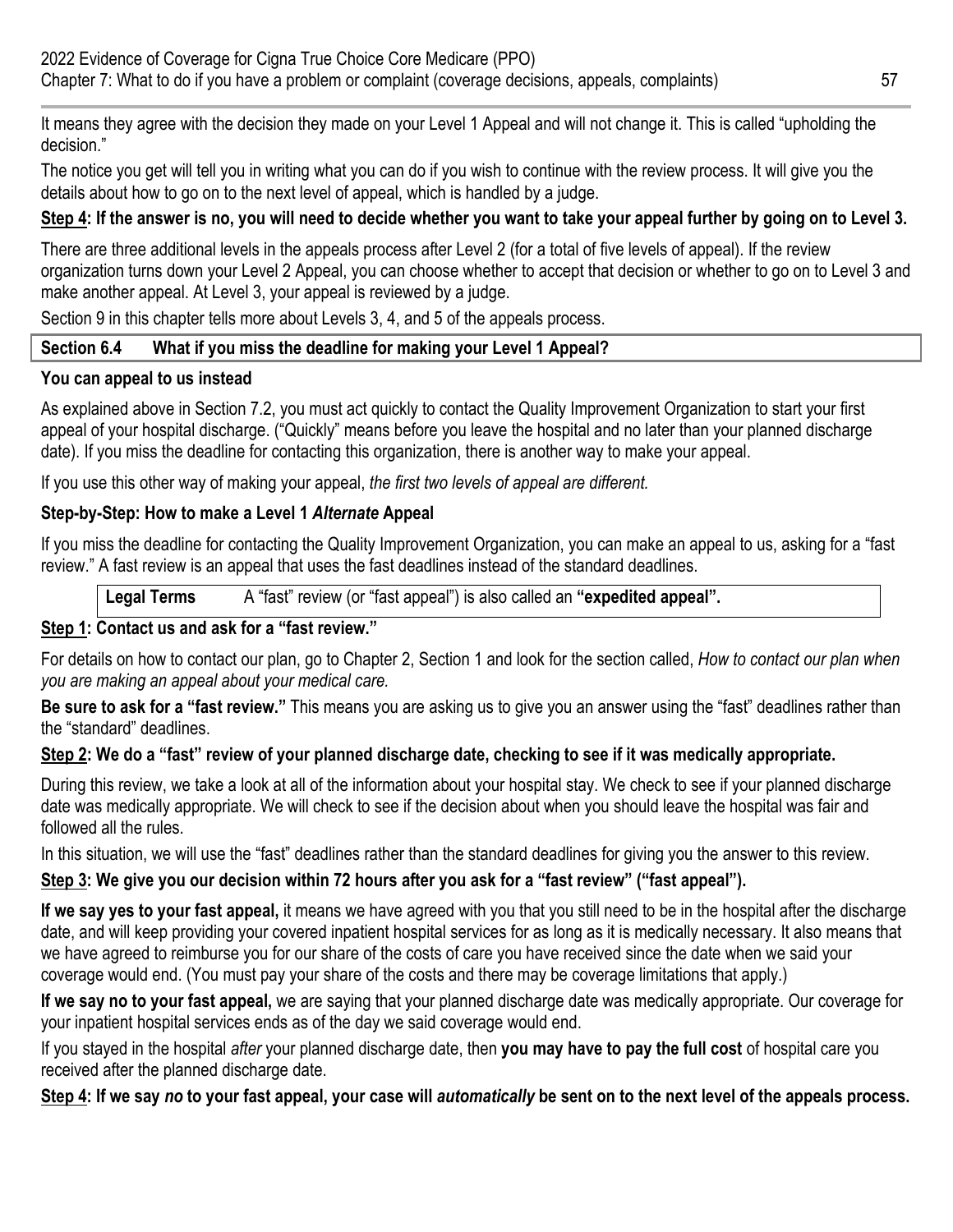To make sure we were following all the rules when we said no to your fast appeal, **we are required to send your appeal to the "Independent Review Organization."** When we do this, it means that you are automatically going on to Level 2 of the appeals process.

## **Step-by-Step: How to make a Level 2** *Alternate* **Appeal**

If we say no to your Level 1 Appeal, your case will *automatically* be sent on to the next level of the appeals process. During the Level 2 Appeal, the **Independent Review Organization** reviews the decision we made when we said no to your "fast appeal." This organization decides whether the decision we made should be changed.

The formal name for the "Independent Review Organization" is the **"Independent Review Legal Terms Entity."** It is sometimes called the **"IRE."** 

# **Step 1: We will automatically forward your case to the Independent Review Organization.**

We are required to send the information for your Level 2 Appeal to the Independent Review Organization within 24 hours of when we tell you that we are saying no to your first appeal. (If you think we are not meeting this deadline or other deadlines, you can make a complaint. The complaint process is different from the appeal process. Section 10 of this chapter tells how to make a complaint.)

#### **Step 2: The Independent Review Organization does a "fast review" of your appeal. The reviewers give you an answer within 72 hours.**

**The Independent Review Organization is an independent organization that is hired by Medicare.** This organization is not connected with our plan and it is not a government agency. This organization is a company chosen by Medicare to handle the job of being the Independent Review Organization. Medicare oversees its work.

Reviewers at the Independent Review Organization will take a careful look at all of the information related to your appeal of your hospital discharge.

**If this organization says yes to your appeal,** then we must reimburse you (pay you back) for our share of the costs of hospital care you have received since the date of your planned discharge. We must also continue the plan's coverage of your inpatient hospital services for as long as it is medically necessary. You must continue to pay your share of the costs. If there are coverage limitations, these could limit how much we would reimburse or how long we would continue to cover your services.

**If this organization says** *no* **to your appeal**, it means they agree with us that your planned hospital discharge date was medically appropriate.

The notice you get from the Independent Review Organization will tell you in writing what you can do if you wish to continue with the review process. It will give you the details about how to go on to a Level 3 Appeal, which is handled by a judge.

## **Step 3: If the Independent Review Organization turns down your appeal, you choose whether you want to take your appeal further.**

There are three additional levels in the appeals process after Level 2 (for a total of five levels of appeal). If reviewers say no to your Level 2 Appeal, you decide whether to accept their decision or go on to Level 3 and make a third appeal.

Section 9 in this chapter tells more about Levels 3, 4, and 5 of the appeals process.

**Section 7. How to ask us to keep covering certain medical services if you think your coverage is ending too soon** 

## **Section 7.1 This section is about three services only:**

**Home health care, skilled nursing facility care, and Comprehensive Outpatient Rehabilitation Facility (CORF) services** 

This section is about the following types of care *only*:

**Home health care services** you are getting.

**Skilled nursing care** you are getting as a patient in a skilled nursing facility. (To learn about requirements for being considered a "skilled nursing facility," see Chapter 10, *Definitions of important words*.)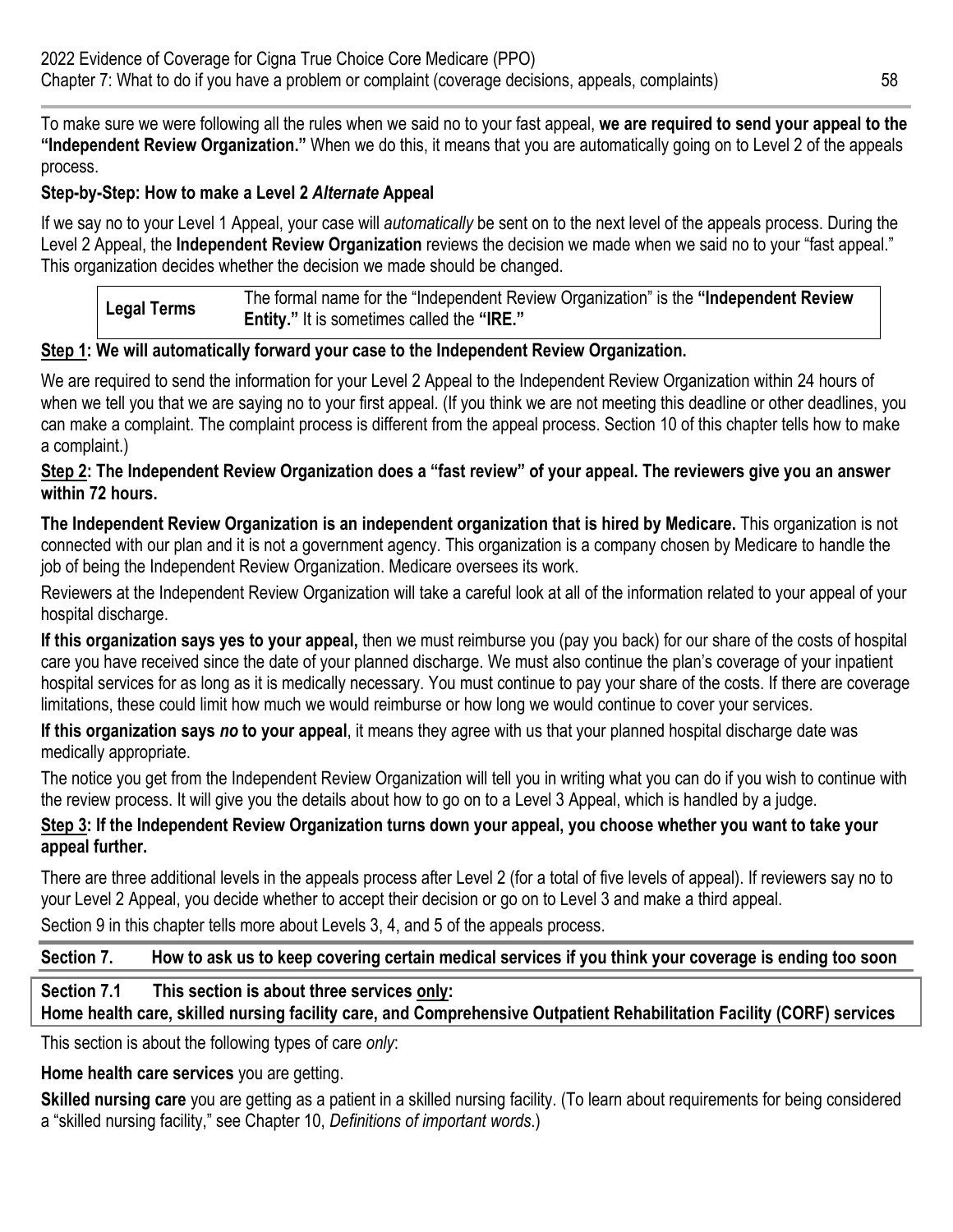**Rehabilitation care** you are getting as an outpatient at a Medicare-approved Comprehensive Outpatient Rehabilitation Facility (CORF). Usually, this means you are getting treatment for an illness or accident, or you are recovering from a major operation. (For more information about this type of facility, see Chapter 10, *Definitions of important words*.)

When you are getting any of these types of care, you have the right to keep getting your covered services for that type of care for as long as the care is needed to diagnose and treat your illness or injury. For more information on your covered services, including your share of the cost and any limitations to coverage that may apply, see Chapter 4 of this booklet: *Medical Benefits Chart (what is covered and what you pay).* 

When we decide it is time to stop covering any of the three types of care for you, we are required to tell you in advance. When your coverage for that care ends, *we will stop paying our share of the cost for your care.* 

If you think we are ending the coverage of your care too soon, **you can appeal our decision**. This section tells you how to ask for an appeal.

#### **Section 7.2 We will tell you in advance when your coverage will be ending**

**You receive a notice in writing.** At least two days before our plan is going to stop covering your care, the agency or facility that is providing your care will give you a notice.

The written notice tells you the date when we will stop covering the care for you.

The written notice also tells what you can do if you want to ask our plan to change this decision about when to end your care, and keep covering it for a longer period of time.

| <b>Legal Terms</b> | In telling you what you can do, the written notice is telling how you can request a "fast-track"<br>appeal." Requesting a fast-track appeal is a formal, legal way to request a change to our<br>coverage decision about when to stop your care. (Section 7.3 below tells how you can<br>request a fast-track appeal.) |
|--------------------|------------------------------------------------------------------------------------------------------------------------------------------------------------------------------------------------------------------------------------------------------------------------------------------------------------------------|
|--------------------|------------------------------------------------------------------------------------------------------------------------------------------------------------------------------------------------------------------------------------------------------------------------------------------------------------------------|

|                    | The written notice is called the "Notice of Medicare Non-Coverage." To get a sample                                                                                             |
|--------------------|---------------------------------------------------------------------------------------------------------------------------------------------------------------------------------|
| <b>Legal Terms</b> | copy, call Customer Service (phone numbers are printed on the back cover of this booklet)<br>or 1-800-MEDICARE (1-800-633-4227, 24 hours a day, 7 days a week. TTY users should |
|                    | call 1-877-486-2048). Or see a copy online at http://www.cms.hhs.gov/BNI/                                                                                                       |

## **You must sign the written notice to show that you received it.**

You or someone who is acting on your behalf must sign the notice. (Section 4 tells how you can give written permission to someone else to act as your representative.)

Signing the notice shows *only* that you have received the information about when your coverage will stop. **Signing it does not mean you agree** with the plan that it's time to stop getting the care.

## **Section 7.3 Step-by-step: How to make a Level 1 Appeal to have our plan cover your care for a longer time**

If you want to ask us to cover your care for a longer period of time, you will need to use the appeals process to make this request. Before you start, understand what you need to do and what the deadlines are.

**Follow the process.** Each step in the first two levels of the appeals process is explained below.

**Meet the deadlines.** The deadlines are important. Be sure that you understand and follow the deadlines that apply to things you must do. There are also deadlines our plan must follow. (If you think we are not meeting our deadlines, you can file a complaint. Section 10 of this chapter tells you how to file a complaint.)

**Ask for help if you need it.** If you have questions or need help at any time, please call Customer Service (phone numbers are printed on the back cover of this booklet). Or call your State Health Insurance Assistance Program, a government organization that provides personalized assistance (see Section 2 of this chapter).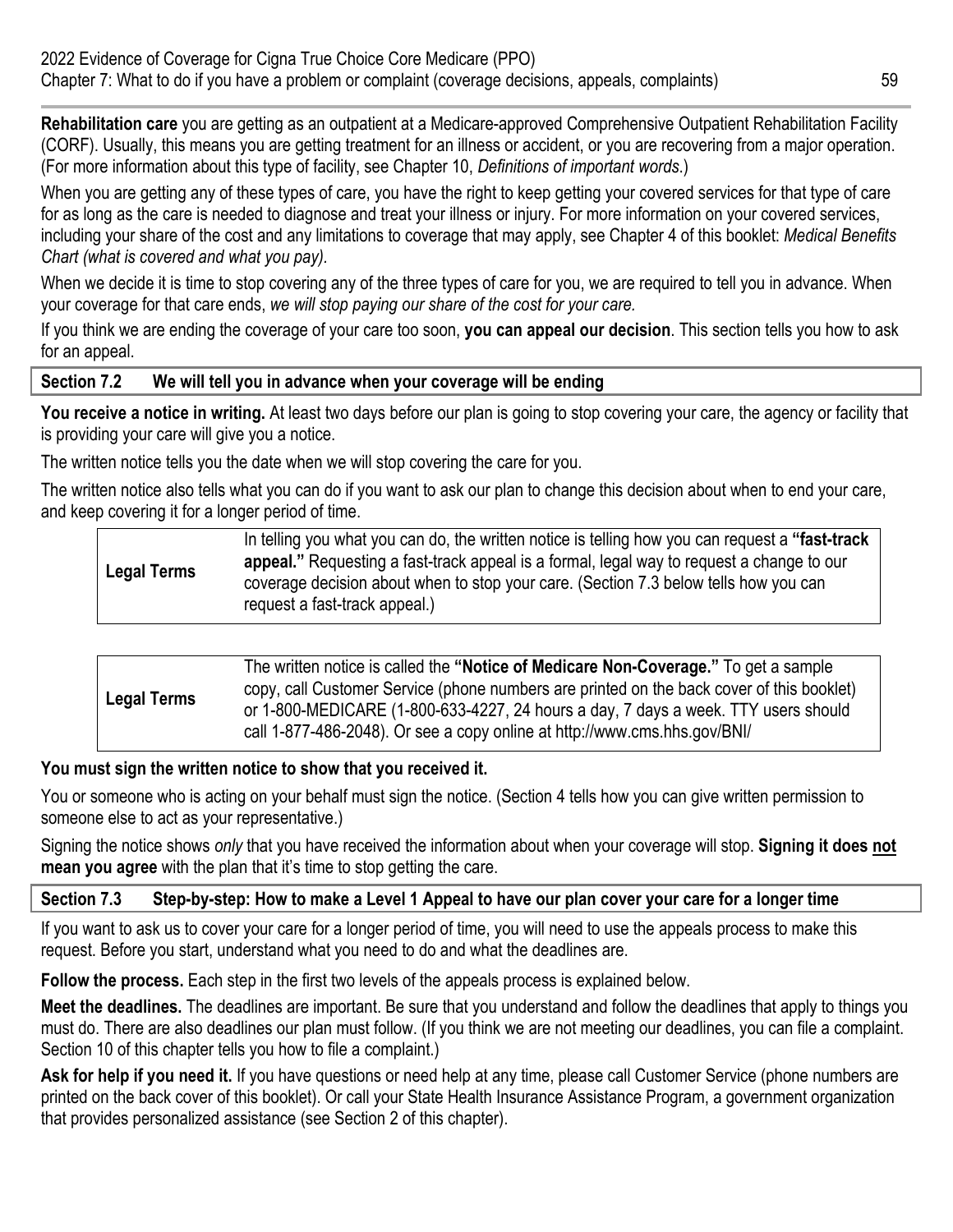**During a Level 1 Appeal, the Quality Improvement Organization reviews your appeal and decides whether to change the decision made by our plan.** 

## **Step 1: Make your Level 1 Appeal: contact the Quality Improvement Organization in your state and ask for a review. You must act quickly.**

# *What is the Quality Improvement Organization?*

This organization is a group of doctors and other health care experts who are paid by the Federal Government. These experts are not part of our plan. They check on the quality of care received by people with Medicare and review plan decisions about when it's time to stop covering certain kinds of medical care.

## *How can you contact this organization?*

The written notice you received tells you how to reach this organization. (Or find the name, address, and phone number of the Quality Improvement Organization for your state in Chapter 2, Section 4, of this booklet.)

## *What should you ask for?*

Ask this organization to do an independent review of whether it is medically appropriate for us to end coverage for your medical services.

## *Your deadline for contacting this organization.*

You must contact the Quality Improvement Organization to start your appeal *no later than noon of the day after you receive the written notice telling you when we will stop covering your care.* 

If you miss the deadline for contacting the Quality Improvement Organization about your appeal, you can make your appeal directly to us instead. For details about this other way to make your appeal, see Section 8.5.

# **Step 2: The Quality Improvement Organization conducts an independent review of your case.**

# *What happens during this review?*

Health professionals at the Quality Improvement Organization (we will call them "the reviewers" for short) will ask you (or your representative) why you believe coverage for the services should continue. You do not have to prepare anything in writing, but you may do so if you wish.

The review organization will also look at your medical information, talk with your doctor, and review information that our plan has given to them.

By the end of the day the reviewers informed us of your appeal, and you will also get a written notice from us that explains in detail our reasons for ending our coverage for your services.

**Legal Terms** This notice explanation is called the **"Detailed Explanation of Non-Coverage."** 

# **Step 3: Within one full day after they have all the information they need, the reviewers will tell you their decision.**

# *What happens if the reviewers say yes to your appeal?*

If the reviewers say yes to your appeal, then **we must keep providing your covered services for as long as it is medically necessary.** 

You will have to keep paying your share of the costs (such as deductibles or copays, if these apply). In addition, there may be limitations on your covered services (see Chapter 4 of this booklet).

*What happens if the reviewers say no to your appeal?* 

If the reviewers say no to your appeal, then **your coverage will end on the date we have told you**. We will stop paying its share of the costs of this care.

If you decide to keep getting the home health care, or skilled nursing facility care, or Comprehensive Outpatient Rehabilitation Facility (CORF) services *after* this date when your coverage ends, then **you will have to pay the full cost** of this care yourself.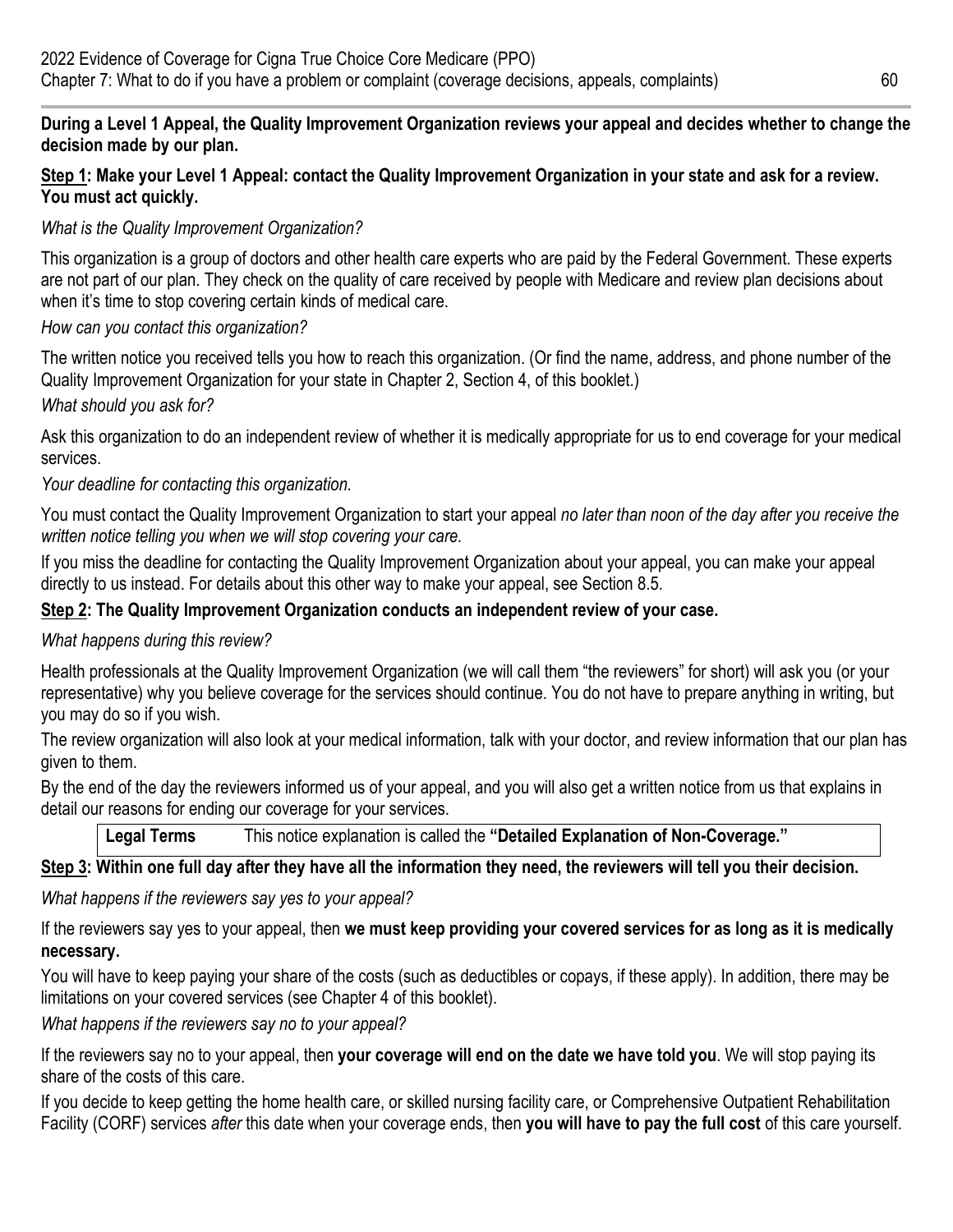## **Step 4: If the answer to your Level 1 Appeal is no, you decide if you want to make another appeal.**

This first appeal you make is "Level 1" of the appeals process. If reviewers say *no* to your Level 1 Appeal – and you choose to continue getting care after your coverage for the care has ended – then you can make another appeal. Making another appeal means you are going on to "Level 2" of the appeals process.

## **Section 7.4 Step-by-step: How to make a Level 2 Appeal to have our plan cover your care for a longer time**

If the Quality Improvement Organization has turned down your appeal and you choose to continue getting care after your coverage for the care has ended, then you can make a Level 2 Appeal. During a Level 2 Appeal, you ask the Quality Improvement Organization to take another look at the decision they made on your first appeal. If we turn down your Level 2 Appeal, you may have to pay the full cost for your home health care, or skilled nursing facility care, or Comprehensive Outpatient Rehabilitation Facility (CORF) services *after* the date when we said your coverage would end.

Here are the steps for Level 2 of the appeal process:

## **Step 1: You contact the Quality Improvement Organization again and ask for another review.**

You must ask for this review **within 60 days** after the day when the Quality Improvement Organization said *no* to your Level 1 Appeal. You can ask for this review only if you continued getting care after the date that your coverage for the care ended.

## **Step 2: The Quality Improvement Organization does a second review of your situation.**

Reviewers at the Quality Improvement Organization will take another careful look at all of the information related to your appeal.

**Step 3: Within 14 days, the Quality Improvement Organization reviewers will decide on your appeal and tell you their decision.** 

*What happens if the review organization says yes to your appeal?* 

**We must reimburse you** for our share of the costs of care you have received since the date when we said your coverage would end. **We must continue providing coverage** for the care for as long as it is medically necessary.

You must continue to pay your share of the costs and there may be coverage limitations that apply.

# *What happens if the review organization says no?*

It means they agree with the decision we made to your Level 1 Appeal and will not change it.

The notice you get will tell you in writing what you can do if you wish to continue with the review process. It will give you the details about how to go on to the next level of appeal, which is handled by a judge.

# **Step 4: If the answer is no, you will need to decide whether you want to take your appeal further.**

There are three additional levels of appeal after Level 2, for a total of five levels of appeal. If reviewers turn down your Level 2 Appeal, you can choose whether to accept that decision or to go on to Level 3 and make another appeal. At Level 3, your appeal is reviewed by a judge.

Section 9 in this chapter tells more about Levels 3, 4, and 5 of the appeals process.

# **Section 7.5 What if you miss the deadline for making your Level 1 Appeal?**

# **You can appeal to us instead**

As explained above in Section 8.3, you must act quickly to contact the Quality Improvement Organization to start your first appeal (within a day or two, at the most). If you miss the deadline for contacting this organization, there is another way to make your appeal. If you use this other way of making your appeal, *the first two levels of appeal are different.* 

# **Step-by-Step: How to make a Level 1 Alternate Appeal**

If you miss the deadline for contacting the Quality Improvement Organization, you can make an appeal to us, asking for a "fast review." A fast review is an appeal that uses the fast deadlines instead of the standard deadlines.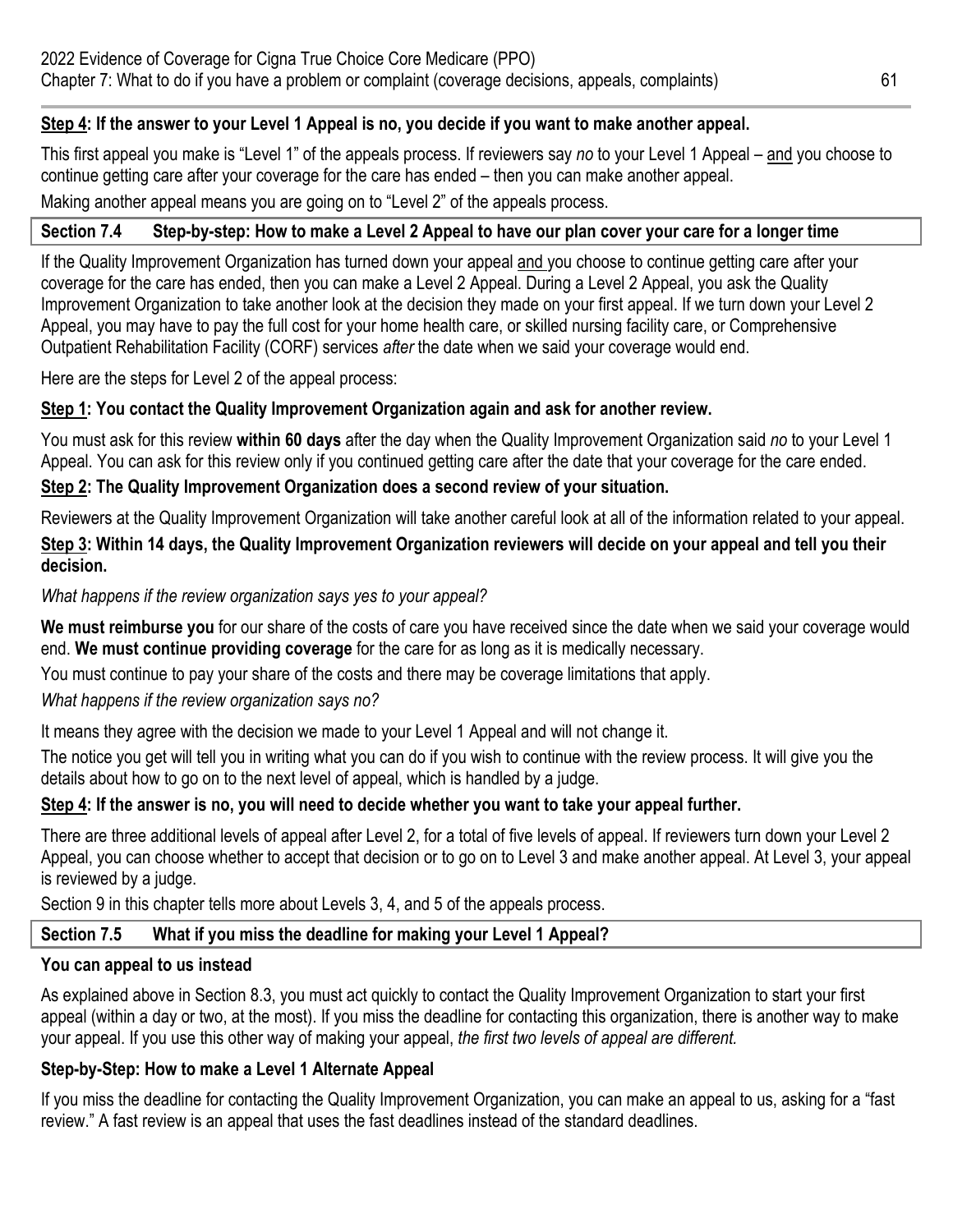Here are the steps for a Level 1 Alternate Appeal:

**Legal Terms** A "fast" review (or "fast appeal") is also called an **"expedited appeal."** 

## **Step 1: Contact us and ask for a "fast review."**

For details on how to contact us, go to Chapter 2, Section 1 and look for the section called, *How to contact our plan when you are making an appeal about your medical care.* 

**Be sure to ask for a "fast review."** This means you are asking us to give you an answer using the "fast" deadlines rather than the "standard" deadlines.

## **Step 2: We do a "fast" review of the decision we made about when to end coverage for your services.**

During this review, we take another look at all of the information about your case. We check to see if we were following all the rules when we set the date for ending the plan's coverage for services you were receiving.

We will use the "fast" deadlines rather than the standard deadlines for giving you the answer to this review. (Usually, if you make an appeal to our plan and ask for a "fast review," we are allowed to decide whether to agree to your request and give you a "fast review." But in this situation, the rules require us to give you a fast response if you ask for it.)

## **Step 3: We give you our decision within 72 hours after you ask for a "fast review" ("fast appeal").**

**If we say yes to your fast appeal,** it means we have agreed with you that you need services longer, and will keep providing your covered services for as long as it is medically necessary. It also means that we have agreed to reimburse you for our share of the costs of care you have received since the date when we said your coverage would end. (You must pay your share of the costs and there may be coverage limitations that apply.)

**If we say no to your fast appeal,** then your coverage will end on the date we have told you and we will not pay after this date. We will stop paying its share of the costs of this care.

If you continued to get home health care, or skilled nursing facility care, or Comprehensive Outpatient Rehabilitation Facility (CORF) services *after* the date when we said your coverage would end, then **you will have to pay the full cost** of this care yourself.

## **Step 4: If we say** *no* **to your fast appeal, your case will** *automatically* **go on to the next level of the appeals process.**

To make sure we were following all the rules when we said no to your fast appeal, **we are required to send your appeal to the "Independent Review Organization."** When we do this, it means that you are *automatically* going on to Level 2 of the appeals process.

## **Step-by-Step: How to make a Level 2** *Alternate* **Appeal**

If we say no to your Level 1 Appeal, your case will *automatically* be sent on to the next level of the appeals process. During the Level 2 Appeal, the **Independent Review Organization** reviews the decision we made when we said no to your "fast appeal." This organization decides whether the decision we made should be changed.

The formal name for the "Independent Review Organization" is the **"Independent Review Legal Terms Entity."** It is sometimes called the **"IRE."** 

## **Step 1: We will automatically forward your case to the Independent Review Organization.**

We are required to send the information for your Level 2 Appeal to the Independent Review Organization within 24 hours of when we tell you that we are saying no to your first appeal. (If you think we are not meeting this deadline or other deadlines, you can make a complaint. The complaint process is different from the appeal process. Section 10 of this chapter tells how to make a complaint.)

## **Step 2: The Independent Review Organization does a "fast review" of your appeal. The reviewers give you an answer within 72 hours.**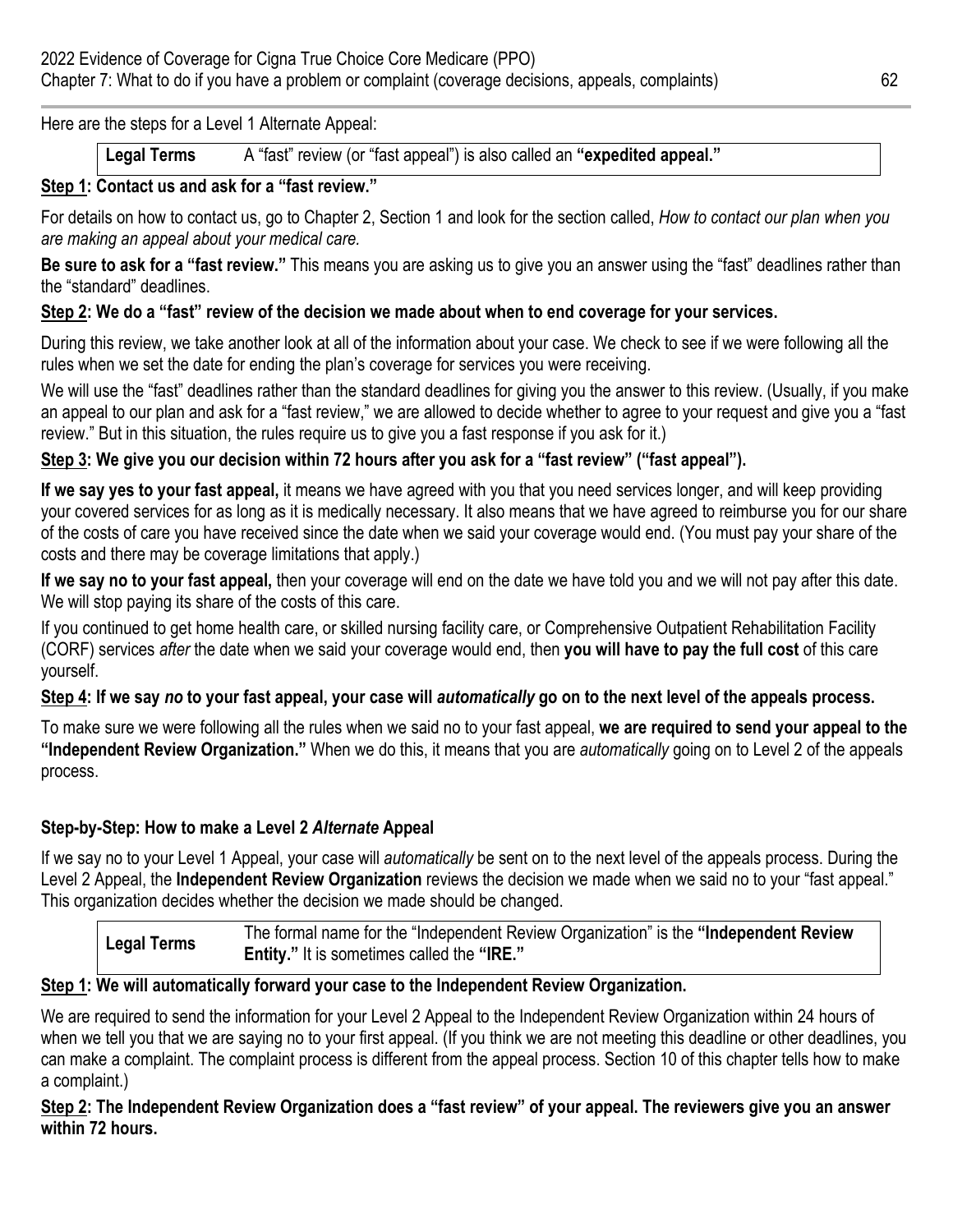**The Independent Review Organization is an independent organization that is hired by Medicare.** This organization is not connected with our plan and it is not a government agency. This organization is a company chosen by Medicare to handle the job of being the Independent Review Organization. Medicare oversees its work.

Reviewers at the Independent Review Organization will take a careful look at all of the information related to your appeal.

**If this organization says yes to your appeal,** then we must reimburse you (pay you back) for our share of the costs of care you have received since the date when we said your coverage would end. We must also continue to cover the care for as long as it is medically necessary. You must continue to pay your share of the costs. If there are coverage limitations, these could limit how much we would reimburse or how long we would continue to cover your services.

**If this organization says no to your appeal,** it means they agree with the decision our plan made to your first appeal and will not change it.

The notice you get from the Independent Review Organization will tell you in writing what you can do if you wish to continue with the review process. It will give you the details about how to go on to a Level 3 Appeal.

#### **Step 3: If the Independent Review Organization turns down your appeal, you choose whether you want to take your appeal further.**

There are three additional levels of appeal after Level 2, for a total of five levels of appeal. If reviewers say no to your Level 2 Appeal, you can choose whether to accept that decision or whether to go on to Level 3 and make another appeal. At Level 3, your appeal is reviewed by a judge.

Section 9 in this chapter tells more about Levels 3, 4, and 5 of the appeals process.

| Taking your appeal to Level 3 and beyond<br>Section 8. |                                                                      |  |
|--------------------------------------------------------|----------------------------------------------------------------------|--|
|                                                        | Section 8.1 Levels of Appeal 3, 4, and 5 for Medical Service Appeals |  |

This section may be appropriate for you if you have made a Level 1 Appeal and a Level 2 Appeal, and both of your appeals have been turned down.

If the dollar value of the item or medical service you have appealed meets certain minimum levels, you may be able to go on to additional levels of appeal. If the dollar value is less than the minimum level, you cannot appeal any further. If the dollar value is high enough, the written response you receive to your Level 2 Appeal will explain who to contact and what to do to ask for a Level 3 Appeal.

For most situations that involve appeals, the last three levels of appeal work in much the same way. Here is who handles the review of your appeal at each of these levels.

**A judge who works for the Federal Government** will review your appeal and give<br>
you an answer. This judge is called an "Administrative Law Judge."

**If the Administrative Law Judge says yes to your appeal, the appeals process** *may* **or** *may not* **be over -** We will decide whether to appeal this decision to Level 4. Unlike a decision at Level 2 (Independent Review Organization), we have the right to appeal a Level 3 decision that is favorable to you.

If we decide *not* to appeal the decision, we must authorize or provide you with the service within 60 days after receiving the judge's decision.

If we decide to appeal the decision, we will send you a copy of the Level 4 Appeal request with any accompanying documents. We may wait for the Level 4 Appeal decision before authorizing or providing the service in dispute.

## **If the Administrative Law Judge says no to your appeal, the appeals process** *may* **or** *may not* **be over.**

If you decide to accept this decision that turns down your appeal, the appeals process is over.

If you do not want to accept the decision, you can continue to the next level of the review process. If the administrative law judge says no to your appeal, the notice you get will tell you what to do next if you choose to continue with your appeal.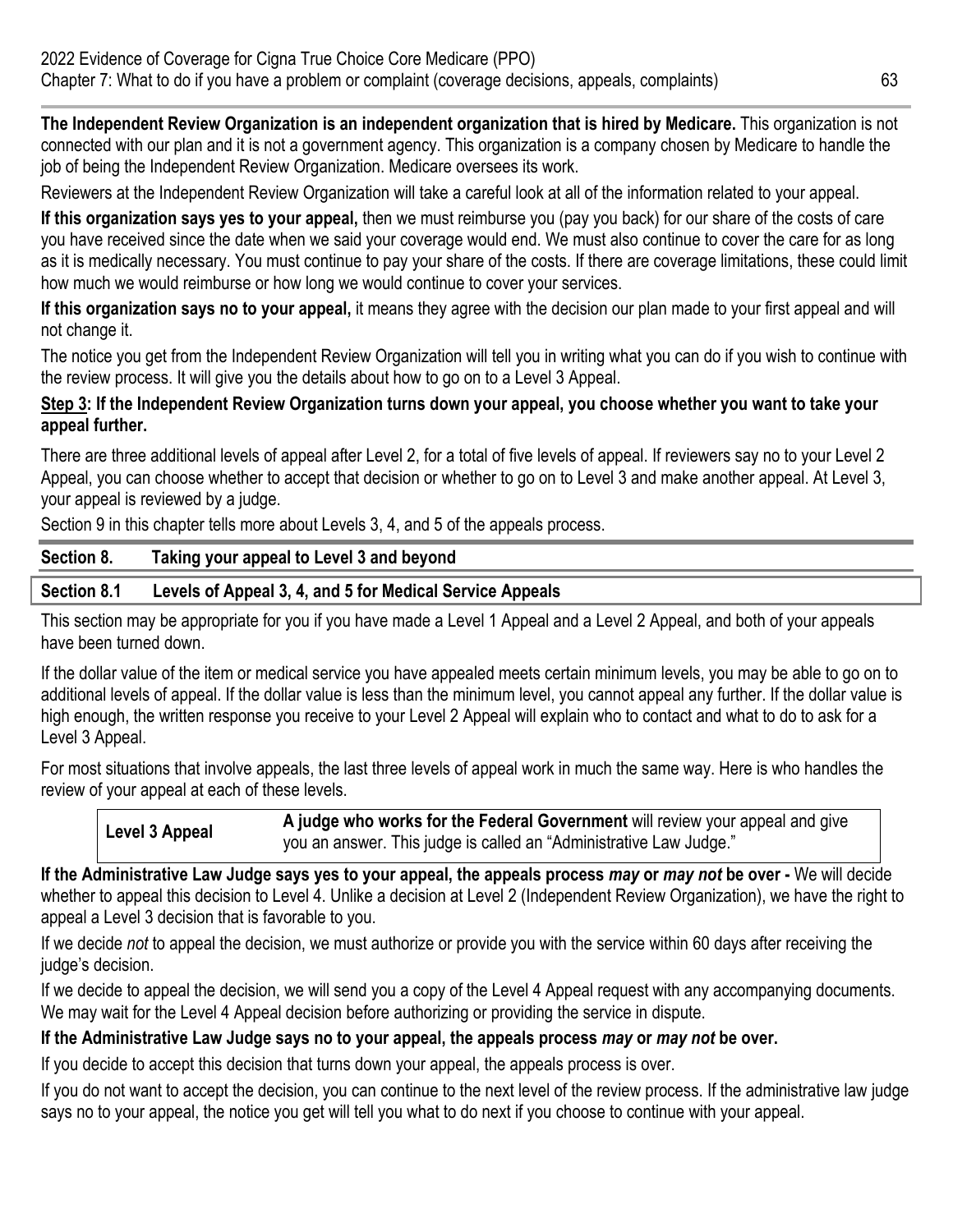**Level 4 Appeal** The **Medicare Appeals Council** will review your appeal and give you an answer. The Medicare Appeals Council works for the Federal Government.

decision at Level 2 (Independent Review Organization), we have the right to appeal a Level 4 decision that is favorable to you. **If the answer is yes, or if the Medicare Appeals Council denies our request to review a favorable Level 3 Appeal decision, the appeals process** *may* **or** *may not* **be over -** We will decide whether to appeal this decision to Level 5. Unlike a

If we decide not to appeal the decision, we must authorize or provide you with the service within 60 days after receiving the Medicare Appeals Council's decision.

If we decide to appeal the decision, we will let you know in writing.

#### **If the answer is no or if the Medicare Appeals Council denies the review request, the appeals process** *may* **or** *may not*  **be over.**

If you decide to accept this decision that turns down your appeal, the appeals process is over.

If you do not want to accept the decision, you might be able to continue to the next level of the review process. If the Medicare Appeals Council says no to your appeal, the notice you get will tell you whether the rules allow you to go on to a Level 5 Appeal. If the rules allow you to go on, the written notice will also tell you who to contact and what to do next if you choose to continue with your appeal.

Level 5 Appeal **A** judge at the Federal District Court will review your appeal.

This is the last step of the administrative appeals process.

| Section 9. |              | How to make a complaint about quality of care, waiting times, customer service, or other concerns                                                                                                                                                                                                                                                                                                                       |
|------------|--------------|-------------------------------------------------------------------------------------------------------------------------------------------------------------------------------------------------------------------------------------------------------------------------------------------------------------------------------------------------------------------------------------------------------------------------|
|            | $\Omega$     | If your problem is about decisions related to benefits, coverage, or payment, then this section is not for you.<br>Instead, you need to use the process for coverage decisions and appeals. Go to Section 4 of this chapter.                                                                                                                                                                                            |
|            | <b>A B A</b> | $\mathbf{M} \mathbf{H} = \mathbf{H} \mathbf{H} + \mathbf{H} \mathbf{H} + \mathbf{H} \mathbf{H} + \mathbf{H} \mathbf{H} + \mathbf{H} \mathbf{H} + \mathbf{H} \mathbf{H} + \mathbf{H} \mathbf{H} + \mathbf{H} \mathbf{H} + \mathbf{H} \mathbf{H} + \mathbf{H} \mathbf{H} + \mathbf{H} \mathbf{H} + \mathbf{H} \mathbf{H} + \mathbf{H} \mathbf{H} + \mathbf{H} \mathbf{H} + \mathbf{H} \mathbf{H} + \mathbf{H} \mathbf{H}$ |

# **Section 9.1 What kinds of problems are handled by the complaint process?**

This section explains how to use the process for making complaints. The complaint process is used for certain types of problems *only*. This includes problems related to quality of care, waiting times, and the customer service you receive. Here are examples of the kinds of problems handled by the complaint process.

#### **If you have any of these kinds of problems, you can "make a complaint"**

# **Quality of your medical care**

Are you unhappy with the quality of the care you have received (including care in the hospital)?

## **Respecting your privacy**

Do you believe that someone did not respect your right to privacy or shared information about you that you feel should be confidential?

# **Disrespect, poor customer service, or other negative behaviors**

Has someone been rude or disrespectful to you?

Are you unhappy with how our Customer Service has treated you?

Do you feel you are being encouraged to leave the plan?

## **Waiting times**

Are you having trouble getting an appointment, or waiting too long to get it?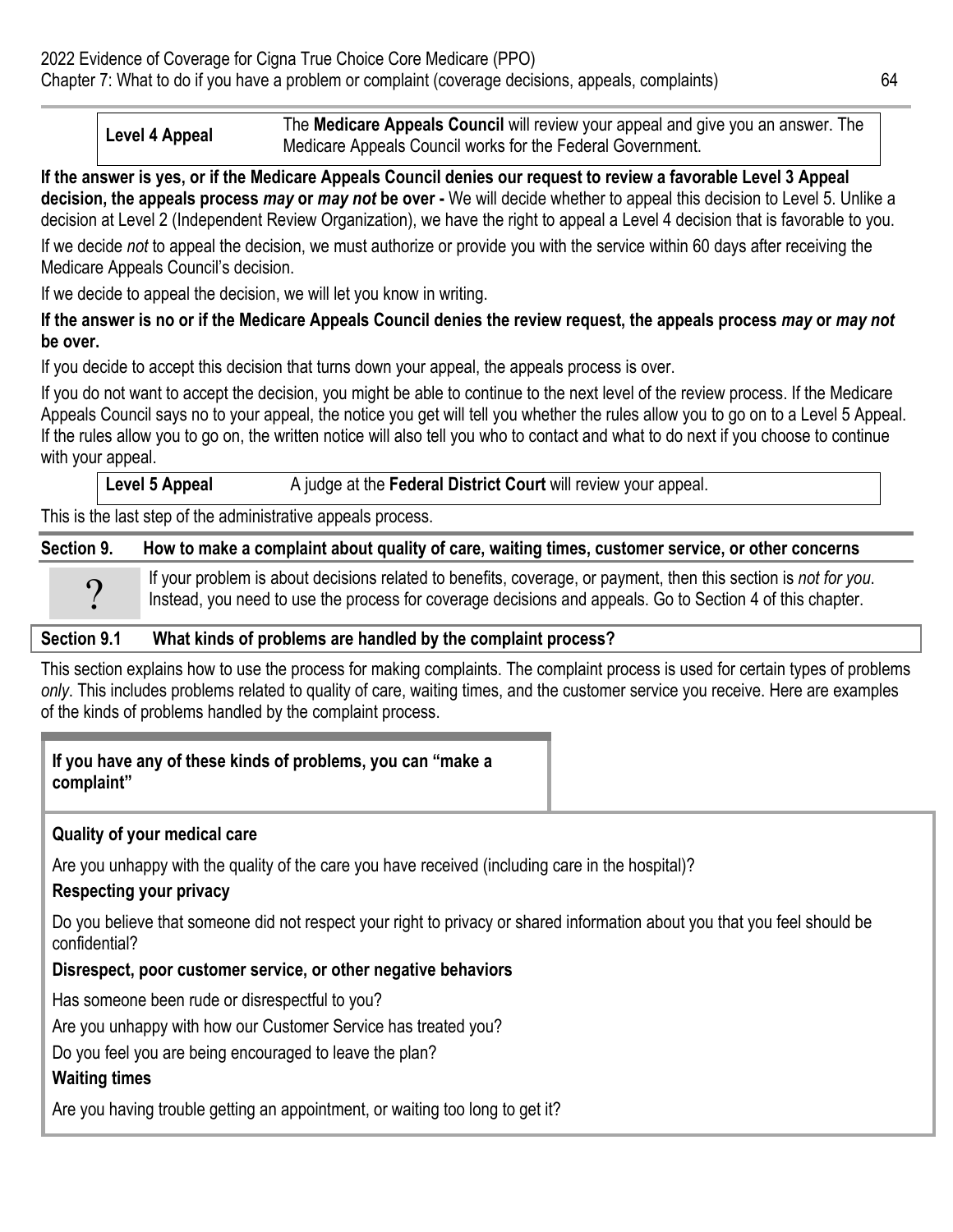#### **If you have any of these kinds of problems, you can "make a complaint"**

Have you been kept waiting too long by doctors, pharmacists, or other health professionals? Or by our Customer Service or other staff at the plan?

Examples include waiting too long on the phone, in the waiting room or in the exam room.

#### **Cleanliness**

Are you unhappy with the cleanliness or condition of a clinic, hospital, or doctor's office?

#### **Information you get from us**

Do you believe we have not given you a notice that we are required to give?

Do you think written information we have given you is hard to understand?

#### *The next page has more examples of possible reasons for making a complaint*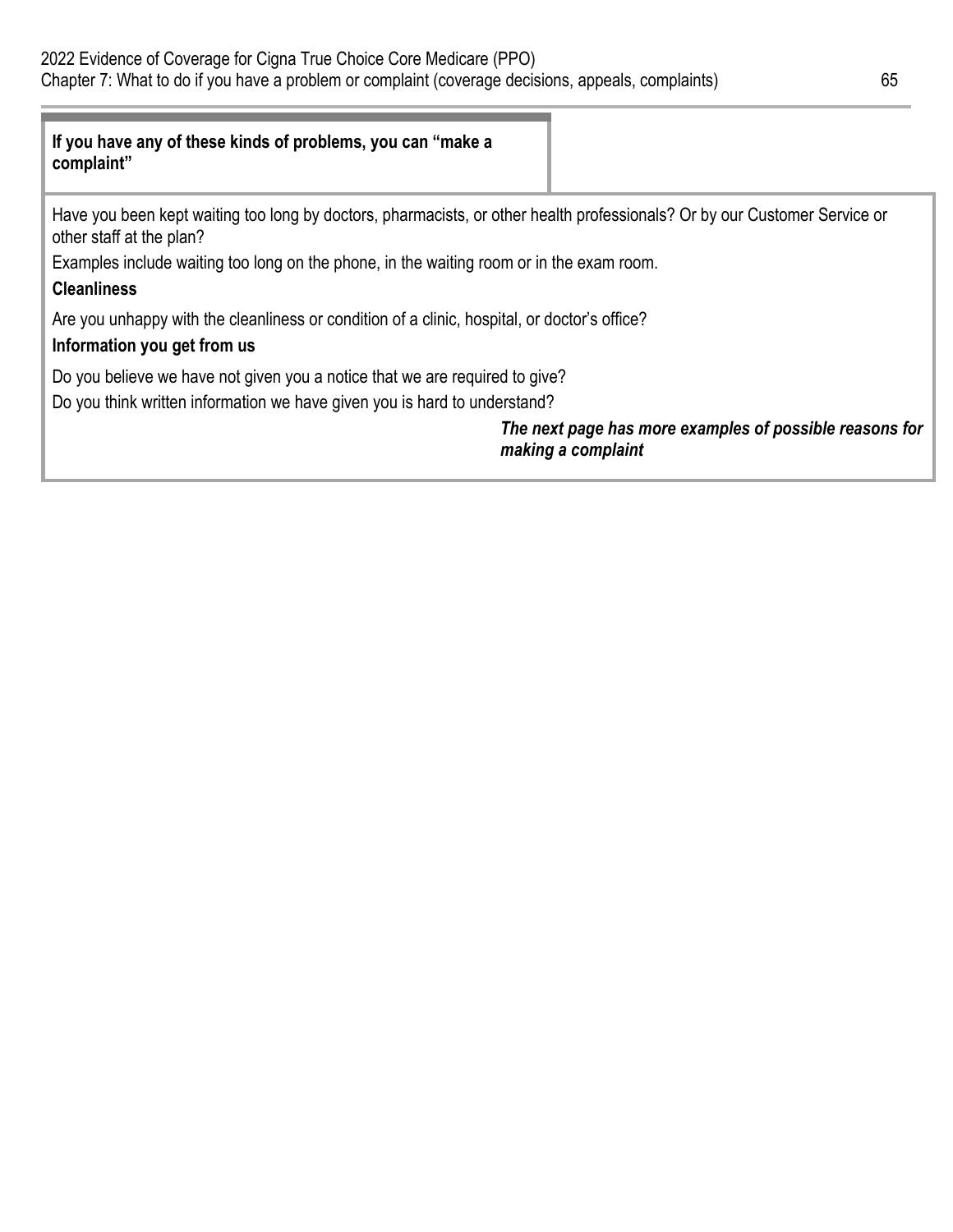**Possible complaints** (continued)

#### **These types of complaints are all related to the** *timeliness* **of our actions related to coverage decisions and appeals**

The process of asking for a coverage decision and making appeals is explained in sections 4-9 of this chapter. If you are asking for a decision or making an appeal, you use that process, not the complaint process.

However, if you have already asked us for a coverage decision or made an appeal, and you think that we are not responding quickly enough, you can also make a complaint about our slowness. Here are examples:

If you have asked us to give you a "fast coverage decision" or a "fast appeal", and we have said we will not, you can make a complaint.

If you believe we are not meeting the deadlines for giving you a coverage decision or an answer to an appeal you have made, you can make a complaint.

When a coverage decision we made is reviewed and we are told that we must cover or reimburse you for certain medical services, there are deadlines that apply. If you think we are not meeting these deadlines, you can make a complaint.

When we do not give you a decision on time, we are required to forward your case to the Independent Review Organization. If we do not do that within the required deadline, you can make a complaint.

# Another term for **"making a complaint"** is **"filing a grievance." Section 9.2 The formal name for "making a complaint" is "filing a grievance" Legal Terms**  What this section calls a **"complaint"** is also called a **"grievance."**  Another way to say **"using the process for complaints"** is **"using the process for filing a grievance."**

## **Section 9.3 Step-by-step: Making a complaint**

#### **Step 1: Contact us promptly – either by phone or in writing.**

**Usually, calling Customer Service is the first step.** If there is anything else you need to do, Customer Service will let you know. Call 888-281-7867, TTY users should call 711, 8:00 a.m. to 8:00 p.m., 7 days a week.

**If you do not wish to call (or you called and were not satisfied), you can put your complaint in writing and send it to us.**  If you put your complaint in writing, we will respond to your complaint in writing.

Submit your **written complaint** to the following address: Cigna, Attn: Customer Grievances, P.O. Box 2888 Houston, TX 77252 or you may email your complaint to: [customergrievances@CignaMedicare.com.](mailto:customergrievances@CignaMedicare.com) For standard grievances received in writing, we will respond to you in writing within 30 calendar days of receipt of your written complaint.

 should have expedited your request we will do so immediately and notify you of our decision. We will respond to your You may file an **expedited (or "fast") grievance** if we refuse to expedite a coverage decision or appeal; or if you do not agree with our request to extend a standard decision from 30 days to 44 days. For **expedited grievances**, we must decide within 24 hours if our decision to deny or delay making an expedited decision puts your life or health at risk. If we determine that we expedited grievance within 24 hours.

**Whether you call or write, you should contact Customer Service right away.** The complaint must be made within 60 calendar days after you had the problem you want to complain about.

**If you are making a complaint because we denied your request for a "fast coverage decision" or a "fast appeal", we will automatically give you a "fast" complaint.** If you have a "fast" complaint, it means we will give you **an answer within 24 hours.**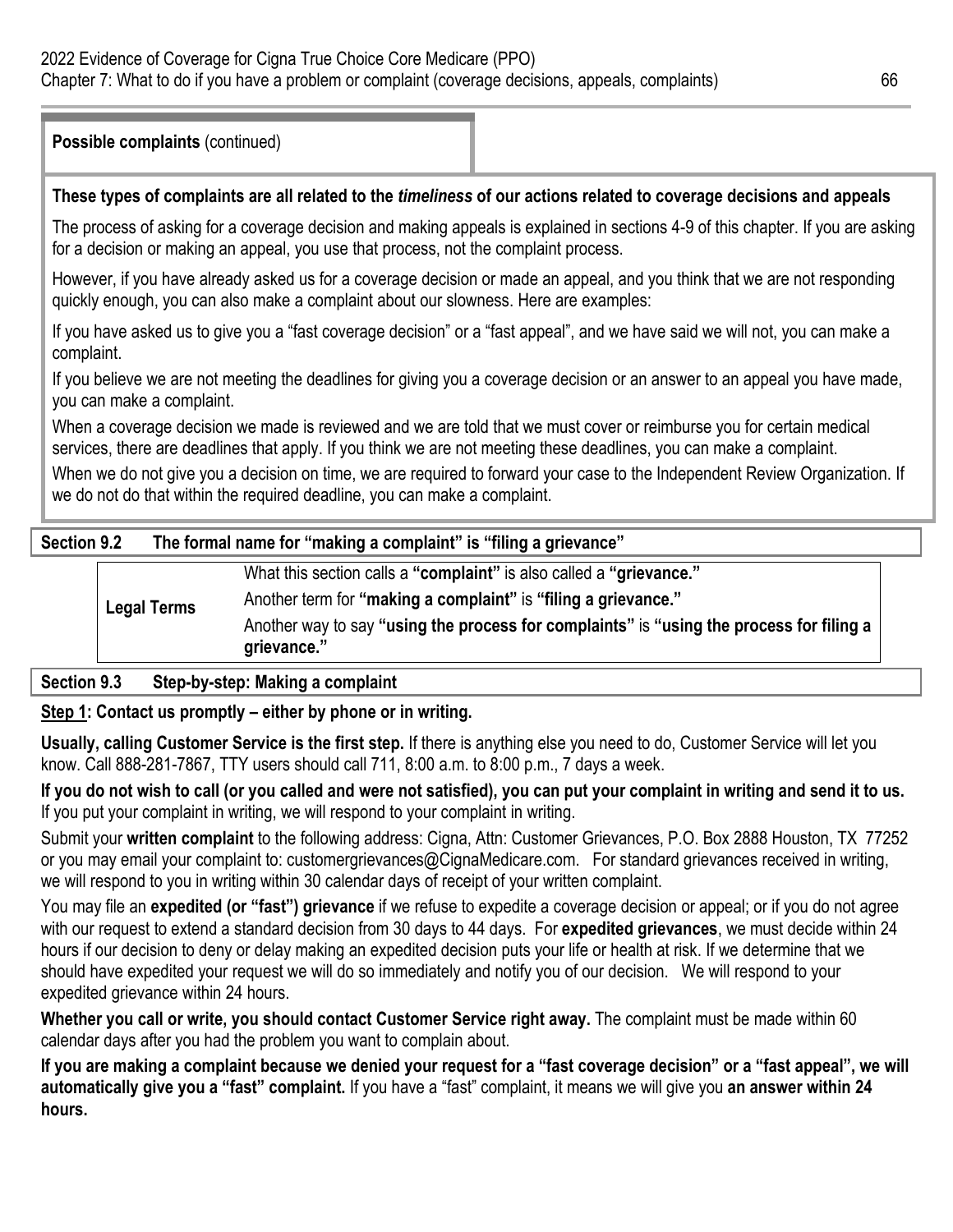## **Legal Terms** What this section calls a **"fast complaint"** is also called an **"expedited grievance."**

# **Step 2: We look into your complaint and give you our answer.**

**If possible, we will answer you right away**. If you call us with a complaint, we may be able to give you an answer on the same phone call. If your health condition requires us to answer quickly, we will do that.

**Most complaints are answered in 30 calendar days.** If we need more information and the delay is in your best interest or if you ask for more time, we can take up to 14 more calendar days (44 calendar days total) to answer your complaint.

**If we do not agree** with some or all of your complaint or do not take responsibility for the problem you are complaining about, we will let you know. Our response will include our reasons for this answer. We must respond whether we agree with the complaint or not.

# **Section 9.4 You can also make complaints about quality of care to the Quality Improvement Organization**

You can make your complaint about the quality of care you received to us by using the step-by-step process outlined above.

When your complaint is about *quality of care*, you also have two extra options:

**You can make your complaint to the Quality Improvement Organization.** If you prefer, you can make your complaint about the quality of care you received directly to this organization (*without* making the complaint to us).

The Quality Improvement Organization is a group of practicing doctors and other health care experts paid by the Federal Government to check and improve the care given to Medicare patients.

To find the name, address, and phone number of the Quality Improvement Organization for your state, look in Chapter 2, Section 4, of this booklet. If you make a complaint to this organization, we will work with them to resolve your complaint.

**Or you can make your complaint to both at the same time.** If you wish, you can make your complaint about quality of care to us and also to the Quality Improvement Organization.

# **Section 9.5 You can also tell Medicare about your complaint**

You can submit a complaint about our plan directly to Medicare. To submit a complaint to Medicare, go to [www.medicare.gov/MedicareComplaintForm/home.aspx.](www.medicare.gov/MedicareComplaintForm/home.aspx) Medicare takes your complaints seriously and will use this information to help improve the quality of the Medicare program.

If you have any other feedback or concerns, or if you feel the plan is not addressing your issue, please call 1-800-MEDICARE (1-800-633-4227), 24 hours a day, 7 days a week. TTY/TDD users can call 1-877-486-2048.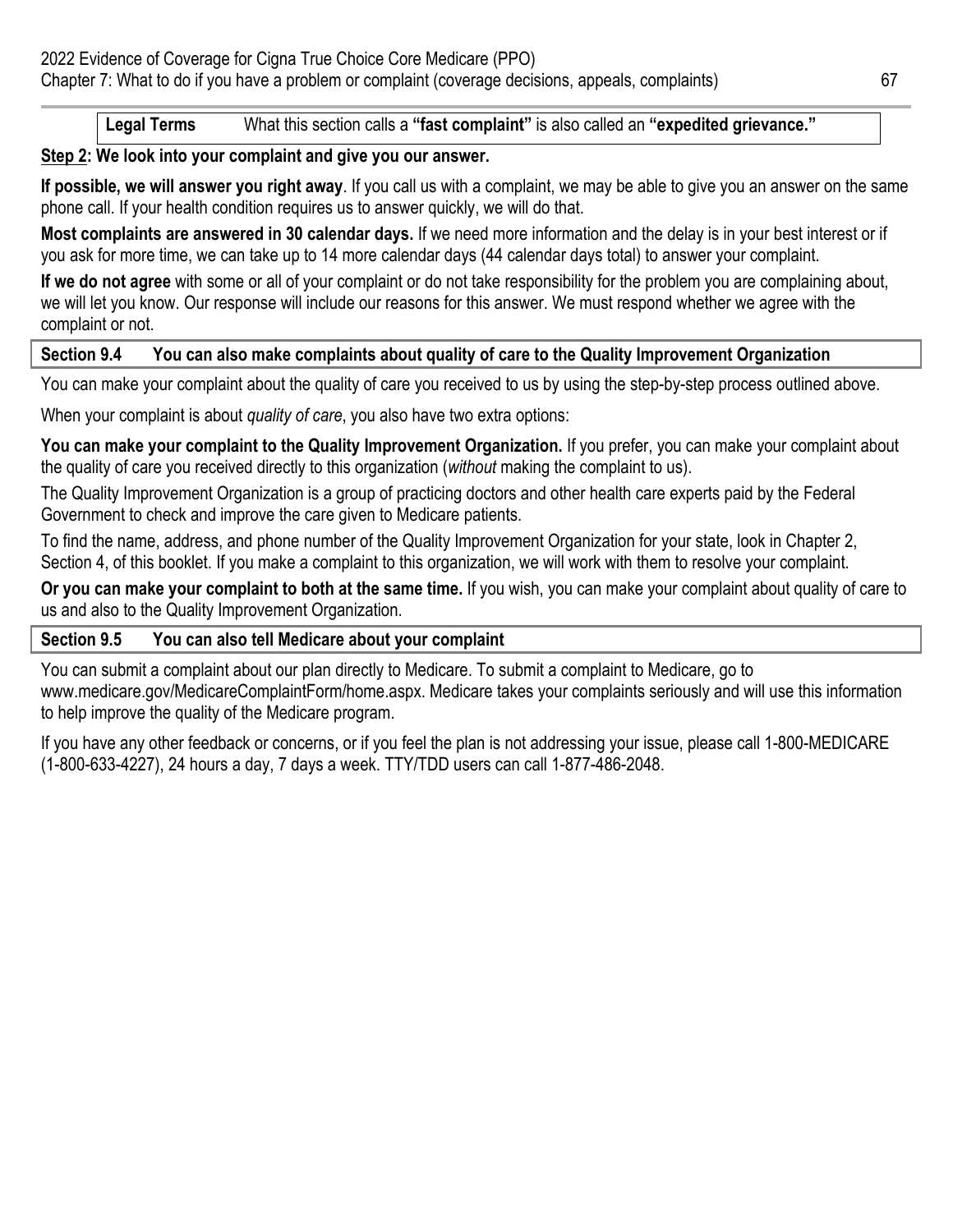# **Chapter 8. Ending your membership in the plan**

| Section 1. |                                                                                                                                          | 69   |
|------------|------------------------------------------------------------------------------------------------------------------------------------------|------|
|            | Section 1.1  This chapter focuses on ending your membership in our plan                                                                  | 69   |
| Section 2. |                                                                                                                                          | . 69 |
|            | Section 2.1  You can end your membership during the Annual Enrollment Period                                                             | 69   |
|            | Section 2.2  You can end your membership during the annual Medicare Advantage Disenrollment Period, but your<br>choices are more limited | 69   |
|            | Section 2.3  In certain situations, you can end your membership during a Special Enrollment Period                                       | 70   |
|            | Section 2.4  Where can you get more information about when you can end your membership?                                                  | 70   |
| Section 3. |                                                                                                                                          |      |
|            | Section 3.1  Usually, you end your membership by enrolling in another plan                                                               | 70   |
| Section 4. | Until your membership ends, you must keep getting your medical services through our plan  71                                             |      |
|            | Section 4.1  Until your membership ends, you are still a customer of our plan                                                            | 71   |
| Section 5. |                                                                                                                                          |      |
|            | Section 5.1  When must we end your membership in the plan?                                                                               | 71   |
|            | Section 5.2  We cannot ask you to leave our plan for any reason related to your health                                                   | 72   |
|            | Section 5.3  You have the right to make a complaint if we end your membership in our plan                                                | 72   |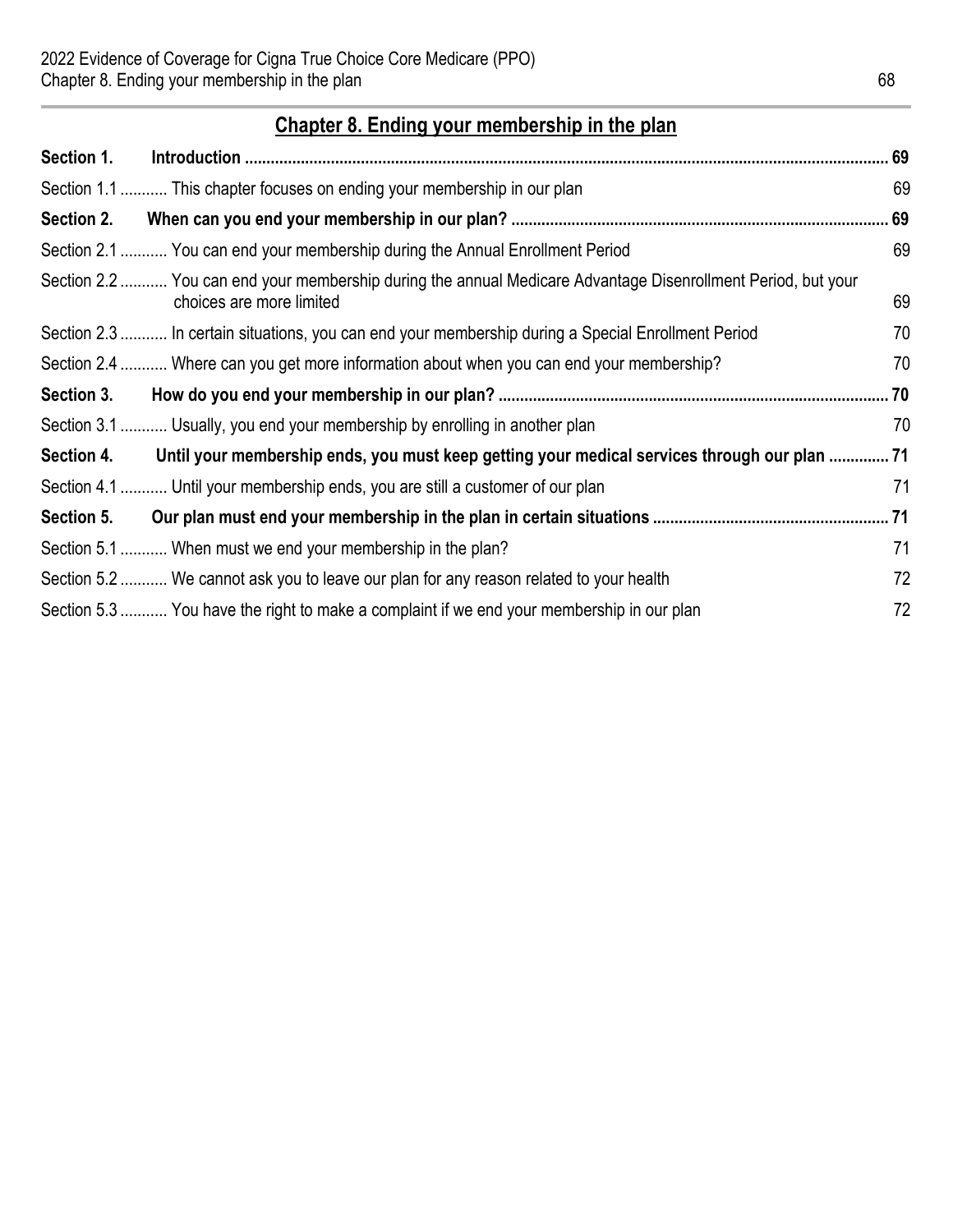#### **Section 1. Introduction**

#### **Section 1.1 This chapter focuses on ending your membership in our plan**

Ending your membership in our plan may be **voluntary** (your own choice) or **involuntary** (not your own choice):

You might leave our plan because you have decided that you *want* to leave.

There are only certain times during the year, or certain situations, when you may voluntarily end your membership in the plan. Section 2 tells you *when* you can end your membership in the plan.

The process for voluntarily ending your membership varies depending on what type of new coverage you are choosing. Section 3 tells you *how* to end your membership in each situation.

There are also limited situations where you do not choose to leave, but we are required to end your membership. Section 5 tells you about situations when we must end your membership.

If you are leaving our plan, you must continue to get your medical care through our plan until your membership ends.

#### **Section 2. When can you end your membership in our plan?**

You may end your membership in our plan only during certain times of the year, known as enrollment periods. All customers have the opportunity to leave the plan during the Annual Enrollment Period and during the annual Medicare Advantage Disenrollment Period. In certain situations, you may also be eligible to leave the plan at other times of the year.

Before making any changes to your plan, please contact your Plan Sponsor for information about other plan options that may be available to you and any consequences for opting out of this group plan.

#### **Section 2.1 You can end your membership during the Annual Enrollment Period**

You can end your membership during the **Annual Enrollment Period** (also known as the "Annual Coordinated Election Period"). This is the time when you should review your health and drug coverage and make a decision about your coverage for the upcoming year.

**When is the Annual Enrollment Period?** This happens from October 15 to December 7.

**What type of plan can you switch to during the Annual Enrollment Period?** During this time, you can review your health coverage. You can choose to keep your current coverage or make changes to your coverage for the upcoming year. If you decide to change to a new plan, you can choose any of the following types of plans:

Another Medicare health plan. (You can choose a plan that covers prescription drugs or one that does not cover prescription drugs.)

Original Medicare *with* a separate Medicare prescription drug plan.

*– or –* Original Medicare *without* a separate Medicare prescription drug plan.

**When will your membership end?** Your membership will end when your new plan's coverage begins.

**Section 2.2 You can end your membership during the annual Medicare Advantage Disenrollment Period, but your choices are more limited** 

You have the opportunity to make *one* change to your health coverage during the annual **Medicare Advantage Disenrollment Period.** 

**When is the annual Medicare Advantage Disenrollment Period?** This happens every year from January 1 to March 31.

**What type of plan can you switch to during the annual Medicare Advantage Disenrollment Period?** During this time, you can cancel your Medicare Advantage Plan enrollment and switch to Original Medicare. If you choose to switch to Original Medicare during this period, you have until February 14 to join a separate Medicare prescription drug plan to add drug coverage.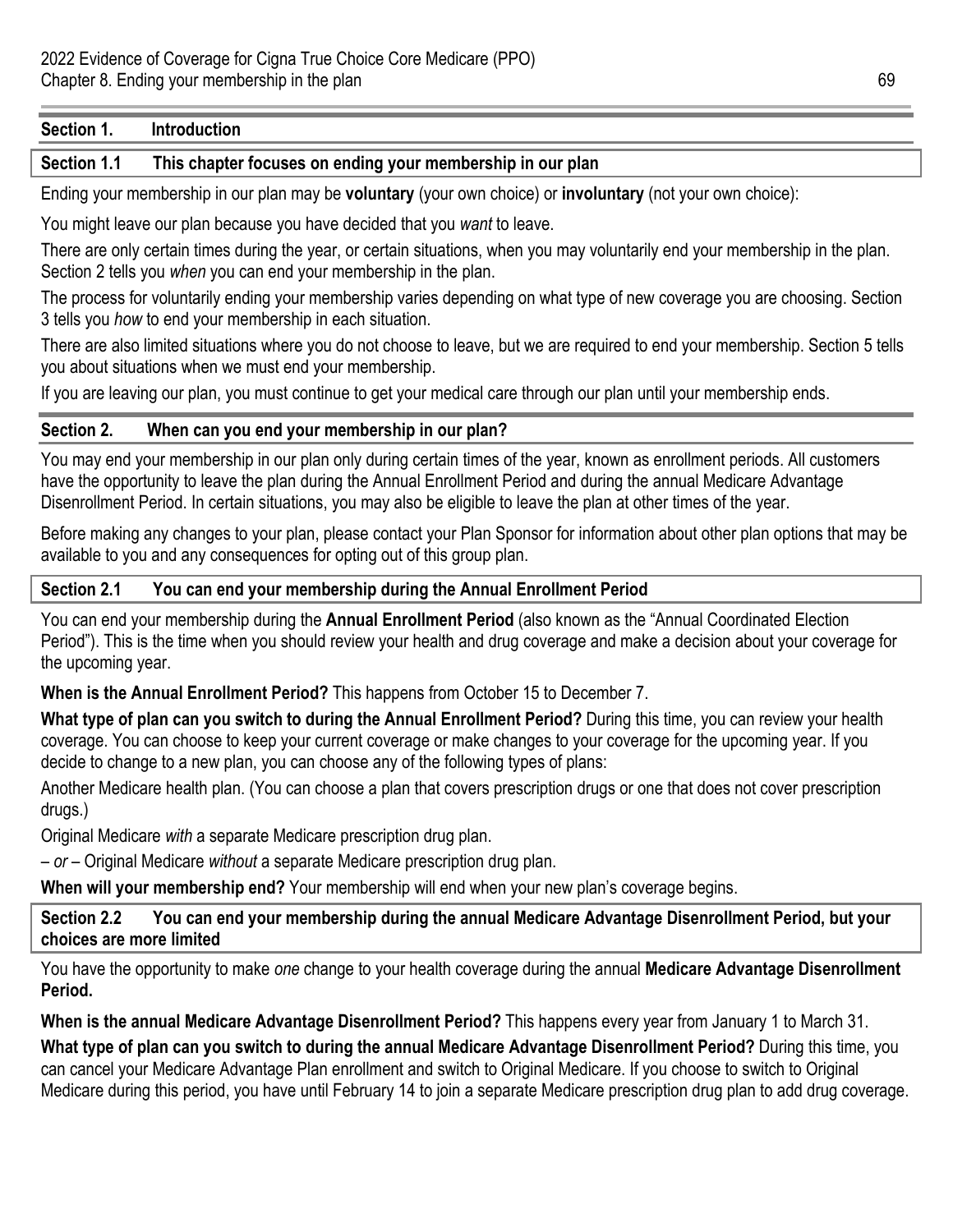**When will your membership end?** Your membership will end on the first day of the month after we get your request to switch to Original Medicare. If you also choose to enroll in a Medicare prescription drug plan, your membership in the drug plan will begin the first day of the month after the drug plan gets your enrollment request.

#### **Section 2.3 In certain situations, you can end your membership during a Special Enrollment Period**

In certain situations, customers of our plan may be eligible to end their membership at other times of the year. This is known as a **Special Enrollment Period.** 

**Who is eligible for a Special Enrollment Period?** If any of the following situations apply to you, you are eligible to end your membership during a Special Enrollment Period. These are just examples, for the full list you can contact the plan, call Medicare, or visit the Medicare website [\(http://www.medicare.gov](http://www.medicare.gov)):

Usually, when you have moved.

If you have Medicaid.

If you are eligible for Extra Help with paying for your Medicare prescriptions.

If we violate our contract with you.

If you are getting care in an institution, such as a nursing home or long-term care hospital.

If you enroll on the Program of All-inclusive Care for the Elderly (PACE).

**When are Special Enrollment Periods?** The enrollment periods vary depending on your situation.

**What can you do?** To find out if you are eligible for a Special Enrollment Period, please call Medicare at 1-800-MEDICARE (1- 800-633-4227), 24 hours a day, 7 days a week. TTY users call 1-877-486-2048. If you are eligible to end your membership because of a special situation, you can choose to change your Medicare health coverage. This means you can choose any of the following types of plans:

Another Medicare health plan. (You can choose a plan that covers prescription drugs or one that does not cover prescription drugs.)

Original Medicare *with* a separate Medicare prescription drug plan.

*– or –* Original Medicare *without* a separate Medicare prescription drug plan.

**When will your membership end?** Your membership will usually end on the first day of the month after we receive your request to change your plan.

## **Section 2.4 Where can you get more information about when you can end your membership?**

If you have any questions or would like more information on when you can end your membership:

You can **call Customer Service** (phone numbers are printed on the back cover of this booklet).

You can find the information in the *Medicare & You 2022* Handbook.

Everyone with Medicare receives a copy of *Medicare & You* each fall. Those new to Medicare receive it within a month after first signing up.

You can also download a copy from the Medicare website ([http://www.medicare.gov\)](http://www.medicare.gov). Or, you can order a printed copy by calling Medicare at the number below.

You can contact **Medicare** at 1-800-MEDICARE (1-800-633-4227), 24 hours a day, 7 days a week. TTY users should call 1- 877-486-2048.

## **Section 3. How do you end your membership in our plan?**

# **Section 3.1 Usually, you end your membership by enrolling in another plan**

Usually, to end your membership in our plan, you simply enroll in another Medicare plan during one of the enrollment periods (see Section 2 for information about the enrollment periods). However, if you want to switch from our plan to Original Medicare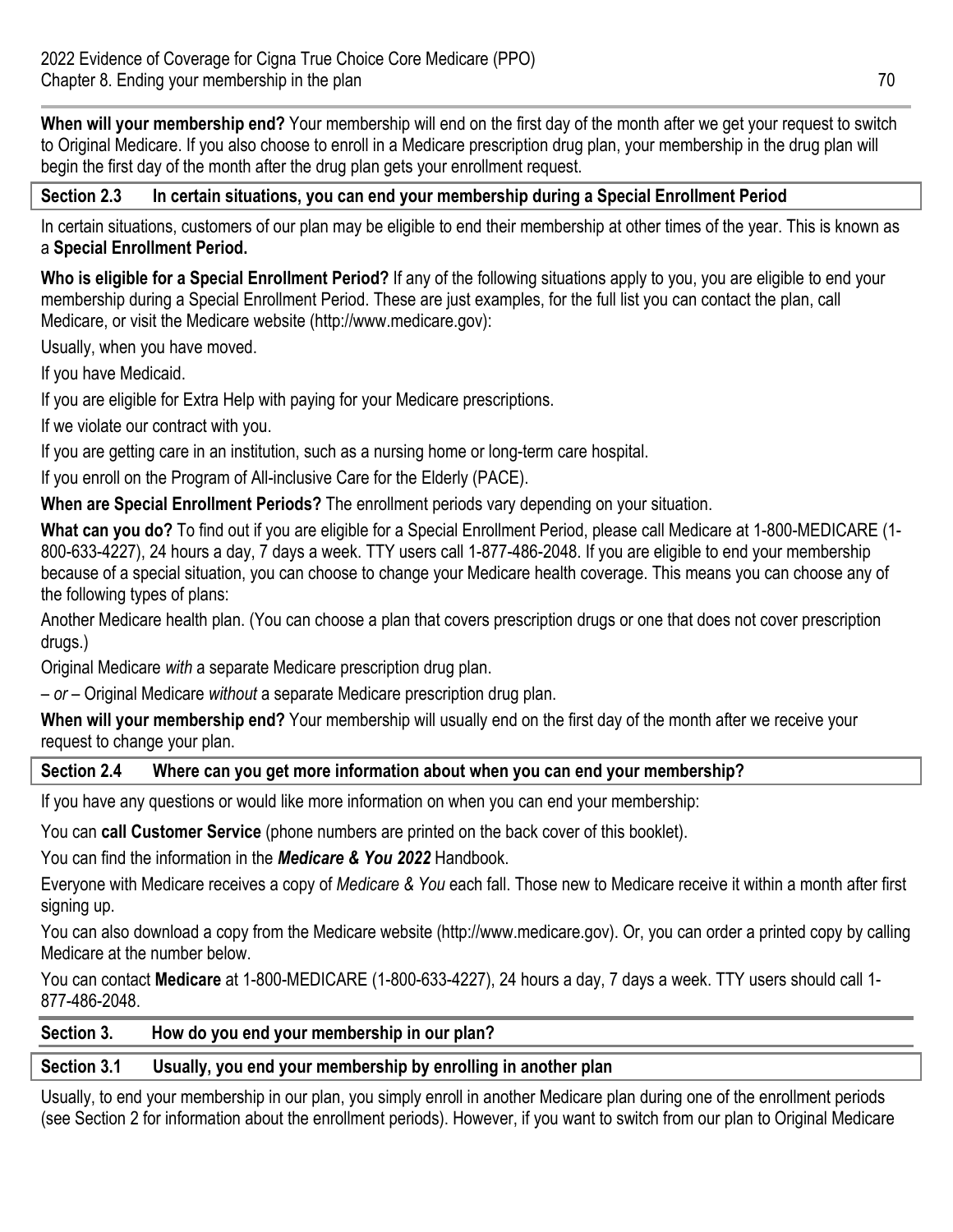*without* a Medicare prescription drug plan, you must ask to be disenrolled from our plan. There are two ways you can ask to be disenrolled:

You can make a request in writing to us. Contact Customer Service if you need more information on how to do this (phone numbers are printed on the back cover of this booklet).

*--or--*You can contact Medicare at 1-800-MEDICARE (1-800-633-4227), 24 hours a day, 7 days a week. TTY users should call 1-877-486-2048.

Contact your plan sponsor to disenroll.

The table below explains how you should end your membership in our plan.

| If you would like to switch from our<br>plan to:                         | This is what you should do:                                                                                                                                                                                                                                                                                                                  |
|--------------------------------------------------------------------------|----------------------------------------------------------------------------------------------------------------------------------------------------------------------------------------------------------------------------------------------------------------------------------------------------------------------------------------------|
| Another Medicare health plan.                                            | Enroll in the new Medicare health plan.<br>You will automatically be disenrolled from our plan when your new plan's<br>coverage begins.                                                                                                                                                                                                      |
| Original Medicare with a separate Medicare<br>prescription drug plan.    | Enroll in the new Medicare prescription drug plan.<br>You will automatically be disenrolled from Cigna True Choice Core<br>Medicare (PPO) when your new plan's coverage begins.                                                                                                                                                              |
| Original Medicare without a separate Medicare<br>prescription drug plan. | Contact your Plan Sponsor to disenroll.<br>You can also contact Medicare, at 1-800-MEDICARE (1-800-633-4227),<br>24 hours a day, 7 days a week, and ask to be disenrolled. TTY users<br>should call 1-877-486-2048.<br>You will be disenrolled from Cigna True Choice Core Medicare (PPO)<br>when your coverage in Original Medicare begins. |

#### **Section 4. Until your membership ends, you must keep getting your medical services through our plan**

**Section 4.1 Until your membership ends, you are still a customer of our plan** 

If you leave our plan, it may take time before your membership ends and your new Medicare coverage goes into effect. (See Section 2 for information on when your new coverage begins.) During this time, you must continue to get your medical care through our plan.

**If you are hospitalized on the day that your membership ends, your hospital stay will usually be covered by our plan until you are discharged** (even if you are discharged after your new health coverage begins).

## **Section 5. Our plan must end your membership in the plan in certain situations**

#### **Section 5.1 When must we end your membership in the plan?**

Our plan must end your membership in the plan if any of the following happen:

If you do not stay continuously enrolled in Medicare Part A and Part B.

If you move out of our service area.

If you are away from our service area for more than six months.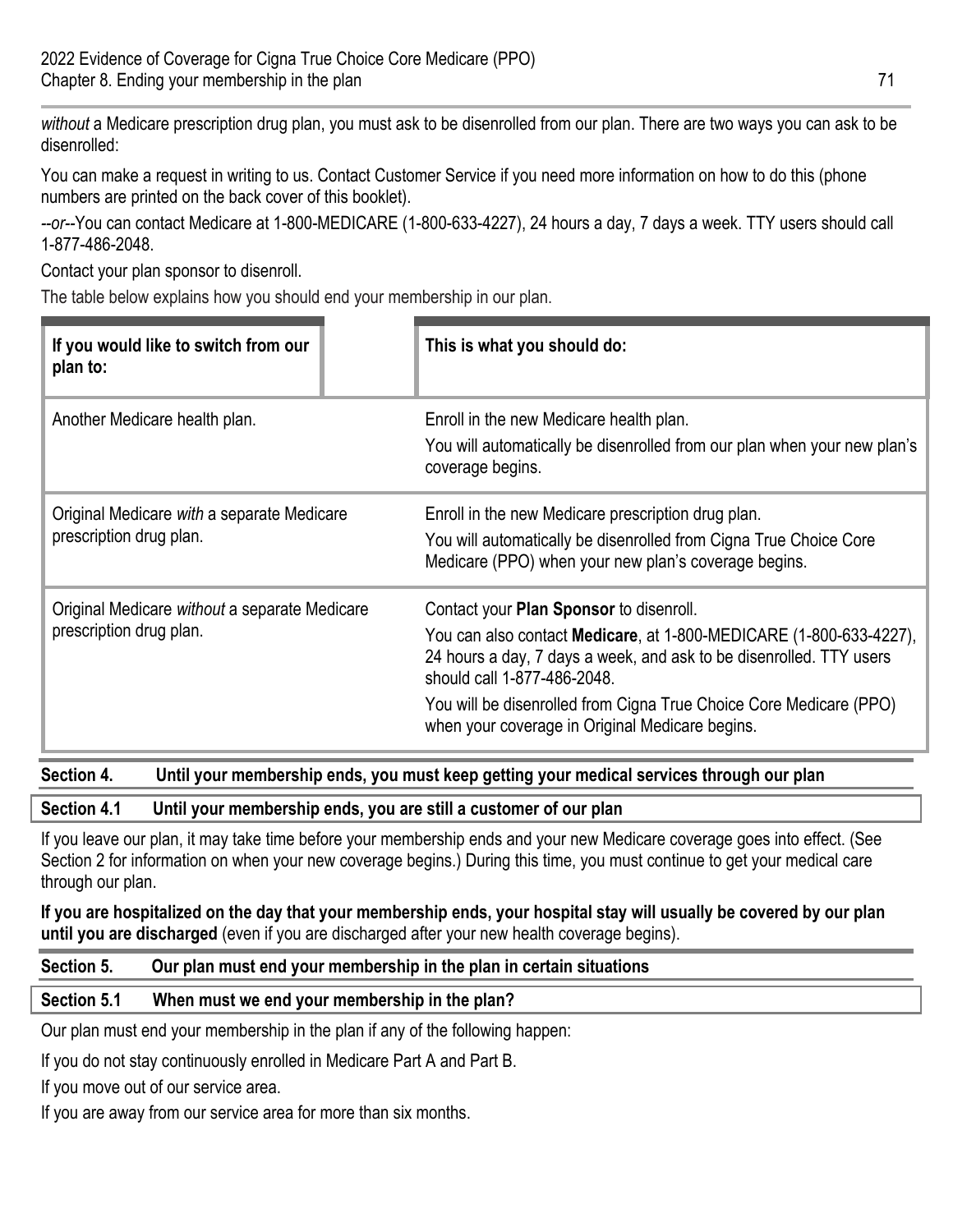If you move or take a long trip, you need to call Customer Service to find out if the place you are moving or going to is in our plan's area. (Phone numbers for Customer Service are printed on the back cover of this booklet.)

If you become incarcerated, (go to prison).

If you are not a United States citizen or lawfully present in the United States.

If you lie about or withhold information about other insurance you have.

If you intentionally give us incorrect information when you are enrolling in our plan and that information affects your eligibility for our plan. (We cannot make you leave our plan for this reason unless we get permission from Medicare first.)

If you continuously behave in a way that is disruptive and makes it difficult for us to provide medical care for you and other customers of our plan. (We cannot make you leave our plan for this reason unless we get permission from Medicare first.)

If you let someone else use your membership card to get medical care. (We cannot make you leave our plan for this reason unless we get permission from Medicare first.)

If we end your membership because of this reason, Medicare may have your case investigated by the Inspector General.

## **Where can you get more information?**

If you have questions or would like more information on when we can end your membership:

You can call **Customer Service** for more information (phone numbers are printed on the back cover of this booklet).

## **Section 5.2 We cannot ask you to leave our plan for any reason related to your health**

## **What should you do if this happens?**

If you feel that you are being asked to leave our plan because of a health-related reason, you should call Medicare at 1-800- MEDICARE (1-800-633-4227). TTY users should call 1-877-486-2048. You may call 24 hours a day, 7 days a week.

## **Section 5.3 You have the right to make a complaint if we end your membership in our plan**

If we end your membership in our plan, we must tell you our reasons in writing for ending your membership. We must also explain how you can make a complaint about our decision to end your membership. You can also look in Chapter 7, Section 9 for information about how to make a complaint.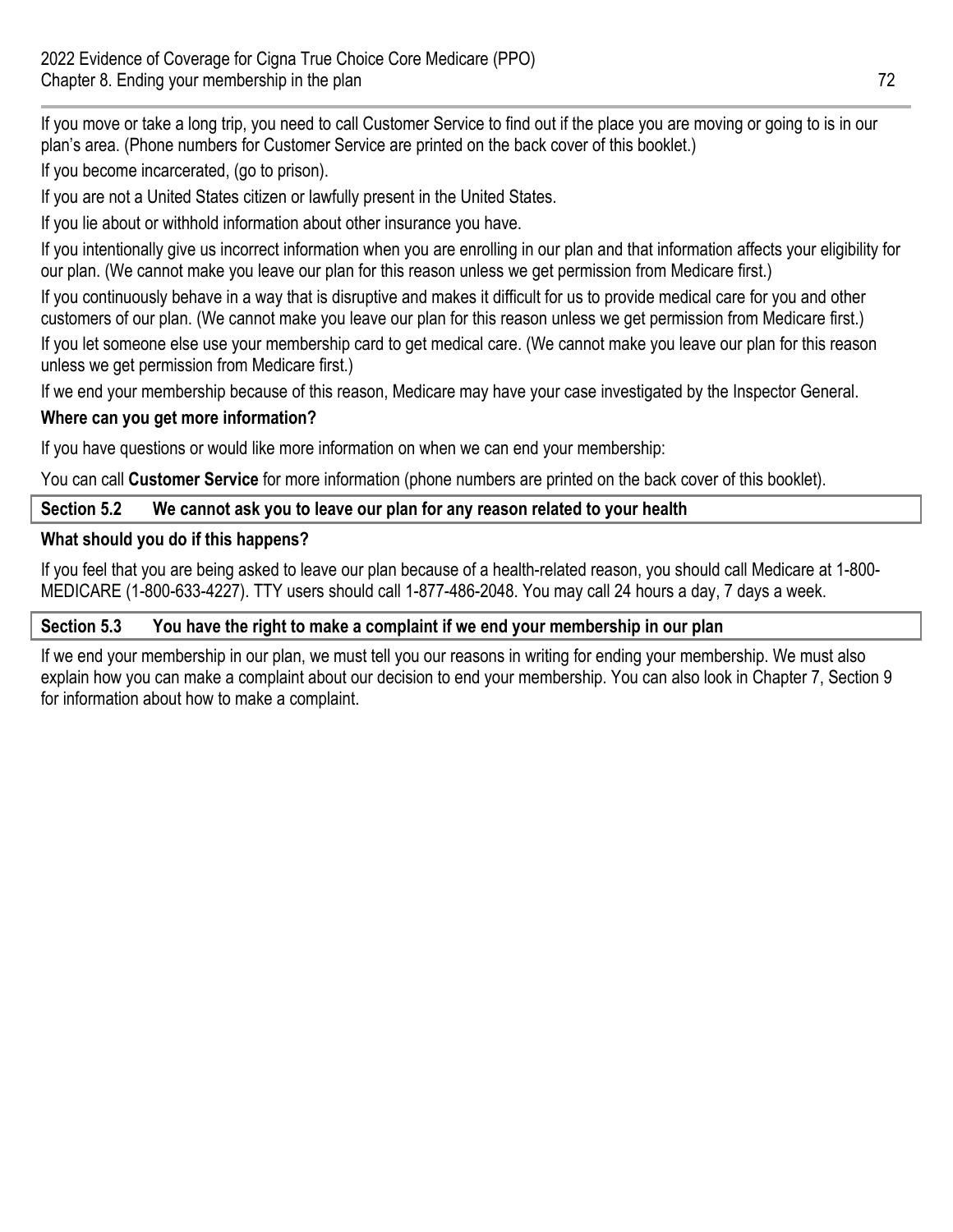# **Chapter 9. Legal notices**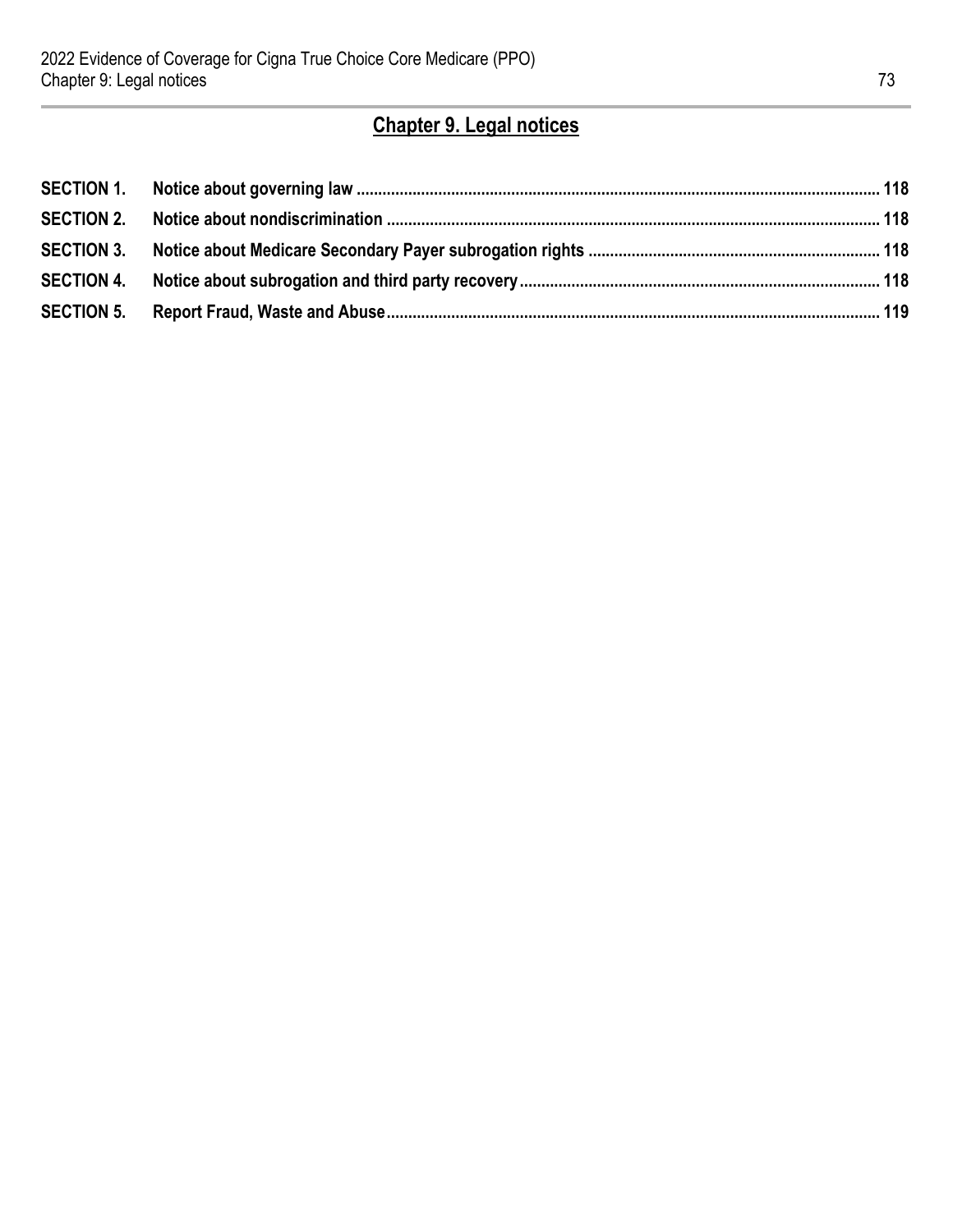#### **Section 1. Notice about governing law**

Many laws apply to this Evidence of Coverage and some additional provisions may apply because they are required by law. This may affect your rights and responsibilities even if the laws are not included or explained in this document. The principal law that applies to this document is Title XVIII of the Social Security Act and the regulations created under the Social Security Act by the Centers for Medicare & Medicaid Services, or CMS. In addition, other Federal laws may apply and, under certain circumstances, the laws of the state you live in.

#### **Section 2. Notice about nondiscrimination**

We do not discriminate based on a person's race, disability, religion, sex, health, ethnicity, creed, age, or national origin. All organizations that provide Medicare Advantage Plans, like our plan, must obey Federal laws against discrimination, including Title VI of the Civil Rights Act of 1964, the Rehabilitation Act of 1973, the Age Discrimination Act of 1975, the Americans with Disabilities Act, all other laws that apply to organizations that get Federal funding, and any other laws and rules that apply for any other reason.

#### **Section 3. Notice about Medicare Secondary Payer subrogation rights**

We have the right and responsibility to collect for covered Medicare services for which Medicare is not the primary payer. According to CMS regulations at 42 CFR sections 422.108 and 423.462, Cigna, as a Medicare Advantage Organization, will exercise the same rights of recovery that the Secretary exercises under CMS regulations in subparts B through D of part 411 of 42 CFR and the rules established in this section supersede any State laws.

#### **Section 4. Notice about subrogation and third party recovery**

If we make any payment to you or on your behalf for covered services, we are entitled to be fully subrogated to any and all rights you have against any person, entity or insurer that may be responsible for payment of medical expenses and/or benefits related to your injury, illness or condition. We are entitled to exercise the same rights of subrogation and recovery that are accorded to the Medicare Program under the Medicare Secondary Payer rules. We are entitled to exercise whatever rights of recovery are accorded to the Medicare program under 42 U.S.C. § 1395mm(e)(4), 42 U.S.C. §1395w-22(a)(4), 42 C.F.R. Part 411, and 42 C.F.R. Part 422.

Once we have made a payment for covered services, we shall have a lien on the proceeds of any judgment, settlement, or other award or recovery you receive, including but not limited to the following:

Any award, settlement, benefits or other amounts paid under any workers' compensation law or award; Any and all payments made directly by or on behalf of a third party tortfeasor or person, entity or insurer responsible for indemnifying the third party tortfeasor;

Any arbitration awards, payments, settlements, structured settlements, or other benefits or amounts paid under an uninsured or underinsured motorist coverage policy; or any other payments designated, earmarked, or otherwise intended to be paid to you as compensation, restitution, or remuneration for your injury, illness, or condition suffered as a result of the negligence or liability of a third party.

You agree to cooperate with us and any of our representatives and to take any actions or steps necessary to secure our lien, including but not limited to:

Responding to requests for information about any accidents or injuries;

Responding to our requests for information and providing any relevant information that we have requested; and

Participating in all phases of any legal action we commence in order to protect our rights, including but not limited to participating in discovery, attending depositions, and appearing and testifying at trial.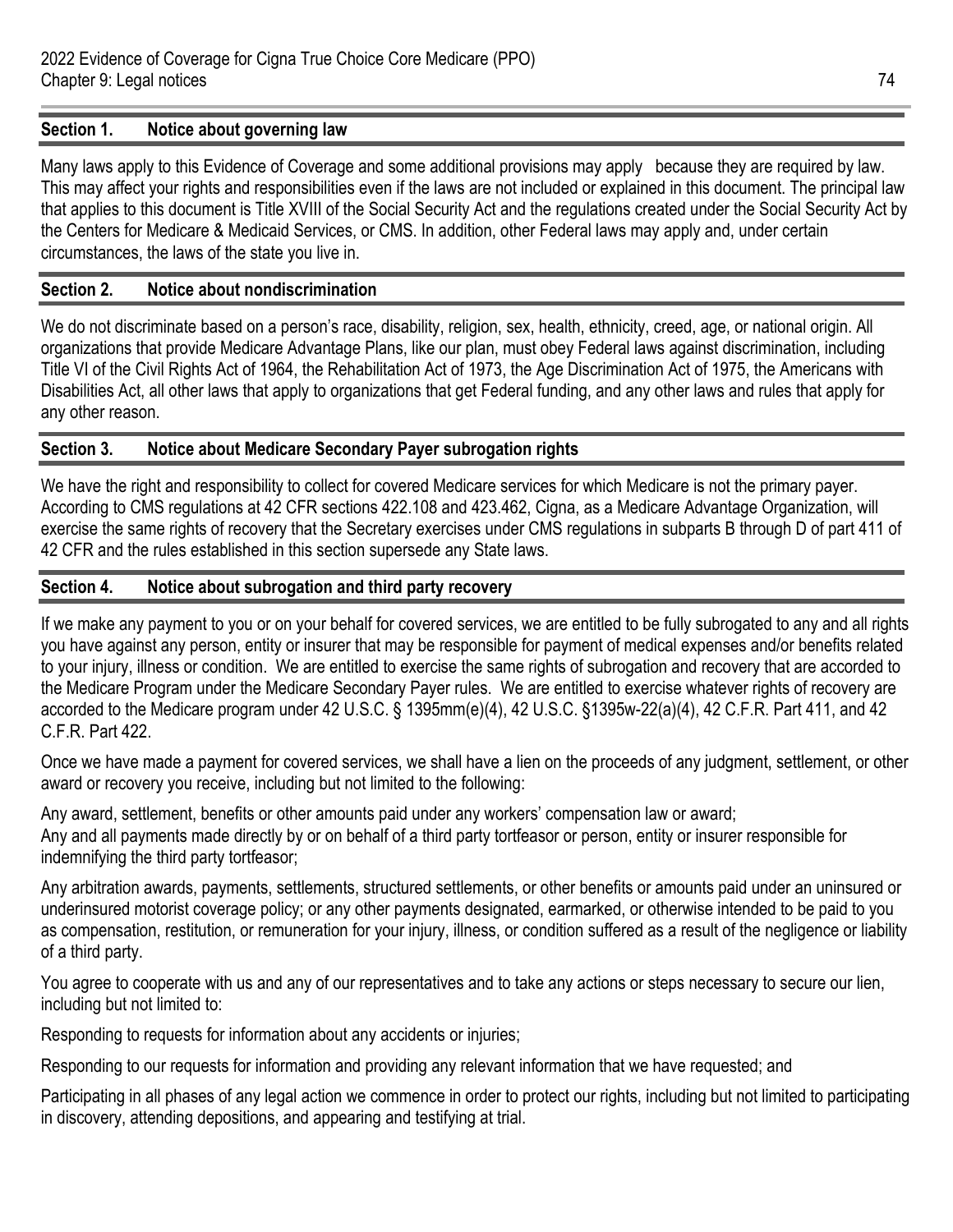In addition, you agree not to do anything to prejudice our rights, including but not limited to assigning any rights or causes of action that you may have against any person or entity relating to your injury, illness, or condition without our prior express written consent. Your failure to cooperate shall be deemed a breach of your obligations, and we may institute a legal action against you to protect our rights.

We are also entitled to be fully reimbursed for any and all benefit payments we make to you or on your behalf that are the responsibility of any person, organization, or insurer. Our right of reimbursement is separate and apart from our subrogation right, and is limited only by the amount of actual benefits paid under the Plan. You must immediately pay to us any amounts you recover by judgment, settlement, award, recovery or otherwise from any liable third party, his or her insurer, to the extent that we paid out or provided benefits for your injury, illness, or condition during your enrollment in this Plan.

Our subrogation and reimbursement rights shall have first priority, to be paid before any of your other claims are paid. Our subrogation and reimbursement rights will not be affected, reduced, or eliminated by the "made whole" doctrine or any other equitable doctrine.

We are not obligated to pursue subrogation or reimbursement either for our own benefit or on your behalf. Our rights under this Evidence of Coverage shall not be affected, reduced, or eliminated by our failure to intervene in any legal action you commence relating to your injury, illness, or condition.

If you are disagree with any decision or action we take in connection with the subrogation and third party recovery provisions outlined above, you must follow the procedures explained in Chapter 7 of this booklet: **What to do if you have a problem or complaint** (coverage decisions, appeals, complaints).

### **Section 5. Report Fraud, Waste and Abuse**

Health care fraud is a violation of federal and/or state law. If you know of or suspect health insurance fraud, please report it by calling our Compliance and Ethics Hotline at 1-800-826-6762. You are not required to identify yourself when you report the information, you can report it anonymously.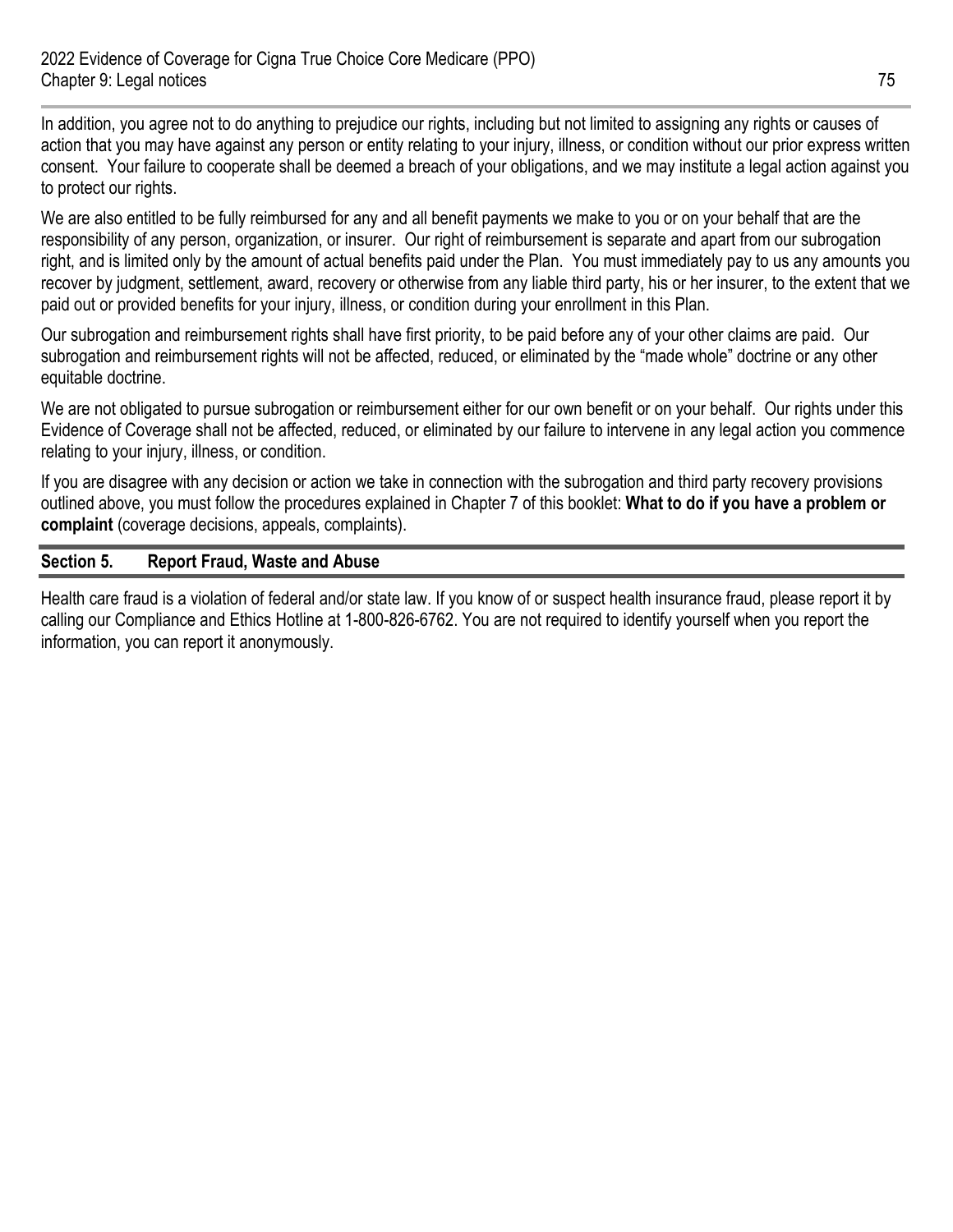# **Chapter 10. Definitions of important words**

**Ambulatory Surgical Center –** An Ambulatory Surgical Center is an entity that operates exclusively for the purpose of furnishing outpatient surgical services to patients not requiring hospitalization and whose expected stay in the center does not exceed 24 hours.

**Annual Enrollment Period –** A set time each fall when customers can change their health or drugs plans or switch to Original Medicare. The Annual Enrollment Period is from October 15 until December 7.

**Appeal –** An appeal is something you do if you disagree with our decision to deny a request for coverage of health care services or payment for services you already received. You may also make an appeal if you disagree with our decision to stop services that you are receiving. For example, you may ask for an appeal if we do not pay for a drug, item, or service you think you should be able to receive. Chapter 7 explains appeals, including the process involved in making an appeal.

**Balance Billing –** A situation in which a provider (such as a doctor or hospital) bills a patient more than the plan's cost-sharing amount for services. As a customer of our plan, you only have to pay the plan's cost-sharing amounts when you get services covered by our plan. We do not allow providers to "balance bill" you. See Chapter 4, Section 1.3 for more information about balance billing.

**Benefit Period** – The way that Original Medicare measures your use of hospital and skilled nursing facility (SNF) services. A benefit period begins the day you go into a hospital or skilled nursing facility. The benefit period ends when you haven't received any inpatient hospital care (or skilled care in a SNF) for 60 days in a row. If you go into a hospital or a skilled nursing facility after one benefit period has ended, a new benefit period begins. There is no limit to the number of benefit periods.

**Centers for Medicare & Medicaid Services (CMS) –** The Federal agency that administers Medicare. Chapter 2 explains how to contact CMS.

**Coinsurance –** An amount you may be required to pay as your share of the cost for services. Coinsurance is usually a percentage (for example, 20%).

**Complaint** – The formal name for "making a complaint" is "filing a grievance." The complaint process is used for certain types of problems only. This includes problems related to quality of care, waiting times and the customer service you receive. See also "Grievance" in this list of definitions.

**Comprehensive Outpatient Rehabilitation Facility (CORF) –** A facility that mainly provides rehabilitation services after an illness or injury, and provides a variety of services including physical therapy, social or psychological services, respiratory therapy, occupational therapy and speech-language pathology services, and home environment evaluation services.

**Copayment (or "copay") –** An amount you may be required to pay as your share of the cost for a medical service or supply, like a doctor's visit, hospital outpatient visit. A copay is usually a set amount, rather than a percentage. For example, you might pay \$10 or \$20 for a doctor's visit.

**Cost-Sharing –** Cost-sharing refers to amounts that a customer has to pay when services are received. Cost-sharing includes any combination of the following three types of payments: (1) any deductible amount a plan may impose before services are covered; (2) any fixed "copay" amount that a plan requires when a specific service is received; or (3) any "coinsurance" amount, a percentage of the total amount paid for a service, that a plan requires when a specific service is received.

**Covered Services –** The general term we use to mean all of the health care services and supplies that are covered by our plan.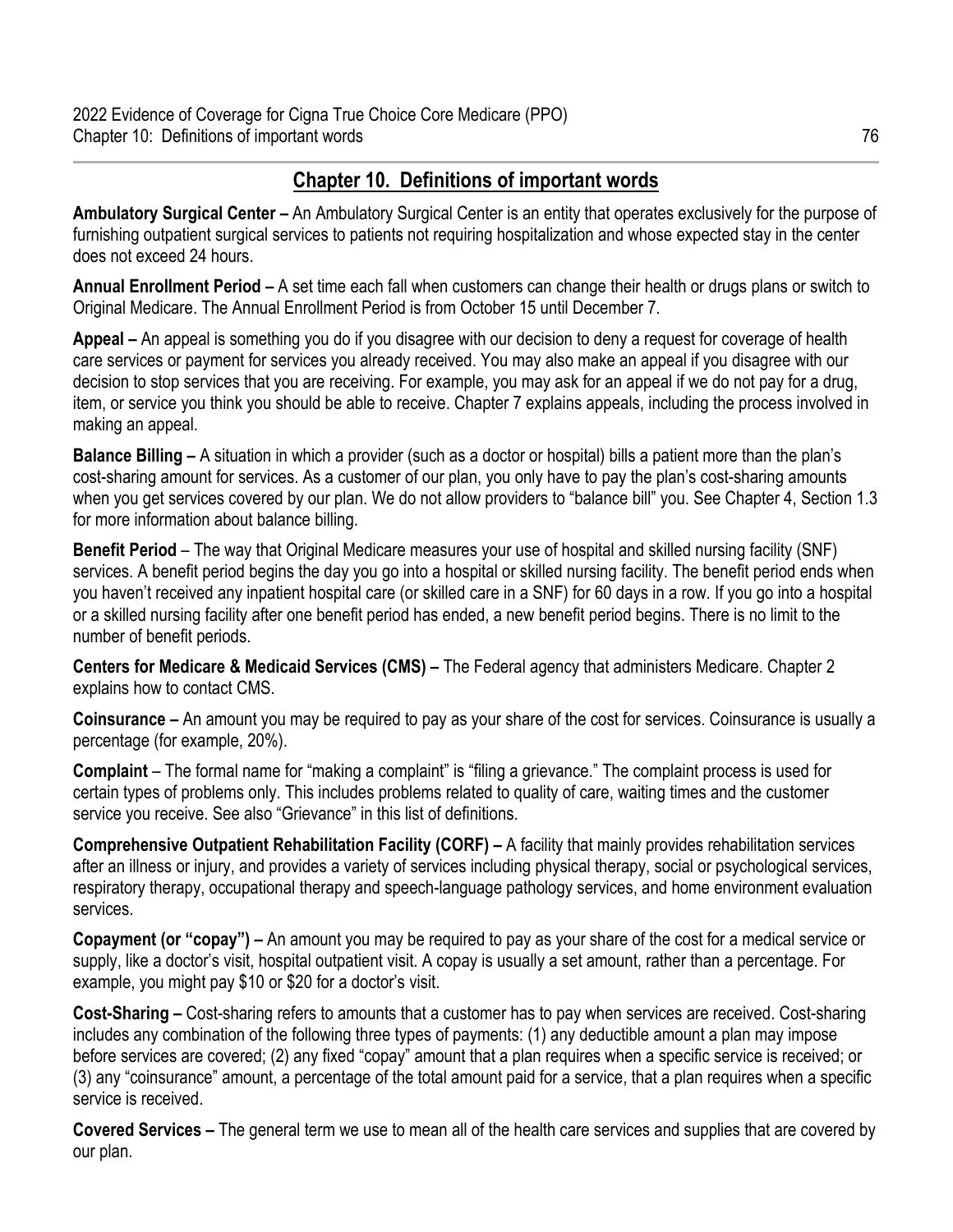**Creditable Prescription Drug Coverage –** Prescription drug coverage (for example, from an employer or union) that is expected to pay, on average, at least as much as Medicare's standard prescription drug coverage. People who have this kind of coverage when they become eligible for Medicare can generally keep that coverage without paying a penalty, if they decide to enroll in Medicare prescription drug coverage later.

**Custodial Care –** Custodial care is personal care provided in a nursing home, hospice, or other facility setting when you do not need skilled medical care or skilled nursing care. Custodial care is personal care that can be provided by people who do not have professional skills or training, such as help with activities of daily living like bathing, dressing, eating, getting in or out of a bed or chair, moving around, and using the bathroom. It may also include the kind of health-related care that most people do themselves, like using eye drops. Medicare does not pay for custodial care.

**Customer Service** – A department within our plan responsible for answering your questions about your membership, benefits, grievances, and appeals. See Chapter 2 for information about how to contact Customer Service.

**Deductible –** The amount you must pay for health care before our plan begins to pay.

**Disenroll or Disenrollment –** The process of ending your membership in our plan. Disenrollment may be voluntary (your own choice) or involuntary (not your own choice).

**Durable Medical Equipment –** Certain medical equipment that is ordered by your doctor for use at home. Examples are walkers, wheelchairs, or hospital beds.

**Emergency –** A medical emergency is when you, or any other prudent layperson with an average knowledge of health and medicine, believe that you have medical symptoms that require immediate medical attention to prevent loss of life, loss of a limb, or loss of function of a limb. The medical symptoms may be an illness, injury, severe pain, or a medical condition that is quickly getting worse.

**Emergency Care –** Covered services that are: 1) rendered by a provider qualified to furnish emergency services; and 2) needed to evaluate or stabilize an emergency medical condition.

**Evidence of Coverage (EOC) and Disclosure Information –** This document, along with your enrollment form and any other attachments, riders, or other optional coverage selected, which explains your coverage, what we must do, your rights, and what you have to do as a customer of our plan.

**Grievance -** A type of complaint you make about us or one of our network providers or pharmacies, including a complaint concerning the quality of your care. This type of complaint does not involve coverage or payment disputes.

**Home Health Aide –** A home health aide provides services that do not need the skills of a licensed nurse or therapist, such as help with personal care (e.g., bathing, using the toilet, dressing, or carrying out the prescribed exercises). Home health aides do not have a nursing license or provide therapy.

**Hospice –** A member who has 6 months or less to live has the right to elect hospice. We, your plan, must provide you with a list of hospices in your geographic area. If you elect hospice and continue to pay premiums you are still a member of our plan. You can still obtain all medically necessary services, as well as the supplemental benefits we offer. The hospice will provide special treatment for your state.

**Hospital Inpatient Stay –** A hospital stay when you have been formally admitted to the hospital for skilled medical services. Even if you stay in the hospital overnight, you might still be considered an "outpatient."

**Independent Physician Association (IPA) –** A group of primary care and specialty care physicians who work together in coordinating your medical needs.

**Initial Enrollment Period –** When you are first eligible for Medicare, the period of time when you can sign up for Medicare Part B. For example, if you're eligible for Part B when you turn 65, your Initial Enrollment Period is the 7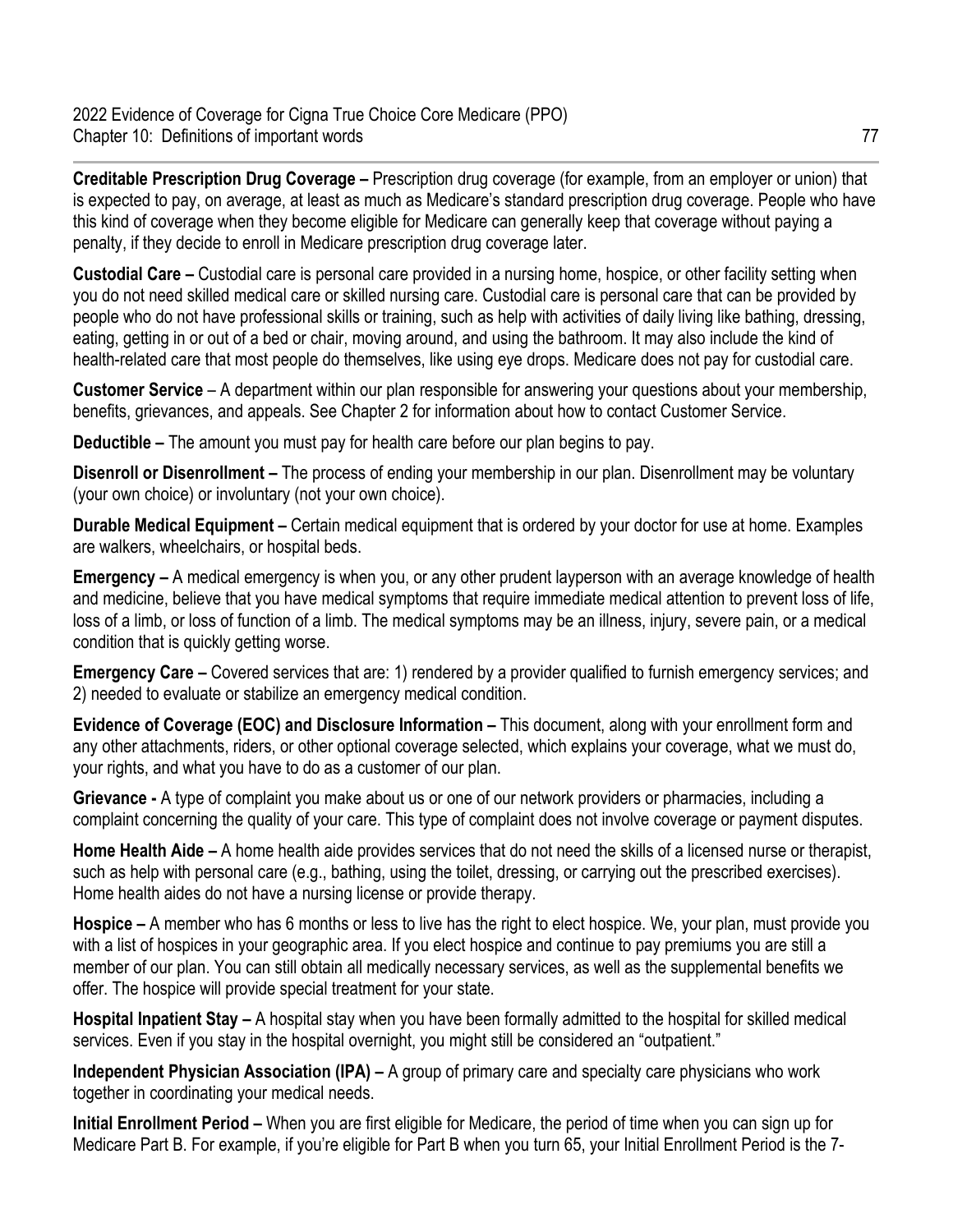month period that begins 3 months before the month you turn 65, includes the month you turn 65, and ends 3 months after the month you turn 65.

**Inpatient Care -** Health care that you get when you are admitted to a hospital.

**Institutional Special Needs Plan (SNP) –** A Special Needs Plan that enrolls eligible individuals who continuously reside or are expected to continuously reside for 90 days or longer in a long-term care (LTC) facility. These LTC facilities may include a skilled nursing facility (SNF); nursing facility (NF); (SNF/NF); an intermediate care facility for the mentally retarded (ICF/MR); and/or an inpatient psychiatric facility. An institutional Special Needs Plan to serve Medicare residents of LTC facilities must have a contractual arrangement with (or own and operate) the specific LTC facility(ies).

**Institutional Equivalent Special Needs Plan (SNP) –** An institutional Special Needs Plan that enrolls eligible individuals living in the community but requiring an institutional level of care based on the State assessment. The assessment must be performed using the same respective State level of care assessment tool and administered by an entity other than the organization offering the plan. This type of Special Needs Plan may restrict enrollment to individuals that reside in a contracted assisted living facility (ALF) if necessary to ensure uniform delivery of specialized care.

**Maximum Out-of-Pocket Amount –** The most that you pay out-of-pocket during the calendar year for in-network covered Part A and Part B services. Amounts you pay for your Medicare Part A and Part B premiums do not count toward the maximum out-of-pocket amount. See Chapter 4, Section 1.2 for information about your maximum out-ofpocket amount.

**Medicaid (or Medical Assistance) –** A joint Federal and state program that helps with medical costs for some people with low incomes and limited resources. Medicaid programs vary from state to state, but most health care costs are covered if you qualify for both Medicare and Medicaid. See Chapter 2, Section 6 for information about how to contact Medicaid in your state.

**Medical Group -** an association of primary care physicians (PCPs), specialists and/or ancillary providers (such as therapists and radiologists) that the Plan contracts with to provide care as one unit. Medical groups can be a single specialty (e.g. all PCPs) or multispecialty (e.g. PCPs and specialists).

 medical condition and meet accepted standards of medical practice. **Medically Necessary –** Services or supplies that are needed for the prevention, diagnosis, or treatment of your

**Medicare –** The Federal health insurance program for people 65 years of age or older, some people under age 65 with certain disabilities, and people with End-Stage Renal Disease (generally those with permanent kidney failure who need dialysis or a kidney transplant). People with Medicare can get their Medicare health coverage through Original Medicare, a PACE plan, or a Medicare Advantage Plan.

**Medicare Advantage Open Enrollment Period –** A set time each year when customers in a Medicare Advantage plan can cancel their plan enrollment and switch to Original Medicare or make changes to your Part D coverage. The Open Enrollment Period is from January 1 until March 31.

**Medicare Advantage (MA) Plan –** Sometimes called Medicare Part C. A plan offered by a private company that contracts with Medicare to provide you with all your Medicare Part A and Part B benefits. A Medicare Advantage Plan can be an PPO, PPO, a Private Fee-for-Service (PFFS) plan, or a Medicare Medical Savings Account (MSA) plan. When you are enrolled in a Medicare Advantage Plan, Medicare services are covered through the plan, and are not paid for under Original Medicare. In most cases, Medicare Advantage Plans also offer Medicare Part D (prescription drug coverage). These plans are called **Medicare Advantage Plans with Prescription Drug Coverage**. Everyone who has Medicare Part A and Part B is eligible to join any Medicare Advantage health plan that is offered in their area.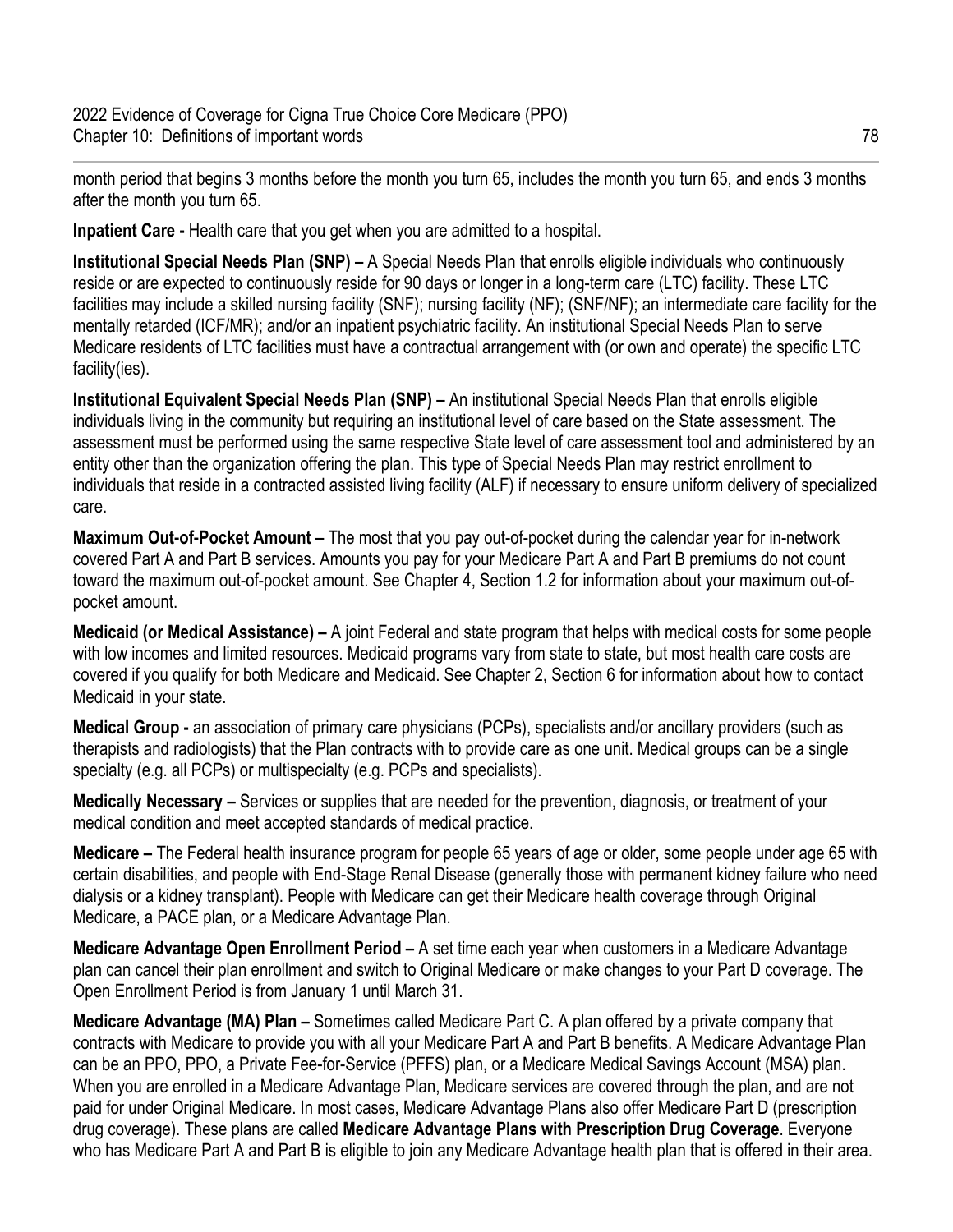**Medicare Cost Plan** – A Medicare Cost Plan is a plan operated by a Preferred Provider Organization (PPO) or Competitive Medical Plan (CMP) in accordance with a cost-reimbursed contract under section 1876(h) of the Act.

**Medicare-Covered Services –** Services covered by Medicare Part A and Part B. All Medicare health plans, including our plan, must cover all of the services that are covered by Medicare Part A and B.

**Medicare Health Plan –** A Medicare health plan is offered by a private company that contracts with Medicare to provide Part A and Part B benefits to people with Medicare who enroll in the plan. This term includes all Medicare Advantage Plans, Medicare Cost Plans, Demonstration/Pilot Programs, and Programs of All-inclusive Care for the Elderly (PACE).

**Medicare Prescription Drug Coverage (Medicare Part D) –** Insurance to help pay for outpatient prescription drugs, vaccines, biologicals, and some supplies not covered by Medicare Part A or Part B.

**"Medigap" (Medicare Supplement Insurance) Policy –** Medicare supplement insurance sold by private insurance companies to fill "gaps" in Original Medicare. Medigap policies only work with Original Medicare. (A Medicare Advantage Plan is not a Medigap policy.)

**Member (Member of our Plan, or "Plan Member") –** A person with Medicare who is eligible to get covered services, who has enrolled in our plan and whose enrollment has been confirmed by the Centers for Medicare & Medicaid Services (CMS).

**Network Provider –** "Provider" is the general term we use for doctors, other health care professionals, hospitals, and other health care facilities that are licensed or certified by Medicare and by the State to provide health care services. We call them **"network providers"** when they have an agreement with our plan to accept our payment as payment in full, and in some cases to coordinate as well as provide covered services to customers of our plan. Our plan pays network providers based on the agreements it has with the providers or if the providers agree to provide you with plancovered services. Network providers may also be referred to as "plan providers."

**Organization Determination** – The Medicare Advantage organization has made an organization determination when it makes a decision about whether items or services are covered or how much you have to pay for covered items or services. Organization determinations are called "coverage decisions" in this booklet. Chapter 7 explains how to ask us for a coverage decision.

**Original Medicare ("Traditional Medicare" or "Fee-for-service" Medicare) –** Original Medicare is offered by the government, and not a private health plan like Medicare Advantage Plans and prescription drug plans. Under Original Medicare, Medicare services are covered by paying doctors, hospitals, and other health care providers payment amounts established by Congress. You can see any doctor, hospital, or other health care provider that accepts Medicare. You must pay the deductible. Medicare pays its share of the Medicare-approved amount, and you pay your share. Original Medicare has two parts: Part A (Hospital Insurance) and Part B (Medical Insurance) and is available everywhere in the United States.

**Out-of-Network Provider or Out-of-Network Facility –** A provider or facility with which we have not arranged to coordinate or provide covered services to customers of our plan. Out-of-network providers are providers that are not employed, owned, or operated by our plan or are not under contract to deliver covered services to you. Using out-ofnetwork providers or facilities is explained in this booklet in Chapter 3.

**Out-of-Pocket Costs –** See the definition for "cost-sharing" above. A customer's cost-sharing requirement to pay for a portion of services received is also referred to as the customer's "out-of-pocket" cost requirement.

**PACE plan –** A PACE (Program of All-Inclusive Care for the Elderly) plan combines medical, social, and long-term care services for frail people to help people stay independent and living in their community (instead of moving to a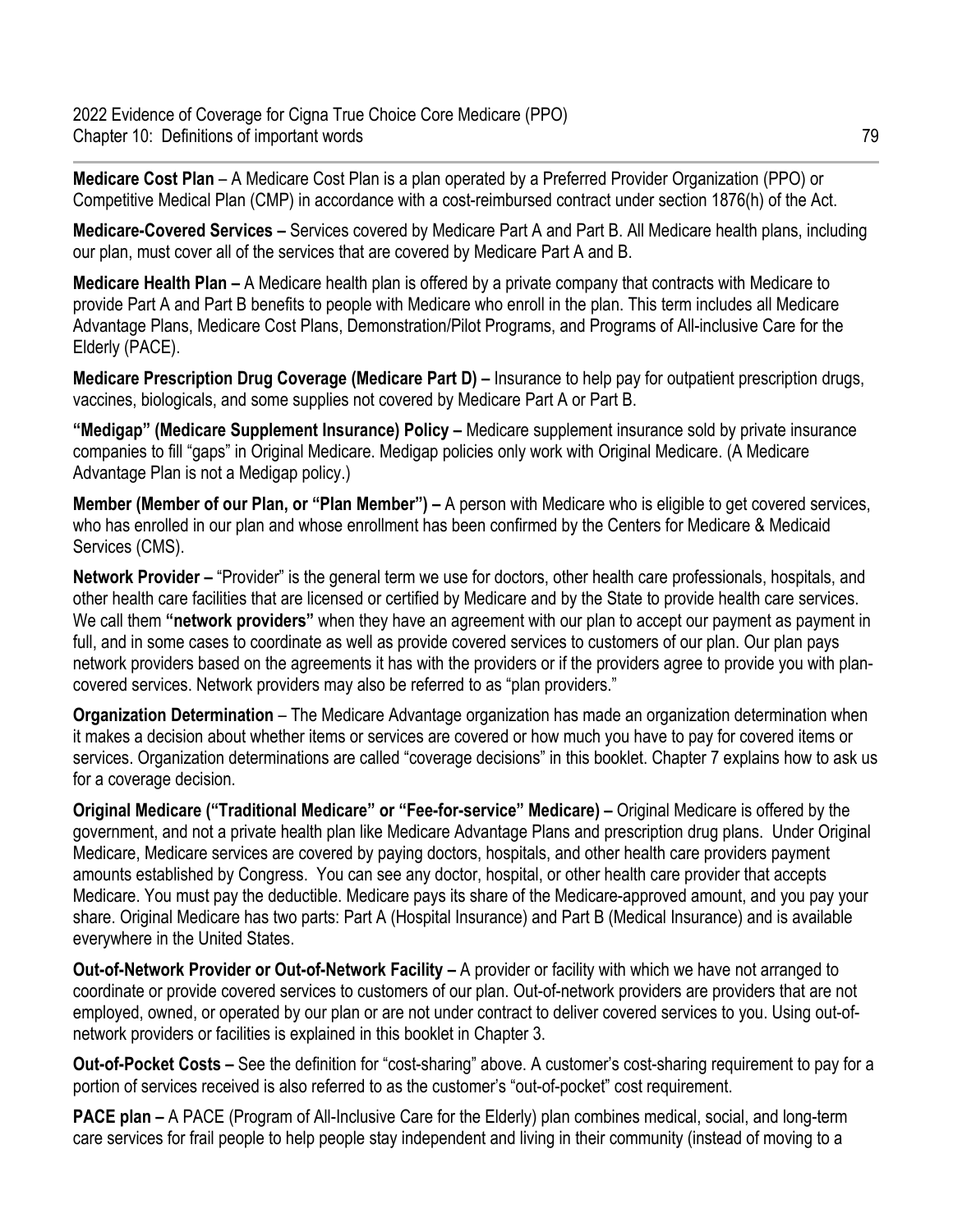nursing home) as long as possible, while getting the high-quality care they need. People enrolled in PACE plans receive both their Medicare and Medicaid benefits through the plan.

## **Part C – see "Medicare Advantage (MA) Plan."**

**Part D –** The voluntary Medicare Prescription Drug Benefit Program. (For ease of reference, we will refer to the prescription drug benefit program as Part D.)

**Plan Sponsor –** A Plan Sponsor is an employer or organization that offers a group health plan to its employees, former employees, or members.

**Preferred Provider Organization (PPO) Plan –** A Preferred Provider Organization plan is a Medicare Advantage Plan that has a network of contracted providers that have agreed to treat plan customers for a specified payment amount. A PPO plan must cover all plan benefits whether they are received from network or out-of-network providers. Customer cost-sharing will generally be higher when plan benefits are received from out-of-network providers. PPO plans have an annual limit on your out-of-pocket costs for services received from network (preferred) providers and a higher limit on your total combined out-of-pocket costs for services from both in-network (preferred) and out-of-network (nonpreferred) providers.

**Premium –** The periodic payment to Medicare, an insurance company, or a health care plan for health or prescription drug coverage.

**Prior Authorization –** Approval in advance to get services. Some in-network medical services are covered only if your doctor or other network provider gets "prior authorization" from our plan. Covered services that need prior authorization are marked in the Benefits Chart in Chapter 4.

**Prosthetics and Orthotics** – These are medical devices ordered by your doctor or other health care provider. Covered items include, but are not limited to, arm, back and neck braces; artificial limbs; artificial eyes; and devices needed to replace and internal body part or function, including ostomy supplies and enteral and parenteral nutrition therapy.

**Providers** – Doctors and other health care professionals that the state licenses to provide medical services and care. The term "providers" also includes hospitals and other health care facilities.

**Quality Improvement Organization (QIO) –** A group of practicing doctors and other health care experts paid by the Federal Government to check and improve the care given to Medicare patients. See Chapter 2, Section 4 for information about how to contact the QIO for your state.

**Rehabilitation Services –** These services include physical therapy, speech and language therapy, and occupational therapy.

**Service Area –** A geographic area where a health plan accepts customers if it limits membership based on where people live. For plans that limit which doctors and hospitals you may use, it's also generally the area where you can get routine (non-emergency) services. The plan may disenroll you if you move out of the plan's service area.

**Skilled Nursing Facility (SNF) Care –** Skilled nursing care and rehabilitation services provided on a continuous, daily basis, in a skilled nursing facility. Examples of skilled nursing facility care include physical therapy or intravenous injections that can only be given by a registered nurse or doctor.

**Special Enrollment Period –** A set time when customers can change their health or drugs plans or return to Original Medicare. Situations in which you may be eligible for a Special Enrollment Period include: if you move outside the service area, if you are getting "Extra Help" with your prescription drug costs, if you move into a nursing home, or if we violate our contract with you.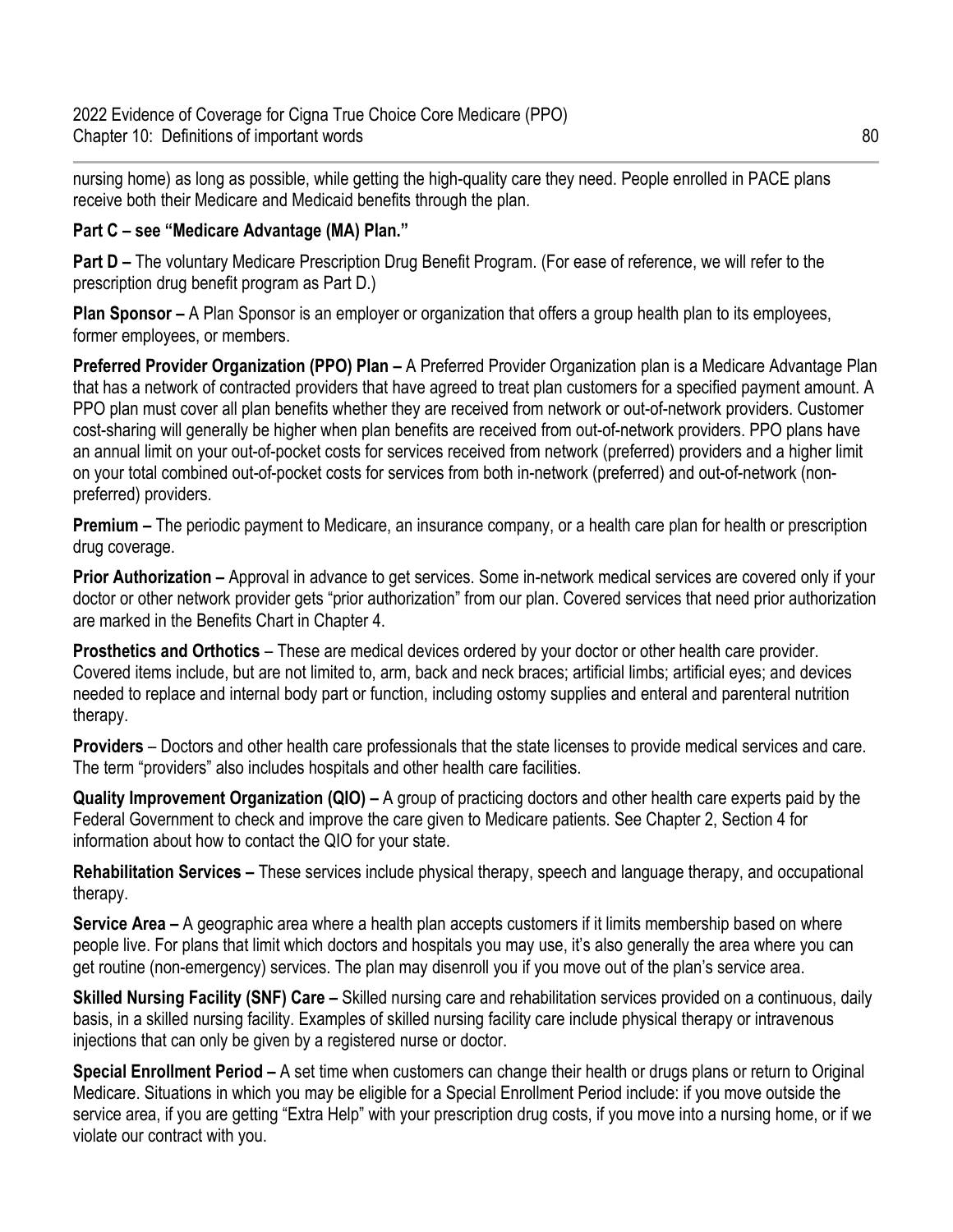**Special Needs Plan –** A special type of Medicare Advantage Plan that provides more focused health care for specific groups of people, such as those who have both Medicare and Medicaid, who reside in a nursing home, or who have certain chronic medical conditions.

**Supplemental Security Income (SSI) –** A monthly benefit paid by Social Security to people with limited income and resources who are disabled, blind, or age 65 and older. SSI benefits are not the same as Social Security benefits.

**Urgently Needed Services** – Urgently needed services are provided to treat a non-emergency, unforeseen medical illness, injury, or condition that requires immediate medical care. Urgently needed care may be furnished by network providers or by out-of-network providers when network providers are temporarily unavailable or inaccessible.